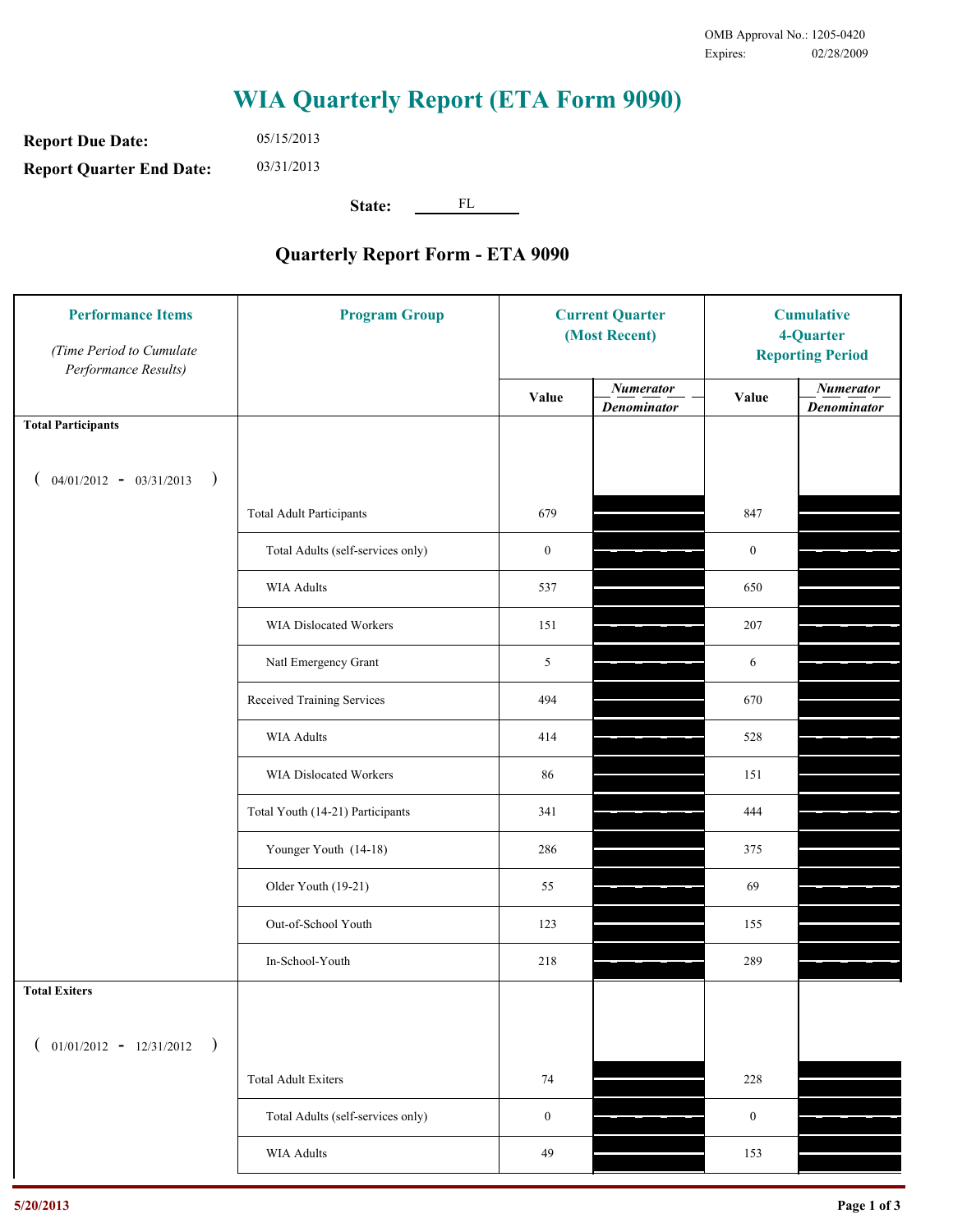| <b>Performance Items</b><br>(Time Period to Cumulate<br>Performance Results) | <b>Program Group</b>        |              | <b>Current Quarter</b><br>(Most Recent) | <b>Cumulative</b><br>4-Quarter<br><b>Reporting Period</b> |                                        |
|------------------------------------------------------------------------------|-----------------------------|--------------|-----------------------------------------|-----------------------------------------------------------|----------------------------------------|
|                                                                              |                             | Value        | <b>Numerator</b><br><b>Denominator</b>  | Value                                                     | <b>Numerator</b><br><b>Denominator</b> |
|                                                                              | WIA Dislocated Workers      | 26           |                                         | 78                                                        |                                        |
|                                                                              | Natl Emergency Grant        | $\mathbf{1}$ |                                         | $\mathbf{1}$                                              |                                        |
|                                                                              | Total Youth (14-21) Exiters | 30           |                                         | 124                                                       |                                        |
|                                                                              | Younger Youth (14-18)       | 24           |                                         | 105                                                       |                                        |
|                                                                              | Older Youth (19-21)         | 6            |                                         | 19                                                        |                                        |
|                                                                              | Out-of-School Youth         | 11           |                                         | 42                                                        |                                        |
|                                                                              | In-School Youth             | 19           |                                         | $82\,$                                                    |                                        |
| <b>Placement in Employment or</b><br>Education                               |                             |              |                                         |                                                           |                                        |
| $07/01/2011 - 06/30/2012$<br>$\rightarrow$<br>$\left($                       |                             |              |                                         |                                                           |                                        |
|                                                                              | WIA Youth (14-21)           | 79.3         | 23<br>$\overline{29}$                   | 76.1                                                      | 51<br>67                               |
| <b>Attainment of Degree or</b><br>Certification                              |                             |              |                                         |                                                           |                                        |
| $($ 07/01/2011 - 06/30/2012<br>$\rightarrow$                                 |                             |              |                                         |                                                           |                                        |
|                                                                              | WIA Youth (14-21)           | 71.4         | $20\,$<br>$\overline{28}$               | 67.2                                                      | 43<br>64                               |
| <b>Literacy or Numeracy Gains</b>                                            |                             |              |                                         |                                                           |                                        |
| $($ 04/01/2012 - 03/31/2013<br>$\rightarrow$                                 |                             |              |                                         |                                                           |                                        |
|                                                                              | WIA Youth (14-21)           | 60.0         | $\mathfrak{Z}$<br>$\overline{5}$        | 47.1                                                      | 16<br>$\overline{34}$                  |
| Youth Diploma or Equivilance Rate                                            |                             |              |                                         |                                                           |                                        |
| $01/01/2012 - 12/31/2012$ )<br>$\left($                                      |                             |              |                                         |                                                           |                                        |
|                                                                              | WIA Younger Youth (14-18)   | 50.0         | $\,8\,$                                 | 62.5                                                      | $45\,$                                 |
| <b>Skill Attainment Rate</b>                                                 |                             |              | $\overline{16}$                         |                                                           | $\overline{72}$                        |
|                                                                              |                             |              |                                         |                                                           |                                        |
| $01/01/2012 - 12/31/2012$ )<br>$\left($                                      |                             |              | 61                                      |                                                           | 304                                    |
| <b>Entered Employment Rate</b>                                               | WIA Younger Youth (14-18)   | 78.2         | $\overline{78}$                         | 78.6                                                      | 387                                    |
|                                                                              |                             |              |                                         |                                                           |                                        |
| $($ 07/01/2011 - 06/30/2012 )                                                |                             |              |                                         |                                                           |                                        |
|                                                                              | Adults                      | 82.4         | 14<br>$\overline{17}$                   | 74.5                                                      | $70\,$<br>94                           |
|                                                                              | Dislocated Workers          | 100.0        | 10<br>$10\,$                            | 93.7                                                      | 74<br>$79\,$                           |
|                                                                              | Older Youth (19-21)         | $100.0\,$    | $\sqrt{2}$<br>$\overline{2}$            | 70.0                                                      | $\tau$<br>$10\,$                       |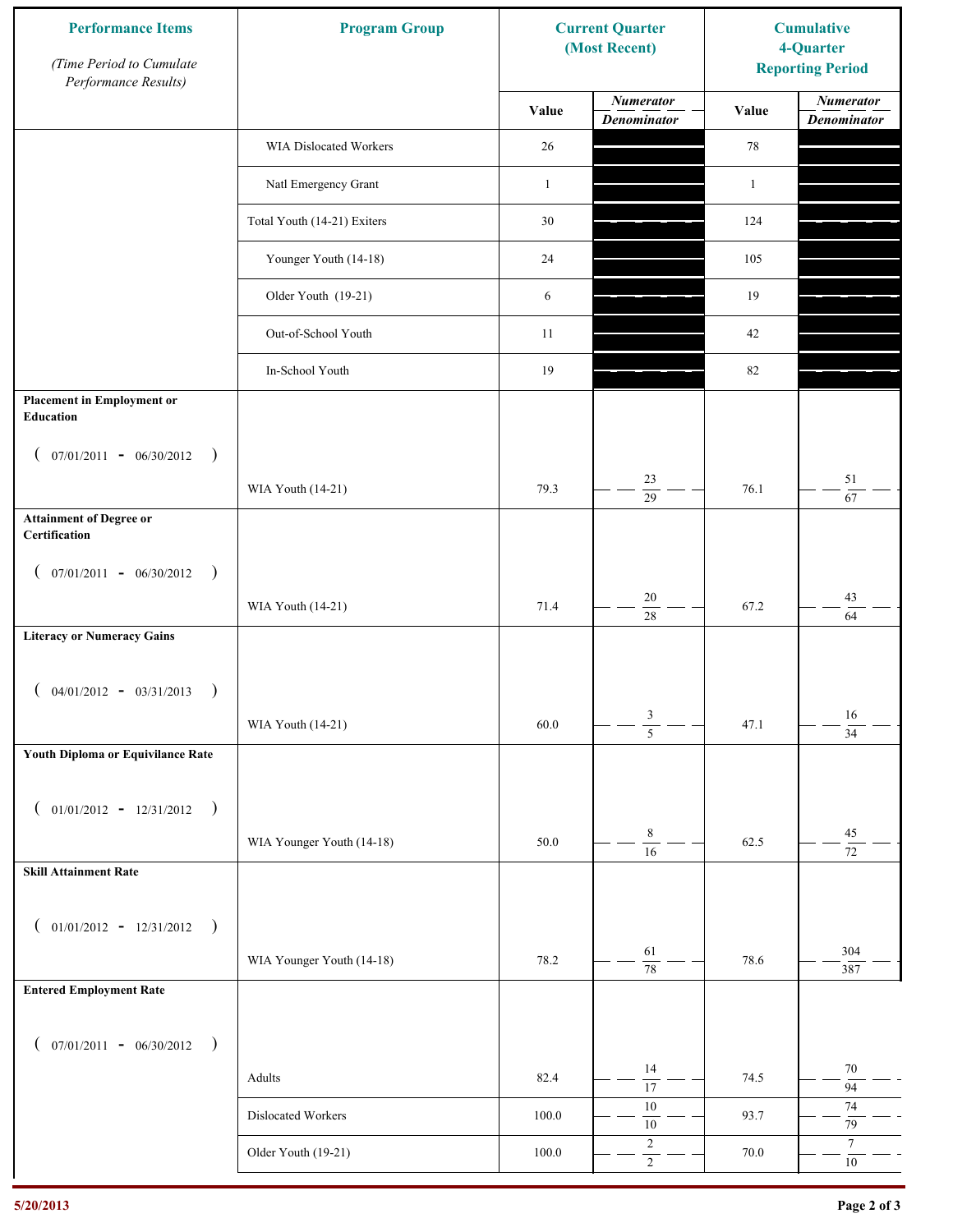| <b>Performance Items</b><br>(Time Period to Cumulate<br>Performance Results)                                                                              | <b>Program Group</b>  |          | <b>Current Quarter</b><br>(Most Recent) |          | <b>Cumulative</b><br>4-Quarter<br><b>Reporting Period</b> |
|-----------------------------------------------------------------------------------------------------------------------------------------------------------|-----------------------|----------|-----------------------------------------|----------|-----------------------------------------------------------|
|                                                                                                                                                           |                       | Value    | <b>Numerator</b><br><b>Denominator</b>  | Value    | <b>Numerator</b><br><b>Denominator</b>                    |
|                                                                                                                                                           | Natl Emergency Grant  | $0.0\,$  | $\mathbf{0}$<br>$\boldsymbol{0}$        | 66.7     | $\overline{c}$<br>$\overline{3}$                          |
| <b>Employment and Credential</b><br>(Adults/Dislocated Workers) or<br><b>Credential Rates (Older Youth)</b><br>$07/01/2011 - 06/30/2012$<br>$\rightarrow$ |                       |          |                                         |          |                                                           |
|                                                                                                                                                           | Adults                | 100.0    | 16<br>16                                | 77.7     | 73<br>$\overline{94}$                                     |
|                                                                                                                                                           | Dislocated Workers    | 100.0    | 10<br>10                                | 87.3     | 69<br>79                                                  |
|                                                                                                                                                           | Older Youth (19-21)   | $0.0\,$  | $\boldsymbol{0}$<br>$\overline{2}$      | 30.0     | $\overline{3}$<br>$10\,$                                  |
| <b>Retention Rate</b>                                                                                                                                     |                       |          |                                         |          |                                                           |
| $01/01/2011 - 12/31/2011$<br>$\rightarrow$                                                                                                                |                       |          |                                         |          |                                                           |
|                                                                                                                                                           | Adults                | 100.0    | 27<br>27                                | 93.6     | 204<br>218                                                |
|                                                                                                                                                           | Dislocated Workers    | 93.3     | 14<br>$\overline{15}$                   | 91.3     | 115<br>126                                                |
|                                                                                                                                                           | Older Youth (19-21)   | 100.0    | $\mathfrak z$<br>$\mathfrak{Z}$         | 86.7     | 13<br>15                                                  |
|                                                                                                                                                           | Younger Youth (14-18) | 80.0     | $\overline{4}$<br>5                     | 79.6     | 39<br>49                                                  |
|                                                                                                                                                           | Natl Emergency Grant  | 0.0      | $\boldsymbol{0}$<br>$\overline{0}$      | 75.0     | $\mathfrak{Z}$<br>$\overline{4}$                          |
| <b>Average Earnings</b>                                                                                                                                   |                       |          |                                         |          |                                                           |
| $01/01/2011 - 12/31/2011$<br>$\rightarrow$                                                                                                                |                       |          |                                         |          |                                                           |
|                                                                                                                                                           | Adults                | 13,625.8 | 313,393<br>$\overline{23}$              | 17,040.6 | 3,169,558<br>186                                          |
|                                                                                                                                                           | Dislocated Workers    | 15,106.5 | 196,385<br>$\overline{13}$              | 13,394.8 | 1,366,266<br>102                                          |
|                                                                                                                                                           | Older Youth (19-21)   | 10,020.7 | 30,062<br>3                             | 10,392.9 | 155,893<br>$\overline{15}$                                |
|                                                                                                                                                           | Natl Emergency Grant  | $0.0\,$  | $\overline{0}$<br>$\mathbf{0}$          | 10,477.0 | 10,477<br>$\mathbf{1}$                                    |

**WIB Name:** Workforce Escarosa Inc.

**Office Name:**

**User Field 1: User Field 2:**

**Case Manager:**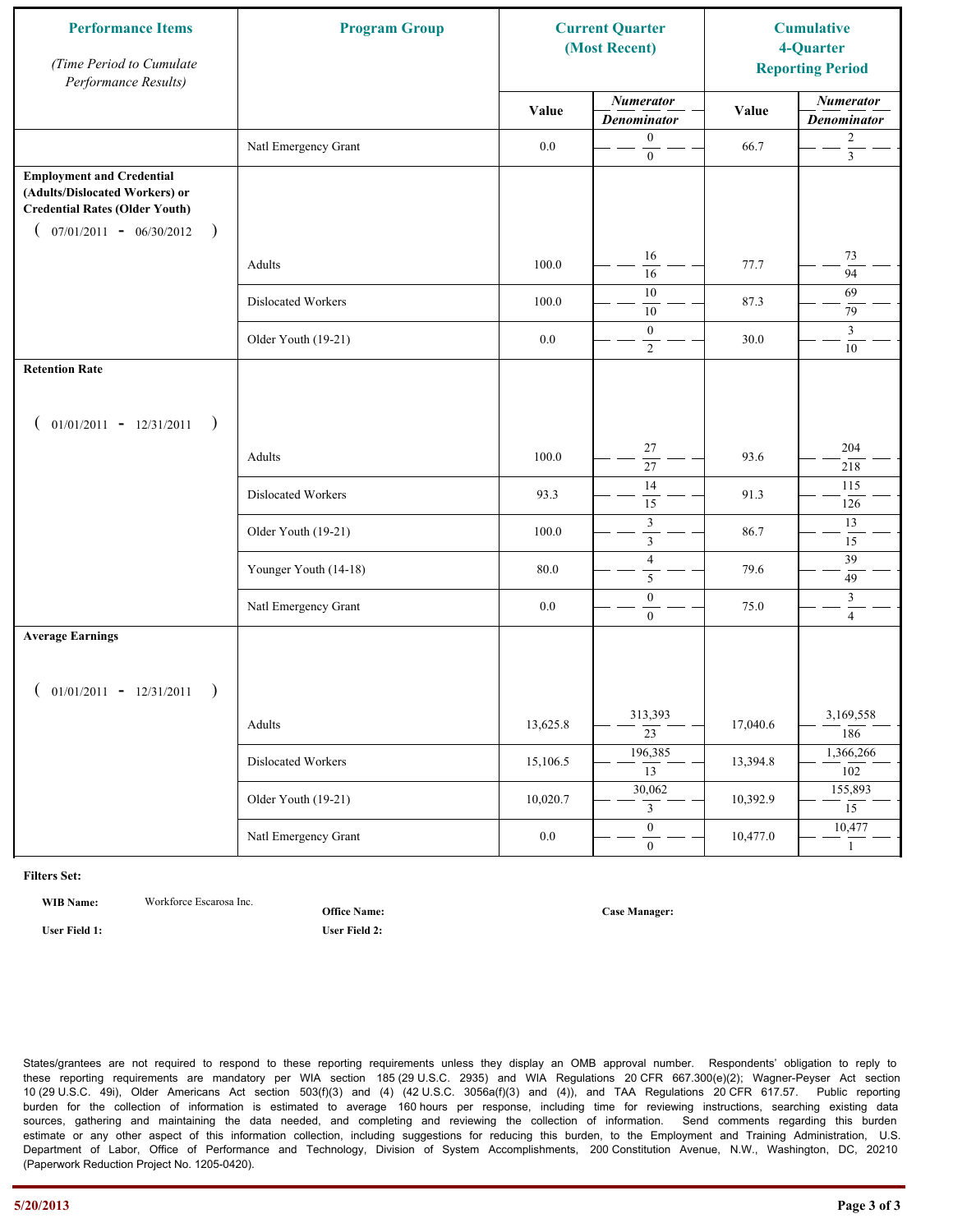**Report Due Date: Report Quarter End Date:** 05/15/2013 03/31/2013

**State:** FL

| <b>Performance Items</b><br>(Time Period to Cumulate<br>Performance Results) | <b>Program Group</b>              | <b>Current Quarter</b><br>(Most Recent) |                                        | <b>Cumulative</b><br>4-Quarter<br><b>Reporting Period</b> |                                        |
|------------------------------------------------------------------------------|-----------------------------------|-----------------------------------------|----------------------------------------|-----------------------------------------------------------|----------------------------------------|
|                                                                              |                                   | Value                                   | <b>Numerator</b><br><b>Denominator</b> | Value                                                     | <b>Numerator</b><br><b>Denominator</b> |
| <b>Total Participants</b>                                                    |                                   |                                         |                                        |                                                           |                                        |
| $04/01/2012 - 03/31/2013$ )                                                  |                                   |                                         |                                        |                                                           |                                        |
|                                                                              | <b>Total Adult Participants</b>   | 280                                     |                                        | 505                                                       |                                        |
|                                                                              | Total Adults (self-services only) | $\boldsymbol{0}$                        |                                        | $\boldsymbol{0}$                                          |                                        |
|                                                                              | WIA Adults                        | 195                                     |                                        | 304                                                       |                                        |
|                                                                              | <b>WIA Dislocated Workers</b>     | 73                                      |                                        | 139                                                       |                                        |
|                                                                              | Natl Emergency Grant              | 30                                      |                                        | 130                                                       |                                        |
|                                                                              | Received Training Services        | 167                                     |                                        | 249                                                       |                                        |
|                                                                              | <b>WIA Adults</b>                 | 137                                     |                                        | 195                                                       |                                        |
|                                                                              | WIA Dislocated Workers            | 31                                      |                                        | 57                                                        |                                        |
|                                                                              | Total Youth (14-21) Participants  | 119                                     |                                        | 157                                                       |                                        |
|                                                                              | Younger Youth (14-18)             | 100                                     |                                        | 130                                                       |                                        |
|                                                                              | Older Youth (19-21)               | 19                                      |                                        | $27\,$                                                    |                                        |
|                                                                              | Out-of-School Youth               | $40\,$                                  |                                        | 54                                                        |                                        |
|                                                                              | In-School-Youth                   | 79                                      |                                        | 103                                                       |                                        |
| <b>Total Exiters</b>                                                         |                                   |                                         |                                        |                                                           |                                        |
| $01/01/2012 - 12/31/2012$ )<br>$\left($                                      |                                   |                                         |                                        |                                                           |                                        |
|                                                                              | <b>Total Adult Exiters</b>        | 41                                      |                                        | 278                                                       |                                        |
|                                                                              | Total Adults (self-services only) | $\boldsymbol{0}$                        |                                        | $\boldsymbol{0}$                                          |                                        |
|                                                                              | <b>WIA Adults</b>                 | 26                                      |                                        | 133                                                       |                                        |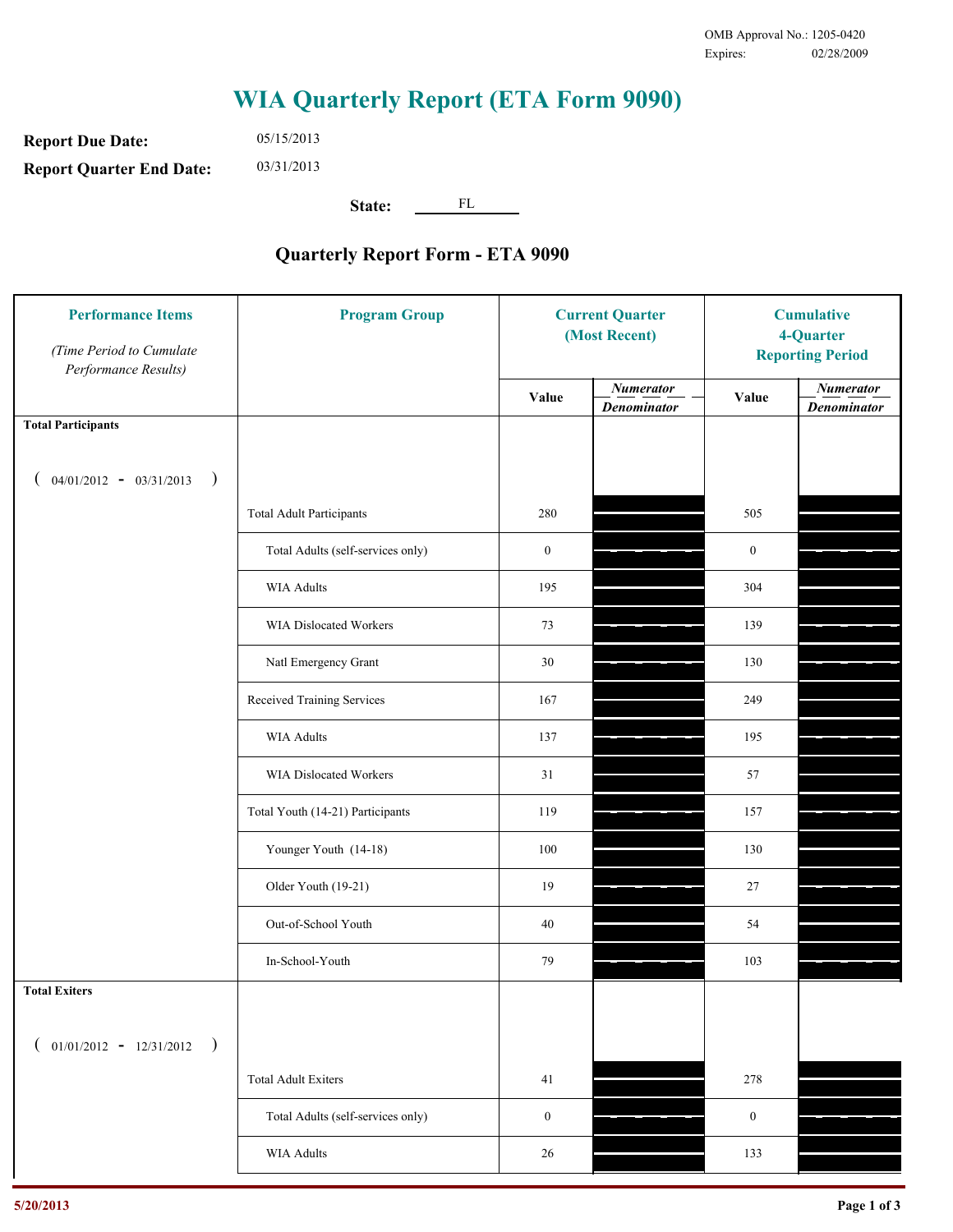| <b>Performance Items</b><br>(Time Period to Cumulate<br>Performance Results) | <b>Program Group</b>        |                | <b>Current Quarter</b><br>(Most Recent) | <b>Cumulative</b><br>4-Quarter<br><b>Reporting Period</b> |                                        |
|------------------------------------------------------------------------------|-----------------------------|----------------|-----------------------------------------|-----------------------------------------------------------|----------------------------------------|
|                                                                              |                             | Value          | <b>Numerator</b><br><b>Denominator</b>  | Value                                                     | <b>Numerator</b><br><b>Denominator</b> |
|                                                                              | WIA Dislocated Workers      | 9              |                                         | 82                                                        |                                        |
|                                                                              | Natl Emergency Grant        | 12             |                                         | 125                                                       |                                        |
|                                                                              | Total Youth (14-21) Exiters | 15             |                                         | 41                                                        |                                        |
|                                                                              | Younger Youth (14-18)       | 11             |                                         | 32                                                        |                                        |
|                                                                              | Older Youth (19-21)         | $\overline{4}$ |                                         | 9                                                         |                                        |
|                                                                              | Out-of-School Youth         | 5              |                                         | 15                                                        |                                        |
|                                                                              | In-School Youth             | $10\,$         |                                         | 26                                                        |                                        |
| <b>Placement in Employment or</b><br>Education                               |                             |                |                                         |                                                           |                                        |
| $07/01/2011 - 06/30/2012$<br>$\rightarrow$<br>$\mathcal{L}$                  | WIA Youth (14-21)           | 40.0           | $\overline{c}$                          | 61.5                                                      | 8                                      |
| <b>Attainment of Degree or</b><br>Certification                              |                             |                | $\overline{5}$                          |                                                           | $\overline{13}$                        |
| $($ 07/01/2011 - 06/30/2012<br>$\rightarrow$                                 |                             |                |                                         |                                                           |                                        |
|                                                                              | WIA Youth (14-21)           | 71.4           | $\sqrt{5}$<br>$\overline{7}$            | 71.4                                                      | $10\,$<br>14                           |
| <b>Literacy or Numeracy Gains</b>                                            |                             |                |                                         |                                                           |                                        |
| $($ 04/01/2012 - 03/31/2013<br>$\rightarrow$                                 |                             |                |                                         |                                                           |                                        |
|                                                                              | WIA Youth (14-21)           | $0.0\,$        | $\boldsymbol{0}$<br>$\overline{3}$      | 15.4                                                      | $\overline{4}$<br>$\overline{26}$      |
| Youth Diploma or Equivilance Rate                                            |                             |                |                                         |                                                           |                                        |
| $01/01/2012 - 12/31/2012$ )<br>$\left($                                      |                             |                |                                         |                                                           |                                        |
|                                                                              | WIA Younger Youth (14-18)   | 100.0          | $\frac{7}{7}$                           | 82.6                                                      | $19\,$<br>$\overline{23}$              |
| <b>Skill Attainment Rate</b>                                                 |                             |                |                                         |                                                           |                                        |
| $01/01/2012 - 12/31/2012$ )<br>$\left($                                      |                             |                |                                         |                                                           |                                        |
|                                                                              | WIA Younger Youth (14-18)   | 93.8           | 15<br>$\overline{16}$                   | 72.9                                                      | 151<br>207                             |
| <b>Entered Employment Rate</b>                                               |                             |                |                                         |                                                           |                                        |
| $($ 07/01/2011 - 06/30/2012 )                                                |                             |                |                                         |                                                           |                                        |
|                                                                              | Adults                      | 72.0           | 18<br>$\overline{25}$                   | 63.3                                                      | 126<br>199                             |
|                                                                              | Dislocated Workers          | 78.9           | $30\,$<br>$38\,$                        | 74.8                                                      | 104<br>139                             |
|                                                                              | Older Youth (19-21)         | $0.0\,$        | $\boldsymbol{0}$<br>$\mathbf{0}$        | 100.0                                                     | $\overline{c}$<br>$\overline{2}$       |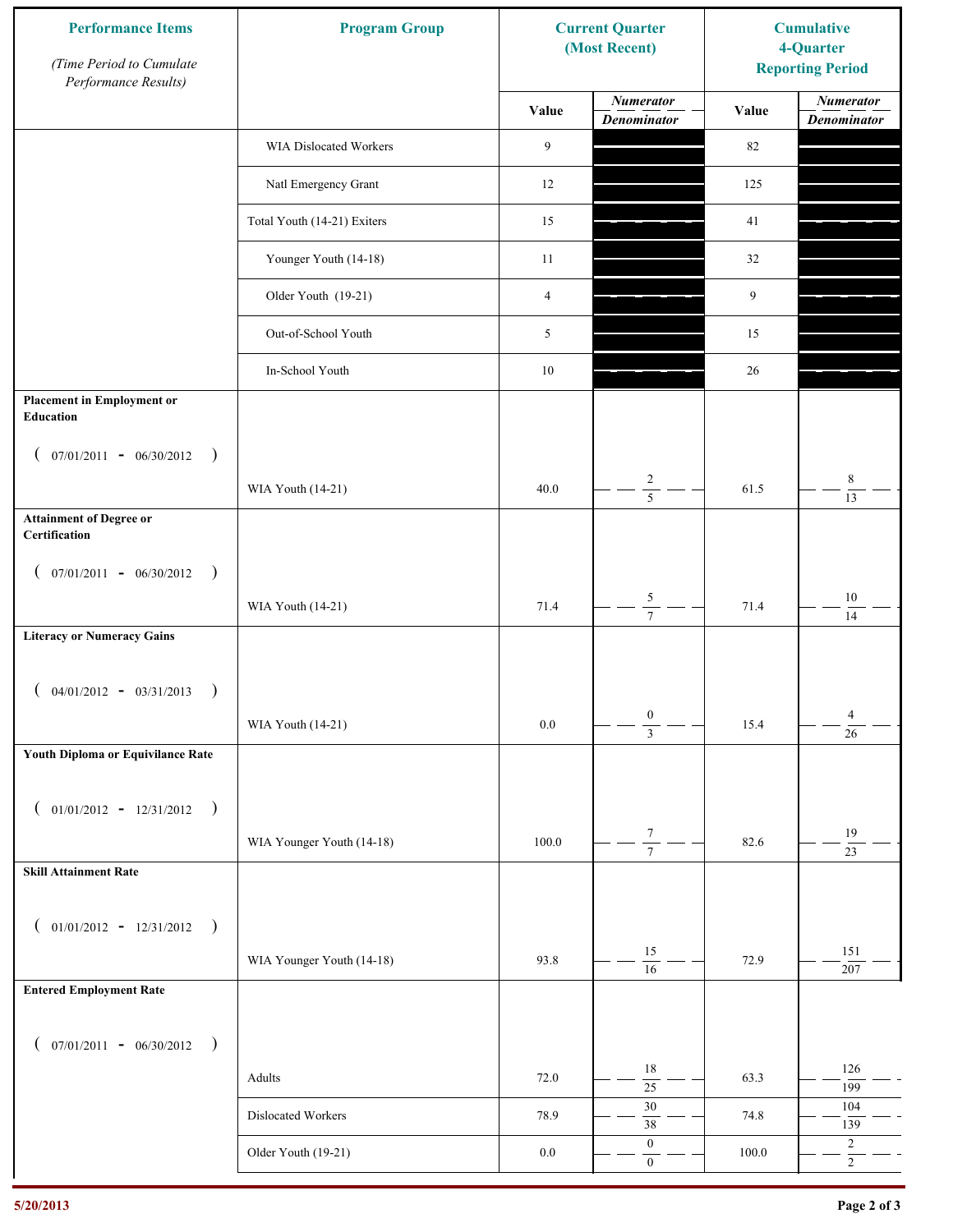| <b>Performance Items</b><br>(Time Period to Cumulate<br>Performance Results)                                                                              | <b>Program Group</b>  |          | <b>Current Quarter</b><br>(Most Recent) |          | <b>Cumulative</b><br>4-Quarter<br><b>Reporting Period</b> |
|-----------------------------------------------------------------------------------------------------------------------------------------------------------|-----------------------|----------|-----------------------------------------|----------|-----------------------------------------------------------|
|                                                                                                                                                           |                       | Value    | <b>Numerator</b><br><b>Denominator</b>  | Value    | <b>Numerator</b><br><b>Denominator</b>                    |
|                                                                                                                                                           | Natl Emergency Grant  | 68.5     | 37<br>$\overline{54}$                   | 64.6     | 117<br>181                                                |
| <b>Employment and Credential</b><br>(Adults/Dislocated Workers) or<br><b>Credential Rates (Older Youth)</b><br>$07/01/2011 - 06/30/2012$<br>$\rightarrow$ |                       |          |                                         |          |                                                           |
|                                                                                                                                                           | Adults                | 66.7     | 20<br>$\overline{30}$                   | 51.7     | 125<br>242                                                |
|                                                                                                                                                           | Dislocated Workers    | 65.4     | 17<br>26                                | 73.5     | 61<br>83                                                  |
|                                                                                                                                                           | Older Youth (19-21)   | 100.0    | $\overline{2}$<br>$\overline{2}$        | 80.0     | $\overline{4}$<br>$\overline{5}$                          |
| <b>Retention Rate</b>                                                                                                                                     |                       |          |                                         |          |                                                           |
| $01/01/2011 - 12/31/2011$<br>$\rightarrow$                                                                                                                |                       |          |                                         |          |                                                           |
|                                                                                                                                                           | Adults                | 75.3     | 55<br>73                                | 83.1     | 417<br>502                                                |
|                                                                                                                                                           | Dislocated Workers    | 92.9     | 26<br>28                                | 94.2     | 130<br>138                                                |
|                                                                                                                                                           | Older Youth (19-21)   | 100.0    | $\mathbf{1}$<br>$\mathbf{1}$            | 100.0    | 3<br>$\overline{3}$                                       |
|                                                                                                                                                           | Younger Youth (14-18) | 100.0    | $\sqrt{2}$<br>$\overline{2}$            | 85.7     | 6<br>$\tau$                                               |
|                                                                                                                                                           | Natl Emergency Grant  | 60.8     | $\overline{31}$<br>51                   | 73.2     | 156<br>213                                                |
| <b>Average Earnings</b>                                                                                                                                   |                       |          |                                         |          |                                                           |
| $01/01/2011 - 12/31/2011$<br>$\rightarrow$                                                                                                                |                       |          |                                         |          |                                                           |
|                                                                                                                                                           | Adults                | 13,610.3 | 721,344<br>$\overline{53}$              | 14,475.8 | 5,558,717<br>384                                          |
|                                                                                                                                                           | Dislocated Workers    | 16,535.4 | 413,385<br>$\overline{25}$              | 16,108.6 | 2,045,789<br>127                                          |
|                                                                                                                                                           | Older Youth (19-21)   | 7,365.0  | 7,365<br>$\mathbf{1}$                   | 10,972.0 | 32,916<br>$\overline{3}$                                  |
|                                                                                                                                                           | Natl Emergency Grant  | 13,480.3 | 390,930<br>$\overline{29}$              | 13,323.7 | 1,678,789<br>126                                          |

**WIB Name:** Workforce Development Board of C

**Office Name: User Field 1: User Field 2:**

**Case Manager:**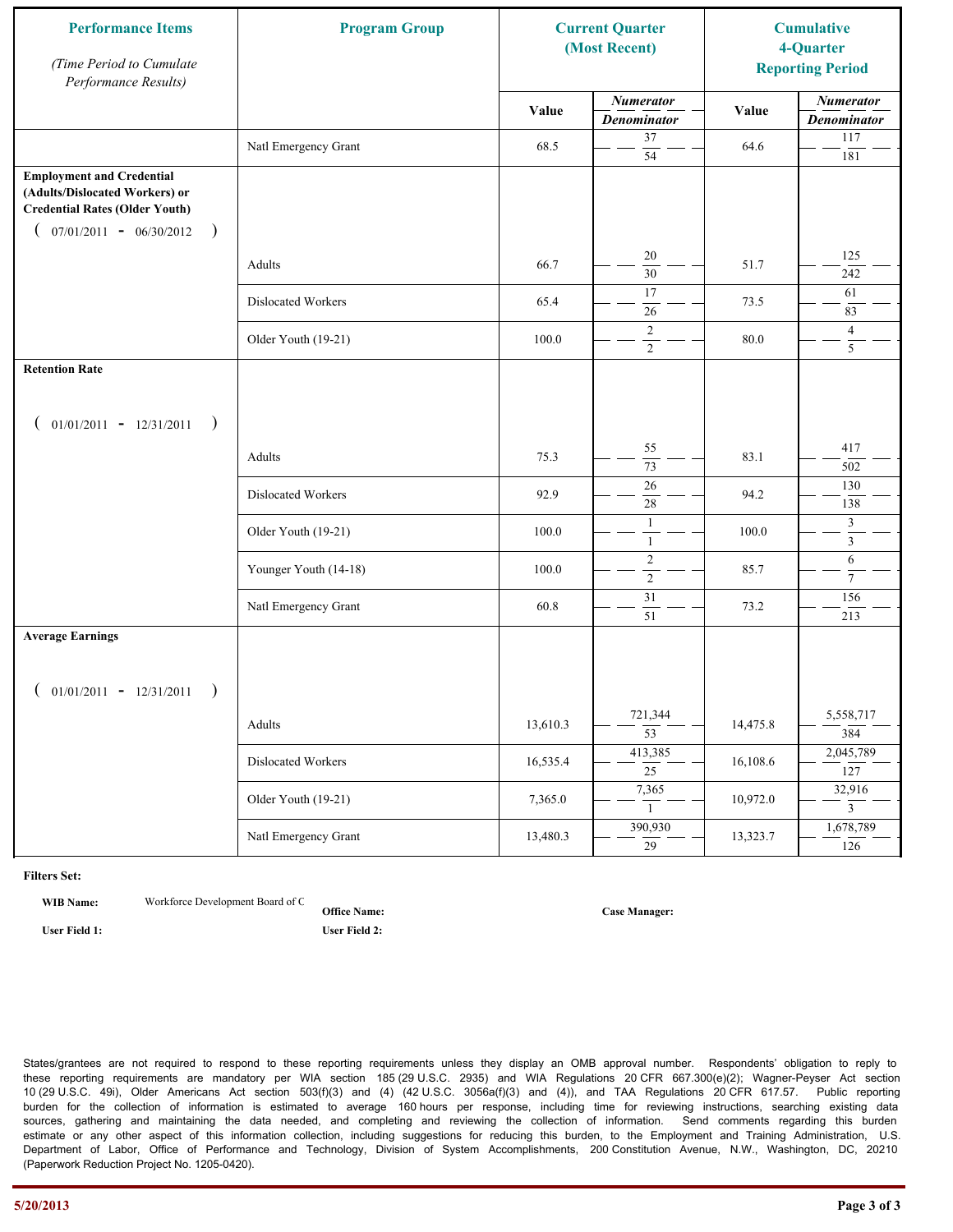**Report Due Date: Report Quarter End Date:** 05/15/2013 03/31/2013

**State:** FL

| <b>Performance Items</b><br>(Time Period to Cumulate<br>Performance Results) | <b>Program Group</b>              | <b>Current Quarter</b><br>(Most Recent) |                                        | <b>Cumulative</b><br>4-Quarter<br><b>Reporting Period</b> |                                        |
|------------------------------------------------------------------------------|-----------------------------------|-----------------------------------------|----------------------------------------|-----------------------------------------------------------|----------------------------------------|
|                                                                              |                                   | Value                                   | <b>Numerator</b><br><b>Denominator</b> | Value                                                     | <b>Numerator</b><br><b>Denominator</b> |
| <b>Total Participants</b>                                                    |                                   |                                         |                                        |                                                           |                                        |
| $04/01/2012 - 03/31/2013$ )                                                  |                                   |                                         |                                        |                                                           |                                        |
|                                                                              | <b>Total Adult Participants</b>   | 117                                     |                                        | 206                                                       |                                        |
|                                                                              | Total Adults (self-services only) | $\boldsymbol{0}$                        |                                        | $\boldsymbol{0}$                                          |                                        |
|                                                                              | <b>WIA Adults</b>                 | 79                                      |                                        | 142                                                       |                                        |
|                                                                              | <b>WIA Dislocated Workers</b>     | 39                                      |                                        | 65                                                        |                                        |
|                                                                              | Natl Emergency Grant              | $\boldsymbol{0}$                        |                                        | $\boldsymbol{0}$                                          |                                        |
|                                                                              | Received Training Services        | 66                                      |                                        | 109                                                       |                                        |
|                                                                              | <b>WIA Adults</b>                 | 43                                      |                                        | 71                                                        |                                        |
|                                                                              | WIA Dislocated Workers            | 24                                      |                                        | 39                                                        |                                        |
|                                                                              | Total Youth (14-21) Participants  | 70                                      |                                        | 120                                                       |                                        |
|                                                                              | Younger Youth (14-18)             | 35                                      |                                        | 76                                                        |                                        |
|                                                                              | Older Youth (19-21)               | 35                                      |                                        | $44\,$                                                    |                                        |
|                                                                              | Out-of-School Youth               | 52                                      |                                        | 68                                                        |                                        |
|                                                                              | In-School-Youth                   | $18\,$                                  |                                        | $52\,$                                                    |                                        |
| <b>Total Exiters</b>                                                         |                                   |                                         |                                        |                                                           |                                        |
| $01/01/2012 - 12/31/2012$<br>$\rightarrow$                                   |                                   |                                         |                                        |                                                           |                                        |
|                                                                              | <b>Total Adult Exiters</b>        | 21                                      |                                        | 120                                                       |                                        |
|                                                                              | Total Adults (self-services only) | $\boldsymbol{0}$                        |                                        | $\boldsymbol{0}$                                          |                                        |
|                                                                              | <b>WIA Adults</b>                 | 17                                      |                                        | $\bf 84$                                                  |                                        |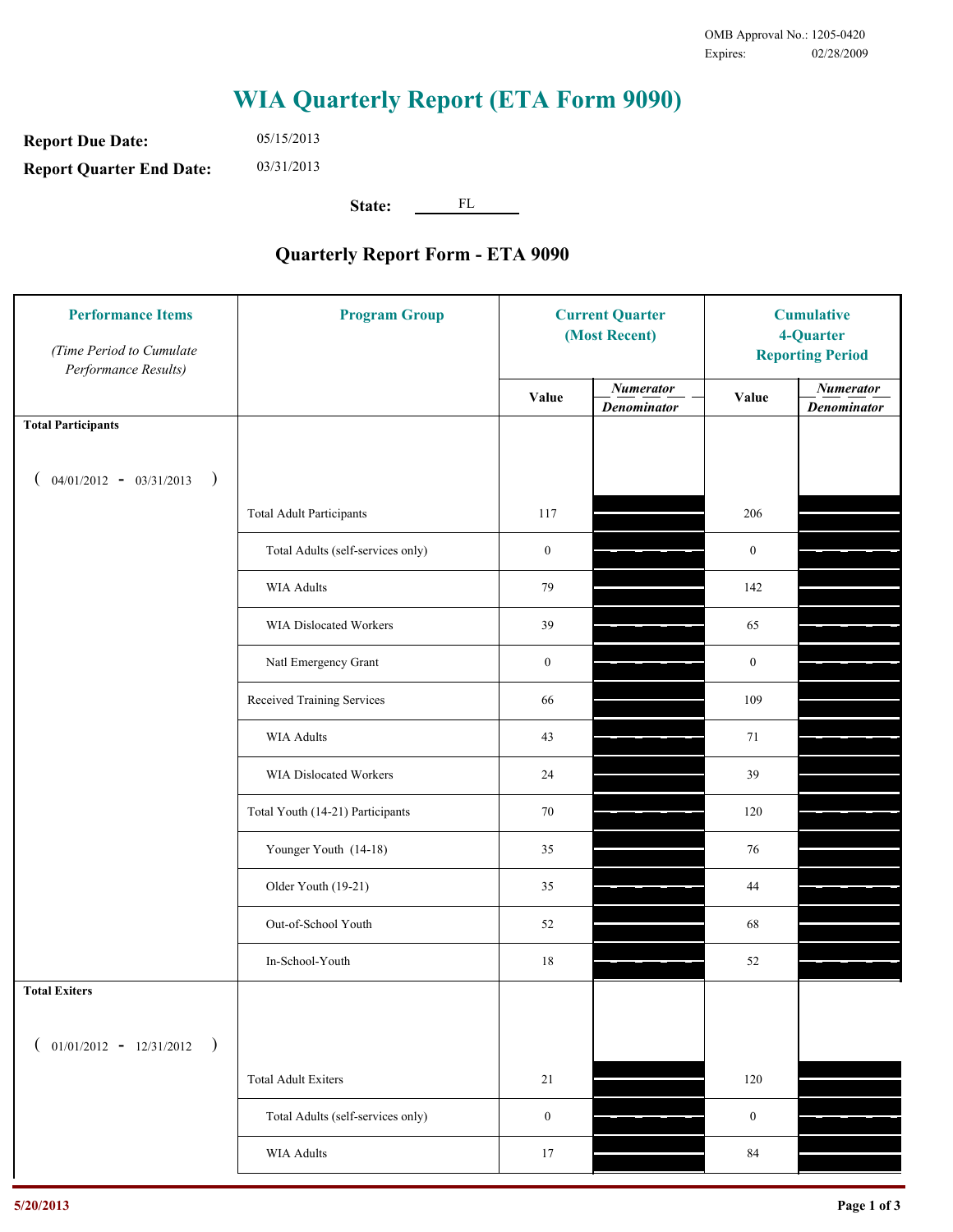| <b>Performance Items</b><br>(Time Period to Cumulate<br>Performance Results) | <b>Program Group</b>        |                  | <b>Current Quarter</b><br>(Most Recent) | <b>Cumulative</b><br>4-Quarter<br><b>Reporting Period</b> |                                        |
|------------------------------------------------------------------------------|-----------------------------|------------------|-----------------------------------------|-----------------------------------------------------------|----------------------------------------|
|                                                                              |                             | Value            | <b>Numerator</b><br><b>Denominator</b>  | Value                                                     | <b>Numerator</b><br><b>Denominator</b> |
|                                                                              | WIA Dislocated Workers      | $\overline{4}$   |                                         | 36                                                        |                                        |
|                                                                              | Natl Emergency Grant        | $\boldsymbol{0}$ |                                         | $\boldsymbol{0}$                                          |                                        |
|                                                                              | Total Youth (14-21) Exiters | $\,$ 8 $\,$      |                                         | 61                                                        |                                        |
|                                                                              | Younger Youth (14-18)       | 5                |                                         | $48\,$                                                    |                                        |
|                                                                              | Older Youth (19-21)         | $\mathfrak{Z}$   |                                         | 13                                                        |                                        |
|                                                                              | Out-of-School Youth         | $\overline{4}$   |                                         | 21                                                        |                                        |
|                                                                              | In-School Youth             | $\overline{4}$   |                                         | 40                                                        |                                        |
| <b>Placement in Employment or</b><br>Education                               |                             |                  |                                         |                                                           |                                        |
| $07/01/2011 - 06/30/2012$<br>$\rightarrow$<br>$\overline{ }$                 |                             |                  |                                         |                                                           |                                        |
|                                                                              | WIA Youth (14-21)           | 31.6             | 6<br>$\overline{19}$                    | 53.5                                                      | 23<br>43                               |
| <b>Attainment of Degree or</b><br>Certification                              |                             |                  |                                         |                                                           |                                        |
| $($ 07/01/2011 - 06/30/2012<br>$\rightarrow$                                 |                             |                  |                                         |                                                           |                                        |
|                                                                              | WIA Youth (14-21)           | 63.2             | $12\,$<br>$\overline{19}$               | 71.1                                                      | $32\,$<br>$\overline{45}$              |
| <b>Literacy or Numeracy Gains</b>                                            |                             |                  |                                         |                                                           |                                        |
| $($ 04/01/2012 - 03/31/2013<br>$\rightarrow$                                 |                             |                  |                                         |                                                           |                                        |
|                                                                              | WIA Youth (14-21)           | 55.6             | 5<br>$\overline{9}$                     | 76.2                                                      | 16<br>$\overline{21}$                  |
| Youth Diploma or Equivilance Rate                                            |                             |                  |                                         |                                                           |                                        |
|                                                                              |                             |                  |                                         |                                                           |                                        |
| $01/01/2012 - 12/31/2012$ )<br>$\left($                                      | WIA Younger Youth (14-18)   | 75.0             | $\mathfrak{Z}$                          | 88.9                                                      | $24\,$                                 |
| <b>Skill Attainment Rate</b>                                                 |                             |                  | $\overline{4}$                          |                                                           | $\overline{27}$                        |
|                                                                              |                             |                  |                                         |                                                           |                                        |
| $01/01/2012 - 12/31/2012$ )<br>$\left($                                      |                             |                  |                                         |                                                           |                                        |
|                                                                              | WIA Younger Youth (14-18)   | 100.0            | $\overline{c}$<br>$\overline{2}$        | 94.5                                                      | 69<br>73                               |
| <b>Entered Employment Rate</b>                                               |                             |                  |                                         |                                                           |                                        |
| $($ 07/01/2011 - 06/30/2012 )                                                |                             |                  |                                         |                                                           |                                        |
|                                                                              | Adults                      | 66.7             | 16<br>$\overline{24}$                   | 68.5                                                      | $50\,$<br>$73\,$                       |
|                                                                              | Dislocated Workers          | 52.9             | 9<br>$\overline{17}$                    | 65.1                                                      | $28\,$<br>$43\,$                       |
|                                                                              | Older Youth (19-21)         | 33.3             | $\mathbf{1}$<br>$\overline{\mathbf{3}}$ | 80.0                                                      | $\,8\,$<br>$10\,$                      |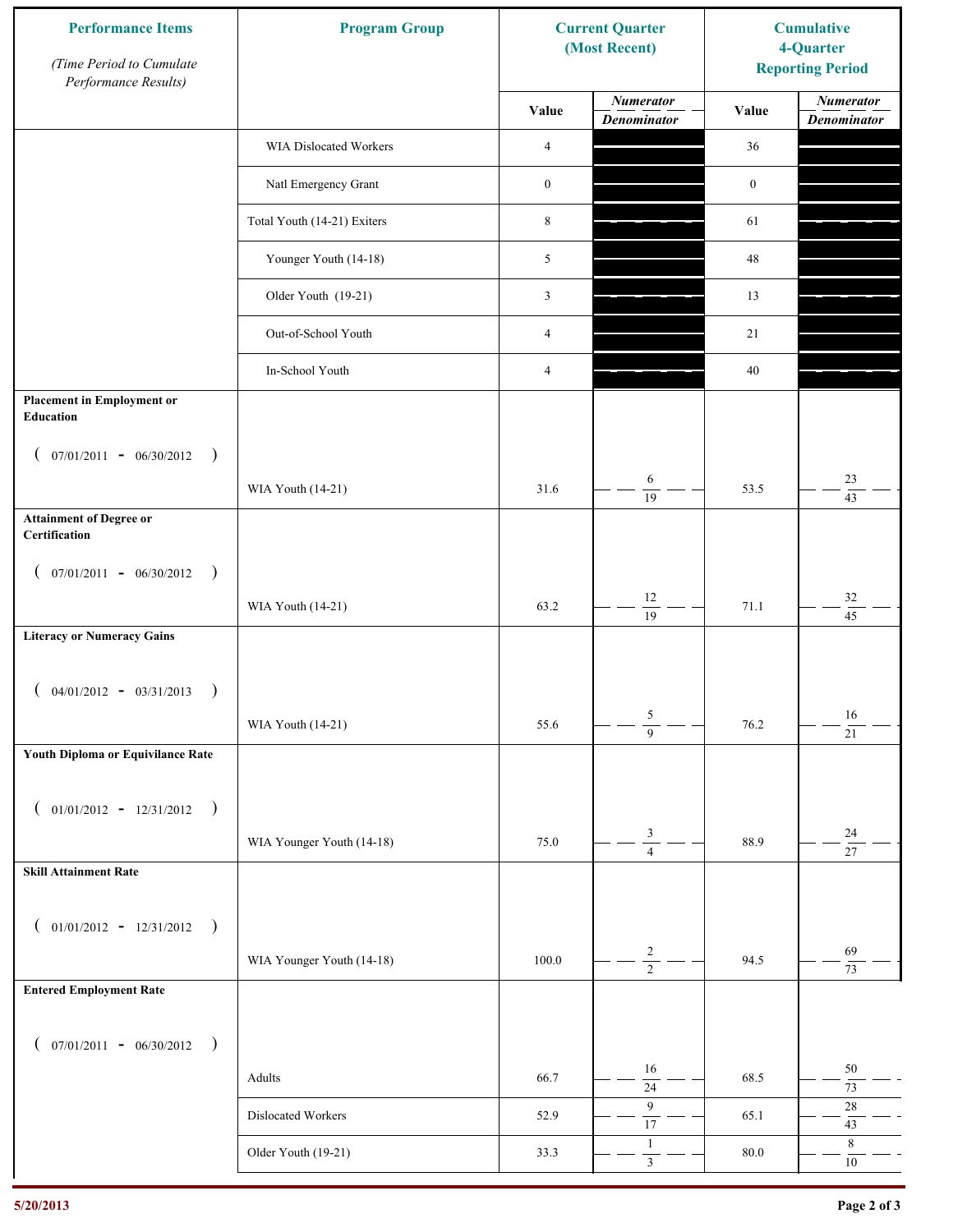| <b>Performance Items</b><br>(Time Period to Cumulate<br>Performance Results)                                                                              | <b>Program Group</b>  | <b>Current Quarter</b><br>(Most Recent) |                                        | <b>Cumulative</b><br>4-Quarter<br><b>Reporting Period</b> |                                        |
|-----------------------------------------------------------------------------------------------------------------------------------------------------------|-----------------------|-----------------------------------------|----------------------------------------|-----------------------------------------------------------|----------------------------------------|
|                                                                                                                                                           |                       | Value                                   | <b>Numerator</b><br><b>Denominator</b> | Value                                                     | <b>Numerator</b><br><b>Denominator</b> |
|                                                                                                                                                           | Natl Emergency Grant  | $\boldsymbol{0}$                        | $\mathbf{0}$<br>$\mathbf{0}$           | $\boldsymbol{0}$                                          | $\boldsymbol{0}$<br>$\boldsymbol{0}$   |
| <b>Employment and Credential</b><br>(Adults/Dislocated Workers) or<br><b>Credential Rates (Older Youth)</b><br>$07/01/2011 - 06/30/2012$<br>$\rightarrow$ |                       |                                         |                                        |                                                           |                                        |
|                                                                                                                                                           | Adults                | 65.4                                    | 17<br>26                               | 66.7                                                      | 44<br>66                               |
|                                                                                                                                                           | Dislocated Workers    | 42.9                                    | 6<br>14                                | 62.9                                                      | 22<br>35                               |
|                                                                                                                                                           | Older Youth (19-21)   | $0.0\,$                                 | $\mathbf{0}$<br>$\overline{4}$         | 42.9                                                      | 6<br>14                                |
| <b>Retention Rate</b>                                                                                                                                     |                       |                                         |                                        |                                                           |                                        |
| $01/01/2011 - 12/31/2011$<br>$\rightarrow$                                                                                                                |                       |                                         |                                        |                                                           |                                        |
|                                                                                                                                                           | Adults                | 91.7                                    | 11<br>12                               | 82.4                                                      | 61<br>74                               |
|                                                                                                                                                           | Dislocated Workers    | 100.0                                   | $\tau$<br>$\boldsymbol{7}$             | 100.0                                                     | 26<br>26                               |
|                                                                                                                                                           | Older Youth (19-21)   | 100.0                                   | $\sqrt{2}$<br>$\overline{2}$           | 100.0                                                     | 6<br>6                                 |
|                                                                                                                                                           | Younger Youth (14-18) | 62.5                                    | 5<br>8                                 | 60.0                                                      | 15<br>25                               |
|                                                                                                                                                           | Natl Emergency Grant  | $\boldsymbol{0}$                        | $\boldsymbol{0}$<br>$\overline{0}$     | $\boldsymbol{0}$                                          | $\mathbf{0}$<br>$\overline{0}$         |
| <b>Average Earnings</b>                                                                                                                                   |                       |                                         |                                        |                                                           |                                        |
| $01/01/2011 - 12/31/2011$<br>$\rightarrow$                                                                                                                |                       |                                         |                                        |                                                           |                                        |
|                                                                                                                                                           | Adults                | 13,262.5                                | 145,888<br>11                          | 9,630.1                                                   | 568,175<br>$\overline{59}$             |
|                                                                                                                                                           | Dislocated Workers    | 15,157.9                                | 106,105<br>$\overline{7}$              | 13,917.9                                                  | 361,865<br>26                          |
|                                                                                                                                                           | Older Youth (19-21)   | 11,561.0                                | 23,122<br>$\overline{2}$               | 5,224.0                                                   | 31,344<br>6                            |
|                                                                                                                                                           | Natl Emergency Grant  | $\boldsymbol{0}$                        | $\overline{0}$<br>$\mathbf{0}$         | $\boldsymbol{0}$                                          | $\overline{0}$<br>$\overline{0}$       |

**WIB Name:** Chipola Regional Workforce Dev. E

**Office Name: User Field 1: User Field 2:**

**Case Manager:**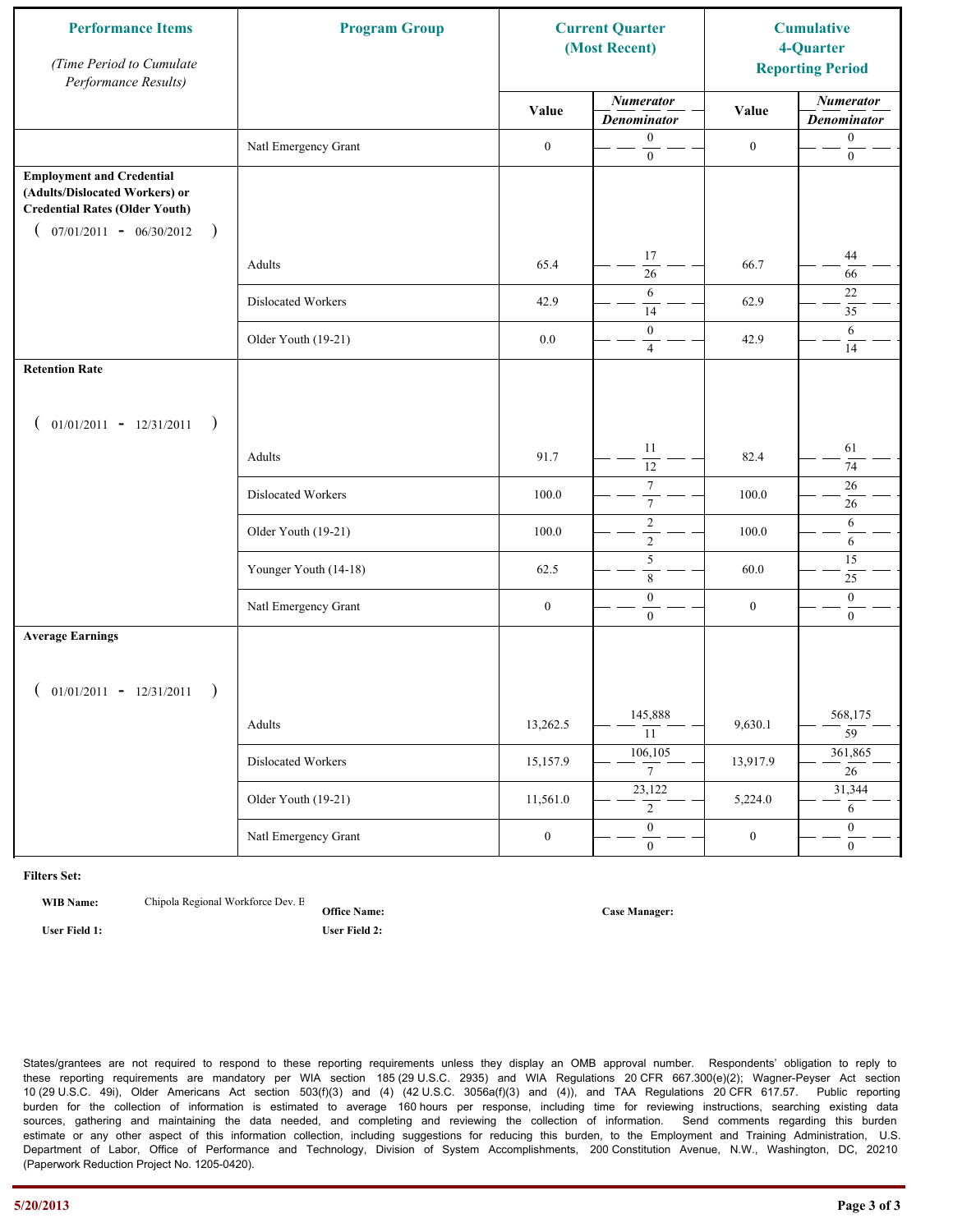**Report Due Date: Report Quarter End Date:** 05/15/2013 03/31/2013

**State:** FL

| <b>Performance Items</b><br>(Time Period to Cumulate<br>Performance Results) | <b>Program Group</b>              | <b>Current Quarter</b><br>(Most Recent) |                                        | <b>Cumulative</b><br>4-Quarter<br><b>Reporting Period</b> |                                        |
|------------------------------------------------------------------------------|-----------------------------------|-----------------------------------------|----------------------------------------|-----------------------------------------------------------|----------------------------------------|
|                                                                              |                                   | Value                                   | <b>Numerator</b><br><b>Denominator</b> | Value                                                     | <b>Numerator</b><br><b>Denominator</b> |
| <b>Total Participants</b>                                                    |                                   |                                         |                                        |                                                           |                                        |
| $04/01/2012 - 03/31/2013$ )                                                  |                                   |                                         |                                        |                                                           |                                        |
|                                                                              | <b>Total Adult Participants</b>   | 979                                     |                                        | 1,378                                                     |                                        |
|                                                                              | Total Adults (self-services only) | $\boldsymbol{0}$                        |                                        | $\boldsymbol{0}$                                          |                                        |
|                                                                              | <b>WIA Adults</b>                 | 327                                     |                                        | 592                                                       |                                        |
|                                                                              | <b>WIA Dislocated Workers</b>     | 317                                     |                                        | 416                                                       |                                        |
|                                                                              | Natl Emergency Grant              | 640                                     |                                        | 702                                                       |                                        |
|                                                                              | Received Training Services        | 299                                     |                                        | 478                                                       |                                        |
|                                                                              | <b>WIA Adults</b>                 | 193                                     |                                        | 304                                                       |                                        |
|                                                                              | WIA Dislocated Workers            | 113                                     |                                        | 198                                                       |                                        |
|                                                                              | Total Youth (14-21) Participants  | 208                                     |                                        | 251                                                       |                                        |
|                                                                              | Younger Youth (14-18)             | 206                                     |                                        | 245                                                       |                                        |
|                                                                              | Older Youth (19-21)               | $\overline{2}$                          |                                        | 6                                                         |                                        |
|                                                                              | Out-of-School Youth               | 5                                       |                                        | 9                                                         |                                        |
|                                                                              | In-School-Youth                   | 203                                     |                                        | $242\,$                                                   |                                        |
| <b>Total Exiters</b>                                                         |                                   |                                         |                                        |                                                           |                                        |
| $01/01/2012 - 12/31/2012$<br>$\rightarrow$                                   |                                   |                                         |                                        |                                                           |                                        |
|                                                                              | <b>Total Adult Exiters</b>        | 108                                     |                                        | 543                                                       |                                        |
|                                                                              | Total Adults (self-services only) | $\boldsymbol{0}$                        |                                        | $\boldsymbol{0}$                                          |                                        |
|                                                                              | WIA Adults                        | 71                                      |                                        | 365                                                       |                                        |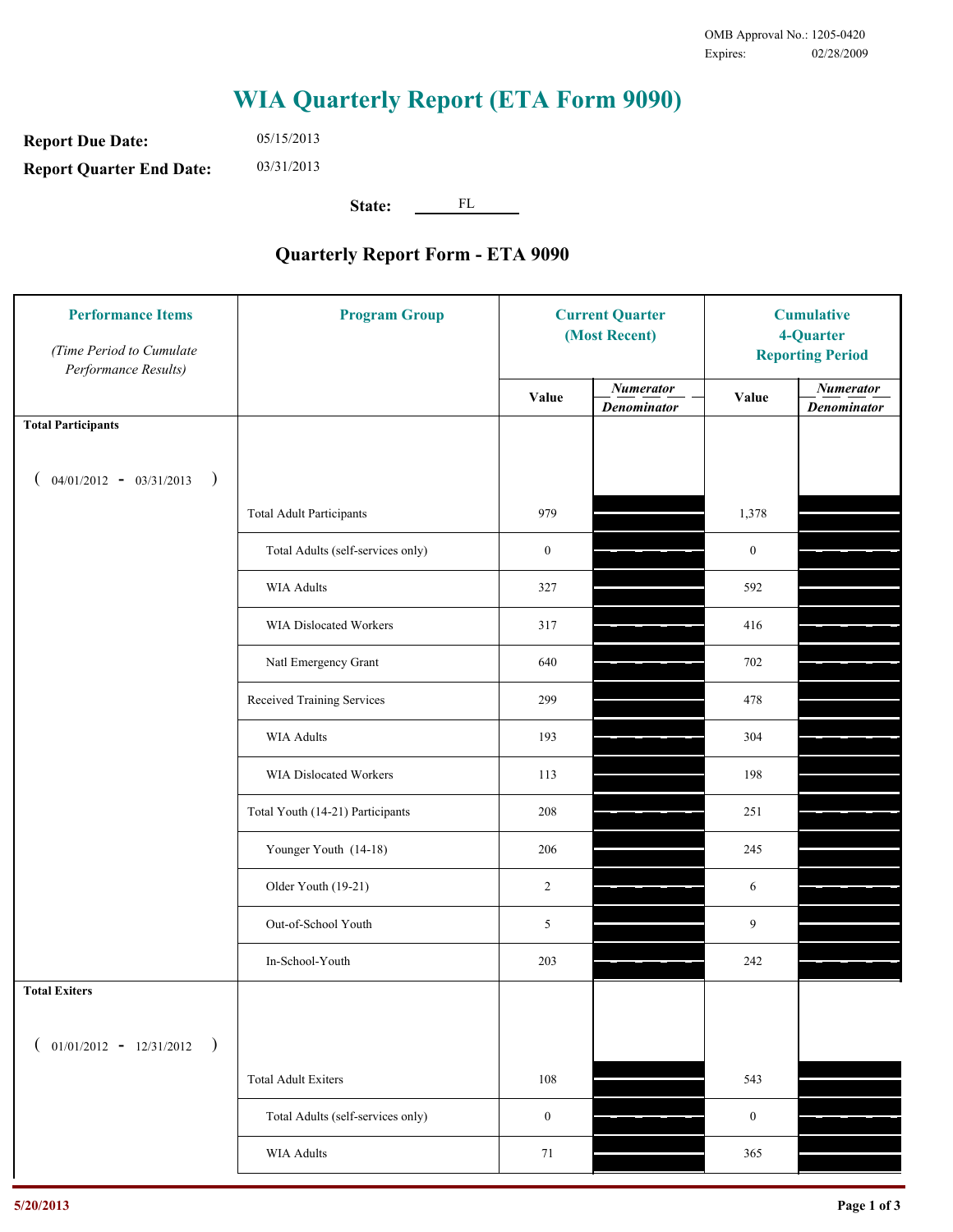| <b>Performance Items</b><br>(Time Period to Cumulate<br>Performance Results) | <b>Program Group</b>        |                  | <b>Current Quarter</b><br>(Most Recent) | <b>Cumulative</b><br>4-Quarter<br><b>Reporting Period</b> |                                        |
|------------------------------------------------------------------------------|-----------------------------|------------------|-----------------------------------------|-----------------------------------------------------------|----------------------------------------|
|                                                                              |                             | Value            | <b>Numerator</b><br><b>Denominator</b>  | Value                                                     | <b>Numerator</b><br><b>Denominator</b> |
|                                                                              | WIA Dislocated Workers      | 25               |                                         | 138                                                       |                                        |
|                                                                              | Natl Emergency Grant        | 21               |                                         | 77                                                        |                                        |
|                                                                              | Total Youth (14-21) Exiters | 23               |                                         | 47                                                        |                                        |
|                                                                              | Younger Youth (14-18)       | 23               |                                         | 43                                                        |                                        |
|                                                                              | Older Youth (19-21)         | $\boldsymbol{0}$ |                                         | 4                                                         |                                        |
|                                                                              | Out-of-School Youth         | $\mathbf{1}$     |                                         | 6                                                         |                                        |
|                                                                              | In-School Youth             | 22               |                                         | 41                                                        |                                        |
| <b>Placement in Employment or</b><br><b>Education</b>                        |                             |                  |                                         |                                                           |                                        |
| $07/01/2011 - 06/30/2012$<br>$\rightarrow$<br>$\mathcal{L}$                  |                             |                  |                                         |                                                           |                                        |
|                                                                              | WIA Youth (14-21)           | $0.0\,$          | $\boldsymbol{0}$<br>$\mathbf{0}$        | 65.5                                                      | 38<br>58                               |
| <b>Attainment of Degree or</b><br>Certification                              |                             |                  |                                         |                                                           |                                        |
| $($ 07/01/2011 - 06/30/2012<br>$\rightarrow$                                 |                             |                  |                                         |                                                           |                                        |
|                                                                              | WIA Youth (14-21)           | 50.0             | $\mathbf{1}$<br>$\overline{2}$          | 98.3                                                      | 59<br>60                               |
| <b>Literacy or Numeracy Gains</b>                                            |                             |                  |                                         |                                                           |                                        |
| $($ 04/01/2012 - 03/31/2013<br>$\rightarrow$                                 |                             |                  |                                         |                                                           |                                        |
|                                                                              | WIA Youth (14-21)           | $0.0\,$          | $\boldsymbol{0}$<br>$\overline{0}$      | 33.3                                                      | $\mathbf{1}$<br>$\overline{3}$         |
| Youth Diploma or Equivilance Rate                                            |                             |                  |                                         |                                                           |                                        |
| $01/01/2012 - 12/31/2012$ )<br>$\left($                                      |                             |                  |                                         |                                                           |                                        |
|                                                                              | WIA Younger Youth (14-18)   | 88.2             | 15                                      | 93.8                                                      | $30\,$                                 |
| <b>Skill Attainment Rate</b>                                                 |                             |                  | $\overline{17}$                         |                                                           | $\overline{32}$                        |
|                                                                              |                             |                  |                                         |                                                           |                                        |
| $01/01/2012 - 12/31/2012$ )<br>$\left($                                      | WIA Younger Youth (14-18)   | 98.4             | $60\,$                                  | 99.0                                                      | 190                                    |
| <b>Entered Employment Rate</b>                                               |                             |                  | 61                                      |                                                           | 192                                    |
|                                                                              |                             |                  |                                         |                                                           |                                        |
| $($ 07/01/2011 - 06/30/2012 )                                                |                             |                  | 79                                      |                                                           | 280                                    |
|                                                                              | Adults                      | 79.0             | 100<br>$28\,$                           | 78.7                                                      | 356<br>112                             |
|                                                                              | Dislocated Workers          | 68.3             | $41\,$                                  | 75.7                                                      | 148                                    |
|                                                                              | Older Youth (19-21)         | $100.0\,$        | $\sqrt{2}$<br>$\overline{2}$            | 100.0                                                     | $\mathfrak{Z}$<br>$\overline{3}$       |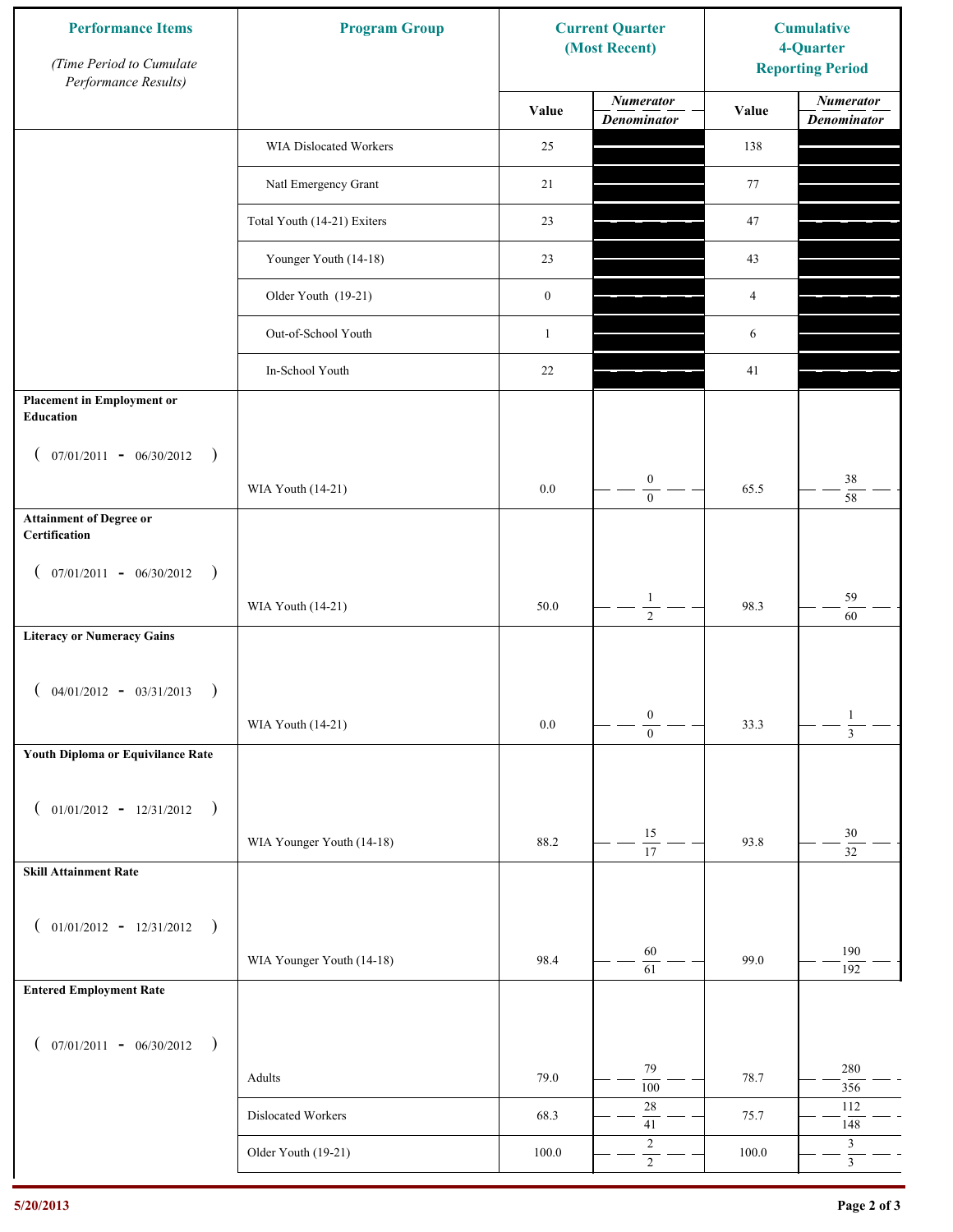| <b>Performance Items</b><br>(Time Period to Cumulate<br>Performance Results)                                                                              | <b>Program Group</b>  |                  | <b>Current Quarter</b><br>(Most Recent) |                  | <b>Cumulative</b><br>4-Quarter<br><b>Reporting Period</b> |
|-----------------------------------------------------------------------------------------------------------------------------------------------------------|-----------------------|------------------|-----------------------------------------|------------------|-----------------------------------------------------------|
|                                                                                                                                                           |                       | Value            | <b>Numerator</b><br><b>Denominator</b>  | Value            | <b>Numerator</b><br><b>Denominator</b>                    |
|                                                                                                                                                           | Natl Emergency Grant  | 85.2             | 23<br>$\overline{27}$                   | 87.0             | $47\,$<br>54                                              |
| <b>Employment and Credential</b><br>(Adults/Dislocated Workers) or<br><b>Credential Rates (Older Youth)</b><br>$07/01/2011 - 06/30/2012$<br>$\rightarrow$ |                       |                  |                                         |                  |                                                           |
|                                                                                                                                                           | Adults                | 60.6             | 40<br>66                                | 68.1             | 162<br>238                                                |
|                                                                                                                                                           | Dislocated Workers    | 55.9             | 19<br>34                                | 57.8             | 67<br>116                                                 |
|                                                                                                                                                           | Older Youth (19-21)   | 100.0            | $\overline{2}$<br>$\overline{2}$        | 66.7             | $\overline{2}$<br>$\overline{3}$                          |
| <b>Retention Rate</b>                                                                                                                                     |                       |                  |                                         |                  |                                                           |
| $01/01/2011 - 12/31/2011$<br>$\rightarrow$                                                                                                                |                       |                  |                                         |                  |                                                           |
|                                                                                                                                                           | Adults                | 92.9             | 78<br>84                                | 92.6             | 547<br>591                                                |
|                                                                                                                                                           | Dislocated Workers    | 94.3             | $\overline{33}$<br>$\overline{35}$      | 91.9             | 79<br>86                                                  |
|                                                                                                                                                           | Older Youth (19-21)   | 100.0            | $\mathbf{1}$<br>$\mathbf{1}$            | 100.0            | $\mathbf{1}$<br>$\mathbf{1}$                              |
|                                                                                                                                                           | Younger Youth (14-18) | 0.0              | $\boldsymbol{0}$<br>$\overline{4}$      | 58.3             | 21<br>36                                                  |
|                                                                                                                                                           | Natl Emergency Grant  | 71.4             | $\sqrt{5}$<br>$\overline{7}$            | 72.2             | 13<br>18                                                  |
| <b>Average Earnings</b>                                                                                                                                   |                       |                  |                                         |                  |                                                           |
| $01/01/2011 - 12/31/2011$<br>$\rightarrow$                                                                                                                |                       |                  |                                         |                  |                                                           |
|                                                                                                                                                           | Adults                | 14,519.5         | 1,088,959<br>$\overline{75}$            | 20,173.1         | 10,671,573<br>529                                         |
|                                                                                                                                                           | Dislocated Workers    | 15,203.4         | 440,899<br>$\overline{29}$              | 14,193.2         | 1,007,719<br>71                                           |
|                                                                                                                                                           | Older Youth (19-21)   | $\boldsymbol{0}$ | $\overline{0}$<br>$\mathbf{0}$          | $\boldsymbol{0}$ | $\overline{0}$<br>$\overline{0}$                          |
|                                                                                                                                                           | Natl Emergency Grant  | 18,918.8         | 94,594<br>5 <sup>5</sup>                | 14,300.5         | 185,907<br>$\overline{13}$                                |

**WIB Name:** Gulf Coast Workforce Development

**Office Name: User Field 1: User Field 2:**

**Case Manager:**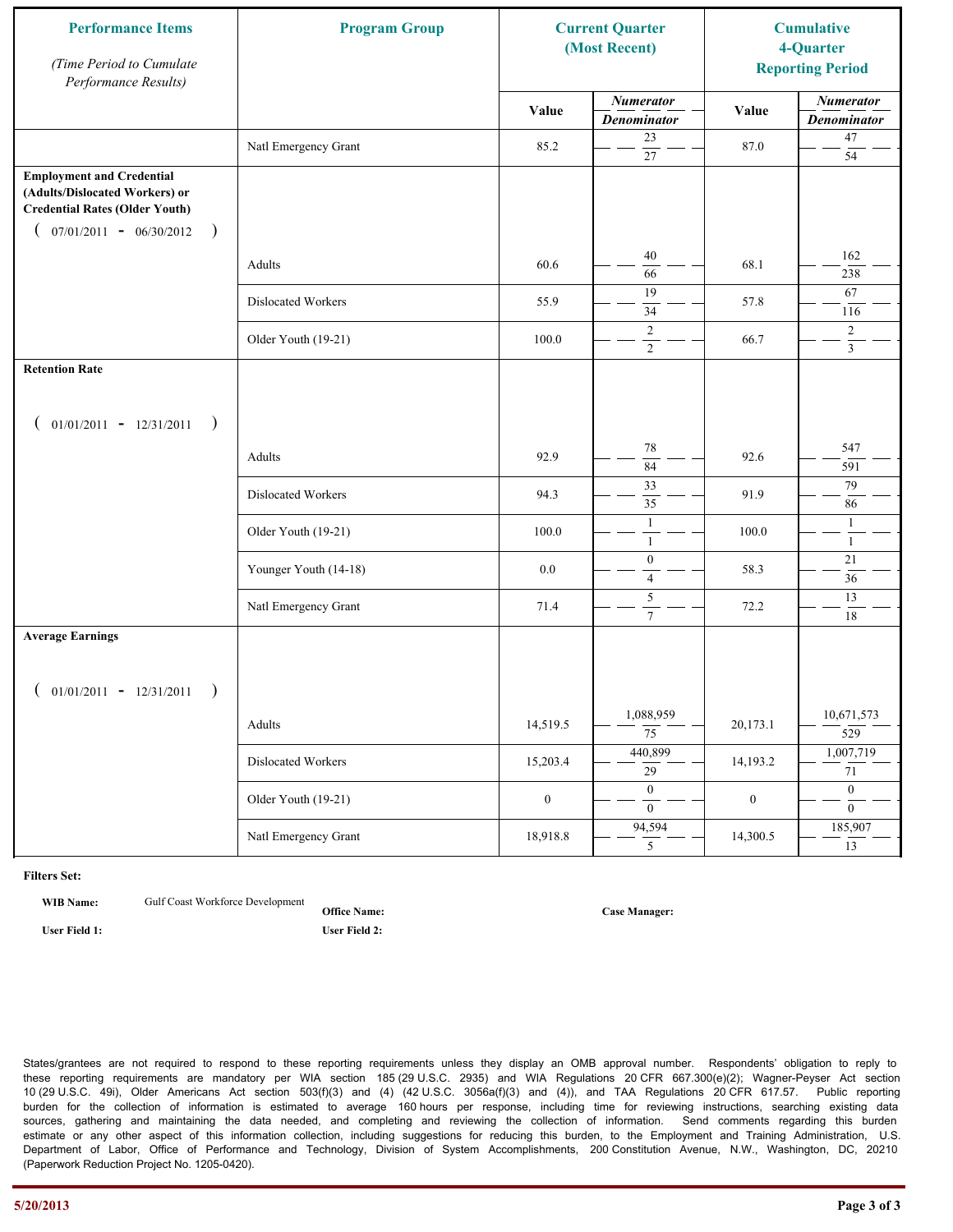**Report Due Date: Report Quarter End Date:** 05/15/2013 03/31/2013

**State:** FL

| <b>Performance Items</b><br>(Time Period to Cumulate<br>Performance Results) | <b>Program Group</b>              | <b>Current Quarter</b><br>(Most Recent) |                                        | <b>Cumulative</b><br>4-Quarter<br><b>Reporting Period</b> |                                        |
|------------------------------------------------------------------------------|-----------------------------------|-----------------------------------------|----------------------------------------|-----------------------------------------------------------|----------------------------------------|
|                                                                              |                                   | Value                                   | <b>Numerator</b><br><b>Denominator</b> | Value                                                     | <b>Numerator</b><br><b>Denominator</b> |
| <b>Total Participants</b>                                                    |                                   |                                         |                                        |                                                           |                                        |
| $04/01/2012 - 03/31/2013$ )                                                  |                                   |                                         |                                        |                                                           |                                        |
|                                                                              | <b>Total Adult Participants</b>   | 707                                     |                                        | 1,119                                                     |                                        |
|                                                                              | Total Adults (self-services only) | $\boldsymbol{0}$                        |                                        | $\boldsymbol{0}$                                          |                                        |
|                                                                              | <b>WIA Adults</b>                 | 334                                     |                                        | 474                                                       |                                        |
|                                                                              | WIA Dislocated Workers            | 391                                     |                                        | 705                                                       |                                        |
|                                                                              | Natl Emergency Grant              | $\mathbf{1}$                            |                                        | $\overline{c}$                                            |                                        |
|                                                                              | Received Training Services        | 218                                     |                                        | 326                                                       |                                        |
|                                                                              | <b>WIA Adults</b>                 | 185                                     |                                        | 255                                                       |                                        |
|                                                                              | WIA Dislocated Workers            | 40                                      |                                        | 79                                                        |                                        |
|                                                                              | Total Youth (14-21) Participants  | 275                                     |                                        | 334                                                       |                                        |
|                                                                              | Younger Youth (14-18)             | 103                                     |                                        | 128                                                       |                                        |
|                                                                              | Older Youth (19-21)               | 172                                     |                                        | 206                                                       |                                        |
|                                                                              | Out-of-School Youth               | 197                                     |                                        | 237                                                       |                                        |
|                                                                              | In-School-Youth                   | $78\,$                                  |                                        | 97                                                        |                                        |
| <b>Total Exiters</b>                                                         |                                   |                                         |                                        |                                                           |                                        |
| $01/01/2012 - 12/31/2012$<br>$\rightarrow$                                   |                                   |                                         |                                        |                                                           |                                        |
|                                                                              | <b>Total Adult Exiters</b>        | 103                                     |                                        | 512                                                       |                                        |
|                                                                              | Total Adults (self-services only) | $\boldsymbol{0}$                        |                                        | $\boldsymbol{0}$                                          |                                        |
|                                                                              | <b>WIA Adults</b>                 | 35                                      |                                        | 201                                                       |                                        |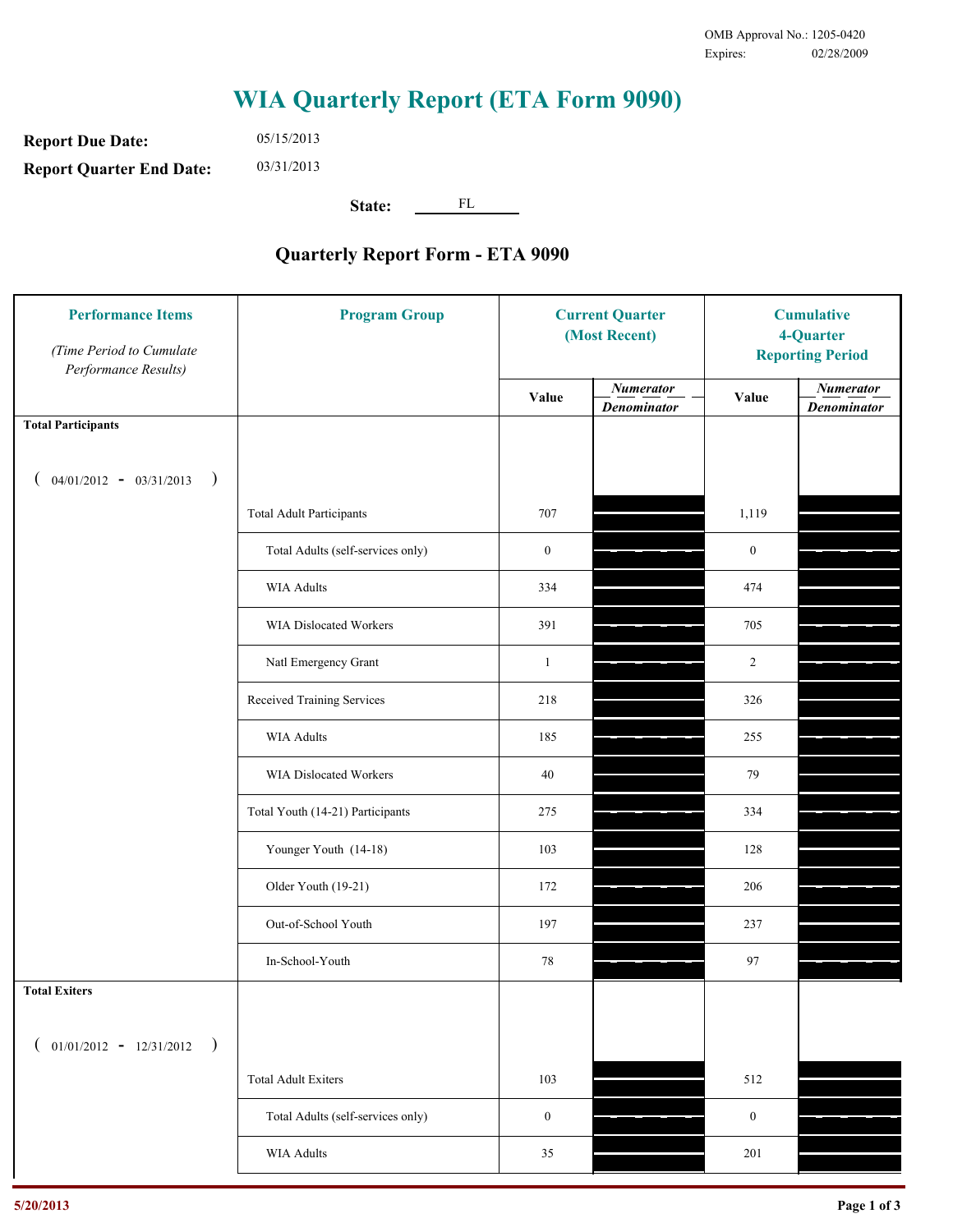| <b>Performance Items</b><br>(Time Period to Cumulate<br>Performance Results) | <b>Program Group</b>        |              | <b>Current Quarter</b><br>(Most Recent) | <b>Cumulative</b><br>4-Quarter<br><b>Reporting Period</b> |                                        |
|------------------------------------------------------------------------------|-----------------------------|--------------|-----------------------------------------|-----------------------------------------------------------|----------------------------------------|
|                                                                              |                             | Value        | <b>Numerator</b><br><b>Denominator</b>  | Value                                                     | <b>Numerator</b><br><b>Denominator</b> |
|                                                                              | WIA Dislocated Workers      | $70\,$       |                                         | 383                                                       |                                        |
|                                                                              | Natl Emergency Grant        | $\mathbf{1}$ |                                         | $\mathfrak{Z}$                                            |                                        |
|                                                                              | Total Youth (14-21) Exiters | 19           |                                         | 68                                                        |                                        |
|                                                                              | Younger Youth (14-18)       | 9            |                                         | 29                                                        |                                        |
|                                                                              | Older Youth (19-21)         | $10\,$       |                                         | 39                                                        |                                        |
|                                                                              | Out-of-School Youth         | 13           |                                         | 45                                                        |                                        |
|                                                                              | In-School Youth             | 6            |                                         | 23                                                        |                                        |
| <b>Placement in Employment or</b><br>Education                               |                             |              |                                         |                                                           |                                        |
| $07/01/2011 - 06/30/2012$<br>$\rightarrow$<br>$\mathcal{L}$                  |                             |              |                                         |                                                           |                                        |
|                                                                              | WIA Youth (14-21)           | 53.8         | $\overline{7}$<br>$\overline{13}$       | 52.7                                                      | 29<br>$\overline{55}$                  |
| <b>Attainment of Degree or</b><br>Certification                              |                             |              |                                         |                                                           |                                        |
| $($ 07/01/2011 - 06/30/2012<br>$\rightarrow$                                 |                             |              |                                         |                                                           |                                        |
|                                                                              | WIA Youth (14-21)           | 100.0        | 13<br>$\overline{13}$                   | 80.3                                                      | 53<br>66                               |
| <b>Literacy or Numeracy Gains</b>                                            |                             |              |                                         |                                                           |                                        |
| $04/01/2012 - 03/31/2013$<br>$\rightarrow$                                   |                             |              |                                         |                                                           |                                        |
|                                                                              | WIA Youth (14-21)           | 40.0         | $\overline{c}$<br>$\overline{5}$        | 51.7                                                      | 15<br>$\overline{29}$                  |
| Youth Diploma or Equivilance Rate                                            |                             |              |                                         |                                                           |                                        |
| $01/01/2012 - 12/31/2012$ )<br>$\left($                                      |                             |              |                                         |                                                           |                                        |
|                                                                              | WIA Younger Youth (14-18)   | 85.7         | 6<br>$\overline{7}$                     | 66.7                                                      | $16\,$<br>$24\,$                       |
| <b>Skill Attainment Rate</b>                                                 |                             |              |                                         |                                                           |                                        |
| $01/01/2012 - 12/31/2012$ )<br>$\left($                                      |                             |              |                                         |                                                           |                                        |
|                                                                              | WIA Younger Youth (14-18)   | 100.0        | $22\,$                                  | 96.2                                                      | 100                                    |
| <b>Entered Employment Rate</b>                                               |                             |              | $\overline{22}$                         |                                                           | 104                                    |
|                                                                              |                             |              |                                         |                                                           |                                        |
| $($ 07/01/2011 - 06/30/2012 )                                                |                             |              | 58                                      |                                                           | 169                                    |
|                                                                              | Adults                      | 92.1         | $\overline{63}$<br>105                  | 84.5                                                      | $200\,$<br>$222\,$                     |
|                                                                              | Dislocated Workers          | 65.2         | 161<br>$\sqrt{5}$                       | 74.0                                                      | $300\,$<br>14                          |
|                                                                              | Older Youth (19-21)         | 71.4         | $\tau$                                  | 58.3                                                      | $24\,$                                 |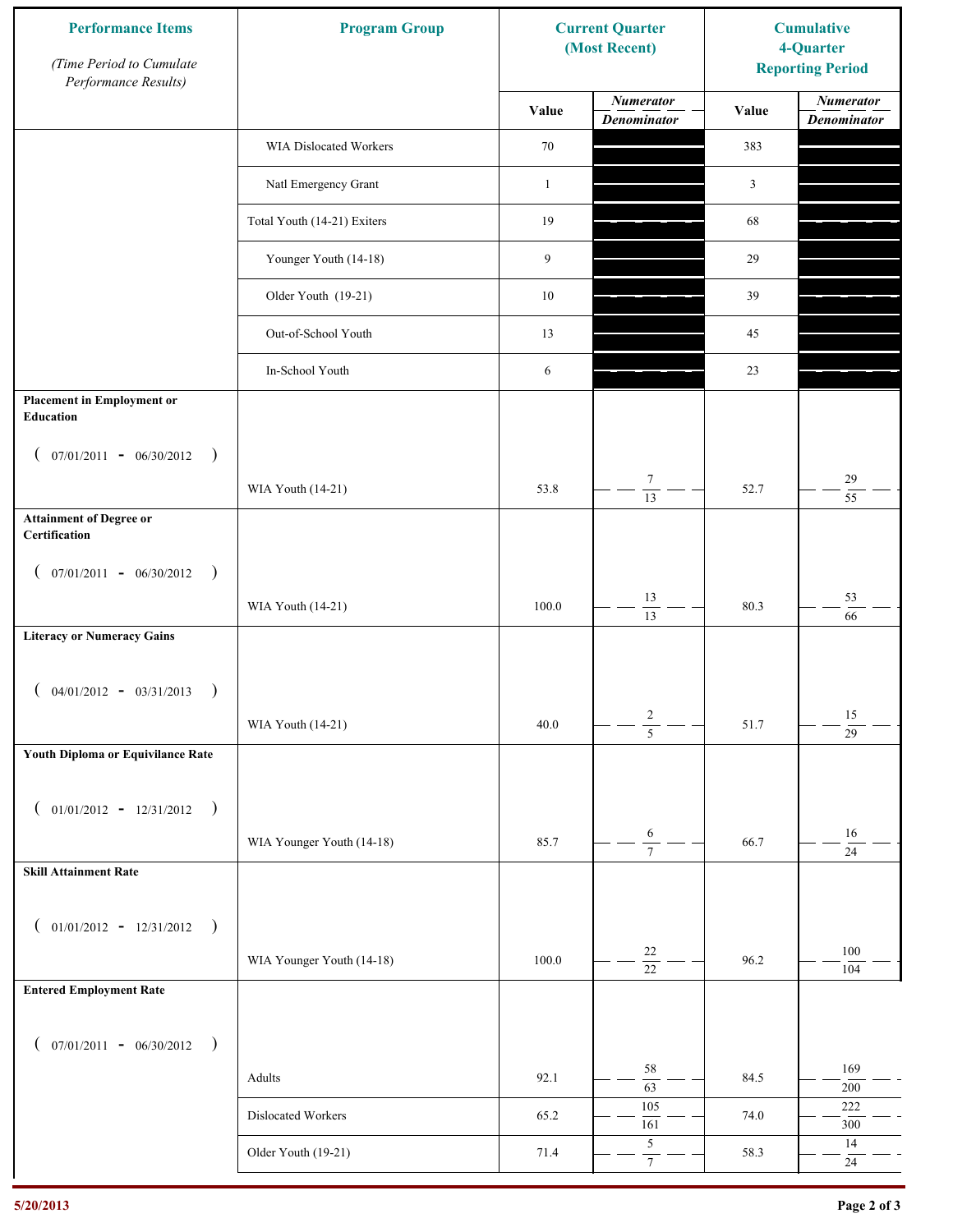| <b>Performance Items</b><br>(Time Period to Cumulate<br>Performance Results)                                                                              | <b>Program Group</b>  |          | <b>Current Quarter</b><br>(Most Recent) |          | <b>Cumulative</b><br>4-Quarter<br><b>Reporting Period</b> |
|-----------------------------------------------------------------------------------------------------------------------------------------------------------|-----------------------|----------|-----------------------------------------|----------|-----------------------------------------------------------|
|                                                                                                                                                           |                       | Value    | <b>Numerator</b><br><b>Denominator</b>  | Value    | <b>Numerator</b><br><b>Denominator</b>                    |
|                                                                                                                                                           | Natl Emergency Grant  | $0.0\,$  | $\mathbf{0}$<br>$\mathbf{0}$            | 66.7     | $\overline{c}$<br>$\overline{3}$                          |
| <b>Employment and Credential</b><br>(Adults/Dislocated Workers) or<br><b>Credential Rates (Older Youth)</b><br>$07/01/2011 - 06/30/2012$<br>$\rightarrow$ |                       |          |                                         |          |                                                           |
|                                                                                                                                                           | Adults                | 71.9     | 23<br>$\overline{32}$                   | 64.4     | 76<br>118                                                 |
|                                                                                                                                                           | Dislocated Workers    | 87.5     | $\overline{7}$<br>$\,$ 8 $\,$           | 61.9     | 26<br>42                                                  |
|                                                                                                                                                           | Older Youth (19-21)   | 62.5     | 5<br>8                                  | 65.6     | 21<br>32                                                  |
| <b>Retention Rate</b>                                                                                                                                     |                       |          |                                         |          |                                                           |
| $01/01/2011 - 12/31/2011$<br>$\rightarrow$                                                                                                                |                       |          |                                         |          |                                                           |
|                                                                                                                                                           | Adults                | 97.8     | 45<br>46                                | 96.0     | 215<br>224                                                |
|                                                                                                                                                           | Dislocated Workers    | 100.0    | $\overline{34}$<br>34                   | 97.7     | 125<br>128                                                |
|                                                                                                                                                           | Older Youth (19-21)   | 80.0     | $\overline{4}$<br>5                     | 96.3     | $26\,$<br>27                                              |
|                                                                                                                                                           | Younger Youth (14-18) | 60.0     | 6<br>10                                 | 71.1     | 27<br>38                                                  |
|                                                                                                                                                           | Natl Emergency Grant  | 0.0      | $\boldsymbol{0}$<br>$\mathbf{0}$        | 100.0    | $\mathbf{1}$<br>$\mathbf{1}$                              |
| <b>Average Earnings</b>                                                                                                                                   |                       |          |                                         |          |                                                           |
| $01/01/2011 - 12/31/2011$<br>$\rightarrow$                                                                                                                |                       |          |                                         |          |                                                           |
|                                                                                                                                                           | Adults                | 16,227.5 | 697,781<br>$\overline{43}$              | 17,290.9 | 3,561,932<br>206                                          |
|                                                                                                                                                           | Dislocated Workers    | 16,444.7 | 509,786<br>$\overline{31}$              | 16,927.6 | 1,946,678<br>115                                          |
|                                                                                                                                                           | Older Youth (19-21)   | 7,576.8  | 37,884<br>5                             | 4,787.7  | 119,693<br>$\overline{25}$                                |
|                                                                                                                                                           | Natl Emergency Grant  | $0.0\,$  | $\overline{0}$<br>$\mathbf{0}$          | 14,582.0 | 14,582<br>$\mathbf{1}$                                    |

**WIB Name:** Workforce Plus

**Office Name:**

**User Field 1: User Field 2:**

**Case Manager:**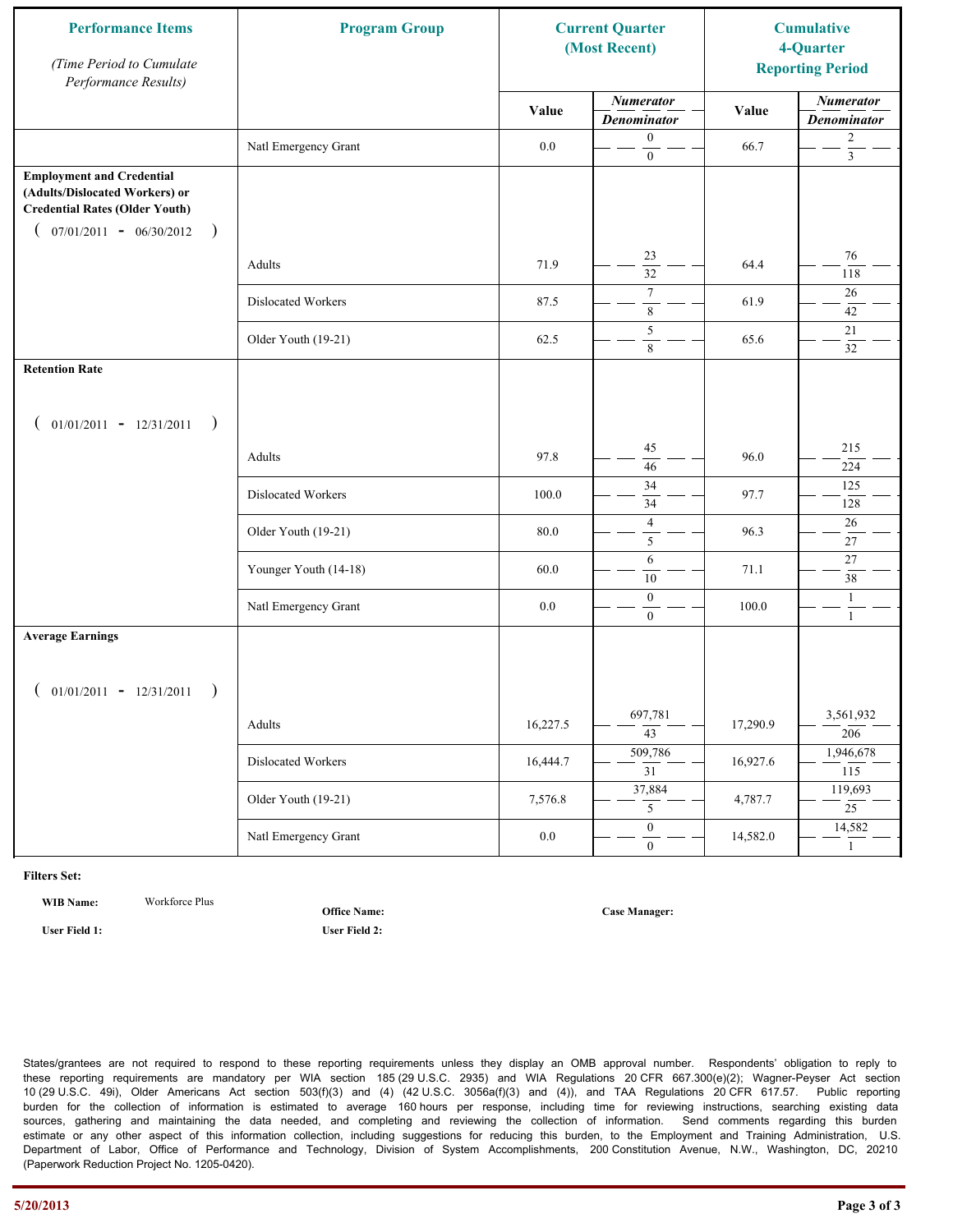**Report Due Date: Report Quarter End Date:** 05/15/2013 03/31/2013

**State:** FL

| <b>Performance Items</b><br>(Time Period to Cumulate<br>Performance Results) | <b>Program Group</b>              | <b>Current Quarter</b><br>(Most Recent) |                                        | <b>Cumulative</b><br>4-Quarter<br><b>Reporting Period</b> |                                        |
|------------------------------------------------------------------------------|-----------------------------------|-----------------------------------------|----------------------------------------|-----------------------------------------------------------|----------------------------------------|
|                                                                              |                                   | Value                                   | <b>Numerator</b><br><b>Denominator</b> | Value                                                     | <b>Numerator</b><br><b>Denominator</b> |
| <b>Total Participants</b>                                                    |                                   |                                         |                                        |                                                           |                                        |
| $04/01/2012 - 03/31/2013$ )                                                  |                                   |                                         |                                        |                                                           |                                        |
|                                                                              | <b>Total Adult Participants</b>   | 65                                      |                                        | 113                                                       |                                        |
|                                                                              | Total Adults (self-services only) | $\boldsymbol{0}$                        |                                        | $\mathbf{0}$                                              |                                        |
|                                                                              | <b>WIA Adults</b>                 | 52                                      |                                        | 98                                                        |                                        |
|                                                                              | <b>WIA Dislocated Workers</b>     | 16                                      |                                        | 18                                                        |                                        |
|                                                                              | Natl Emergency Grant              | $\boldsymbol{0}$                        |                                        | $\mathbf{0}$                                              |                                        |
|                                                                              | Received Training Services        | 46                                      |                                        | 79                                                        |                                        |
|                                                                              | <b>WIA Adults</b>                 | 39                                      |                                        | 71                                                        |                                        |
|                                                                              | WIA Dislocated Workers            | $\,8\,$                                 |                                        | 10                                                        |                                        |
|                                                                              | Total Youth (14-21) Participants  | 66                                      |                                        | 94                                                        |                                        |
|                                                                              | Younger Youth (14-18)             | 46                                      |                                        | 67                                                        |                                        |
|                                                                              | Older Youth (19-21)               | $20\,$                                  |                                        | $27\,$                                                    |                                        |
|                                                                              | Out-of-School Youth               | 23                                      |                                        | 31                                                        |                                        |
|                                                                              | In-School-Youth                   | 43                                      |                                        | 63                                                        |                                        |
| <b>Total Exiters</b>                                                         |                                   |                                         |                                        |                                                           |                                        |
| $01/01/2012 - 12/31/2012$ )                                                  |                                   |                                         |                                        |                                                           |                                        |
|                                                                              | <b>Total Adult Exiters</b>        | 28                                      |                                        | 62                                                        |                                        |
|                                                                              | Total Adults (self-services only) | $\boldsymbol{0}$                        |                                        | $\boldsymbol{0}$                                          |                                        |
|                                                                              | <b>WIA Adults</b>                 | 28                                      |                                        | 55                                                        |                                        |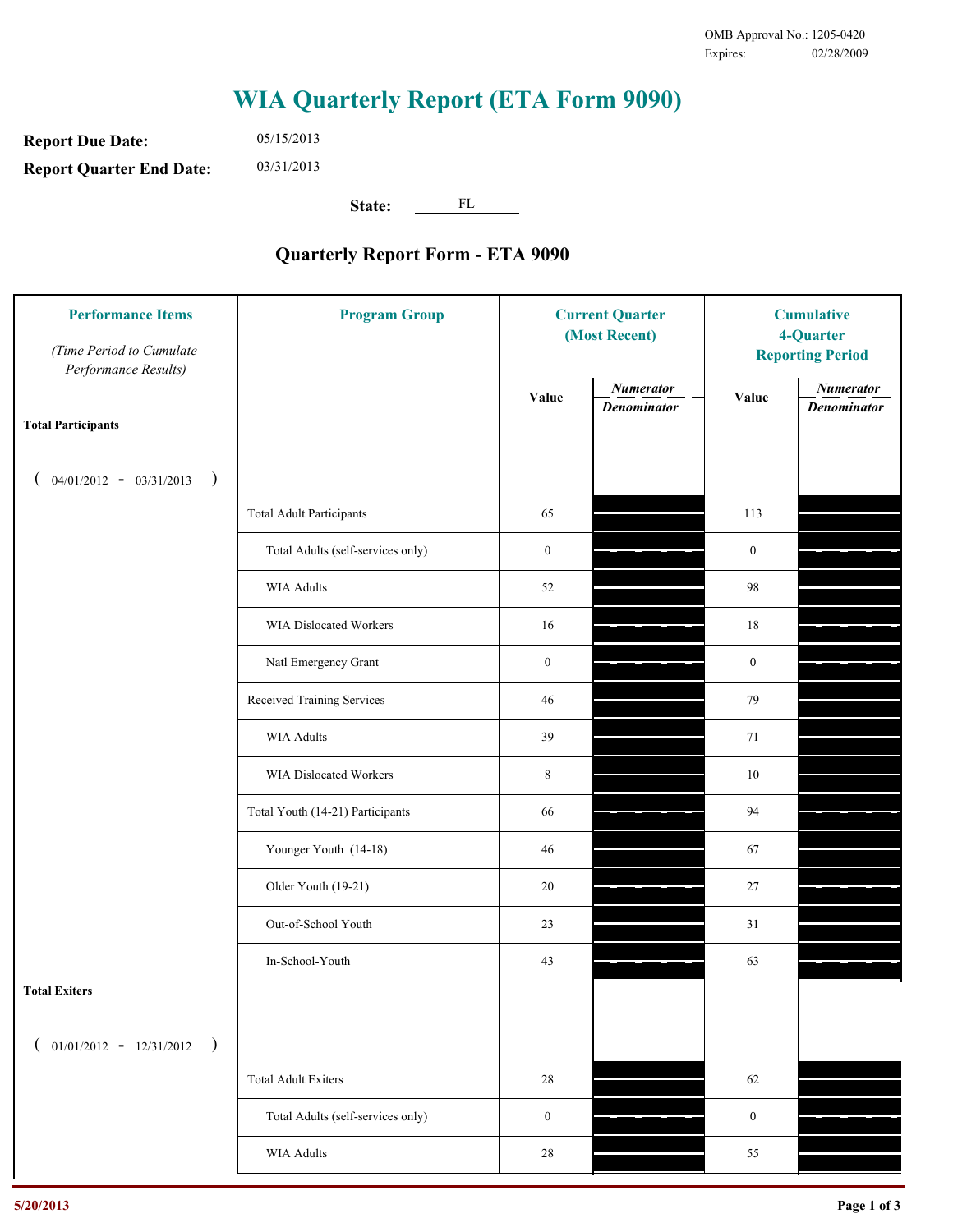| <b>Performance Items</b><br>(Time Period to Cumulate<br>Performance Results) | <b>Program Group</b>        |                  | <b>Current Quarter</b><br>(Most Recent) | <b>Cumulative</b><br>4-Quarter<br><b>Reporting Period</b> |                                        |
|------------------------------------------------------------------------------|-----------------------------|------------------|-----------------------------------------|-----------------------------------------------------------|----------------------------------------|
|                                                                              |                             | Value            | <b>Numerator</b><br><b>Denominator</b>  | Value                                                     | <b>Numerator</b><br><b>Denominator</b> |
|                                                                              | WIA Dislocated Workers      | $\boldsymbol{0}$ |                                         | $\tau$                                                    |                                        |
|                                                                              | Natl Emergency Grant        | $\boldsymbol{0}$ |                                         | $\boldsymbol{0}$                                          |                                        |
|                                                                              | Total Youth (14-21) Exiters | $\overline{4}$   |                                         | 36                                                        |                                        |
|                                                                              | Younger Youth (14-18)       | $\mathfrak{Z}$   |                                         | 26                                                        |                                        |
|                                                                              | Older Youth (19-21)         | $\mathbf{1}$     |                                         | $10\,$                                                    |                                        |
|                                                                              | Out-of-School Youth         | 2                |                                         | $10\,$                                                    |                                        |
|                                                                              | In-School Youth             | 2                |                                         | 26                                                        |                                        |
| <b>Placement in Employment or</b><br>Education                               |                             |                  |                                         |                                                           |                                        |
| $07/01/2011 - 06/30/2012$<br>$\rightarrow$<br>$\overline{ }$                 |                             |                  |                                         |                                                           |                                        |
|                                                                              | WIA Youth (14-21)           | 100.0            | 6<br>$\sqrt{6}$                         | 34.7                                                      | 35<br>101                              |
| <b>Attainment of Degree or</b><br>Certification                              |                             |                  |                                         |                                                           |                                        |
| $($ 07/01/2011 - 06/30/2012<br>$\rightarrow$                                 |                             |                  |                                         |                                                           |                                        |
|                                                                              | WIA Youth (14-21)           | 66.7             | $\overline{4}$<br>6                     | 88.0                                                      | 95<br>108                              |
| <b>Literacy or Numeracy Gains</b>                                            |                             |                  |                                         |                                                           |                                        |
| $04/01/2012 - 03/31/2013$<br>$\rightarrow$                                   |                             |                  |                                         |                                                           |                                        |
|                                                                              | WIA Youth (14-21)           | $0.0\,$          | $\boldsymbol{0}$<br>$\overline{0}$      | $8.0\,$                                                   | $\overline{c}$<br>$\overline{25}$      |
| Youth Diploma or Equivilance Rate                                            |                             |                  |                                         |                                                           |                                        |
| $01/01/2012 - 12/31/2012$ )<br>$\left($                                      |                             |                  |                                         |                                                           |                                        |
|                                                                              | WIA Younger Youth (14-18)   | 50.0             | $\mathbf{1}$                            | 73.7                                                      | 14                                     |
| <b>Skill Attainment Rate</b>                                                 |                             |                  | $\overline{2}$                          |                                                           | 19                                     |
|                                                                              |                             |                  |                                         |                                                           |                                        |
| $01/01/2012 - 12/31/2012$ )<br>$\left($                                      | WIA Younger Youth (14-18)   | 50.0             | $\mathbf{1}$                            | 83.0                                                      | 88                                     |
| <b>Entered Employment Rate</b>                                               |                             |                  | $\overline{2}$                          |                                                           | 106                                    |
|                                                                              |                             |                  |                                         |                                                           |                                        |
| $($ 07/01/2011 - 06/30/2012 )                                                |                             |                  | $\sqrt{5}$                              |                                                           | 34                                     |
|                                                                              | Adults                      | 62.5             | $\overline{8}$                          | 72.3                                                      | $47\,$                                 |
|                                                                              | Dislocated Workers          | $0.0\,$          | $\boldsymbol{0}$<br>$\boldsymbol{0}$    | 86.7                                                      | 13<br>$15\,$                           |
|                                                                              | Older Youth (19-21)         | $100.0\,$        | $\mathfrak z$<br>$\overline{3}$         | 50.0                                                      | 14<br>$28\,$                           |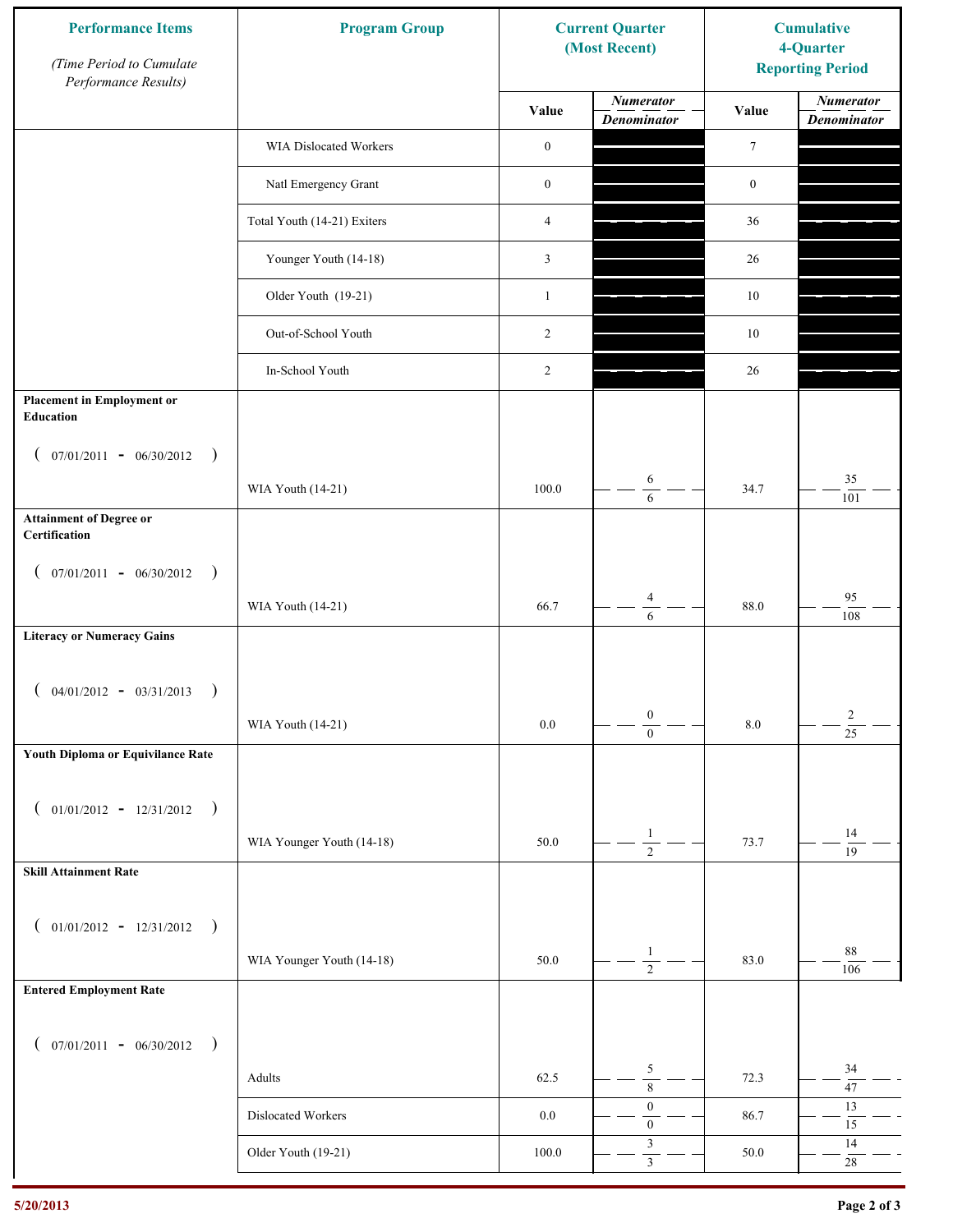| <b>Performance Items</b><br>(Time Period to Cumulate<br>Performance Results)                                                                                   | <b>Program Group</b>  | <b>Current Quarter</b><br>(Most Recent) |                                                    |                  |                                        | <b>Cumulative</b><br>4-Quarter<br><b>Reporting Period</b> |
|----------------------------------------------------------------------------------------------------------------------------------------------------------------|-----------------------|-----------------------------------------|----------------------------------------------------|------------------|----------------------------------------|-----------------------------------------------------------|
|                                                                                                                                                                |                       | Value                                   | <b>Numerator</b><br><b>Denominator</b>             | Value            | <b>Numerator</b><br><b>Denominator</b> |                                                           |
|                                                                                                                                                                | Natl Emergency Grant  | $\boldsymbol{0}$                        | $\mathbf{0}$<br>$\boldsymbol{0}$                   | $\boldsymbol{0}$ | $\boldsymbol{0}$<br>$\boldsymbol{0}$   |                                                           |
| <b>Employment and Credential</b><br>(Adults/Dislocated Workers) or<br><b>Credential Rates (Older Youth)</b><br>$07/01/2011 - 06/30/2012$<br>€<br>$\rightarrow$ |                       |                                         |                                                    |                  |                                        |                                                           |
|                                                                                                                                                                | Adults                | 50.0                                    | 3<br>6                                             | 63.0             | 17<br>$\overline{27}$                  |                                                           |
|                                                                                                                                                                | Dislocated Workers    | 0.0                                     | $\boldsymbol{0}$<br>$\mathbf{0}$                   | 76.9             | $10\,$<br>13                           |                                                           |
|                                                                                                                                                                | Older Youth (19-21)   | 66.7                                    | $\overline{2}$<br>$\overline{\mathbf{3}}$          | 35.5             | 11<br>31                               |                                                           |
| <b>Retention Rate</b>                                                                                                                                          |                       |                                         |                                                    |                  |                                        |                                                           |
| $01/01/2011 - 12/31/2011$<br>$\rightarrow$                                                                                                                     |                       |                                         |                                                    |                  |                                        |                                                           |
|                                                                                                                                                                | Adults                | 90.0                                    | $\overline{9}$<br>$\overline{10}$                  | 91.8             | 78<br>85                               |                                                           |
|                                                                                                                                                                | Dislocated Workers    | 100.0                                   | $\overline{\mathbf{3}}$<br>$\overline{\mathbf{3}}$ | 100.0            | 16<br>16                               |                                                           |
|                                                                                                                                                                | Older Youth (19-21)   | 100.0                                   | $\sqrt{4}$<br>$\overline{4}$                       | 69.2             | 9<br>13                                |                                                           |
|                                                                                                                                                                | Younger Youth (14-18) | 83.3                                    | $\sqrt{5}$<br>6                                    | 74.1             | $20\,$<br>27                           |                                                           |
|                                                                                                                                                                | Natl Emergency Grant  | $\boldsymbol{0}$                        | $\boldsymbol{0}$<br>$\overline{0}$                 | $\boldsymbol{0}$ | $\boldsymbol{0}$<br>$\mathbf{0}$       |                                                           |
| <b>Average Earnings</b>                                                                                                                                        |                       |                                         |                                                    |                  |                                        |                                                           |
| $01/01/2011 - 12/31/2011$<br>$\rightarrow$                                                                                                                     |                       |                                         |                                                    |                  |                                        |                                                           |
|                                                                                                                                                                | Adults                | 11,996.1                                | 95,969<br>8                                        | 16,729.1         | 1,053,933<br>$\overline{63}$           |                                                           |
|                                                                                                                                                                | Dislocated Workers    | 11,111.0                                | 22,222<br>$\overline{2}$                           | 16,142.8         | 242,142<br>15                          |                                                           |
|                                                                                                                                                                | Older Youth (19-21)   | 5,701.8                                 | 22,807<br>$\overline{4}$                           | 3,092.0          | 40,196<br>13                           |                                                           |
|                                                                                                                                                                | Natl Emergency Grant  | $\boldsymbol{0}$                        | $\overline{0}$<br>$\mathbf{0}$                     | $\boldsymbol{0}$ | $\overline{0}$<br>$\boldsymbol{0}$     |                                                           |

**WIB Name:** North Florida Workforce Developm

**Office Name: User Field 1: User Field 2:**

**Case Manager:**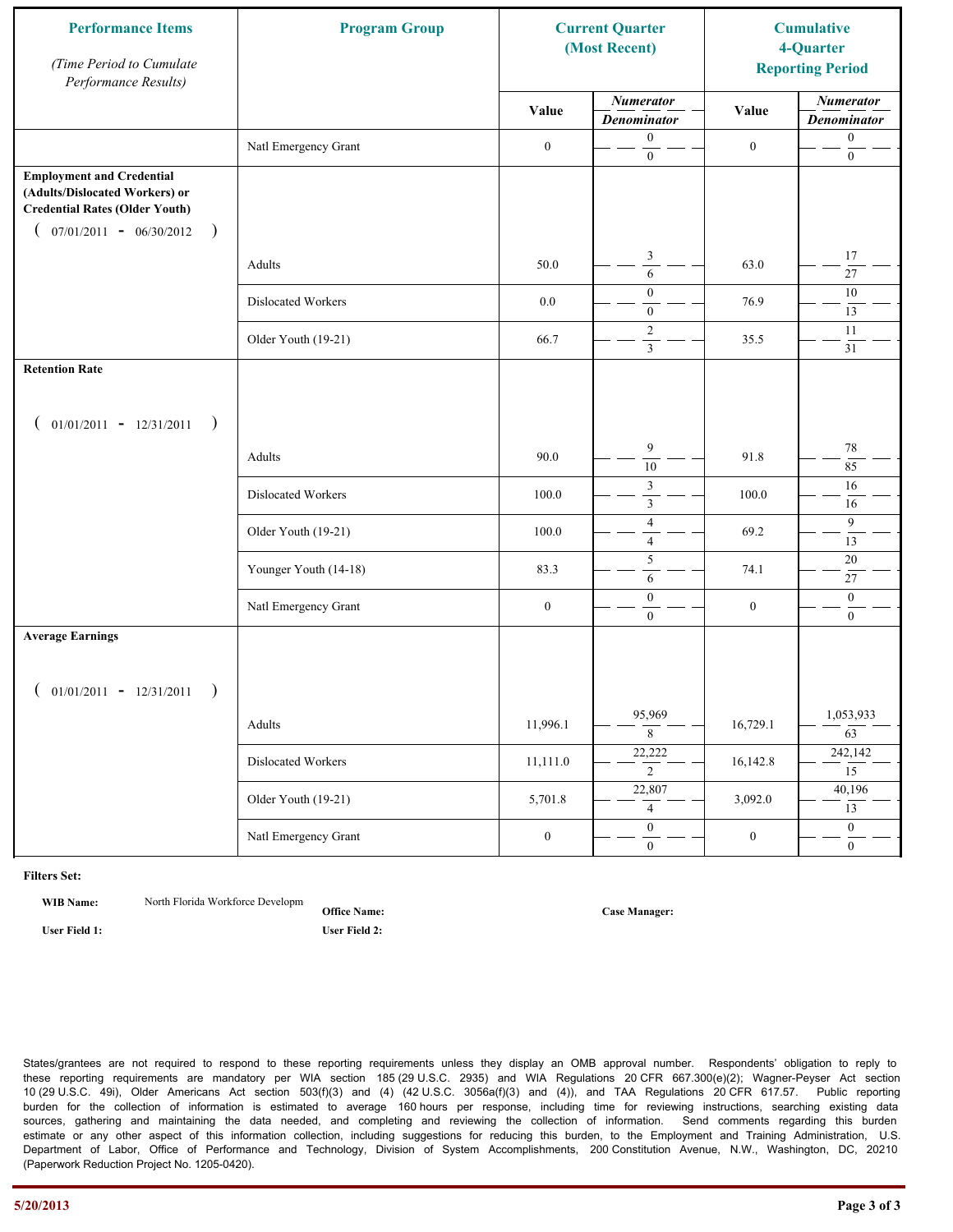**Report Due Date: Report Quarter End Date:** 05/15/2013 03/31/2013

**State:** FL

| <b>Performance Items</b><br>(Time Period to Cumulate<br>Performance Results) | <b>Program Group</b>              | <b>Current Quarter</b><br>(Most Recent) |                                        | <b>Cumulative</b><br>4-Quarter<br><b>Reporting Period</b> |                                        |
|------------------------------------------------------------------------------|-----------------------------------|-----------------------------------------|----------------------------------------|-----------------------------------------------------------|----------------------------------------|
|                                                                              |                                   | Value                                   | <b>Numerator</b><br><b>Denominator</b> | Value                                                     | <b>Numerator</b><br><b>Denominator</b> |
| <b>Total Participants</b>                                                    |                                   |                                         |                                        |                                                           |                                        |
| $04/01/2012 - 03/31/2013$ )                                                  |                                   |                                         |                                        |                                                           |                                        |
|                                                                              | <b>Total Adult Participants</b>   | 126                                     |                                        | 189                                                       |                                        |
|                                                                              | Total Adults (self-services only) | $\boldsymbol{0}$                        |                                        | $\boldsymbol{0}$                                          |                                        |
|                                                                              | <b>WIA Adults</b>                 | 98                                      |                                        | 143                                                       |                                        |
|                                                                              | WIA Dislocated Workers            | 29                                      |                                        | 49                                                        |                                        |
|                                                                              | Natl Emergency Grant              | $\boldsymbol{0}$                        |                                        | $\boldsymbol{0}$                                          |                                        |
|                                                                              | Received Training Services        | 43                                      |                                        | 89                                                        |                                        |
|                                                                              | <b>WIA Adults</b>                 | 35                                      |                                        | 71                                                        |                                        |
|                                                                              | WIA Dislocated Workers            | $\,8\,$                                 |                                        | 19                                                        |                                        |
|                                                                              | Total Youth (14-21) Participants  | 143                                     |                                        | 173                                                       |                                        |
|                                                                              | Younger Youth (14-18)             | 109                                     |                                        | 134                                                       |                                        |
|                                                                              | Older Youth (19-21)               | 34                                      |                                        | 39                                                        |                                        |
|                                                                              | Out-of-School Youth               | 72                                      |                                        | 79                                                        |                                        |
|                                                                              | In-School-Youth                   | 71                                      |                                        | 94                                                        |                                        |
| <b>Total Exiters</b>                                                         |                                   |                                         |                                        |                                                           |                                        |
| $01/01/2012 - 12/31/2012$<br>$\rightarrow$                                   |                                   |                                         |                                        |                                                           |                                        |
|                                                                              | <b>Total Adult Exiters</b>        | 21                                      |                                        | 101                                                       |                                        |
|                                                                              | Total Adults (self-services only) | $\boldsymbol{0}$                        |                                        | $\boldsymbol{0}$                                          |                                        |
|                                                                              | <b>WIA Adults</b>                 | $12 \,$                                 |                                        | $74\,$                                                    |                                        |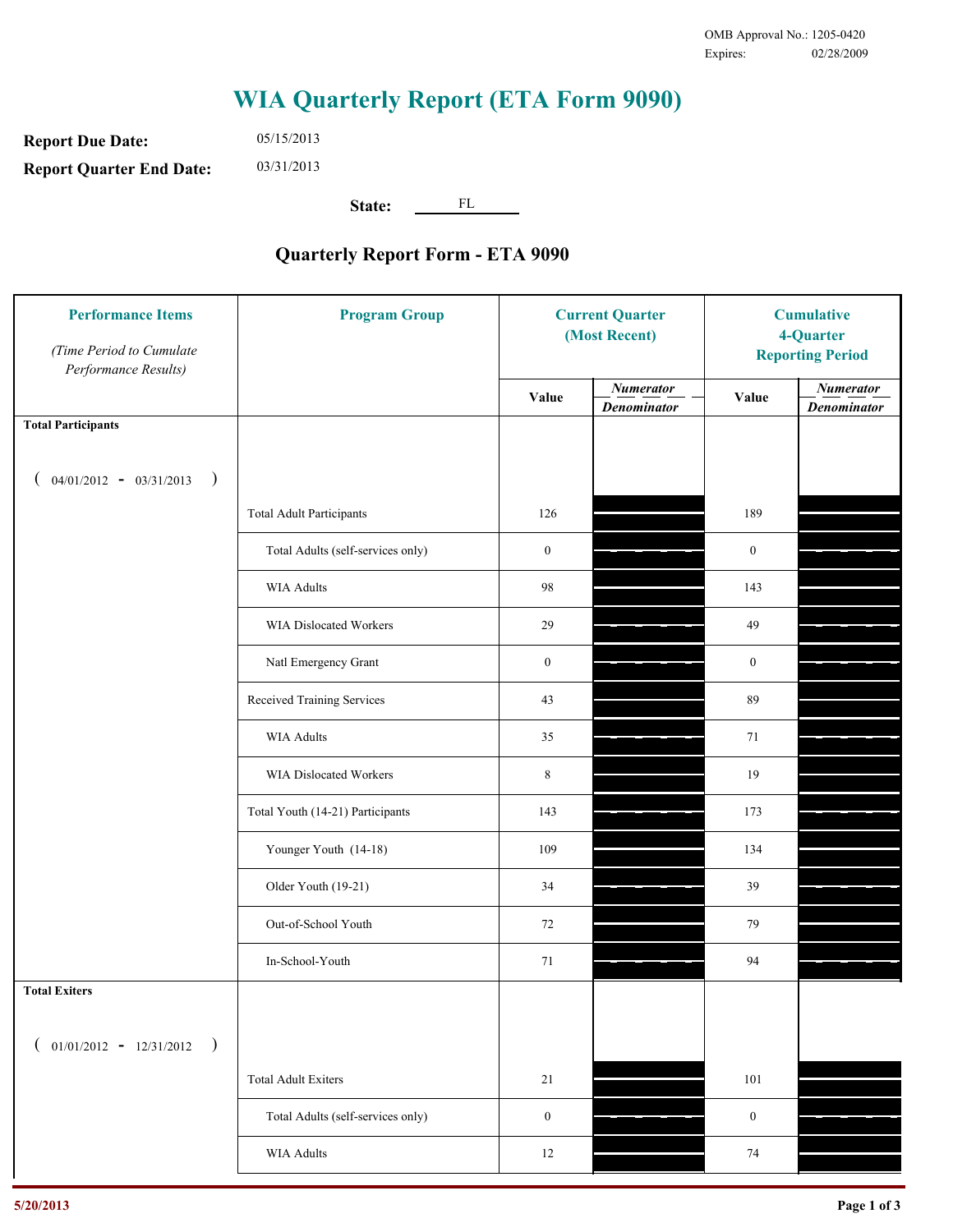| <b>Performance Items</b><br>(Time Period to Cumulate<br>Performance Results) | <b>Program Group</b>        |                  | <b>Current Quarter</b><br>(Most Recent) | <b>Cumulative</b><br>4-Quarter<br><b>Reporting Period</b> |                                        |
|------------------------------------------------------------------------------|-----------------------------|------------------|-----------------------------------------|-----------------------------------------------------------|----------------------------------------|
|                                                                              |                             | Value            | <b>Numerator</b><br><b>Denominator</b>  | Value                                                     | <b>Numerator</b><br><b>Denominator</b> |
|                                                                              | WIA Dislocated Workers      | 11               |                                         | 30                                                        |                                        |
|                                                                              | Natl Emergency Grant        | $\boldsymbol{0}$ |                                         | $\boldsymbol{0}$                                          |                                        |
|                                                                              | Total Youth (14-21) Exiters | 15               |                                         | $48\,$                                                    |                                        |
|                                                                              | Younger Youth (14-18)       | 13               |                                         | 35                                                        |                                        |
|                                                                              | Older Youth (19-21)         | 2                |                                         | 13                                                        |                                        |
|                                                                              | Out-of-School Youth         | 3                |                                         | 19                                                        |                                        |
|                                                                              | In-School Youth             | 12               |                                         | 29                                                        |                                        |
| <b>Placement in Employment or</b><br>Education                               |                             |                  |                                         |                                                           |                                        |
| $07/01/2011 - 06/30/2012$<br>$\rightarrow$<br>$\mathcal{L}$                  |                             |                  |                                         |                                                           |                                        |
|                                                                              | WIA Youth (14-21)           | 57.1             | $\overline{4}$<br>$\overline{7}$        | 49.1                                                      | $27\,$<br>$\overline{55}$              |
| <b>Attainment of Degree or</b><br>Certification                              |                             |                  |                                         |                                                           |                                        |
| $($ 07/01/2011 - 06/30/2012<br>$\rightarrow$                                 |                             |                  |                                         |                                                           |                                        |
|                                                                              | WIA Youth (14-21)           | 85.7             | $\sqrt{6}$<br>$\overline{7}$            | 89.6                                                      | 43<br>48                               |
| <b>Literacy or Numeracy Gains</b>                                            |                             |                  |                                         |                                                           |                                        |
| $($ 04/01/2012 - 03/31/2013<br>$\rightarrow$                                 |                             |                  |                                         |                                                           |                                        |
|                                                                              | WIA Youth (14-21)           | $25.0\,$         | $\mathbf{1}$<br>$\overline{4}$          | 33.3                                                      | $12\,$<br>$\overline{36}$              |
| Youth Diploma or Equivilance Rate                                            |                             |                  |                                         |                                                           |                                        |
| $01/01/2012 - 12/31/2012$ )<br>$\left($                                      |                             |                  |                                         |                                                           |                                        |
|                                                                              | WIA Younger Youth (14-18)   | 92.3             | $12\,$                                  | 81.8                                                      | $27\,$                                 |
| <b>Skill Attainment Rate</b>                                                 |                             |                  | $\overline{13}$                         |                                                           | $\overline{33}$                        |
|                                                                              |                             |                  |                                         |                                                           |                                        |
| $01/01/2012 - 12/31/2012$ )<br>$\left($                                      |                             |                  | 61                                      |                                                           | 175                                    |
|                                                                              | WIA Younger Youth (14-18)   | 100.0            | $\overline{61}$                         | 100.0                                                     | 175                                    |
| <b>Entered Employment Rate</b>                                               |                             |                  |                                         |                                                           |                                        |
| $($ 07/01/2011 - 06/30/2012 )                                                |                             |                  |                                         |                                                           |                                        |
|                                                                              | Adults                      | 72.7             | $\,$ 8 $\,$<br>$\overline{11}$          | 63.1                                                      | 53<br>$\bf 84$                         |
|                                                                              | Dislocated Workers          | 83.3             | $\sqrt{5}$<br>$\sqrt{6}$                | 82.8                                                      | $24\,$<br>$29\,$                       |
|                                                                              | Older Youth (19-21)         | $0.0\,$          | $\boldsymbol{0}$<br>$\overline{2}$      | 45.5                                                      | $10\,$<br>$22\,$                       |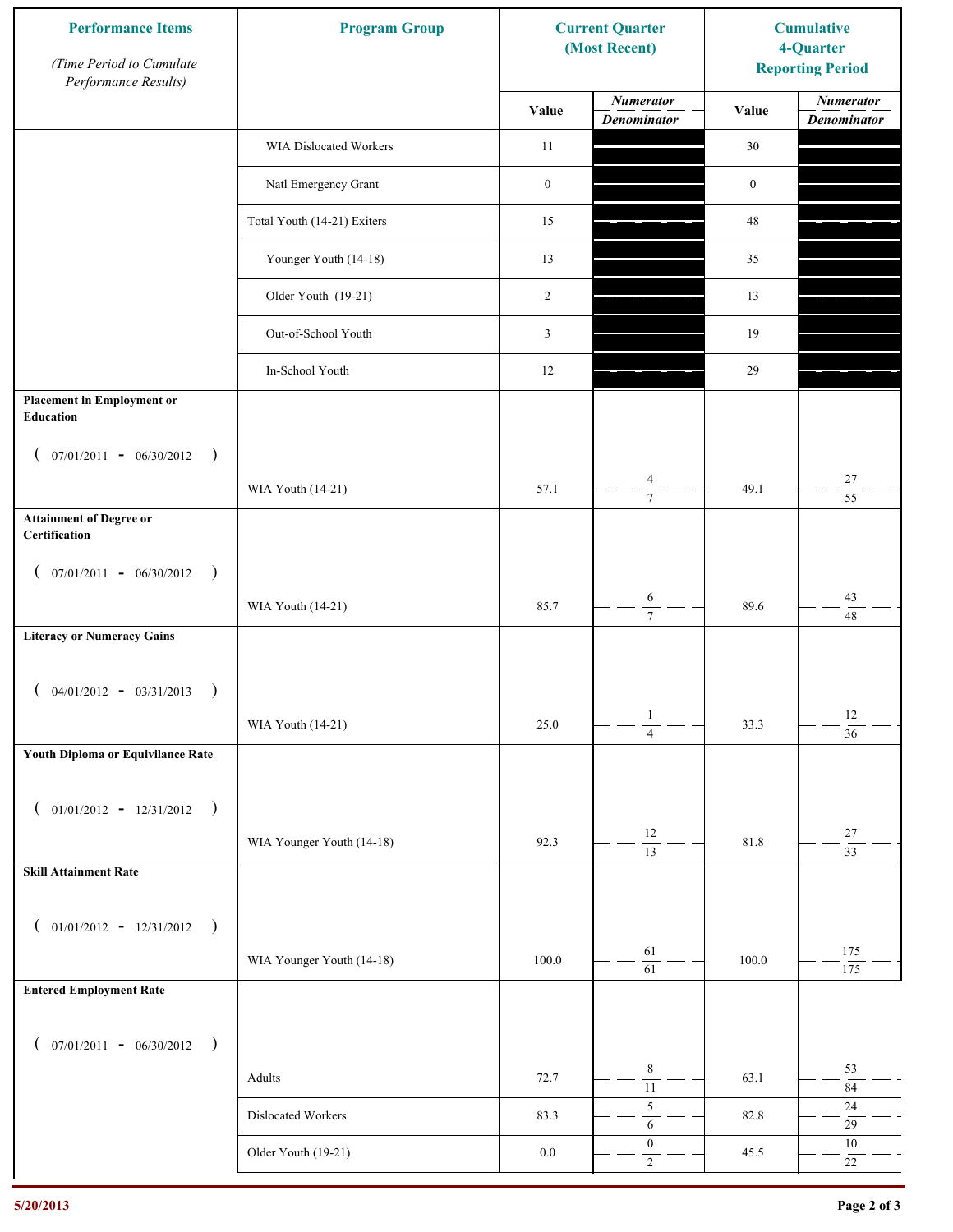| <b>Performance Items</b><br>(Time Period to Cumulate<br>Performance Results)                                                                              | <b>Program Group</b>  |                  | <b>Current Quarter</b><br>(Most Recent) |                  | <b>Cumulative</b><br>4-Quarter<br><b>Reporting Period</b> |
|-----------------------------------------------------------------------------------------------------------------------------------------------------------|-----------------------|------------------|-----------------------------------------|------------------|-----------------------------------------------------------|
|                                                                                                                                                           |                       | Value            | <b>Numerator</b><br><b>Denominator</b>  | Value            | <b>Numerator</b><br><b>Denominator</b>                    |
|                                                                                                                                                           | Natl Emergency Grant  | $\boldsymbol{0}$ | $\mathbf{0}$<br>$\boldsymbol{0}$        | $\boldsymbol{0}$ | $\boldsymbol{0}$<br>$\boldsymbol{0}$                      |
| <b>Employment and Credential</b><br>(Adults/Dislocated Workers) or<br><b>Credential Rates (Older Youth)</b><br>$07/01/2011 - 06/30/2012$<br>$\rightarrow$ |                       |                  |                                         |                  |                                                           |
|                                                                                                                                                           | Adults                | 83.3             | 15<br>$\overline{18}$                   | 59.1             | 68<br>115                                                 |
|                                                                                                                                                           | Dislocated Workers    | 50.0             | 3<br>6                                  | 48.1             | 13<br>$27\,$                                              |
|                                                                                                                                                           | Older Youth (19-21)   | $0.0\,$          | $\mathbf{0}$<br>$\mathfrak{Z}$          | 33.3             | 9<br>$27\,$                                               |
| <b>Retention Rate</b>                                                                                                                                     |                       |                  |                                         |                  |                                                           |
| $01/01/2011 - 12/31/2011$<br>$\rightarrow$                                                                                                                |                       |                  |                                         |                  |                                                           |
|                                                                                                                                                           | Adults                | 68.8             | 11<br>$\overline{16}$                   | 88.3             | 136<br>154                                                |
|                                                                                                                                                           | Dislocated Workers    | 100.0            | $\overline{4}$<br>$\overline{4}$        | 96.4             | 27<br>$\overline{28}$                                     |
|                                                                                                                                                           | Older Youth (19-21)   | 75.0             | $\mathfrak z$<br>$\overline{4}$         | 80.0             | $12\,$<br>$\overline{15}$                                 |
|                                                                                                                                                           | Younger Youth (14-18) | 40.0             | $\sqrt{2}$<br>5                         | 60.0             | 21<br>35                                                  |
|                                                                                                                                                           | Natl Emergency Grant  | $\boldsymbol{0}$ | $\boldsymbol{0}$<br>$\mathbf{0}$        | $\boldsymbol{0}$ | $\boldsymbol{0}$<br>$\overline{0}$                        |
| <b>Average Earnings</b>                                                                                                                                   |                       |                  |                                         |                  |                                                           |
| $01/01/2011 - 12/31/2011$<br>$\rightarrow$                                                                                                                |                       |                  |                                         |                  |                                                           |
|                                                                                                                                                           | Adults                | 14,466.3         | 144,663<br>$\overline{10}$              | 18,113.5         | 2,372,862<br>131                                          |
|                                                                                                                                                           | Dislocated Workers    | 7,210.0          | 21,630<br>$\mathbf{3}$                  | 13,373.8         | 267,475<br>$\overline{20}$                                |
|                                                                                                                                                           | Older Youth (19-21)   | 9,965.3          | 39,861<br>$\overline{4}$                | 3,923.2          | 58,848<br>15                                              |
|                                                                                                                                                           | Natl Emergency Grant  | $\boldsymbol{0}$ | $\overline{0}$<br>$\mathbf{0}$          | $\boldsymbol{0}$ | $\overline{0}$<br>$\overline{0}$                          |

**WIB Name:** Florida Crown Workforce Board Inc.

**Office Name: User Field 1: User Field 2:**

**Case Manager:**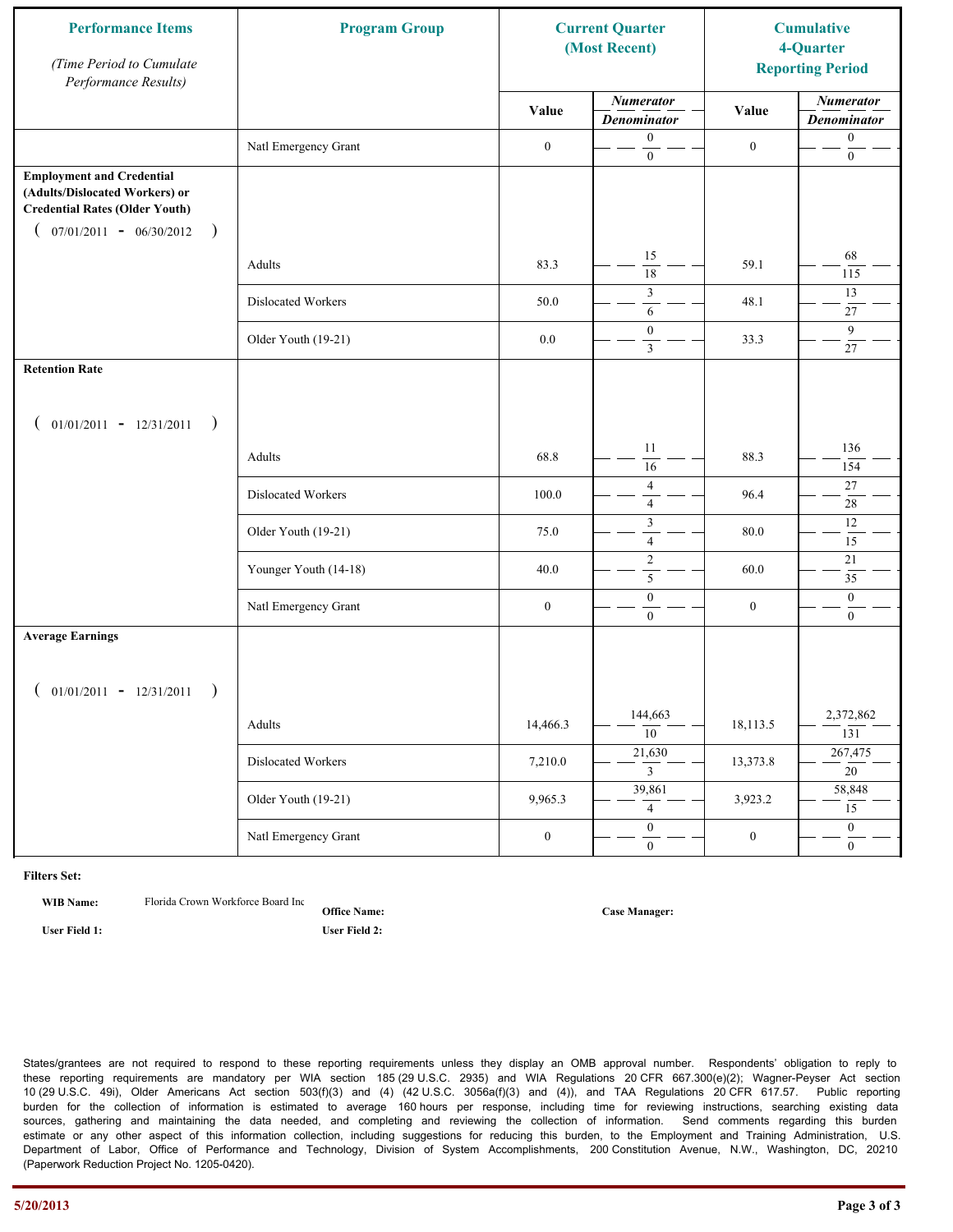**Report Due Date: Report Quarter End Date:** 05/15/2013 03/31/2013

**State:** FL

| <b>Performance Items</b><br>(Time Period to Cumulate<br>Performance Results) | <b>Program Group</b>              | <b>Current Quarter</b><br>(Most Recent) |                                        | <b>Cumulative</b><br>4-Quarter<br><b>Reporting Period</b> |                                        |
|------------------------------------------------------------------------------|-----------------------------------|-----------------------------------------|----------------------------------------|-----------------------------------------------------------|----------------------------------------|
|                                                                              |                                   | Value                                   | <b>Numerator</b><br><b>Denominator</b> | Value                                                     | <b>Numerator</b><br><b>Denominator</b> |
| <b>Total Participants</b>                                                    |                                   |                                         |                                        |                                                           |                                        |
| $04/01/2012 - 03/31/2013$ )                                                  |                                   |                                         |                                        |                                                           |                                        |
|                                                                              | <b>Total Adult Participants</b>   | 2,415                                   |                                        | 3,646                                                     |                                        |
|                                                                              | Total Adults (self-services only) | $\boldsymbol{0}$                        |                                        | $\boldsymbol{0}$                                          |                                        |
|                                                                              | <b>WIA Adults</b>                 | 1,841                                   |                                        | 2,837                                                     |                                        |
|                                                                              | <b>WIA Dislocated Workers</b>     | 629                                     |                                        | 892                                                       |                                        |
|                                                                              | Natl Emergency Grant              | 30                                      |                                        | 42                                                        |                                        |
|                                                                              | Received Training Services        | 1,714                                   |                                        | 2,940                                                     |                                        |
|                                                                              | <b>WIA Adults</b>                 | 1,372                                   |                                        | 2,402                                                     |                                        |
|                                                                              | WIA Dislocated Workers            | 364                                     |                                        | 583                                                       |                                        |
|                                                                              | Total Youth (14-21) Participants  | 707                                     |                                        | 1,168                                                     |                                        |
|                                                                              | Younger Youth (14-18)             | 547                                     |                                        | 900                                                       |                                        |
|                                                                              | Older Youth (19-21)               | 160                                     |                                        | 268                                                       |                                        |
|                                                                              | Out-of-School Youth               | 222                                     |                                        | 360                                                       |                                        |
|                                                                              | In-School-Youth                   | 485                                     |                                        | 808                                                       |                                        |
| <b>Total Exiters</b>                                                         |                                   |                                         |                                        |                                                           |                                        |
| $01/01/2012 - 12/31/2012$<br>$\rightarrow$                                   |                                   |                                         |                                        |                                                           |                                        |
|                                                                              | <b>Total Adult Exiters</b>        | 253                                     |                                        | 1,589                                                     |                                        |
|                                                                              | Total Adults (self-services only) | $\boldsymbol{0}$                        |                                        | $\boldsymbol{0}$                                          |                                        |
|                                                                              | WIA Adults                        | 198                                     |                                        | 1,262                                                     |                                        |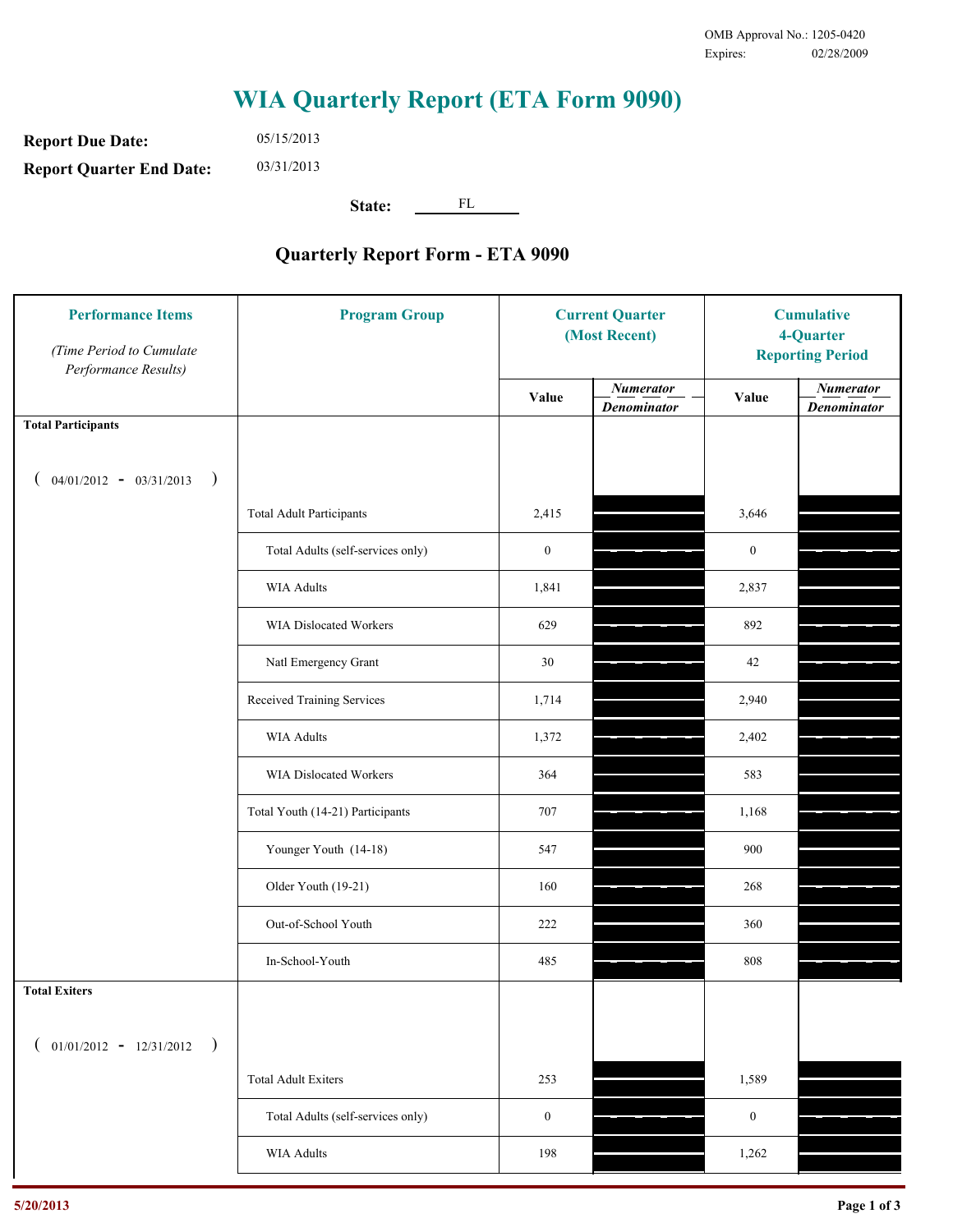| <b>Performance Items</b><br>(Time Period to Cumulate<br>Performance Results) | <b>Program Group</b>        |                | <b>Current Quarter</b><br>(Most Recent) | <b>Cumulative</b><br>4-Quarter<br><b>Reporting Period</b> |                                        |
|------------------------------------------------------------------------------|-----------------------------|----------------|-----------------------------------------|-----------------------------------------------------------|----------------------------------------|
|                                                                              |                             | Value          | <b>Numerator</b><br><b>Denominator</b>  | Value                                                     | <b>Numerator</b><br><b>Denominator</b> |
|                                                                              | WIA Dislocated Workers      | 64             |                                         | 368                                                       |                                        |
|                                                                              | Natl Emergency Grant        | $\mathfrak{Z}$ |                                         | 16                                                        |                                        |
|                                                                              | Total Youth (14-21) Exiters | 44             |                                         | 501                                                       |                                        |
|                                                                              | Younger Youth (14-18)       | 25             |                                         | 378                                                       |                                        |
|                                                                              | Older Youth (19-21)         | 19             |                                         | 123                                                       |                                        |
|                                                                              | Out-of-School Youth         | 32             |                                         | 161                                                       |                                        |
|                                                                              | In-School Youth             | 12             |                                         | 340                                                       |                                        |
| <b>Placement in Employment or</b><br>Education                               |                             |                |                                         |                                                           |                                        |
| $07/01/2011 - 06/30/2012$<br>$\rightarrow$<br>$\overline{ }$                 |                             |                |                                         |                                                           |                                        |
|                                                                              | WIA Youth (14-21)           | 38.7           | 115<br>297                              | 41.2                                                      | 189<br>459                             |
| <b>Attainment of Degree or</b><br>Certification                              |                             |                |                                         |                                                           |                                        |
| $($ 07/01/2011 - 06/30/2012<br>$\rightarrow$                                 |                             |                |                                         |                                                           |                                        |
|                                                                              | WIA Youth (14-21)           | 65.4           | $210\,$<br>$\overline{321}$             | 66.4                                                      | 332<br>500                             |
| <b>Literacy or Numeracy Gains</b>                                            |                             |                |                                         |                                                           |                                        |
| $($ 04/01/2012 - 03/31/2013<br>$\rightarrow$                                 |                             |                |                                         |                                                           |                                        |
|                                                                              | WIA Youth (14-21)           | 50.0           | $30\,$<br>$\overline{60}$               | 48.2                                                      | 67<br>139                              |
| Youth Diploma or Equivilance Rate                                            |                             |                |                                         |                                                           |                                        |
| $01/01/2012 - 12/31/2012$ )<br>$\left($                                      |                             |                |                                         |                                                           |                                        |
|                                                                              | WIA Younger Youth (14-18)   | 37.5           | 6                                       | 73.7                                                      | 143                                    |
| <b>Skill Attainment Rate</b>                                                 |                             |                | $\overline{16}$                         |                                                           | 194                                    |
|                                                                              |                             |                |                                         |                                                           |                                        |
| $01/01/2012 - 12/31/2012$ )<br>$\left($                                      | WIA Younger Youth (14-18)   | 67.2           | 41                                      | 79.9                                                      | 540                                    |
| <b>Entered Employment Rate</b>                                               |                             |                | $\overline{61}$                         |                                                           | 676                                    |
|                                                                              |                             |                |                                         |                                                           |                                        |
| $($ 07/01/2011 - 06/30/2012 )                                                |                             |                |                                         |                                                           |                                        |
|                                                                              | Adults                      | $80.0\,$       | 80<br>100                               | 76.8                                                      | 218<br>284                             |
|                                                                              | Dislocated Workers          | 77.9           | 109<br>140                              | 85.5                                                      | 319<br>373                             |
|                                                                              | Older Youth (19-21)         | 41.8           | $23\,$<br>$\overline{55}$               | 44.3                                                      | $43\,$<br>97                           |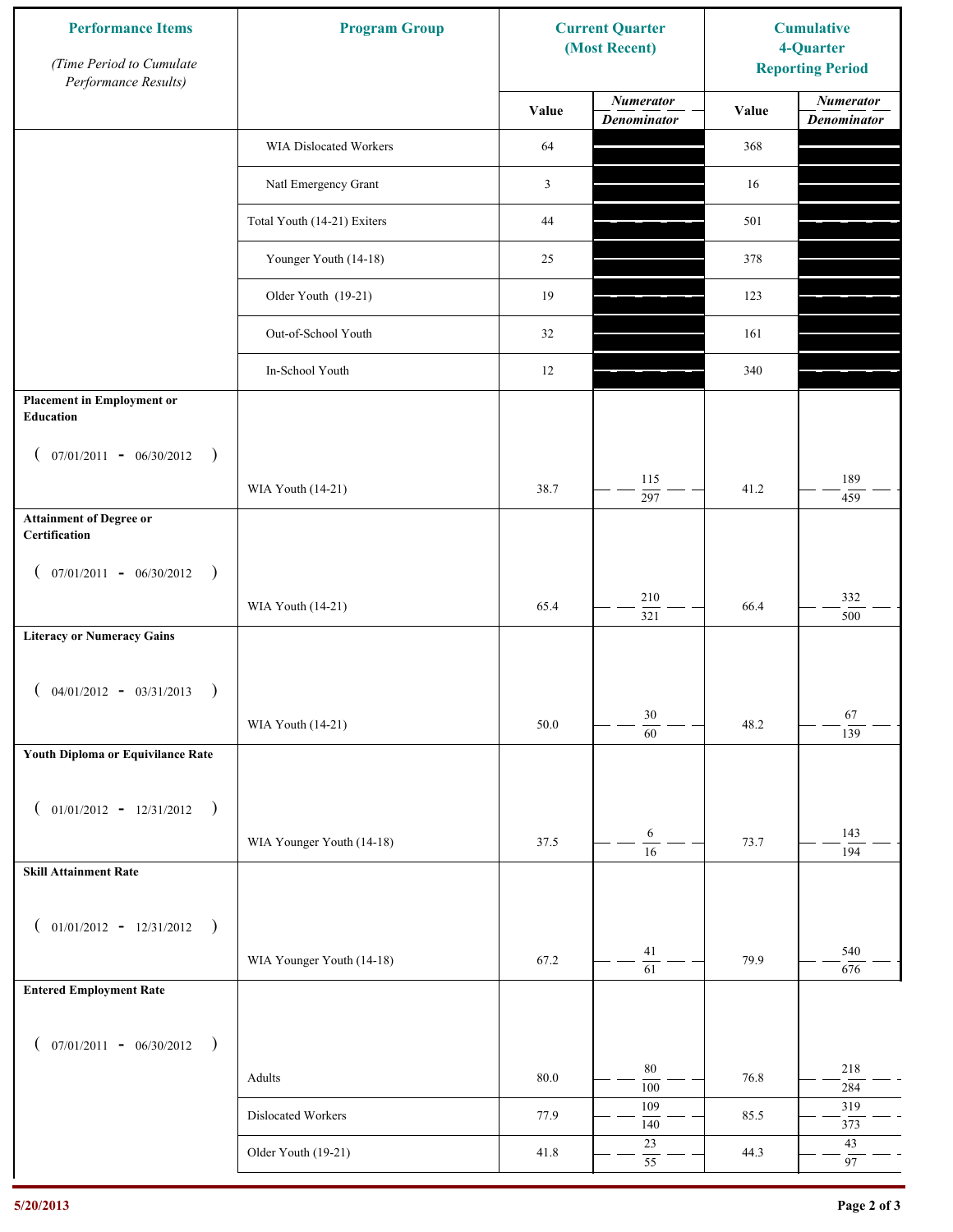| <b>Performance Items</b><br>(Time Period to Cumulate<br>Performance Results)                                                                              | <b>Program Group</b>  |          | <b>Current Quarter</b><br>(Most Recent) |          | <b>Cumulative</b><br>4-Quarter<br><b>Reporting Period</b> |
|-----------------------------------------------------------------------------------------------------------------------------------------------------------|-----------------------|----------|-----------------------------------------|----------|-----------------------------------------------------------|
|                                                                                                                                                           |                       | Value    | <b>Numerator</b><br><b>Denominator</b>  | Value    | <b>Numerator</b><br><b>Denominator</b>                    |
|                                                                                                                                                           | Natl Emergency Grant  | 100.0    | 5<br>$\overline{5}$                     | 54.7     | 35<br>64                                                  |
| <b>Employment and Credential</b><br>(Adults/Dislocated Workers) or<br><b>Credential Rates (Older Youth)</b><br>$07/01/2011 - 06/30/2012$<br>$\rightarrow$ |                       |          |                                         |          |                                                           |
|                                                                                                                                                           | Adults                | 88.7     | 502<br>566                              | 87.3     | 1,037<br>1,188                                            |
|                                                                                                                                                           | Dislocated Workers    | 66.2     | 96<br>145                               | 79.7     | 303<br>380                                                |
|                                                                                                                                                           | Older Youth (19-21)   | 36.4     | 24<br>66                                | 40.5     | 49<br>121                                                 |
| <b>Retention Rate</b>                                                                                                                                     |                       |          |                                         |          |                                                           |
| $01/01/2011 - 12/31/2011$<br>$\rightarrow$                                                                                                                |                       |          |                                         |          |                                                           |
|                                                                                                                                                           | Adults                | 92.0     | 184<br>200                              | 92.6     | 845<br>913                                                |
|                                                                                                                                                           | Dislocated Workers    | 92.7     | 51<br>55                                | 90.4     | 283<br>313                                                |
|                                                                                                                                                           | Older Youth (19-21)   | 75.0     | $\mathfrak z$<br>$\overline{4}$         | 78.0     | 46<br>59                                                  |
|                                                                                                                                                           | Younger Youth (14-18) | 48.0     | 12<br>25                                | 61.7     | 121<br>196                                                |
|                                                                                                                                                           | Natl Emergency Grant  | 82.9     | 29<br>$\overline{35}$                   | 86.0     | 49<br>57                                                  |
| <b>Average Earnings</b>                                                                                                                                   |                       |          |                                         |          |                                                           |
| $01/01/2011 - 12/31/2011$<br>$\rightarrow$                                                                                                                |                       |          |                                         |          |                                                           |
|                                                                                                                                                           | Adults                | 19,440.4 | 3,577,042<br>$\overline{184}$           | 20,171.9 | 17,045,244<br>845                                         |
|                                                                                                                                                           | Dislocated Workers    | 18,295.9 | 933,090<br>$\overline{51}$              | 18,727.9 | 5,300,009<br>283                                          |
|                                                                                                                                                           | Older Youth (19-21)   | 4,409.3  | 17,637<br>$\overline{4}$                | 3,638.8  | 192,859<br>$\overline{53}$                                |
|                                                                                                                                                           | Natl Emergency Grant  | 19,911.3 | 577,428<br>$\overline{29}$              | 18,982.7 | 930,154<br>$\overline{49}$                                |

**WIB Name:** First Coast Workforce Development

**Office Name:**

**User Field 1: User Field 2:**

**Case Manager:**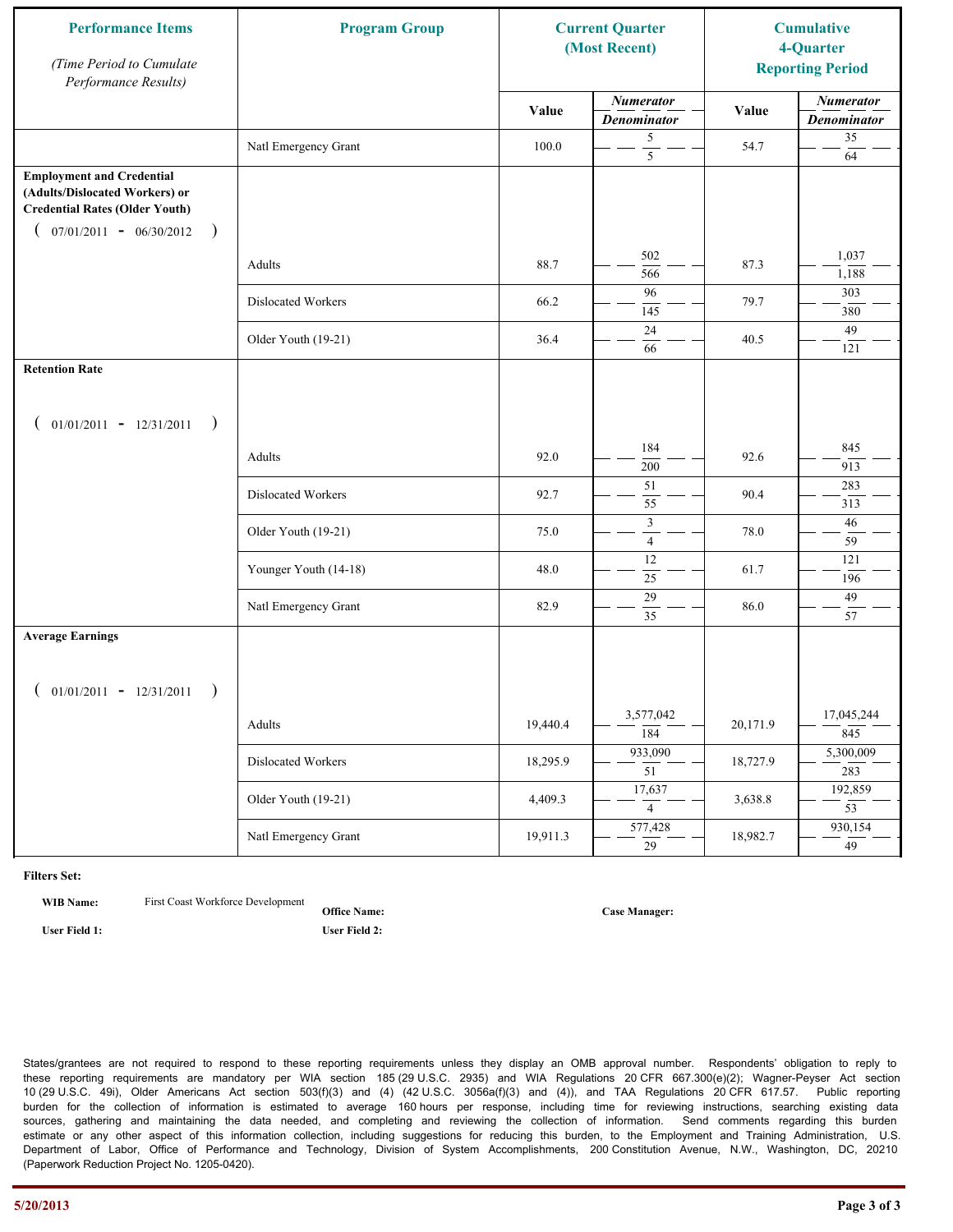**Report Due Date: Report Quarter End Date:** 05/15/2013 03/31/2013

**State:** FL

| <b>Performance Items</b><br>(Time Period to Cumulate<br>Performance Results) | <b>Program Group</b>              | <b>Current Quarter</b><br>(Most Recent) |                                        | <b>Cumulative</b><br>4-Quarter<br><b>Reporting Period</b> |                                        |
|------------------------------------------------------------------------------|-----------------------------------|-----------------------------------------|----------------------------------------|-----------------------------------------------------------|----------------------------------------|
|                                                                              |                                   | Value                                   | <b>Numerator</b><br><b>Denominator</b> | Value                                                     | <b>Numerator</b><br><b>Denominator</b> |
| <b>Total Participants</b>                                                    |                                   |                                         |                                        |                                                           |                                        |
| $04/01/2012 - 03/31/2013$ )                                                  |                                   |                                         |                                        |                                                           |                                        |
|                                                                              | <b>Total Adult Participants</b>   | 417                                     |                                        | 500                                                       |                                        |
|                                                                              | Total Adults (self-services only) | $\boldsymbol{0}$                        |                                        | $\mathbf{0}$                                              |                                        |
|                                                                              | WIA Adults                        | 308                                     |                                        | 376                                                       |                                        |
|                                                                              | WIA Dislocated Workers            | 121                                     |                                        | 138                                                       |                                        |
|                                                                              | Natl Emergency Grant              | $\boldsymbol{0}$                        |                                        | $\mathbf{0}$                                              |                                        |
|                                                                              | Received Training Services        | 112                                     |                                        | 196                                                       |                                        |
|                                                                              | <b>WIA Adults</b>                 | 98                                      |                                        | 161                                                       |                                        |
|                                                                              | WIA Dislocated Workers            | 17                                      |                                        | 40                                                        |                                        |
|                                                                              | Total Youth (14-21) Participants  | 355                                     |                                        | 445                                                       |                                        |
|                                                                              | Younger Youth (14-18)             | 274                                     |                                        | 348                                                       |                                        |
|                                                                              | Older Youth (19-21)               | 81                                      |                                        | 97                                                        |                                        |
|                                                                              | Out-of-School Youth               | 121                                     |                                        | 142                                                       |                                        |
|                                                                              | In-School-Youth                   | 234                                     |                                        | 303                                                       |                                        |
| <b>Total Exiters</b>                                                         |                                   |                                         |                                        |                                                           |                                        |
| $01/01/2012 - 12/31/2012$<br>$\rightarrow$                                   |                                   |                                         |                                        |                                                           |                                        |
|                                                                              | <b>Total Adult Exiters</b>        | 20                                      |                                        | 121                                                       |                                        |
|                                                                              | Total Adults (self-services only) | $\boldsymbol{0}$                        |                                        | $\boldsymbol{0}$                                          |                                        |
|                                                                              | <b>WIA Adults</b>                 | 19                                      |                                        | 93                                                        |                                        |
|                                                                              |                                   |                                         |                                        |                                                           |                                        |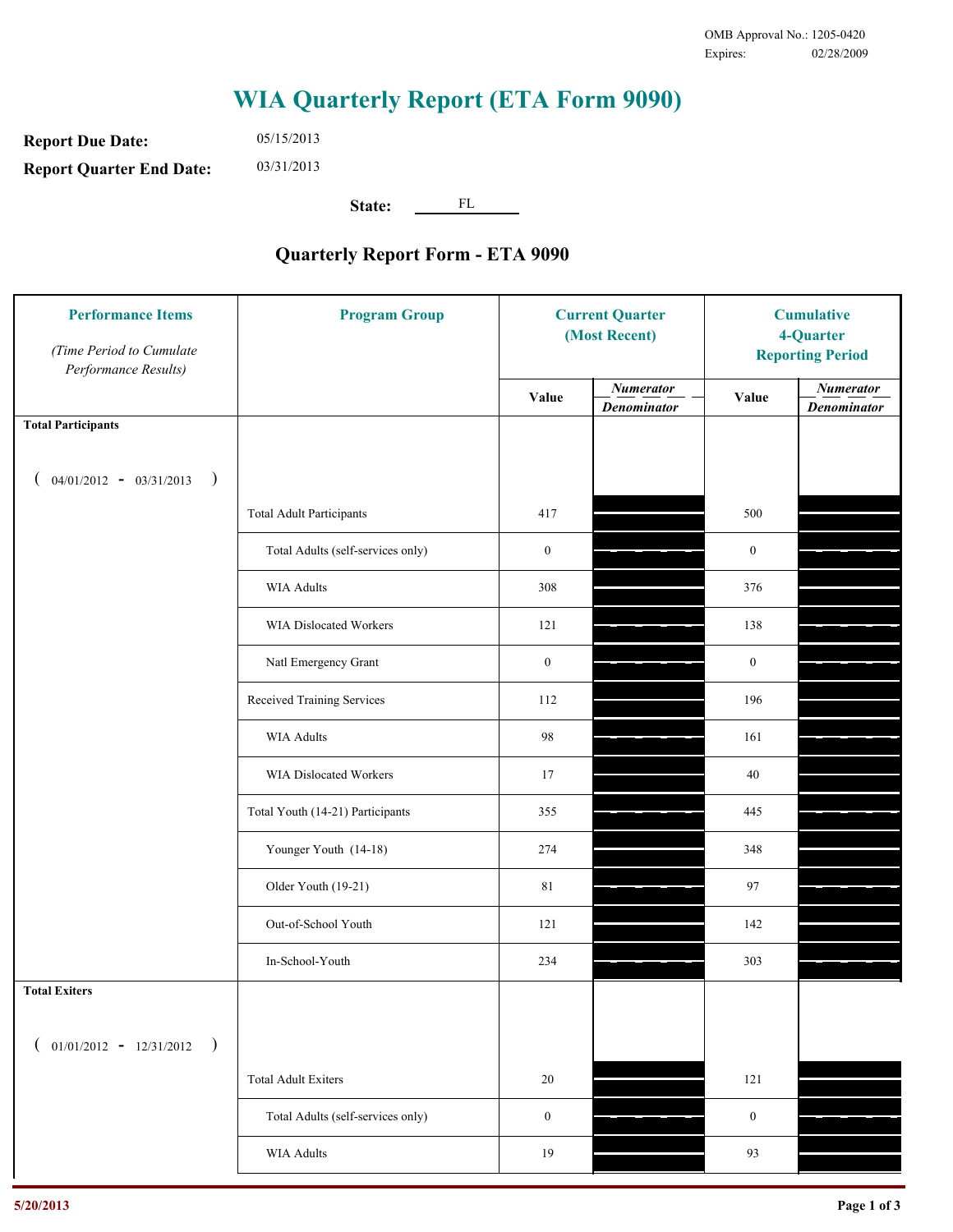| <b>Performance Items</b><br>(Time Period to Cumulate<br>Performance Results) | <b>Program Group</b><br><b>Current Quarter</b><br>(Most Recent) |                  |                                        |                  | <b>Cumulative</b><br>4-Quarter<br><b>Reporting Period</b> |
|------------------------------------------------------------------------------|-----------------------------------------------------------------|------------------|----------------------------------------|------------------|-----------------------------------------------------------|
|                                                                              |                                                                 | Value            | <b>Numerator</b><br><b>Denominator</b> | Value            | <b>Numerator</b><br><b>Denominator</b>                    |
|                                                                              | WIA Dislocated Workers                                          | 2                |                                        | 30               |                                                           |
|                                                                              | Natl Emergency Grant                                            | $\boldsymbol{0}$ |                                        | $\boldsymbol{0}$ |                                                           |
|                                                                              | Total Youth (14-21) Exiters                                     | 28               |                                        | 121              |                                                           |
|                                                                              | Younger Youth (14-18)                                           | 21               |                                        | 100              |                                                           |
|                                                                              | Older Youth (19-21)                                             | $\boldsymbol{7}$ |                                        | 21               |                                                           |
|                                                                              | Out-of-School Youth                                             | 9                |                                        | 28               |                                                           |
|                                                                              | In-School Youth                                                 | 19               |                                        | 93               |                                                           |
| <b>Placement in Employment or</b><br>Education                               |                                                                 |                  |                                        |                  |                                                           |
| $07/01/2011 - 06/30/2012$<br>$\rightarrow$<br>$\overline{ }$                 | WIA Youth (14-21)                                               | 58.3             | 21                                     | 55.2             | 79                                                        |
| <b>Attainment of Degree or</b><br>Certification                              |                                                                 |                  | $\overline{36}$                        |                  | 143                                                       |
| $($ 07/01/2011 - 06/30/2012<br>$\rightarrow$                                 |                                                                 |                  |                                        |                  |                                                           |
|                                                                              | WIA Youth (14-21)                                               | 84.8             | $28\,$<br>$\overline{33}$              | 80.3             | 106<br>132                                                |
| <b>Literacy or Numeracy Gains</b>                                            |                                                                 |                  |                                        |                  |                                                           |
| $($ 04/01/2012 - 03/31/2013<br>$\rightarrow$                                 |                                                                 |                  |                                        |                  |                                                           |
|                                                                              | WIA Youth (14-21)                                               | 15.4             | $\overline{c}$<br>$\overline{13}$      | 10.8             | 8<br>$\overline{74}$                                      |
| Youth Diploma or Equivilance Rate                                            |                                                                 |                  |                                        |                  |                                                           |
| $01/01/2012 - 12/31/2012$ )<br>$\left($                                      |                                                                 |                  |                                        |                  |                                                           |
|                                                                              | WIA Younger Youth (14-18)                                       | 94.4             | 17<br>$\overline{18}$                  | 87.4             | $76\,$<br>87                                              |
| <b>Skill Attainment Rate</b>                                                 |                                                                 |                  |                                        |                  |                                                           |
| $01/01/2012 - 12/31/2012$ )<br>$\left($                                      |                                                                 |                  |                                        |                  |                                                           |
|                                                                              | WIA Younger Youth (14-18)                                       | 65.5             | $38\,$<br>$\overline{58}$              | 63.4             | 211                                                       |
| <b>Entered Employment Rate</b>                                               |                                                                 |                  |                                        |                  | 333                                                       |
| $($ 07/01/2011 - 06/30/2012 )                                                |                                                                 |                  |                                        |                  |                                                           |
|                                                                              | Adults                                                          | 75.0             | 12<br>$\overline{16}$                  | 57.1             | $72\,$<br>126                                             |
|                                                                              | Dislocated Workers                                              | 44.4             | $\sqrt{4}$<br>$\boldsymbol{9}$         | 76.8             | $73\,$<br>95                                              |
|                                                                              | Older Youth (19-21)                                             | 66.7             | $\sqrt{2}$<br>$\overline{3}$           | 69.6             | 16<br>23                                                  |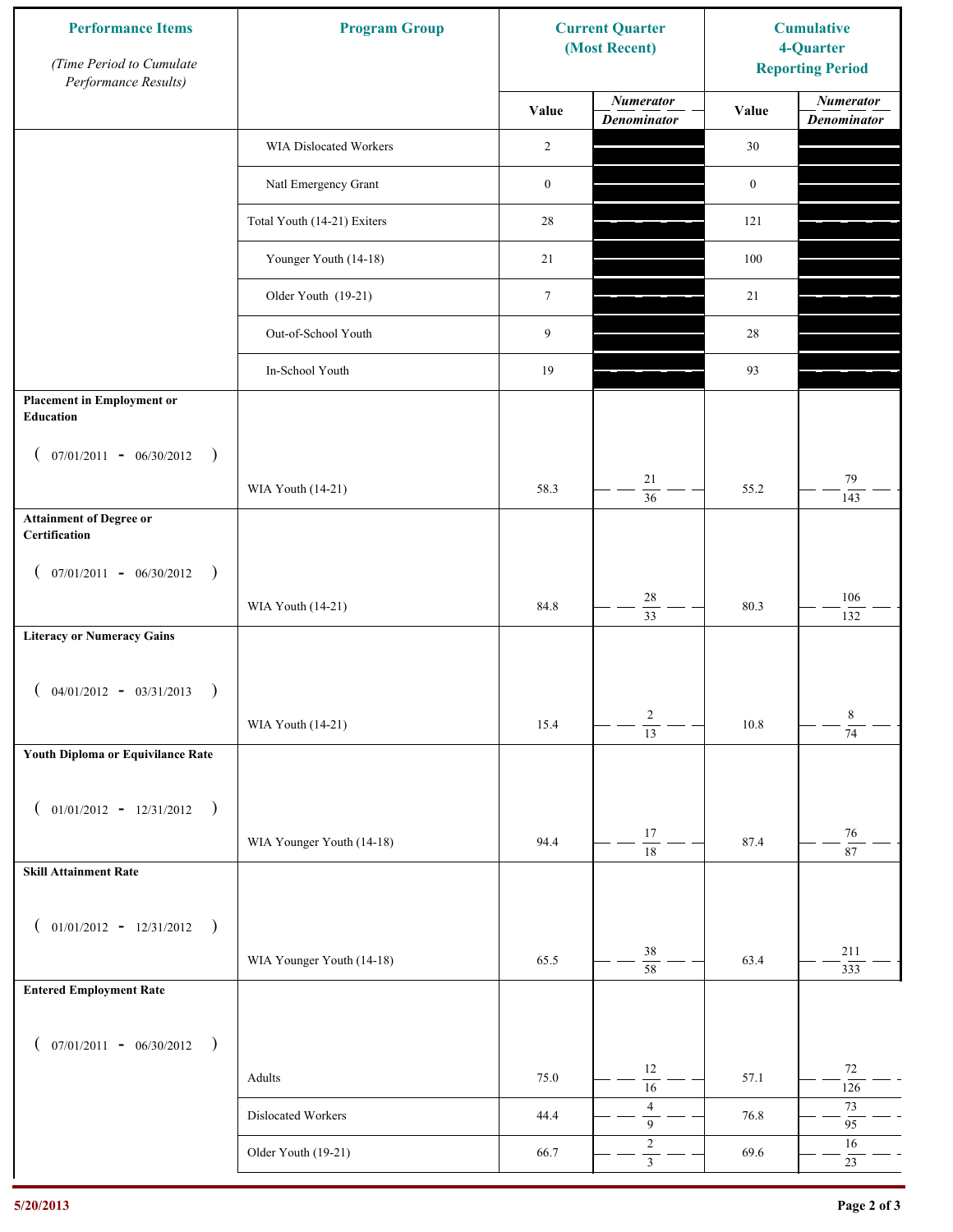| <b>Performance Items</b><br>(Time Period to Cumulate<br>Performance Results)                                                                              | <b>Program Group</b>  | <b>Current Quarter</b><br>(Most Recent) |                                        |                  |                                        | <b>Cumulative</b><br>4-Quarter<br><b>Reporting Period</b> |  |  |
|-----------------------------------------------------------------------------------------------------------------------------------------------------------|-----------------------|-----------------------------------------|----------------------------------------|------------------|----------------------------------------|-----------------------------------------------------------|--|--|
|                                                                                                                                                           |                       | Value                                   | <b>Numerator</b><br><b>Denominator</b> | Value            | <b>Numerator</b><br><b>Denominator</b> |                                                           |  |  |
|                                                                                                                                                           | Natl Emergency Grant  | $\boldsymbol{0}$                        | $\boldsymbol{0}$<br>$\mathbf{0}$       | $\boldsymbol{0}$ | $\boldsymbol{0}$<br>$\boldsymbol{0}$   |                                                           |  |  |
| <b>Employment and Credential</b><br>(Adults/Dislocated Workers) or<br><b>Credential Rates (Older Youth)</b><br>$07/01/2011 - 06/30/2012$<br>$\rightarrow$ |                       |                                         |                                        |                  |                                        |                                                           |  |  |
|                                                                                                                                                           | Adults                | 71.4                                    | $10\,$<br>14                           | 56.2             | 68<br>121                              |                                                           |  |  |
|                                                                                                                                                           | Dislocated Workers    | 60.0                                    | 3<br>5                                 | 58.9             | 33<br>56                               |                                                           |  |  |
|                                                                                                                                                           | Older Youth (19-21)   | 33.3                                    | 1<br>$\overline{\mathbf{3}}$           | 13.0             | $\mathfrak{Z}$<br>23                   |                                                           |  |  |
| <b>Retention Rate</b>                                                                                                                                     |                       |                                         |                                        |                  |                                        |                                                           |  |  |
| $01/01/2011 - 12/31/2011$<br>$\rightarrow$                                                                                                                |                       |                                         |                                        |                  |                                        |                                                           |  |  |
|                                                                                                                                                           | Adults                | 91.2                                    | 31<br>34                               | 89.4             | 269<br>301                             |                                                           |  |  |
|                                                                                                                                                           | Dislocated Workers    | 80.0                                    | 16<br>$20\,$                           | 88.2             | 127<br>144                             |                                                           |  |  |
|                                                                                                                                                           | Older Youth (19-21)   | 66.7                                    | $\sqrt{2}$<br>$\mathfrak{Z}$           | 75.0             | 21<br>$28\,$                           |                                                           |  |  |
|                                                                                                                                                           | Younger Youth (14-18) | 73.3                                    | $22\,$<br>30                           | 62.6             | 57<br>91                               |                                                           |  |  |
|                                                                                                                                                           | Natl Emergency Grant  | $\boldsymbol{0}$                        | $\boldsymbol{0}$<br>$\overline{0}$     | $\boldsymbol{0}$ | $\boldsymbol{0}$<br>$\mathbf{0}$       |                                                           |  |  |
| <b>Average Earnings</b>                                                                                                                                   |                       |                                         |                                        |                  |                                        |                                                           |  |  |
| $01/01/2011 - 12/31/2011$<br>$\rightarrow$                                                                                                                |                       |                                         |                                        |                  |                                        |                                                           |  |  |
|                                                                                                                                                           | Adults                | 11,088.9                                | 321,578<br>$\overline{29}$             | 12,688.6         | 3,248,273<br>256                       |                                                           |  |  |
|                                                                                                                                                           | Dislocated Workers    | 13,280.1                                | 212,481<br>$\overline{16}$             | 15,565.6         | 1,867,876<br>120                       |                                                           |  |  |
|                                                                                                                                                           | Older Youth (19-21)   | 6,423.7                                 | 19,271<br>3                            | 4,062.8          | 105,634<br>26                          |                                                           |  |  |
|                                                                                                                                                           | Natl Emergency Grant  | $\boldsymbol{0}$                        | $\overline{0}$<br>$\mathbf{0}$         | $\boldsymbol{0}$ | $\overline{0}$<br>$\overline{0}$       |                                                           |  |  |

**WIB Name:** FloridaWorks

**Office Name:**

**User Field 1: User Field 2:**

**Case Manager:**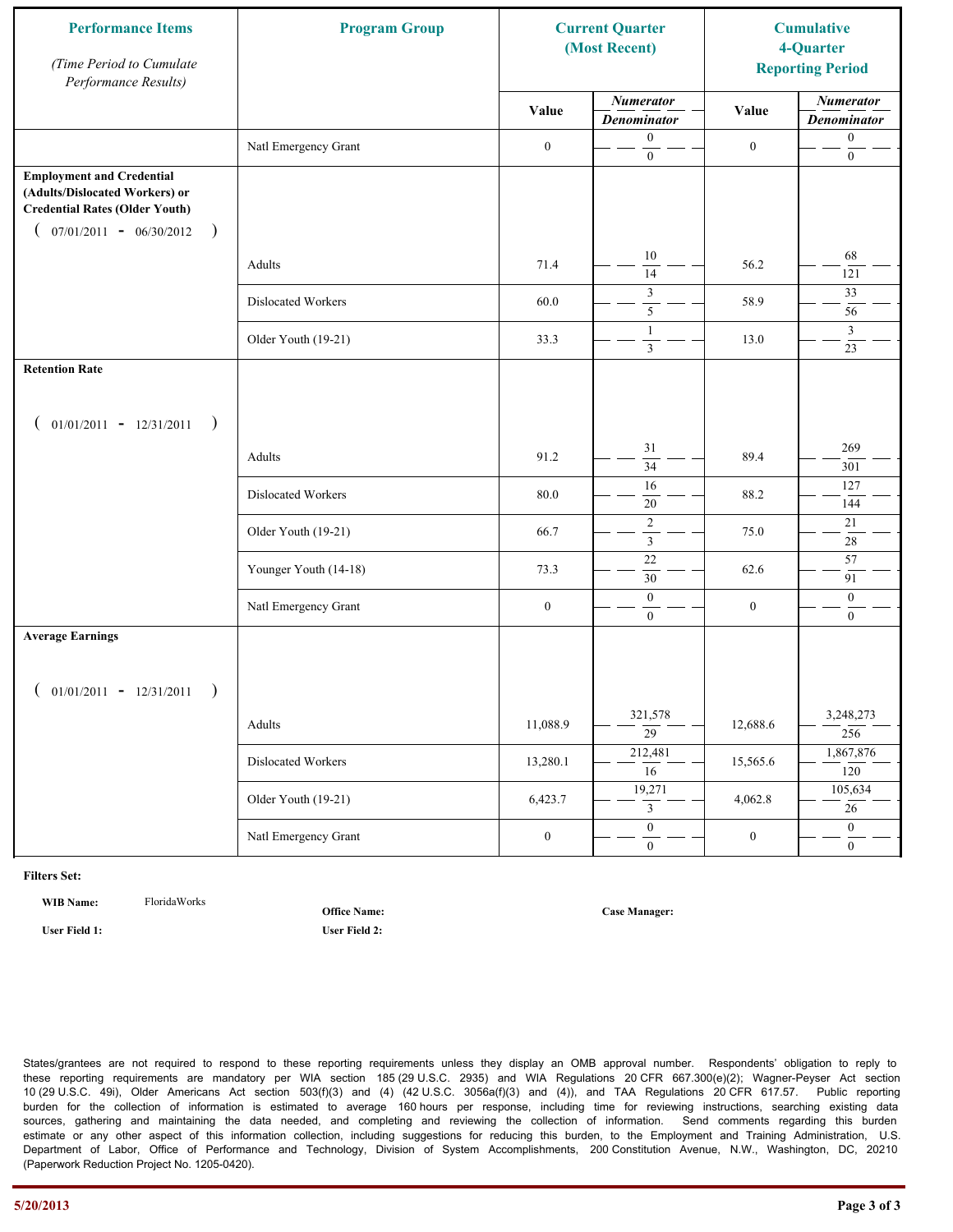**Report Due Date: Report Quarter End Date:** 05/15/2013 03/31/2013

**State:** FL

| <b>Performance Items</b><br>(Time Period to Cumulate<br>Performance Results) | <b>Program Group</b>              | <b>Current Quarter</b><br>(Most Recent) |                                        | <b>Cumulative</b><br>4-Quarter<br><b>Reporting Period</b> |                                        |
|------------------------------------------------------------------------------|-----------------------------------|-----------------------------------------|----------------------------------------|-----------------------------------------------------------|----------------------------------------|
|                                                                              |                                   | Value                                   | <b>Numerator</b><br><b>Denominator</b> | Value                                                     | <b>Numerator</b><br><b>Denominator</b> |
| <b>Total Participants</b>                                                    |                                   |                                         |                                        |                                                           |                                        |
| $04/01/2012 - 03/31/2013$ )                                                  |                                   |                                         |                                        |                                                           |                                        |
|                                                                              | <b>Total Adult Participants</b>   | 1,018                                   |                                        | 2,114                                                     |                                        |
|                                                                              | Total Adults (self-services only) | $\boldsymbol{0}$                        |                                        | $\boldsymbol{0}$                                          |                                        |
|                                                                              | <b>WIA Adults</b>                 | 736                                     |                                        | 1,281                                                     |                                        |
|                                                                              | WIA Dislocated Workers            | 290                                     |                                        | 858                                                       |                                        |
|                                                                              | Natl Emergency Grant              | 111                                     |                                        | 375                                                       |                                        |
|                                                                              | Received Training Services        | 621                                     |                                        | 792                                                       |                                        |
|                                                                              | <b>WIA Adults</b>                 | 536                                     |                                        | 612                                                       |                                        |
|                                                                              | WIA Dislocated Workers            | 89                                      |                                        | 186                                                       |                                        |
|                                                                              | Total Youth (14-21) Participants  | 305                                     |                                        | 464                                                       |                                        |
|                                                                              | Younger Youth (14-18)             | 145                                     |                                        | 217                                                       |                                        |
|                                                                              | Older Youth (19-21)               | 160                                     |                                        | 247                                                       |                                        |
|                                                                              | Out-of-School Youth               | 226                                     |                                        | 350                                                       |                                        |
|                                                                              | In-School-Youth                   | 79                                      |                                        | 114                                                       |                                        |
| <b>Total Exiters</b>                                                         |                                   |                                         |                                        |                                                           |                                        |
| $01/01/2012 - 12/31/2012$<br>$\rightarrow$                                   |                                   |                                         |                                        |                                                           |                                        |
|                                                                              | <b>Total Adult Exiters</b>        | 759                                     |                                        | 1,373                                                     |                                        |
|                                                                              | Total Adults (self-services only) | $\boldsymbol{0}$                        |                                        | $\boldsymbol{0}$                                          |                                        |
|                                                                              | <b>WIA Adults</b>                 | 381                                     |                                        | 669                                                       |                                        |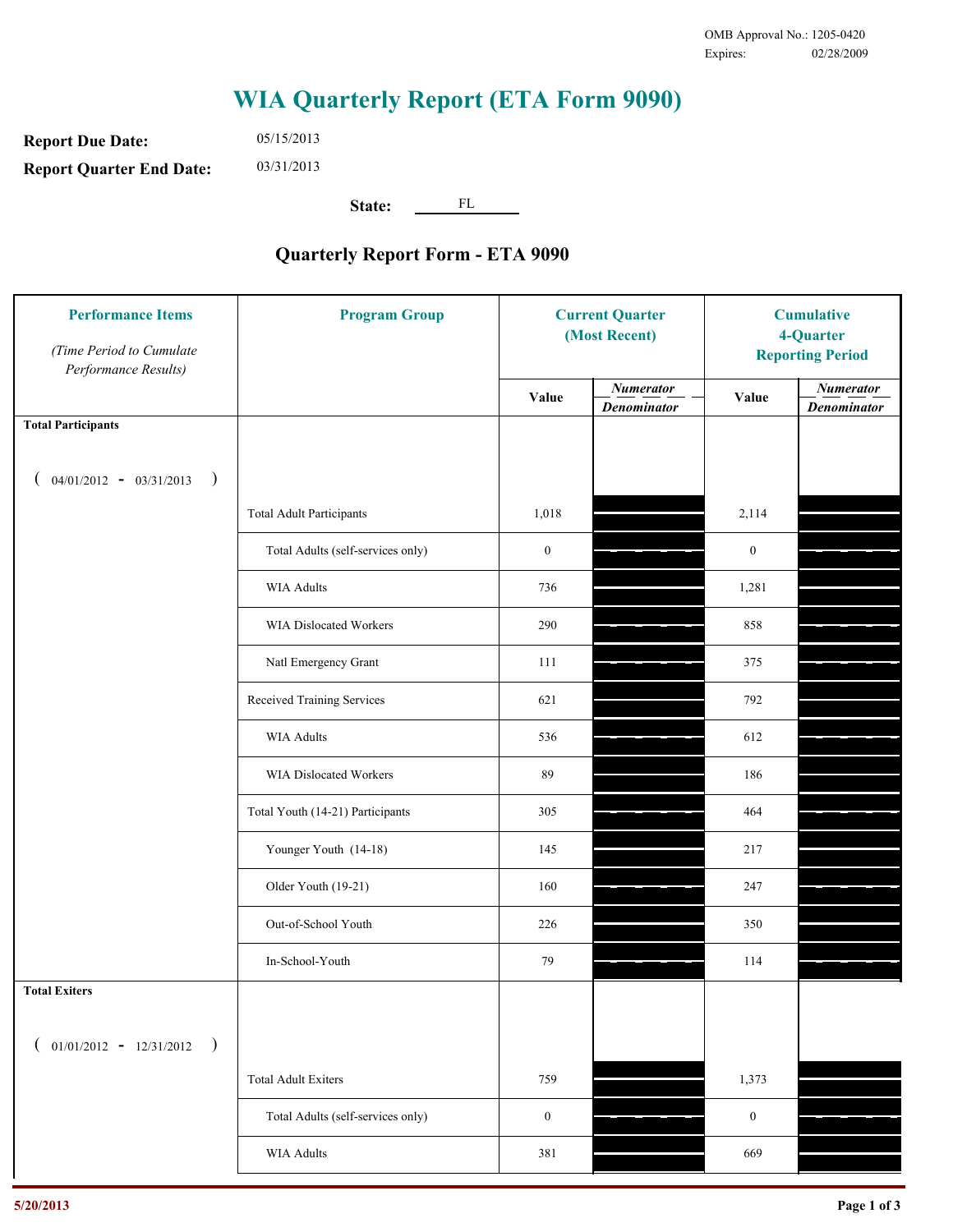| Performance Results)<br><b>Numerator</b><br>Value<br>Value<br><b>Denominator</b><br>WIA Dislocated Workers<br>392<br>722<br>Natl Emergency Grant<br>176<br>332<br>Total Youth (14-21) Exiters<br>62<br>197 | <b>Numerator</b><br><b>Denominator</b> |
|------------------------------------------------------------------------------------------------------------------------------------------------------------------------------------------------------------|----------------------------------------|
|                                                                                                                                                                                                            |                                        |
|                                                                                                                                                                                                            |                                        |
|                                                                                                                                                                                                            |                                        |
|                                                                                                                                                                                                            |                                        |
| Younger Youth (14-18)<br>33<br>86                                                                                                                                                                          |                                        |
| Older Youth (19-21)<br>29<br>111                                                                                                                                                                           |                                        |
| Out-of-School Youth<br>36<br>159                                                                                                                                                                           |                                        |
| In-School Youth<br>26<br>38                                                                                                                                                                                |                                        |
| <b>Placement in Employment or</b><br>Education                                                                                                                                                             |                                        |
| $07/01/2011 - 06/30/2012$<br>$\rightarrow$<br>$\mathcal{L}$                                                                                                                                                |                                        |
| $38\,$<br>88.4<br>87.3<br>WIA Youth (14-21)<br>$\overline{43}$                                                                                                                                             | 103<br>118                             |
| <b>Attainment of Degree or</b><br>Certification                                                                                                                                                            |                                        |
| $($ 07/01/2011 - 06/30/2012<br>$\rightarrow$                                                                                                                                                               |                                        |
| $40\,$<br>87.0<br>92.4<br>WIA Youth (14-21)<br>46                                                                                                                                                          | 121<br>131                             |
| <b>Literacy or Numeracy Gains</b>                                                                                                                                                                          |                                        |
| $04/01/2012 - 03/31/2013$<br>$\rightarrow$                                                                                                                                                                 |                                        |
| 21<br>WIA Youth (14-21)<br>80.8<br>65.8<br>$\overline{26}$                                                                                                                                                 | 75<br>114                              |
| Youth Diploma or Equivilance Rate                                                                                                                                                                          |                                        |
| $01/01/2012 - 12/31/2012$ )<br>$\left($                                                                                                                                                                    |                                        |
| $10\,$<br>WIA Younger Youth (14-18)<br>76.9<br>65.6                                                                                                                                                        | 21                                     |
| $\overline{13}$<br><b>Skill Attainment Rate</b>                                                                                                                                                            | $\overline{32}$                        |
|                                                                                                                                                                                                            |                                        |
| $01/01/2012 - 12/31/2012$ )<br>$\left($<br>26                                                                                                                                                              | 270                                    |
| WIA Younger Youth (14-18)<br>86.7<br>89.7<br>$\overline{30}$<br><b>Entered Employment Rate</b>                                                                                                             | 301                                    |
|                                                                                                                                                                                                            |                                        |
| $($ 07/01/2011 - 06/30/2012 )                                                                                                                                                                              |                                        |
| 39<br>95.1<br>88.4<br>Adults<br>$\overline{41}$                                                                                                                                                            | 221<br>$250\,$                         |
| 73<br>Dislocated Workers<br>92.4<br>92.9<br>$\overline{79}$                                                                                                                                                | 483<br>520                             |
| 19<br>Older Youth (19-21)<br>82.6<br>87.9<br>$23\,$                                                                                                                                                        | $58\,$<br>66                           |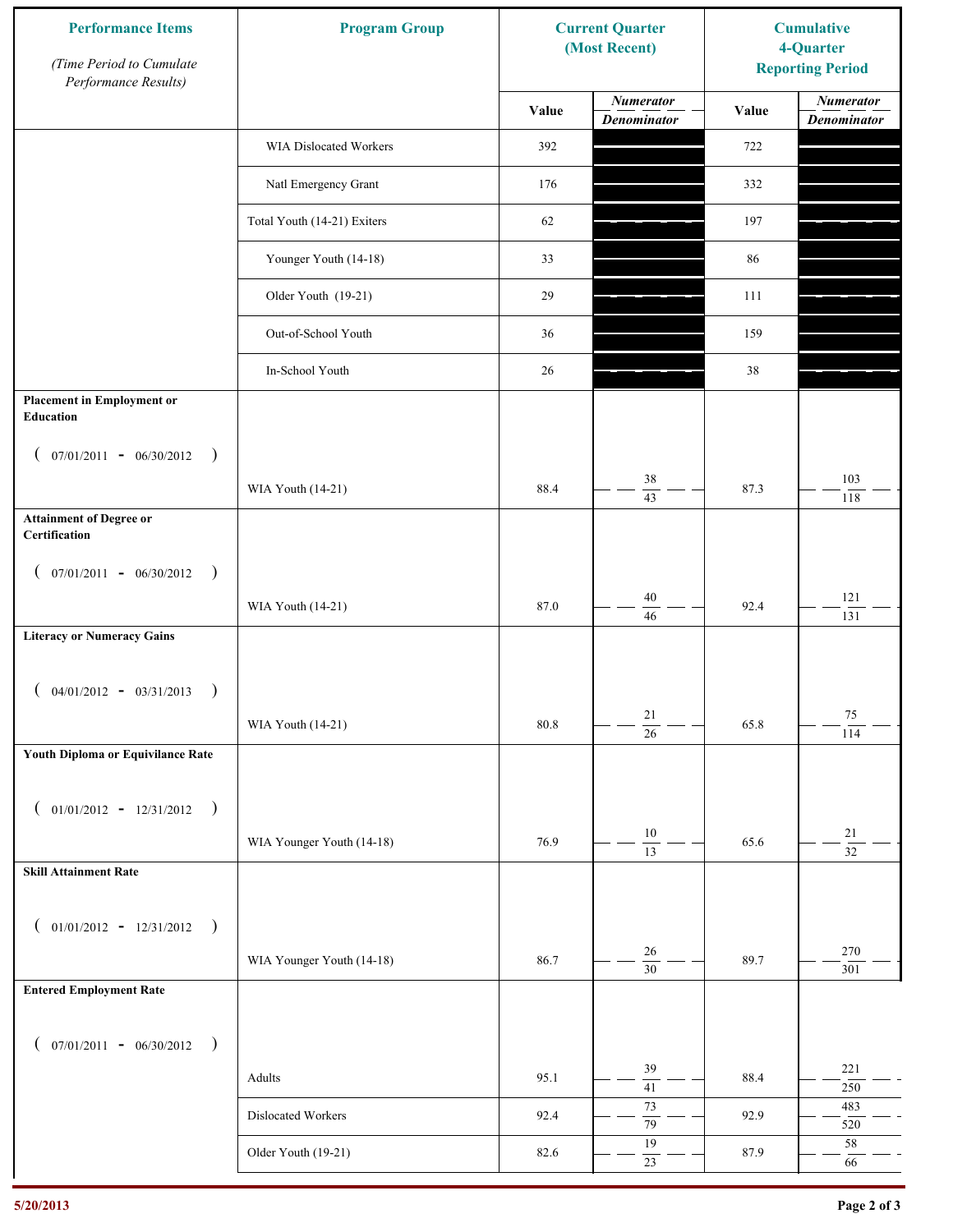| <b>Performance Items</b><br>(Time Period to Cumulate<br>Performance Results)                                                                              | <b>Program Group</b><br><b>Current Quarter</b><br>(Most Recent) |          |                                        |          |                                        |  | <b>Cumulative</b><br>4-Quarter<br><b>Reporting Period</b> |
|-----------------------------------------------------------------------------------------------------------------------------------------------------------|-----------------------------------------------------------------|----------|----------------------------------------|----------|----------------------------------------|--|-----------------------------------------------------------|
|                                                                                                                                                           |                                                                 | Value    | <b>Numerator</b><br><b>Denominator</b> | Value    | <b>Numerator</b><br><b>Denominator</b> |  |                                                           |
|                                                                                                                                                           | Natl Emergency Grant                                            | 94.9     | 37<br>$\overline{39}$                  | 94.9     | 223<br>235                             |  |                                                           |
| <b>Employment and Credential</b><br>(Adults/Dislocated Workers) or<br><b>Credential Rates (Older Youth)</b><br>$07/01/2011 - 06/30/2012$<br>$\rightarrow$ |                                                                 |          |                                        |          |                                        |  |                                                           |
|                                                                                                                                                           | Adults                                                          | 82.9     | 34<br>$\overline{41}$                  | 67.4     | 246<br>365                             |  |                                                           |
|                                                                                                                                                           | Dislocated Workers                                              | 65.6     | 42<br>64                               | 73.8     | 304<br>412                             |  |                                                           |
|                                                                                                                                                           | Older Youth (19-21)                                             | 73.1     | 19<br>26                               | 80.5     | 62<br>77                               |  |                                                           |
| <b>Retention Rate</b>                                                                                                                                     |                                                                 |          |                                        |          |                                        |  |                                                           |
| $01/01/2011 - 12/31/2011$<br>$\rightarrow$                                                                                                                |                                                                 |          |                                        |          |                                        |  |                                                           |
|                                                                                                                                                           | Adults                                                          | 87.5     | 70<br>80                               | 87.4     | 452<br>517                             |  |                                                           |
|                                                                                                                                                           | Dislocated Workers                                              | 94.3     | 132<br>140                             | 92.0     | 598<br>650                             |  |                                                           |
|                                                                                                                                                           | Older Youth (19-21)                                             | 92.9     | 13<br>14                               | 85.9     | 55<br>64                               |  |                                                           |
|                                                                                                                                                           | Younger Youth (14-18)                                           | 77.8     | $\tau$<br>9                            | 64.0     | 32<br>50                               |  |                                                           |
|                                                                                                                                                           | Natl Emergency Grant                                            | 95.2     | 59<br>62                               | 92.2     | 318<br>345                             |  |                                                           |
| <b>Average Earnings</b>                                                                                                                                   |                                                                 |          |                                        |          |                                        |  |                                                           |
| $01/01/2011 - 12/31/2011$<br>$\rightarrow$                                                                                                                | Adults                                                          | 12,274.9 | 797,870<br>$\overline{65}$             | 14,453.8 | 5,723,703<br>396                       |  |                                                           |
|                                                                                                                                                           | Dislocated Workers                                              | 12,639.5 | 1,592,581<br>$\overline{126}$          | 13,708.5 | 7,525,971<br>549                       |  |                                                           |
|                                                                                                                                                           | Older Youth (19-21)                                             | 5,208.9  | 62,507<br>12                           | 5,209.3  | 296,929<br>$\overline{57}$             |  |                                                           |
|                                                                                                                                                           | Natl Emergency Grant                                            | 11,689.9 | 678,015<br>$\overline{58}$             | 13,672.8 | 4,019,802<br>294                       |  |                                                           |

**WIB Name:** CLM Workforce Connection Enterp

**Office Name: User Field 1: User Field 2:**

**Case Manager:**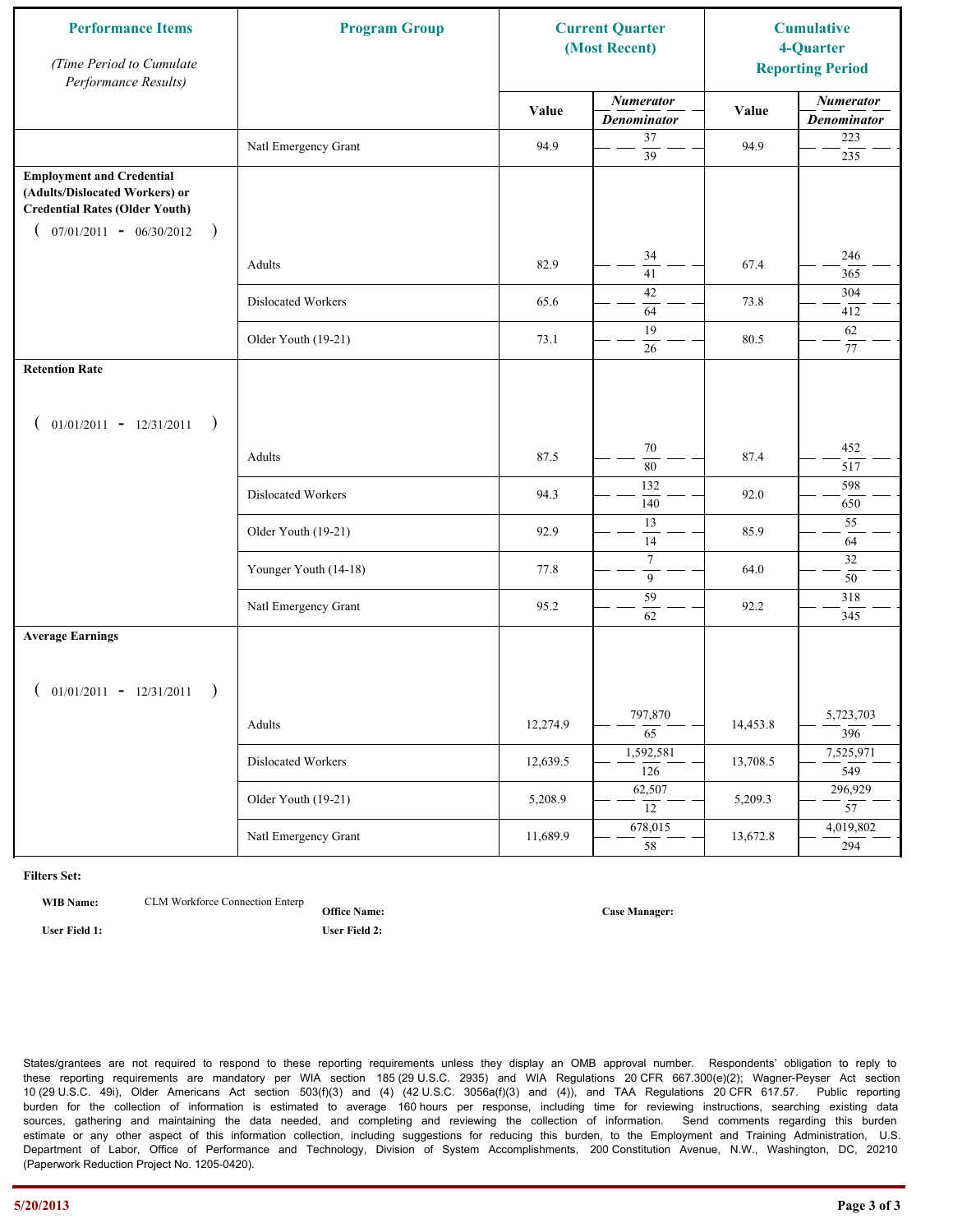**Report Due Date: Report Quarter End Date:** 05/15/2013 03/31/2013

**State:** FL

| <b>Performance Items</b><br>(Time Period to Cumulate<br>Performance Results) | <b>Program Group</b>              | <b>Current Quarter</b><br>(Most Recent) |                                        | <b>Cumulative</b><br>4-Quarter<br><b>Reporting Period</b> |                                        |
|------------------------------------------------------------------------------|-----------------------------------|-----------------------------------------|----------------------------------------|-----------------------------------------------------------|----------------------------------------|
|                                                                              |                                   | Value                                   | <b>Numerator</b><br><b>Denominator</b> | Value                                                     | <b>Numerator</b><br><b>Denominator</b> |
| <b>Total Participants</b>                                                    |                                   |                                         |                                        |                                                           |                                        |
| $04/01/2012 - 03/31/2013$ )                                                  |                                   |                                         |                                        |                                                           |                                        |
|                                                                              | <b>Total Adult Participants</b>   | 1,026                                   |                                        | 2,249                                                     |                                        |
|                                                                              | Total Adults (self-services only) | $\boldsymbol{0}$                        |                                        | $\boldsymbol{0}$                                          |                                        |
|                                                                              | WIA Adults                        | 845                                     |                                        | 1,941                                                     |                                        |
|                                                                              | WIA Dislocated Workers            | 300                                     |                                        | 483                                                       |                                        |
|                                                                              | Natl Emergency Grant              | 5                                       |                                        | 11                                                        |                                        |
|                                                                              | Received Training Services        | 420                                     |                                        | 1,260                                                     |                                        |
|                                                                              | <b>WIA Adults</b>                 | 357                                     |                                        | 1,099                                                     |                                        |
|                                                                              | WIA Dislocated Workers            | 99                                      |                                        | 232                                                       |                                        |
|                                                                              | Total Youth (14-21) Participants  | 206                                     |                                        | 377                                                       |                                        |
|                                                                              | Younger Youth (14-18)             | 113                                     |                                        | 224                                                       |                                        |
|                                                                              | Older Youth (19-21)               | 93                                      |                                        | 153                                                       |                                        |
|                                                                              | Out-of-School Youth               | 189                                     |                                        | 322                                                       |                                        |
|                                                                              | In-School-Youth                   | 17                                      |                                        | 55                                                        |                                        |
| <b>Total Exiters</b>                                                         |                                   |                                         |                                        |                                                           |                                        |
| $01/01/2012 - 12/31/2012$<br>$\rightarrow$                                   |                                   |                                         |                                        |                                                           |                                        |
|                                                                              | <b>Total Adult Exiters</b>        | 340                                     |                                        | 1,567                                                     |                                        |
|                                                                              | Total Adults (self-services only) | $\boldsymbol{0}$                        |                                        | $\boldsymbol{0}$                                          |                                        |
|                                                                              | <b>WIA Adults</b>                 | 302                                     |                                        | 1,394                                                     |                                        |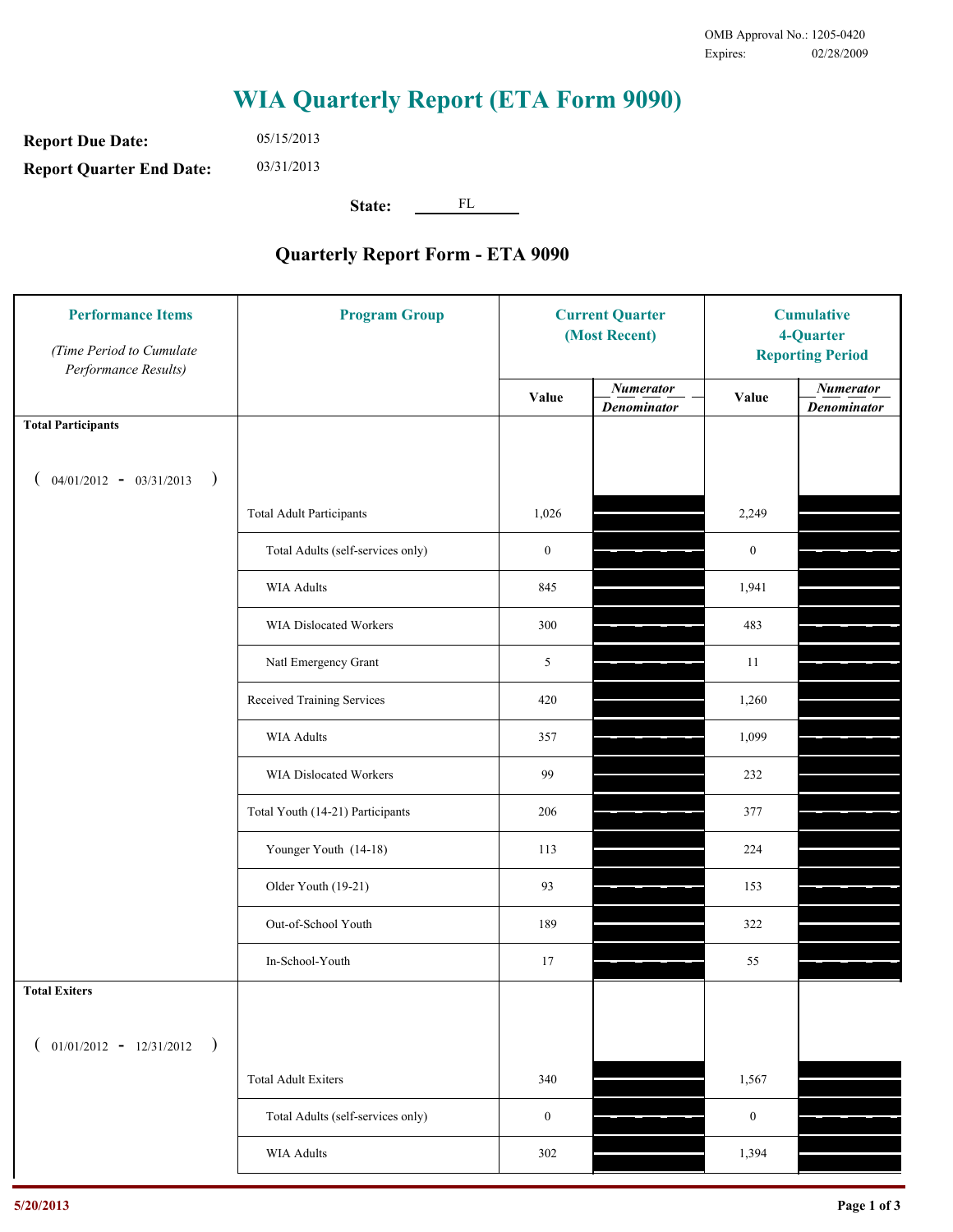| <b>Performance Items</b><br>(Time Period to Cumulate<br>Performance Results) | <b>Program Group</b>        | <b>Current Quarter</b><br>(Most Recent) |                                        | <b>Cumulative</b><br>4-Quarter<br><b>Reporting Period</b> |                                        |
|------------------------------------------------------------------------------|-----------------------------|-----------------------------------------|----------------------------------------|-----------------------------------------------------------|----------------------------------------|
|                                                                              |                             | Value                                   | <b>Numerator</b><br><b>Denominator</b> | Value                                                     | <b>Numerator</b><br><b>Denominator</b> |
|                                                                              | WIA Dislocated Workers      | 51                                      |                                        | 256                                                       |                                        |
|                                                                              | Natl Emergency Grant        | 3                                       |                                        | 11                                                        |                                        |
|                                                                              | Total Youth (14-21) Exiters | 17                                      |                                        | 214                                                       |                                        |
|                                                                              | Younger Youth (14-18)       | $10\,$                                  |                                        | 139                                                       |                                        |
|                                                                              | Older Youth (19-21)         | $\boldsymbol{7}$                        |                                        | 75                                                        |                                        |
|                                                                              | Out-of-School Youth         | 16                                      |                                        | 167                                                       |                                        |
|                                                                              | In-School Youth             | $\mathbf{1}$                            |                                        | 47                                                        |                                        |
| <b>Placement in Employment or</b><br>Education                               |                             |                                         |                                        |                                                           |                                        |
| $07/01/2011 - 06/30/2012$<br>$\rightarrow$<br>$\overline{ }$                 |                             |                                         |                                        |                                                           |                                        |
|                                                                              | WIA Youth (14-21)           | 39.4                                    | 43<br>109                              | 42.1                                                      | 104<br>247                             |
| <b>Attainment of Degree or</b><br>Certification                              |                             |                                         |                                        |                                                           |                                        |
| $($ 07/01/2011 - 06/30/2012<br>$\rightarrow$                                 |                             |                                         |                                        |                                                           |                                        |
|                                                                              | WIA Youth (14-21)           | 61.1                                    | 66<br>108                              | 65.0                                                      | 158<br>243                             |
| <b>Literacy or Numeracy Gains</b>                                            |                             |                                         |                                        |                                                           |                                        |
| $04/01/2012 - 03/31/2013$<br>$\rightarrow$                                   |                             |                                         |                                        |                                                           |                                        |
|                                                                              | WIA Youth (14-21)           | 52.4                                    | $22\,$<br>$\overline{42}$              | 65.2                                                      | $75\,$                                 |
| Youth Diploma or Equivilance Rate                                            |                             |                                         |                                        |                                                           | 115                                    |
|                                                                              |                             |                                         |                                        |                                                           |                                        |
| $01/01/2012 - 12/31/2012$ )<br>$\left($                                      |                             |                                         | $\sqrt{2}$                             |                                                           | 46                                     |
| <b>Skill Attainment Rate</b>                                                 | WIA Younger Youth (14-18)   | 22.2                                    | $\overline{9}$                         | 38.7                                                      | 119                                    |
|                                                                              |                             |                                         |                                        |                                                           |                                        |
| $01/01/2012 - 12/31/2012$ )<br>$\left($                                      |                             |                                         |                                        |                                                           |                                        |
|                                                                              | WIA Younger Youth (14-18)   | 95.8                                    | 23<br>$\overline{24}$                  | 79.8                                                      | 182<br>228                             |
| <b>Entered Employment Rate</b>                                               |                             |                                         |                                        |                                                           |                                        |
| $($ 07/01/2011 - 06/30/2012 )                                                |                             |                                         |                                        |                                                           |                                        |
|                                                                              | Adults                      | 79.7                                    | 177<br>$\overline{222}$                | 78.3                                                      | 680<br>869                             |
|                                                                              | Dislocated Workers          | 80.6                                    | $58\,$<br>$\overline{72}$              | 86.2                                                      | 263<br>305                             |
|                                                                              | Older Youth (19-21)         | 29.4                                    | $10\,$<br>$34\,$                       | 42.9                                                      | 33<br>$77\,$                           |
|                                                                              |                             |                                         |                                        |                                                           |                                        |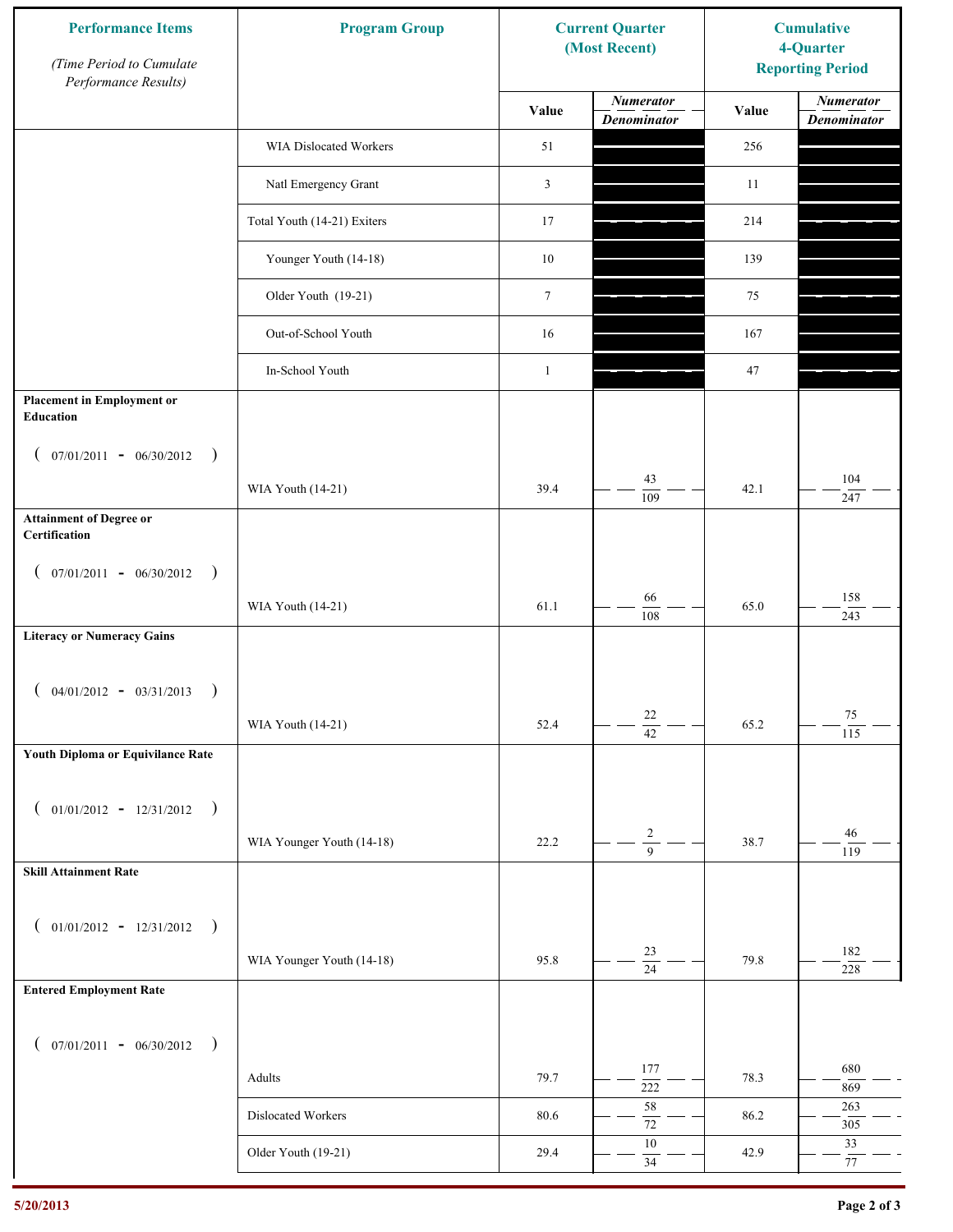| <b>Performance Items</b><br>(Time Period to Cumulate<br>Performance Results)                                                                              | <b>Program Group</b><br><b>Current Quarter</b><br>(Most Recent) |          |                                        |          |                                        |  | <b>Cumulative</b><br>4-Quarter<br><b>Reporting Period</b> |
|-----------------------------------------------------------------------------------------------------------------------------------------------------------|-----------------------------------------------------------------|----------|----------------------------------------|----------|----------------------------------------|--|-----------------------------------------------------------|
|                                                                                                                                                           |                                                                 | Value    | <b>Numerator</b><br><b>Denominator</b> | Value    | <b>Numerator</b><br><b>Denominator</b> |  |                                                           |
|                                                                                                                                                           | Natl Emergency Grant                                            | 100.0    | 1<br>$\mathbf{1}$                      | 94.4     | 34<br>36                               |  |                                                           |
| <b>Employment and Credential</b><br>(Adults/Dislocated Workers) or<br><b>Credential Rates (Older Youth)</b><br>$07/01/2011 - 06/30/2012$<br>$\rightarrow$ |                                                                 |          |                                        |          |                                        |  |                                                           |
|                                                                                                                                                           | Adults                                                          | 87.1     | 216<br>248                             | 85.0     | 608<br>715                             |  |                                                           |
|                                                                                                                                                           | Dislocated Workers                                              | 81.1     | 43<br>53                               | 81.7     | 183<br>224                             |  |                                                           |
|                                                                                                                                                           | Older Youth (19-21)                                             | 22.2     | 8<br>36                                | 39.1     | 34<br>87                               |  |                                                           |
| <b>Retention Rate</b>                                                                                                                                     |                                                                 |          |                                        |          |                                        |  |                                                           |
| $01/01/2011 - 12/31/2011$<br>$\rightarrow$                                                                                                                |                                                                 |          |                                        |          |                                        |  |                                                           |
|                                                                                                                                                           | Adults                                                          | 88.9     | 249<br>280                             | 85.8     | 1,000<br>1,166                         |  |                                                           |
|                                                                                                                                                           | Dislocated Workers                                              | 93.5     | 58<br>62                               | 91.3     | 242<br>265                             |  |                                                           |
|                                                                                                                                                           | Older Youth (19-21)                                             | 70.0     | $\tau$<br>10                           | 70.6     | $24\,$<br>34                           |  |                                                           |
|                                                                                                                                                           | Younger Youth (14-18)                                           | 14.3     | $\overline{4}$<br>28                   | 39.0     | $\overline{53}$<br>136                 |  |                                                           |
|                                                                                                                                                           | Natl Emergency Grant                                            | 100.0    | 10<br>$10\,$                           | 100.0    | 42<br>42                               |  |                                                           |
| <b>Average Earnings</b>                                                                                                                                   |                                                                 |          |                                        |          |                                        |  |                                                           |
| $01/01/2011 - 12/31/2011$<br>$\rightarrow$                                                                                                                |                                                                 |          | 4,291,093                              |          | 16,945,362                             |  |                                                           |
|                                                                                                                                                           | Adults                                                          | 17,372.8 | $\frac{1}{247}$                        | 17,487.5 | 969                                    |  |                                                           |
|                                                                                                                                                           | Dislocated Workers                                              | 14,127.2 | 776,998<br>$\overline{55}$             | 14,703.1 | 3,367,000<br>229                       |  |                                                           |
|                                                                                                                                                           | Older Youth (19-21)                                             | 2,067.4  | 20,674<br>10                           | 2,785.3  | 83,558<br>$\overline{30}$              |  |                                                           |
|                                                                                                                                                           | Natl Emergency Grant                                            | 15,098.7 | 150,987<br>10                          | 16,088.4 | 643,537<br>40 <sup>7</sup>             |  |                                                           |

**WIB Name:** Workforce Development Board of F

**Office Name: User Field 1: User Field 2:**

**Case Manager:**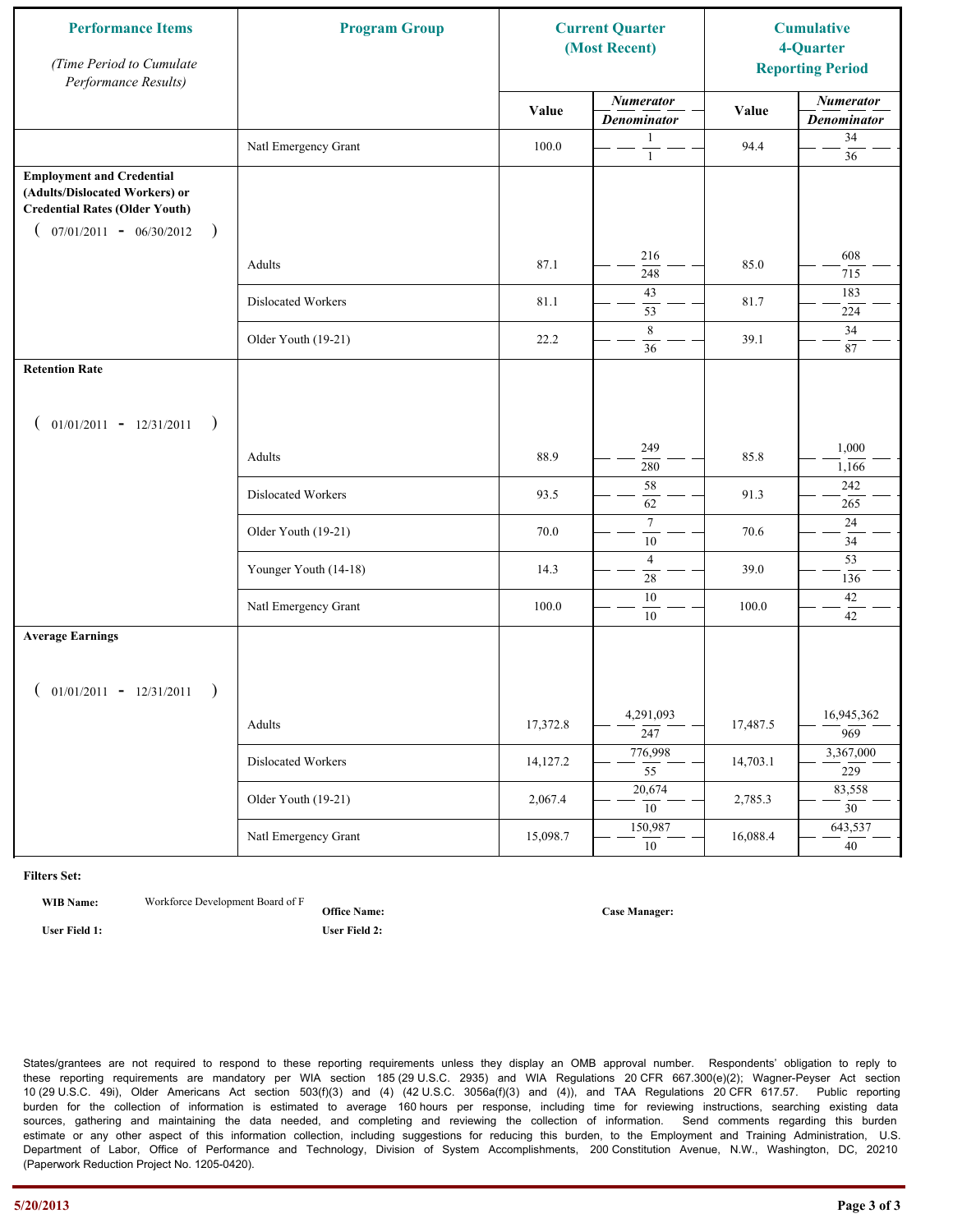**Report Due Date: Report Quarter End Date:** 05/15/2013 03/31/2013

**State:** FL

| <b>Performance Items</b><br>(Time Period to Cumulate<br>Performance Results) | <b>Program Group</b>              | <b>Current Quarter</b><br>(Most Recent) |                                        | <b>Cumulative</b><br>4-Quarter<br><b>Reporting Period</b> |                                        |
|------------------------------------------------------------------------------|-----------------------------------|-----------------------------------------|----------------------------------------|-----------------------------------------------------------|----------------------------------------|
|                                                                              |                                   | Value                                   | <b>Numerator</b><br><b>Denominator</b> | Value                                                     | <b>Numerator</b><br><b>Denominator</b> |
| <b>Total Participants</b>                                                    |                                   |                                         |                                        |                                                           |                                        |
| $04/01/2012 - 03/31/2013$ )                                                  |                                   |                                         |                                        |                                                           |                                        |
|                                                                              | <b>Total Adult Participants</b>   | 2,990                                   |                                        | 4,340                                                     |                                        |
|                                                                              | Total Adults (self-services only) | $\boldsymbol{0}$                        |                                        | $\boldsymbol{0}$                                          |                                        |
|                                                                              | <b>WIA Adults</b>                 | 1,936                                   |                                        | 2,700                                                     |                                        |
|                                                                              | <b>WIA Dislocated Workers</b>     | 1,074                                   |                                        | 1,674                                                     |                                        |
|                                                                              | Natl Emergency Grant              | $\overline{c}$                          |                                        | $\overline{4}$                                            |                                        |
|                                                                              | Received Training Services        | 735                                     |                                        | 1,267                                                     |                                        |
|                                                                              | <b>WIA Adults</b>                 | 459                                     |                                        | 800                                                       |                                        |
|                                                                              | WIA Dislocated Workers            | 277                                     |                                        | 471                                                       |                                        |
|                                                                              | Total Youth (14-21) Participants  | 155                                     |                                        | 931                                                       |                                        |
|                                                                              | Younger Youth (14-18)             | 85                                      |                                        | 682                                                       |                                        |
|                                                                              | Older Youth (19-21)               | 70                                      |                                        | 249                                                       |                                        |
|                                                                              | Out-of-School Youth               | 68                                      |                                        | 203                                                       |                                        |
|                                                                              | In-School-Youth                   | 87                                      |                                        | 728                                                       |                                        |
| <b>Total Exiters</b>                                                         |                                   |                                         |                                        |                                                           |                                        |
| $($ 01/01/2012 - 12/31/2012<br>$\rightarrow$                                 |                                   |                                         |                                        |                                                           |                                        |
|                                                                              | <b>Total Adult Exiters</b>        | 352                                     |                                        | 2,196                                                     |                                        |
|                                                                              | Total Adults (self-services only) | $\boldsymbol{0}$                        |                                        | $\boldsymbol{0}$                                          |                                        |
|                                                                              | <b>WIA Adults</b>                 | 226                                     |                                        | 1,170                                                     |                                        |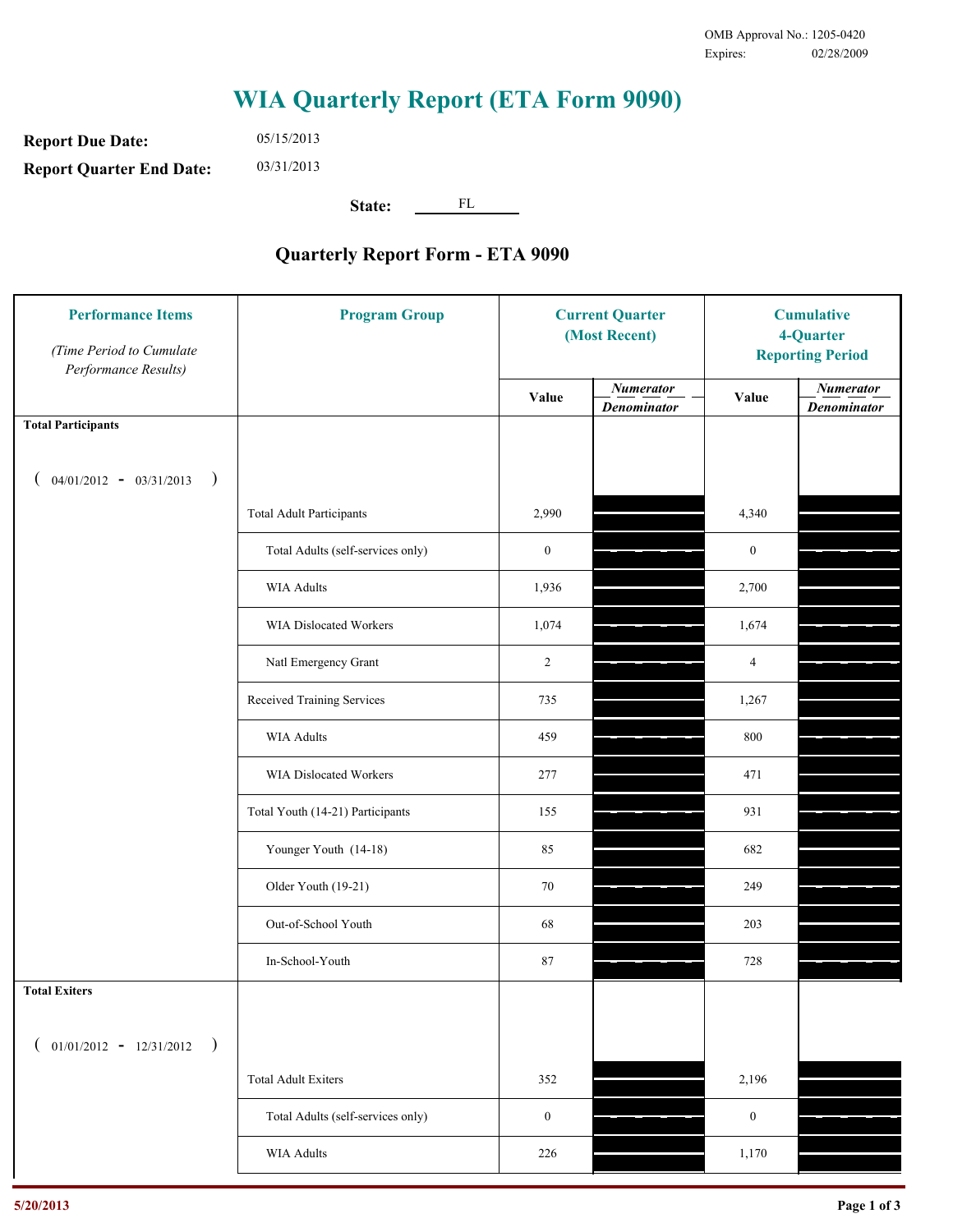| <b>Performance Items</b><br>(Time Period to Cumulate<br>Performance Results) | <b>Program Group</b>        | <b>Current Quarter</b><br>(Most Recent) |                                        | <b>Cumulative</b><br>4-Quarter<br><b>Reporting Period</b> |                                        |
|------------------------------------------------------------------------------|-----------------------------|-----------------------------------------|----------------------------------------|-----------------------------------------------------------|----------------------------------------|
|                                                                              |                             | Value                                   | <b>Numerator</b><br><b>Denominator</b> | Value                                                     | <b>Numerator</b><br><b>Denominator</b> |
|                                                                              | WIA Dislocated Workers      | 127                                     |                                        | 1,061                                                     |                                        |
|                                                                              | Natl Emergency Grant        | $\boldsymbol{0}$                        |                                        | $\overline{4}$                                            |                                        |
|                                                                              | Total Youth (14-21) Exiters | 758                                     |                                        | 824                                                       |                                        |
|                                                                              | Younger Youth (14-18)       | 593                                     |                                        | 624                                                       |                                        |
|                                                                              | Older Youth (19-21)         | 165                                     |                                        | 200                                                       |                                        |
|                                                                              | Out-of-School Youth         | 121                                     |                                        | 159                                                       |                                        |
|                                                                              | In-School Youth             | 637                                     |                                        | 665                                                       |                                        |
| <b>Placement in Employment or</b><br><b>Education</b>                        |                             |                                         |                                        |                                                           |                                        |
| $07/01/2011 - 06/30/2012$<br>$\rightarrow$<br>$\mathcal{L}$                  | WIA Youth (14-21)           | 66.7                                    | $\overline{c}$                         | 27.2                                                      | 198                                    |
| <b>Attainment of Degree or</b>                                               |                             |                                         | $\overline{3}$                         |                                                           | 729                                    |
| Certification                                                                |                             |                                         |                                        |                                                           |                                        |
| $($ 07/01/2011 - 06/30/2012<br>$\rightarrow$                                 |                             |                                         |                                        |                                                           |                                        |
|                                                                              | WIA Youth (14-21)           | 100.0                                   | 6<br>6                                 | 98.2                                                      | 749<br>763                             |
| <b>Literacy or Numeracy Gains</b>                                            |                             |                                         |                                        |                                                           |                                        |
| $04/01/2012 - 03/31/2013$<br>$\rightarrow$                                   |                             |                                         |                                        |                                                           |                                        |
|                                                                              | WIA Youth (14-21)           | $0.0\,$                                 | $\boldsymbol{0}$<br>$\overline{3}$     | $0.0\,$                                                   | $\boldsymbol{0}$<br>111                |
| Youth Diploma or Equivilance Rate                                            |                             |                                         |                                        |                                                           |                                        |
|                                                                              |                             |                                         |                                        |                                                           |                                        |
| $01/01/2012 - 12/31/2012$ )<br>$\left($                                      | WIA Younger Youth (14-18)   | 41.9                                    | $13\,$                                 | 36.1                                                      | 13                                     |
| <b>Skill Attainment Rate</b>                                                 |                             |                                         | $\overline{31}$                        |                                                           | $\overline{36}$                        |
|                                                                              |                             |                                         |                                        |                                                           |                                        |
| $01/01/2012 - 12/31/2012$ )<br>$\left($                                      |                             |                                         |                                        |                                                           |                                        |
|                                                                              | WIA Younger Youth (14-18)   | 44.7                                    | 259<br>$\overline{579}$                | 44.5                                                      | 278<br>625                             |
| <b>Entered Employment Rate</b>                                               |                             |                                         |                                        |                                                           |                                        |
| $($ 07/01/2011 - 06/30/2012 )                                                |                             |                                         |                                        |                                                           |                                        |
|                                                                              | Adults                      | 75.2                                    | 164<br>218                             | 67.9                                                      | 531<br>782                             |
|                                                                              | Dislocated Workers          | 80.7                                    | 217                                    | 75.9                                                      | 848                                    |
|                                                                              | Older Youth (19-21)         | 75.0                                    | 269<br>$\mathfrak{Z}$                  | 46.3                                                      | 1,117<br>74                            |
|                                                                              |                             |                                         | $\overline{4}$                         |                                                           | 160                                    |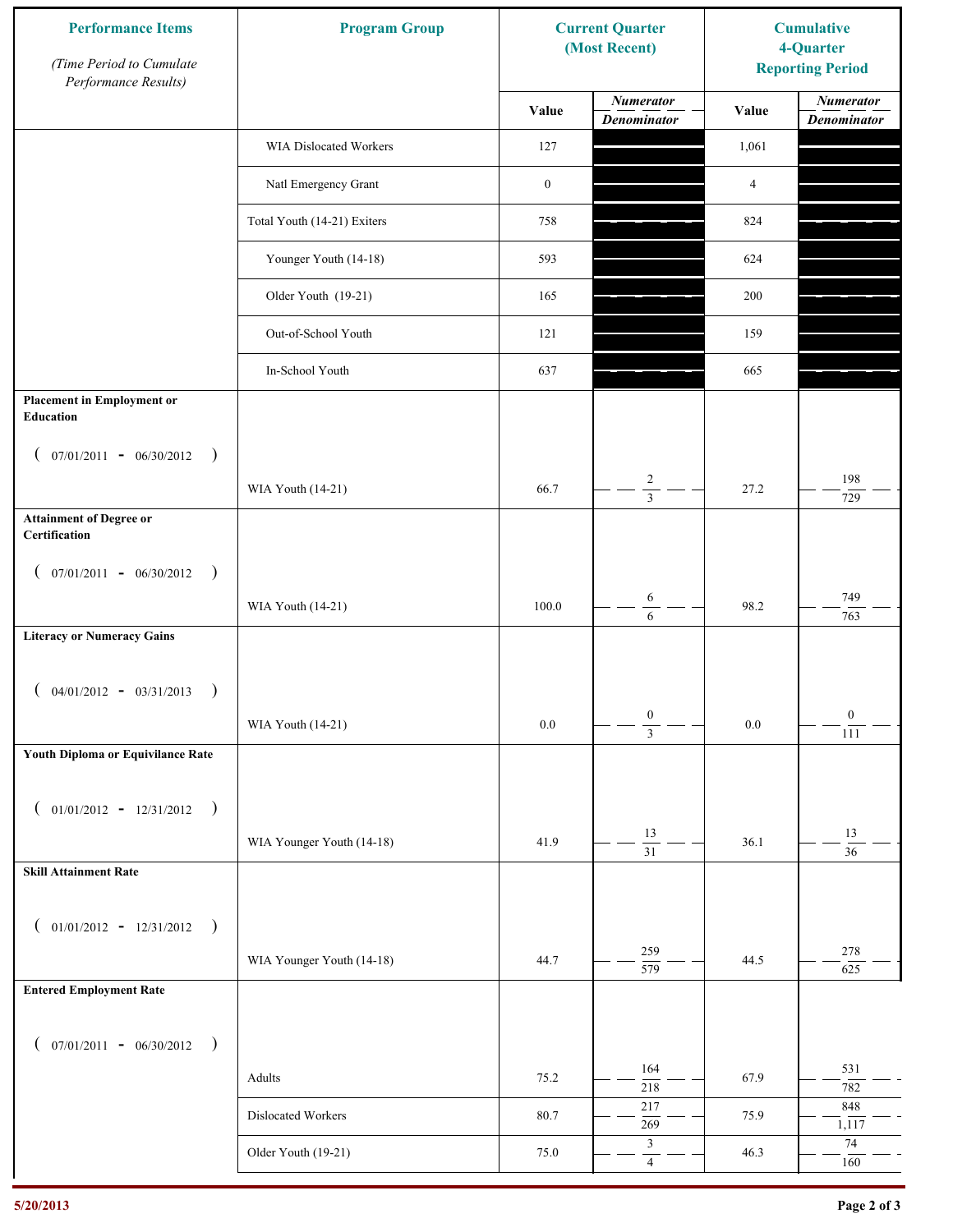| <b>Performance Items</b><br>(Time Period to Cumulate<br>Performance Results)                                                                              | <b>Program Group</b><br><b>Current Quarter</b><br>(Most Recent) |                  |                                        |                  |                                        |  | <b>Cumulative</b><br>4-Quarter<br><b>Reporting Period</b> |
|-----------------------------------------------------------------------------------------------------------------------------------------------------------|-----------------------------------------------------------------|------------------|----------------------------------------|------------------|----------------------------------------|--|-----------------------------------------------------------|
|                                                                                                                                                           |                                                                 | Value            | <b>Numerator</b><br><b>Denominator</b> | Value            | <b>Numerator</b><br><b>Denominator</b> |  |                                                           |
|                                                                                                                                                           | Natl Emergency Grant                                            | 100.0            | 2<br>$\overline{2}$                    | 83.3             | 5<br>6                                 |  |                                                           |
| <b>Employment and Credential</b><br>(Adults/Dislocated Workers) or<br><b>Credential Rates (Older Youth)</b><br>$07/01/2011 - 06/30/2012$<br>$\rightarrow$ |                                                                 |                  |                                        |                  |                                        |  |                                                           |
|                                                                                                                                                           | Adults                                                          | 56.5             | 74<br>131                              | 52.4             | 329<br>628                             |  |                                                           |
|                                                                                                                                                           | Dislocated Workers                                              | 55.6             | 74<br>133                              | 46.7             | 254<br>544                             |  |                                                           |
|                                                                                                                                                           | Older Youth (19-21)                                             | 80.0             | $\overline{4}$<br>5                    | 45.2             | 75<br>166                              |  |                                                           |
| <b>Retention Rate</b>                                                                                                                                     |                                                                 |                  |                                        |                  |                                        |  |                                                           |
| $01/01/2011 - 12/31/2011$<br>$\rightarrow$                                                                                                                |                                                                 |                  |                                        |                  |                                        |  |                                                           |
|                                                                                                                                                           | Adults                                                          | 88.8             | 87<br>98                               | 87.0             | 554<br>637                             |  |                                                           |
|                                                                                                                                                           | Dislocated Workers                                              | 84.1             | 122<br>145                             | 86.7             | 663<br>765                             |  |                                                           |
|                                                                                                                                                           | Older Youth (19-21)                                             | 72.2             | 13<br>$\overline{18}$                  | 80.0             | 144<br>180                             |  |                                                           |
|                                                                                                                                                           | Younger Youth (14-18)                                           | 100.0            | $\,$ 8 $\,$<br>8                       | 67.4             | 60<br>89                               |  |                                                           |
|                                                                                                                                                           | Natl Emergency Grant                                            | 0.0              | $\boldsymbol{0}$<br>$\mathbf{0}$       | 0.0              | $\boldsymbol{0}$<br>$\mathbf{1}$       |  |                                                           |
| <b>Average Earnings</b>                                                                                                                                   |                                                                 |                  |                                        |                  |                                        |  |                                                           |
| $01/01/2011 - 12/31/2011$<br>$\rightarrow$                                                                                                                |                                                                 |                  |                                        |                  |                                        |  |                                                           |
|                                                                                                                                                           | Adults                                                          | 16,085.7         | 1,399,459<br>$\overline{87}$           | 14,401.3         | 7,978,324<br>554                       |  |                                                           |
|                                                                                                                                                           | Dislocated Workers                                              | 13,097.2         | 1,584,760<br>$\overline{121}$          | 12,599.4         | 8,340,777<br>662                       |  |                                                           |
|                                                                                                                                                           | Older Youth (19-21)                                             | 4,369.9          | 78,658<br>18                           | 3,466.8          | 624,022<br>180                         |  |                                                           |
|                                                                                                                                                           | Natl Emergency Grant                                            | $\boldsymbol{0}$ | $\overline{0}$<br>$\mathbf{0}$         | $\boldsymbol{0}$ | $\overline{0}$<br>$\overline{0}$       |  |                                                           |

**WIB Name:** Workforce Central Florida

**Office Name:**

**Case Manager:**

**User Field 1: User Field 2:**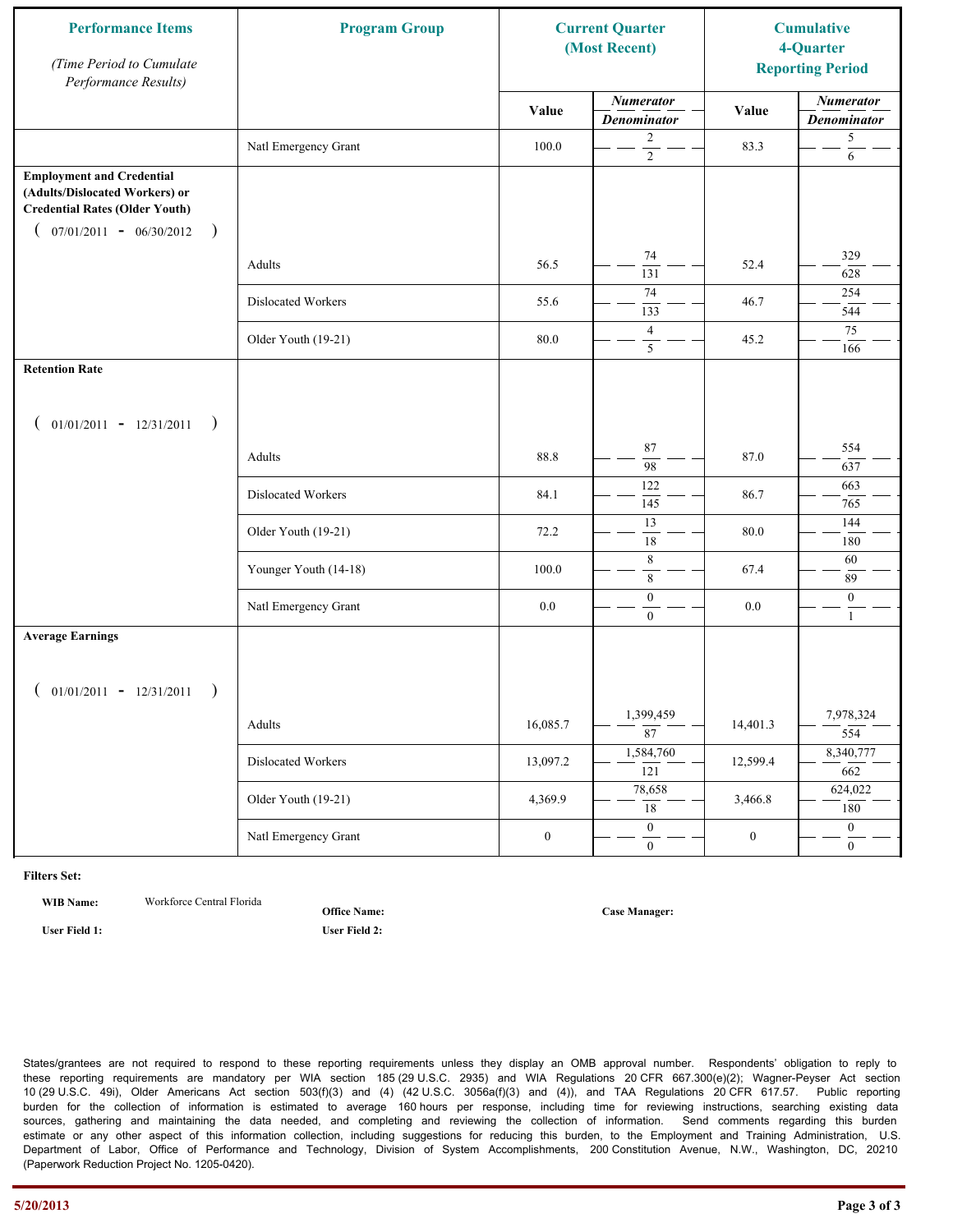**Report Due Date: Report Quarter End Date:** 05/15/2013 03/31/2013

**State:** FL

| <b>Performance Items</b><br>(Time Period to Cumulate<br>Performance Results) | <b>Program Group</b>              | <b>Current Quarter</b><br>(Most Recent) |                                        | <b>Cumulative</b><br>4-Quarter<br><b>Reporting Period</b> |                                        |
|------------------------------------------------------------------------------|-----------------------------------|-----------------------------------------|----------------------------------------|-----------------------------------------------------------|----------------------------------------|
|                                                                              |                                   | Value                                   | <b>Numerator</b><br><b>Denominator</b> | Value                                                     | <b>Numerator</b><br><b>Denominator</b> |
| <b>Total Participants</b>                                                    |                                   |                                         |                                        |                                                           |                                        |
| $04/01/2012 - 03/31/2013$ )                                                  |                                   |                                         |                                        |                                                           |                                        |
|                                                                              | <b>Total Adult Participants</b>   | 2,415                                   |                                        | 3,334                                                     |                                        |
|                                                                              | Total Adults (self-services only) | $\boldsymbol{0}$                        |                                        | $\boldsymbol{0}$                                          |                                        |
|                                                                              | WIA Adults                        | 391                                     |                                        | 583                                                       |                                        |
|                                                                              | WIA Dislocated Workers            | 601                                     |                                        | 827                                                       |                                        |
|                                                                              | Natl Emergency Grant              | 1,633                                   |                                        | 2,233                                                     |                                        |
|                                                                              | Received Training Services        | 309                                     |                                        | 540                                                       |                                        |
|                                                                              | <b>WIA Adults</b>                 | 182                                     |                                        | 294                                                       |                                        |
|                                                                              | WIA Dislocated Workers            | 146                                     |                                        | 283                                                       |                                        |
|                                                                              | Total Youth (14-21) Participants  | 204                                     |                                        | 367                                                       |                                        |
|                                                                              | Younger Youth (14-18)             | 86                                      |                                        | 160                                                       |                                        |
|                                                                              | Older Youth (19-21)               | 118                                     |                                        | 207                                                       |                                        |
|                                                                              | Out-of-School Youth               | 182                                     |                                        | 323                                                       |                                        |
|                                                                              | In-School-Youth                   | 22                                      |                                        | 44                                                        |                                        |
| <b>Total Exiters</b>                                                         |                                   |                                         |                                        |                                                           |                                        |
| $($ 01/01/2012 - 12/31/2012 )                                                |                                   |                                         |                                        |                                                           |                                        |
|                                                                              | <b>Total Adult Exiters</b>        | 221                                     |                                        | 1,145                                                     |                                        |
|                                                                              | Total Adults (self-services only) | $\boldsymbol{0}$                        |                                        | $\boldsymbol{0}$                                          |                                        |
|                                                                              | <b>WIA Adults</b>                 | $51\,$                                  |                                        | 256                                                       |                                        |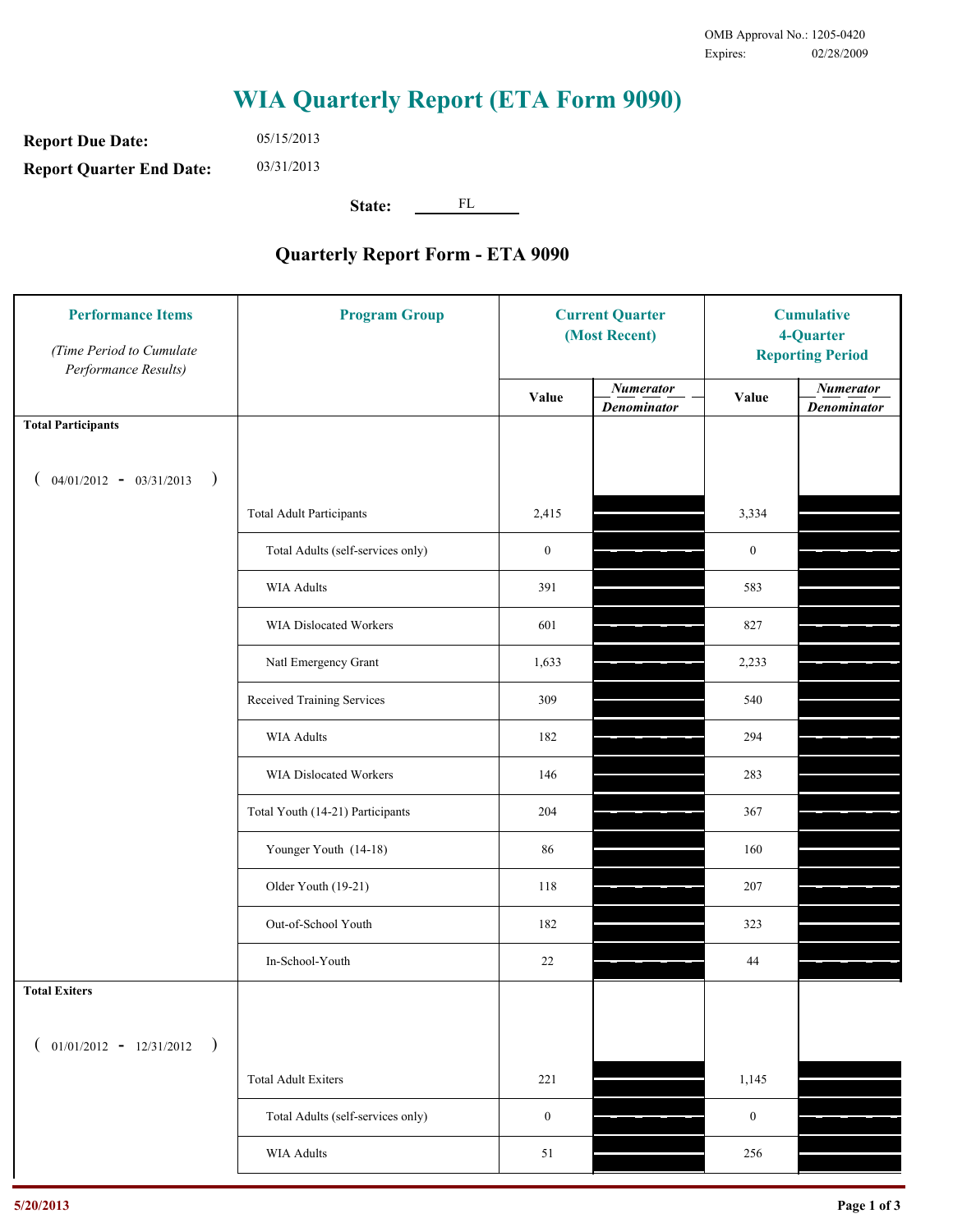| <b>Performance Items</b><br>(Time Period to Cumulate<br>Performance Results) | <b>Program Group</b>        |             | <b>Current Quarter</b><br>(Most Recent) | <b>Cumulative</b><br>4-Quarter<br><b>Reporting Period</b> |                                        |
|------------------------------------------------------------------------------|-----------------------------|-------------|-----------------------------------------|-----------------------------------------------------------|----------------------------------------|
|                                                                              |                             | Value       | <b>Numerator</b><br><b>Denominator</b>  | Value                                                     | <b>Numerator</b><br><b>Denominator</b> |
|                                                                              | WIA Dislocated Workers      | 54          |                                         | 264                                                       |                                        |
|                                                                              | Natl Emergency Grant        | 140         |                                         | 739                                                       |                                        |
|                                                                              | Total Youth (14-21) Exiters | 19          |                                         | 166                                                       |                                        |
|                                                                              | Younger Youth (14-18)       | $\,$ 8 $\,$ |                                         | 76                                                        |                                        |
|                                                                              | Older Youth (19-21)         | 11          |                                         | 90                                                        |                                        |
|                                                                              | Out-of-School Youth         | 14          |                                         | 143                                                       |                                        |
|                                                                              | In-School Youth             | 5           |                                         | 23                                                        |                                        |
| <b>Placement in Employment or</b><br>Education                               |                             |             |                                         |                                                           |                                        |
| $07/01/2011 - 06/30/2012$<br>$\rightarrow$<br>$\overline{ }$                 |                             |             |                                         |                                                           |                                        |
|                                                                              | WIA Youth (14-21)           | 42.5        | 34<br>$\overline{80}$                   | 47.3                                                      | $52\,$<br>110                          |
| <b>Attainment of Degree or</b><br>Certification                              |                             |             |                                         |                                                           |                                        |
| $($ 07/01/2011 - 06/30/2012<br>$\rightarrow$                                 |                             |             |                                         |                                                           |                                        |
|                                                                              | WIA Youth (14-21)           | 57.6        | 49<br>85                                | 62.3                                                      | $71\,$<br>114                          |
| <b>Literacy or Numeracy Gains</b>                                            |                             |             |                                         |                                                           |                                        |
| $04/01/2012 - 03/31/2013$<br>$\rightarrow$                                   |                             |             |                                         |                                                           |                                        |
|                                                                              | WIA Youth (14-21)           | 52.4        | $11\,$<br>$\overline{21}$               | 56.4                                                      | 62<br>110                              |
| Youth Diploma or Equivilance Rate                                            |                             |             |                                         |                                                           |                                        |
|                                                                              |                             |             |                                         |                                                           |                                        |
| $01/01/2012 - 12/31/2012$ )<br>$\left($                                      |                             |             |                                         |                                                           | $25\,$                                 |
| <b>Skill Attainment Rate</b>                                                 | WIA Younger Youth (14-18)   | 83.3        | $\frac{5}{6}$                           | 47.2                                                      | $\overline{53}$                        |
|                                                                              |                             |             |                                         |                                                           |                                        |
| $01/01/2012 - 12/31/2012$ )<br>$\left($                                      |                             |             |                                         |                                                           |                                        |
|                                                                              | WIA Younger Youth (14-18)   | 82.6        | 19<br>$\overline{23}$                   | 47.8                                                      | 55<br>115                              |
| <b>Entered Employment Rate</b>                                               |                             |             |                                         |                                                           |                                        |
| $($ 07/01/2011 - 06/30/2012 )                                                |                             |             |                                         |                                                           |                                        |
|                                                                              | Adults                      | 72.4        | 21<br>$\overline{29}$                   | 72.0                                                      | 72<br>$100\,$                          |
|                                                                              | Dislocated Workers          | 82.5        | 52<br>63                                | 79.5                                                      | 175<br>$220\,$                         |
|                                                                              | Older Youth (19-21)         | 43.6        | $17$<br>$\overline{39}$                 | 47.5                                                      | 28<br>59                               |
|                                                                              |                             |             |                                         |                                                           |                                        |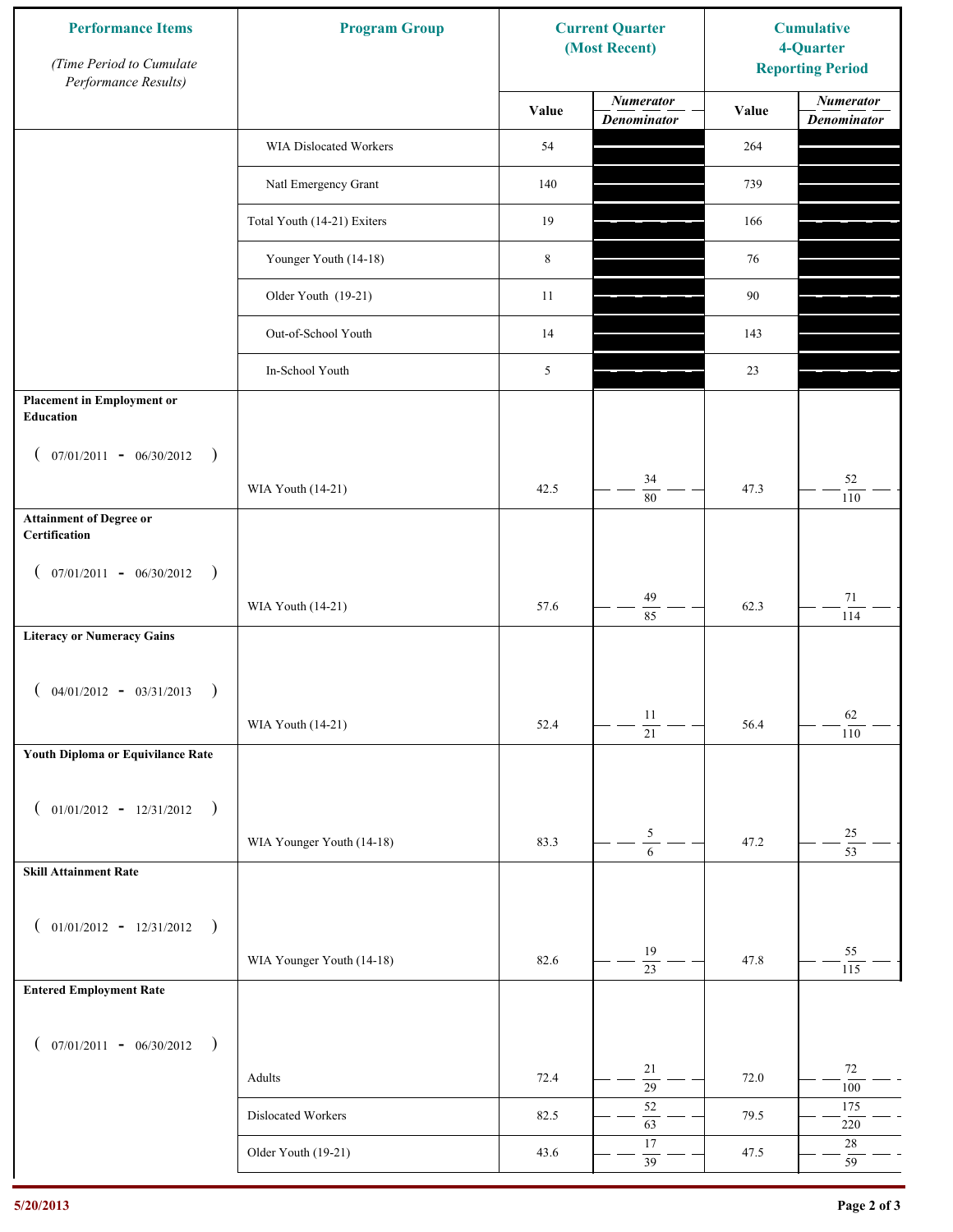| <b>Performance Items</b><br>(Time Period to Cumulate<br>Performance Results)                                                                              | <b>Program Group</b>  |          | <b>Current Quarter</b><br>(Most Recent) |          | <b>Cumulative</b><br>4-Quarter<br><b>Reporting Period</b> |
|-----------------------------------------------------------------------------------------------------------------------------------------------------------|-----------------------|----------|-----------------------------------------|----------|-----------------------------------------------------------|
|                                                                                                                                                           |                       | Value    | <b>Numerator</b><br><b>Denominator</b>  | Value    | <b>Numerator</b><br><b>Denominator</b>                    |
|                                                                                                                                                           | Natl Emergency Grant  | 96.6     | 168<br>174                              | 97.2     | 453<br>466                                                |
| <b>Employment and Credential</b><br>(Adults/Dislocated Workers) or<br><b>Credential Rates (Older Youth)</b><br>$07/01/2011 - 06/30/2012$<br>$\rightarrow$ |                       |          |                                         |          |                                                           |
|                                                                                                                                                           | Adults                | 78.3     | 36<br>46                                | 76.3     | 151<br>198                                                |
|                                                                                                                                                           | Dislocated Workers    | 54.5     | 24<br>44                                | 50.6     | 87<br>172                                                 |
|                                                                                                                                                           | Older Youth (19-21)   | 26.1     | 12<br>46                                | 30.0     | 21<br>70                                                  |
| <b>Retention Rate</b>                                                                                                                                     |                       |          |                                         |          |                                                           |
| $01/01/2011 - 12/31/2011$<br>$\rightarrow$                                                                                                                |                       |          |                                         |          |                                                           |
|                                                                                                                                                           | Adults                | 88.9     | 32<br>36                                | 90.7     | 156<br>172                                                |
|                                                                                                                                                           | Dislocated Workers    | 88.6     | 39<br>44                                | 92.5     | 149<br>161                                                |
|                                                                                                                                                           | Older Youth (19-21)   | 100.0    | $\boldsymbol{7}$<br>$\boldsymbol{7}$    | 83.3     | 20<br>24                                                  |
|                                                                                                                                                           | Younger Youth (14-18) | 75.0     | $\mathfrak{Z}$<br>$\overline{4}$        | 69.2     | 9<br>13                                                   |
|                                                                                                                                                           | Natl Emergency Grant  | 97.7     | 84<br>86                                | 97.7     | 208<br>213                                                |
| <b>Average Earnings</b>                                                                                                                                   |                       |          |                                         |          |                                                           |
| $01/01/2011 - 12/31/2011$<br>$\rightarrow$                                                                                                                |                       |          |                                         |          |                                                           |
|                                                                                                                                                           | Adults                | 14,221.6 | 440,871<br>31                           | 16,968.9 | 2,545,334<br>150                                          |
|                                                                                                                                                           | Dislocated Workers    | 18,946.3 | 682,067<br>$\overline{36}$              | 17,689.6 | 2,458,849<br>139                                          |
|                                                                                                                                                           | Older Youth (19-21)   | 6,278.3  | 43,948<br>$7\overline{ }$               | 4,875.4  | 112,135<br>$\overline{23}$                                |
|                                                                                                                                                           | Natl Emergency Grant  | 36,418.7 | 2,731,402<br>75                         | 34,585.0 | 6,674,897<br>193                                          |

**WIB Name:** Brevard Workforce Development Board Inc.

**Office Name:**

**User Field 1: User Field 2:**

**Case Manager:**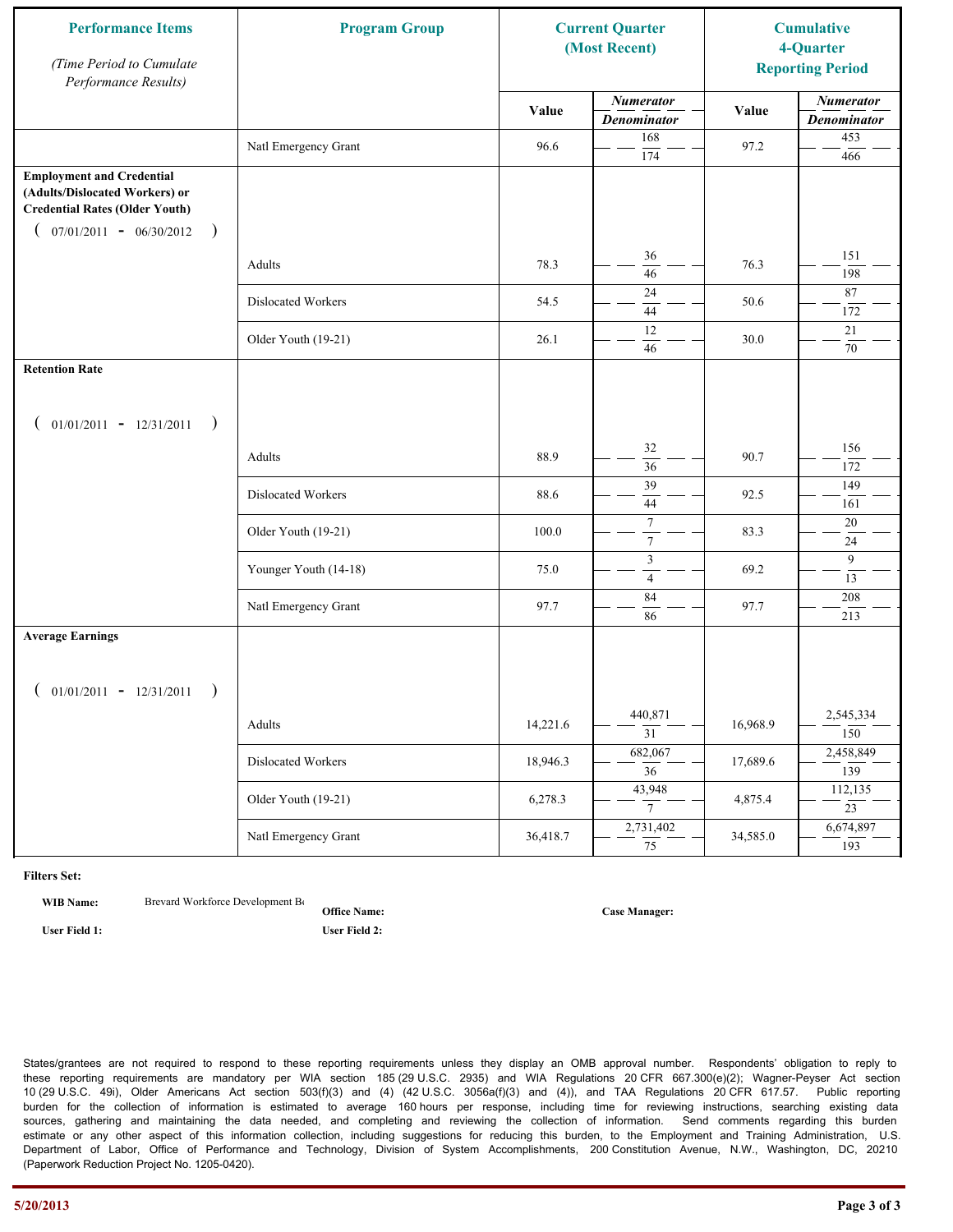**Report Due Date: Report Quarter End Date:** 05/15/2013 03/31/2013

**State:** FL

| <b>Performance Items</b><br>(Time Period to Cumulate<br>Performance Results) | <b>Program Group</b>              |                  | <b>Current Quarter</b><br>(Most Recent) |                  | <b>Cumulative</b><br>4-Quarter<br><b>Reporting Period</b> |  |
|------------------------------------------------------------------------------|-----------------------------------|------------------|-----------------------------------------|------------------|-----------------------------------------------------------|--|
|                                                                              |                                   | Value            | <b>Numerator</b><br><b>Denominator</b>  | Value            | <b>Numerator</b><br><b>Denominator</b>                    |  |
| <b>Total Participants</b>                                                    |                                   |                  |                                         |                  |                                                           |  |
| $04/01/2012 - 03/31/2013$ )                                                  |                                   |                  |                                         |                  |                                                           |  |
|                                                                              | <b>Total Adult Participants</b>   | 2,351            |                                         | 4,265            |                                                           |  |
|                                                                              | Total Adults (self-services only) | $\boldsymbol{0}$ |                                         | $\boldsymbol{0}$ |                                                           |  |
|                                                                              | WIA Adults                        | 1,083            |                                         | 2,219            |                                                           |  |
|                                                                              | WIA Dislocated Workers            | 1,231            |                                         | 1,973            |                                                           |  |
|                                                                              | Natl Emergency Grant              | 52               |                                         | 99               |                                                           |  |
|                                                                              | Received Training Services        | 869              |                                         | 2,159            |                                                           |  |
|                                                                              | WIA Adults                        | 455              |                                         | 1,185            |                                                           |  |
|                                                                              | WIA Dislocated Workers            | 418              |                                         | 980              |                                                           |  |
|                                                                              | Total Youth (14-21) Participants  | 623              |                                         | 1,207            |                                                           |  |
|                                                                              | Younger Youth (14-18)             | 274              |                                         | 670              |                                                           |  |
|                                                                              | Older Youth (19-21)               | 349              |                                         | 537              |                                                           |  |
|                                                                              | Out-of-School Youth               | 402              |                                         | 640              |                                                           |  |
|                                                                              | In-School-Youth                   | 221              |                                         | 567              |                                                           |  |
| <b>Total Exiters</b>                                                         |                                   |                  |                                         |                  |                                                           |  |
| $01/01/2012 - 12/31/2012$ )                                                  |                                   |                  |                                         |                  |                                                           |  |
|                                                                              | <b>Total Adult Exiters</b>        | 551              |                                         | 2,296            |                                                           |  |
|                                                                              | Total Adults (self-services only) | $\boldsymbol{0}$ |                                         | $\boldsymbol{0}$ |                                                           |  |
|                                                                              | <b>WIA Adults</b>                 | 230              |                                         | 1,328            |                                                           |  |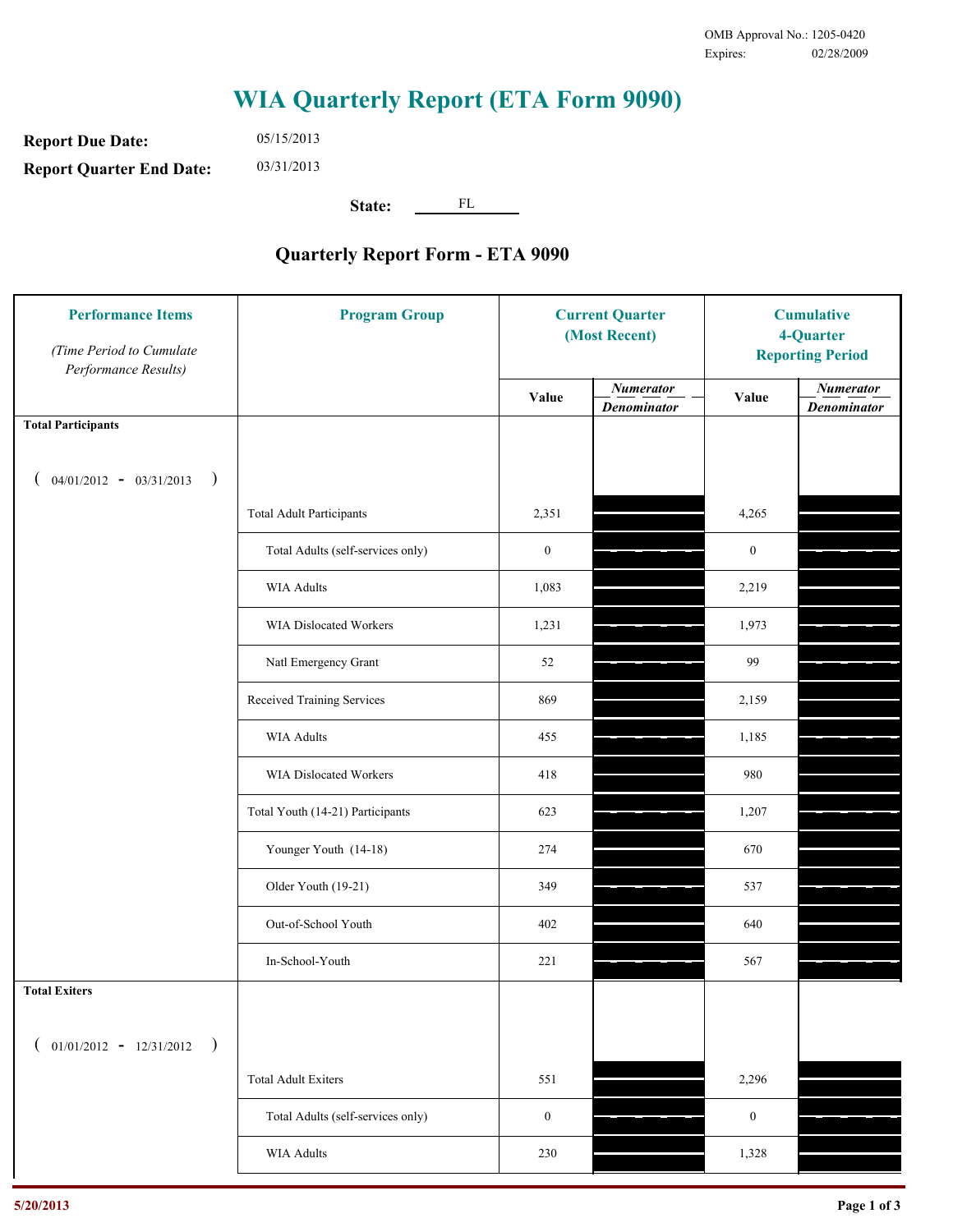| <b>Performance Items</b><br>(Time Period to Cumulate<br>Performance Results) | <b>Program Group</b>        | <b>Current Quarter</b><br>(Most Recent) |                                        | <b>Cumulative</b><br>4-Quarter<br><b>Reporting Period</b> |                                        |
|------------------------------------------------------------------------------|-----------------------------|-----------------------------------------|----------------------------------------|-----------------------------------------------------------|----------------------------------------|
|                                                                              |                             | Value                                   | <b>Numerator</b><br><b>Denominator</b> | Value                                                     | <b>Numerator</b><br><b>Denominator</b> |
|                                                                              | WIA Dislocated Workers      | 305                                     |                                        | 927                                                       |                                        |
|                                                                              | Natl Emergency Grant        | 18                                      |                                        | 59                                                        |                                        |
|                                                                              | Total Youth (14-21) Exiters | 363                                     |                                        | 698                                                       |                                        |
|                                                                              | Younger Youth (14-18)       | 296                                     |                                        | 458                                                       |                                        |
|                                                                              | Older Youth (19-21)         | 67                                      |                                        | 240                                                       |                                        |
|                                                                              | Out-of-School Youth         | 85                                      |                                        | 324                                                       |                                        |
|                                                                              | In-School Youth             | 278                                     |                                        | 374                                                       |                                        |
| <b>Placement in Employment or</b><br><b>Education</b>                        |                             |                                         |                                        |                                                           |                                        |
| $07/01/2011 - 06/30/2012$<br>$\rightarrow$<br>$\mathcal{L}$                  |                             |                                         |                                        |                                                           |                                        |
|                                                                              | WIA Youth (14-21)           | 88.0                                    | 73<br>83                               | 90.8                                                      | 238<br>262                             |
| <b>Attainment of Degree or</b><br>Certification                              |                             |                                         |                                        |                                                           |                                        |
| $($ 07/01/2011 - 06/30/2012<br>$\rightarrow$                                 |                             |                                         |                                        |                                                           |                                        |
|                                                                              | WIA Youth (14-21)           | 89.9                                    | $\bf{98}$<br>$\overline{109}$          | 92.1                                                      | 349<br>$\frac{1}{379}$                 |
| <b>Literacy or Numeracy Gains</b>                                            |                             |                                         |                                        |                                                           |                                        |
| $04/01/2012 - 03/31/2013$<br>$\rightarrow$                                   |                             |                                         |                                        |                                                           |                                        |
|                                                                              | WIA Youth (14-21)           | $80.0\,$                                | 8<br>$\overline{10}$                   | 86.7                                                      | 39<br>$\overline{45}$                  |
| Youth Diploma or Equivilance Rate                                            |                             |                                         |                                        |                                                           |                                        |
| $01/01/2012 - 12/31/2012$ )<br>$\left($                                      |                             |                                         |                                        |                                                           |                                        |
|                                                                              | WIA Younger Youth (14-18)   | 87.5                                    | $42\,$                                 | 82.3                                                      | 135                                    |
| <b>Skill Attainment Rate</b>                                                 |                             |                                         | $48\,$                                 |                                                           | 164                                    |
|                                                                              |                             |                                         |                                        |                                                           |                                        |
| $01/01/2012 - 12/31/2012$ )<br>$\left($                                      |                             |                                         | 553                                    |                                                           | 1,082                                  |
| <b>Entered Employment Rate</b>                                               | WIA Younger Youth (14-18)   | 96.7                                    | $\overline{572}$                       | 96.7                                                      | 1,119                                  |
|                                                                              |                             |                                         |                                        |                                                           |                                        |
| $($ 07/01/2011 - 06/30/2012 )                                                |                             |                                         |                                        |                                                           |                                        |
|                                                                              | Adults                      | 100.0                                   | 56<br>$\overline{56}$                  | 93.2                                                      | 246<br>264                             |
|                                                                              | Dislocated Workers          | 96.2                                    | 201<br>209                             | 96.2                                                      | 864<br>898                             |
|                                                                              | Older Youth (19-21)         | 91.3                                    | $42\,$<br>$46\,$                       | 94.1                                                      | 128<br>136                             |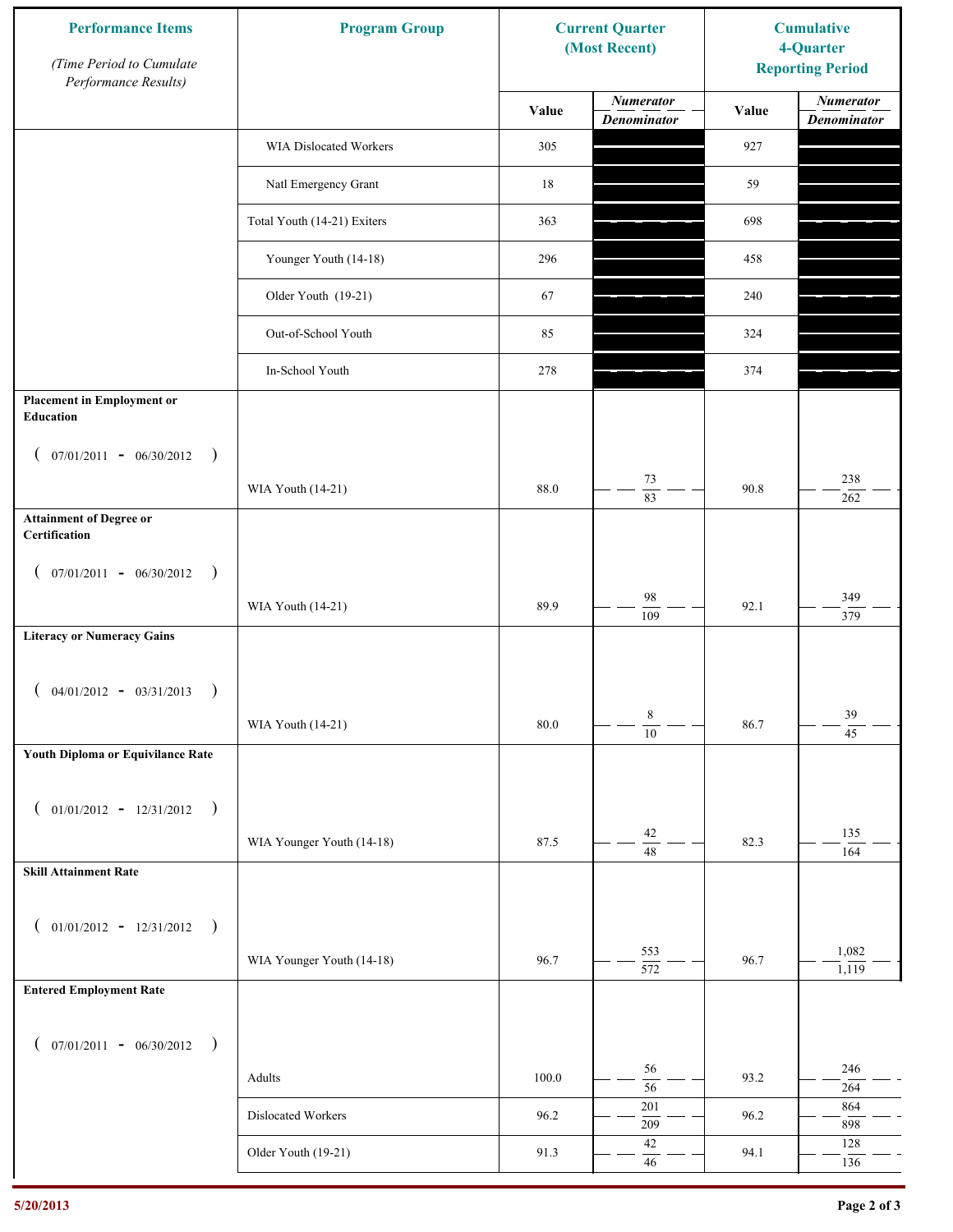| <b>Performance Items</b><br>(Time Period to Cumulate<br>Performance Results)                                                                              | <b>Program Group</b>  | <b>Current Quarter</b><br>(Most Recent) |                                        | <b>Cumulative</b><br>4-Quarter<br><b>Reporting Period</b> |                                        |  |
|-----------------------------------------------------------------------------------------------------------------------------------------------------------|-----------------------|-----------------------------------------|----------------------------------------|-----------------------------------------------------------|----------------------------------------|--|
|                                                                                                                                                           |                       | Value                                   | <b>Numerator</b><br><b>Denominator</b> | Value                                                     | <b>Numerator</b><br><b>Denominator</b> |  |
|                                                                                                                                                           | Natl Emergency Grant  | 85.7                                    | 12<br>14                               | 95.9                                                      | $47\,$<br>49                           |  |
| <b>Employment and Credential</b><br>(Adults/Dislocated Workers) or<br><b>Credential Rates (Older Youth)</b><br>$07/01/2011 - 06/30/2012$<br>$\rightarrow$ |                       |                                         |                                        |                                                           |                                        |  |
|                                                                                                                                                           | Adults                | 98.5                                    | 646<br>656                             | 96.1                                                      | 798<br>830                             |  |
|                                                                                                                                                           | Dislocated Workers    | 65.7                                    | 113<br>172                             | 75.9                                                      | 571<br>752                             |  |
|                                                                                                                                                           | Older Youth (19-21)   | 79.4                                    | 54<br>68                               | 84.4                                                      | 178<br>211                             |  |
| <b>Retention Rate</b>                                                                                                                                     |                       |                                         |                                        |                                                           |                                        |  |
| $01/01/2011 - 12/31/2011$ )<br>€                                                                                                                          |                       |                                         |                                        |                                                           |                                        |  |
|                                                                                                                                                           | Adults                | 95.1                                    | 347<br>365                             | 95.2                                                      | 2,376<br>2,495                         |  |
|                                                                                                                                                           | Dislocated Workers    | 95.2                                    | 278<br>292                             | 95.6                                                      | 851<br>890                             |  |
|                                                                                                                                                           | Older Youth (19-21)   | 96.0                                    | $\overline{48}$<br>50                  | 90.4                                                      | 161<br>178                             |  |
|                                                                                                                                                           | Younger Youth (14-18) | 89.5                                    | 34<br>38                               | 75.8                                                      | 116<br>153                             |  |
|                                                                                                                                                           | Natl Emergency Grant  | 91.7                                    | 11<br>12                               | 95.3                                                      | 41<br>$\overline{43}$                  |  |
| <b>Average Earnings</b>                                                                                                                                   |                       |                                         |                                        |                                                           |                                        |  |
| $01/01/2011 - 12/31/2011$                                                                                                                                 | Adults                | 22,347.0                                | 7,396,873<br>$\overline{331}$          | 22,552.0                                                  | 52,004,984<br>2,306                    |  |
|                                                                                                                                                           | Dislocated Workers    | 16,396.7                                | 4,066,390<br>$\frac{1}{248}$           | 16,023.1                                                  | 12,145,521<br>758                      |  |
|                                                                                                                                                           | Older Youth (19-21)   | 4,434.9                                 | 190,699<br>$\overline{43}$             | 5,213.5                                                   | 823,731<br>158                         |  |
|                                                                                                                                                           | Natl Emergency Grant  | 13,979.4                                | 153,773<br>11                          | 15,231.2                                                  | 609,249<br>40                          |  |

**WIB Name:** Worknet Pinellas Inc.

**Office Name:**

**User Field 1: User Field 2:**

**Case Manager:**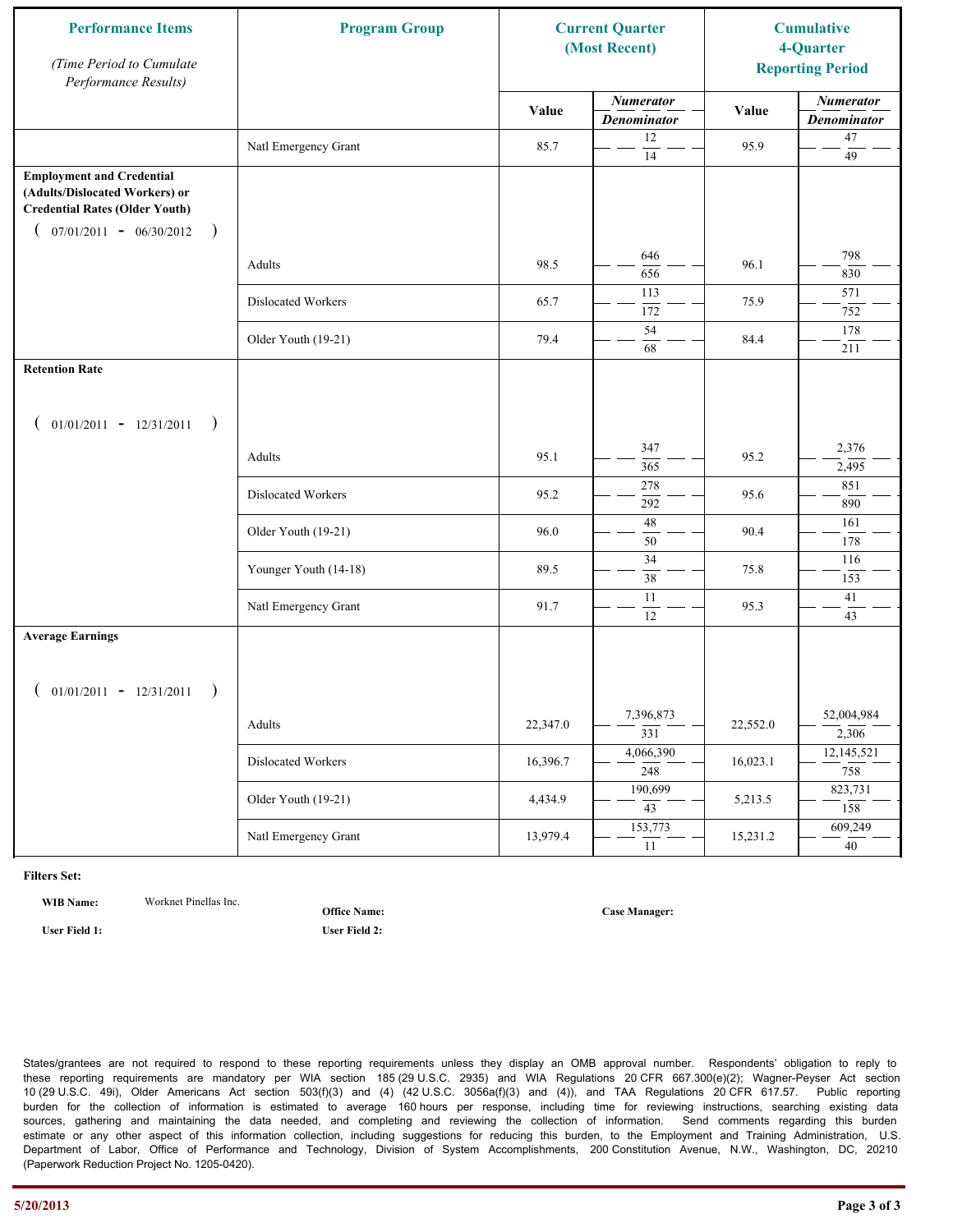**Report Due Date: Report Quarter End Date:** 05/15/2013 03/31/2013

**State:** FL

| <b>Performance Items</b><br>(Time Period to Cumulate<br>Performance Results) | <b>Program Group</b>              | <b>Current Quarter</b><br>(Most Recent) |                                        | <b>Cumulative</b><br>4-Quarter<br><b>Reporting Period</b> |                                        |
|------------------------------------------------------------------------------|-----------------------------------|-----------------------------------------|----------------------------------------|-----------------------------------------------------------|----------------------------------------|
|                                                                              |                                   | Value                                   | <b>Numerator</b><br><b>Denominator</b> | Value                                                     | <b>Numerator</b><br><b>Denominator</b> |
| <b>Total Participants</b>                                                    |                                   |                                         |                                        |                                                           |                                        |
| $04/01/2012 - 03/31/2013$ )                                                  |                                   |                                         |                                        |                                                           |                                        |
|                                                                              | <b>Total Adult Participants</b>   | 2,151                                   |                                        | 3,821                                                     |                                        |
|                                                                              | Total Adults (self-services only) | $\boldsymbol{0}$                        |                                        | $\boldsymbol{0}$                                          |                                        |
|                                                                              | <b>WIA Adults</b>                 | 1,131                                   |                                        | 2,359                                                     |                                        |
|                                                                              | <b>WIA Dislocated Workers</b>     | 1,036                                   |                                        | 1,487                                                     |                                        |
|                                                                              | Natl Emergency Grant              | 14                                      |                                        | 31                                                        |                                        |
|                                                                              | Received Training Services        | 1,075                                   |                                        | 2,719                                                     |                                        |
|                                                                              | <b>WIA Adults</b>                 | 531                                     |                                        | 1,788                                                     |                                        |
|                                                                              | WIA Dislocated Workers            | 548                                     |                                        | 946                                                       |                                        |
|                                                                              | Total Youth (14-21) Participants  | 491                                     |                                        | 1,111                                                     |                                        |
|                                                                              | Younger Youth (14-18)             | 190                                     |                                        | 554                                                       |                                        |
|                                                                              | Older Youth (19-21)               | 301                                     |                                        | 557                                                       |                                        |
|                                                                              | Out-of-School Youth               | 358                                     |                                        | 682                                                       |                                        |
|                                                                              | In-School-Youth                   | 133                                     |                                        | 429                                                       |                                        |
| <b>Total Exiters</b>                                                         |                                   |                                         |                                        |                                                           |                                        |
| $01/01/2012 - 12/31/2012$<br>$\rightarrow$                                   |                                   |                                         |                                        |                                                           |                                        |
|                                                                              | <b>Total Adult Exiters</b>        | 350                                     |                                        | 2,006                                                     |                                        |
|                                                                              | Total Adults (self-services only) | $\boldsymbol{0}$                        |                                        | $\boldsymbol{0}$                                          |                                        |
|                                                                              | WIA Adults                        | 195                                     |                                        | 1,400                                                     |                                        |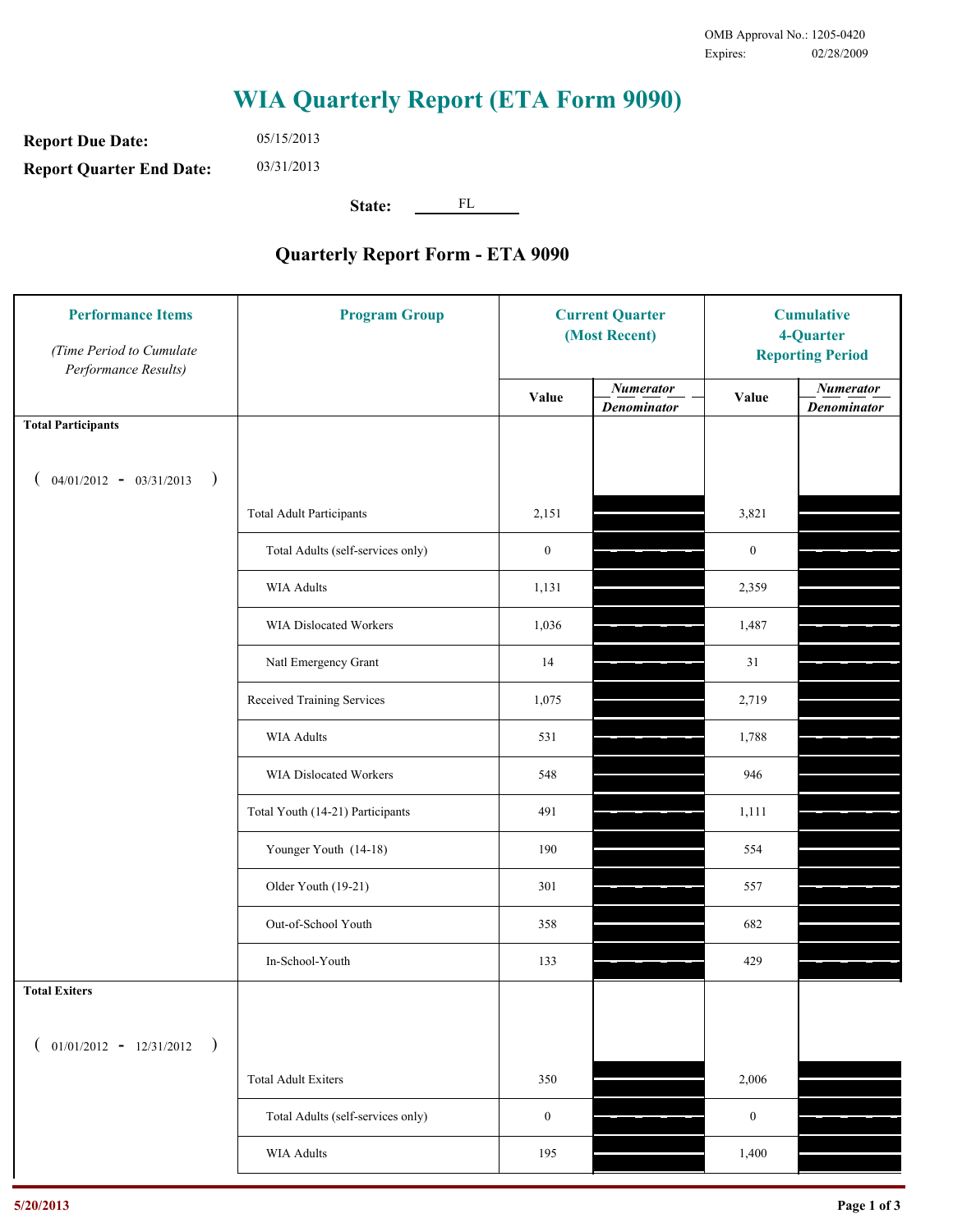| <b>Performance Items</b><br>(Time Period to Cumulate<br>Performance Results) | <b>Program Group</b>        |                | <b>Current Quarter</b><br>(Most Recent) | <b>Cumulative</b><br>4-Quarter<br><b>Reporting Period</b> |                                        |
|------------------------------------------------------------------------------|-----------------------------|----------------|-----------------------------------------|-----------------------------------------------------------|----------------------------------------|
|                                                                              |                             | Value          | <b>Numerator</b><br><b>Denominator</b>  | Value                                                     | <b>Numerator</b><br><b>Denominator</b> |
|                                                                              | WIA Dislocated Workers      | 161            |                                         | 617                                                       |                                        |
|                                                                              | Natl Emergency Grant        | $\mathfrak{Z}$ |                                         | 25                                                        |                                        |
|                                                                              | Total Youth (14-21) Exiters | 262            |                                         | 750                                                       |                                        |
|                                                                              | Younger Youth (14-18)       | 210            |                                         | 399                                                       |                                        |
|                                                                              | Older Youth (19-21)         | 52             |                                         | 351                                                       |                                        |
|                                                                              | Out-of-School Youth         | 68             |                                         | 416                                                       |                                        |
|                                                                              | In-School Youth             | 194            |                                         | 334                                                       |                                        |
| <b>Placement in Employment or</b><br>Education                               |                             |                |                                         |                                                           |                                        |
| $07/01/2011 - 06/30/2012$<br>$\rightarrow$<br>$\overline{ }$                 |                             |                | 62                                      |                                                           | 229                                    |
|                                                                              | WIA Youth (14-21)           | 29.0           | 214                                     | 44.6                                                      | 514                                    |
| <b>Attainment of Degree or</b><br>Certification                              |                             |                |                                         |                                                           |                                        |
| $($ 07/01/2011 - 06/30/2012<br>$\rightarrow$                                 |                             |                |                                         |                                                           |                                        |
|                                                                              | WIA Youth (14-21)           | 27.7           | 59<br>$\overline{213}$                  | 38.4                                                      | $206\,$<br>537                         |
| <b>Literacy or Numeracy Gains</b>                                            |                             |                |                                         |                                                           |                                        |
| $($ 04/01/2012 - 03/31/2013<br>$\rightarrow$                                 |                             |                |                                         |                                                           |                                        |
|                                                                              | WIA Youth (14-21)           | 39.6           | 44<br>$\overline{111}$                  | 43.3                                                      | 189<br>436                             |
| Youth Diploma or Equivilance Rate                                            |                             |                |                                         |                                                           |                                        |
| $01/01/2012 - 12/31/2012$ )<br>$\left($                                      |                             |                |                                         |                                                           |                                        |
|                                                                              | WIA Younger Youth (14-18)   | 13.8           | 4<br>$\overline{29}$                    | 27.3                                                      | 33<br>121                              |
| <b>Skill Attainment Rate</b>                                                 |                             |                |                                         |                                                           |                                        |
|                                                                              |                             |                |                                         |                                                           |                                        |
| $01/01/2012 - 12/31/2012$ )<br>$\left($                                      | WIA Younger Youth (14-18)   | 83.9           | 151                                     | 76.4                                                      | 385                                    |
| <b>Entered Employment Rate</b>                                               |                             |                | $\overline{180}$                        |                                                           | 504                                    |
|                                                                              |                             |                |                                         |                                                           |                                        |
| $($ 07/01/2011 - 06/30/2012 )                                                |                             |                |                                         |                                                           |                                        |
|                                                                              | Adults                      | 68.2           | 116<br>170                              | 73.3                                                      | 373<br>509                             |
|                                                                              | Dislocated Workers          | 70.5           | 153<br>217                              | 81.4                                                      | 587<br>721                             |
|                                                                              | Older Youth (19-21)         | 32.1           | 43<br>134                               | 48.6                                                      | 155<br>319                             |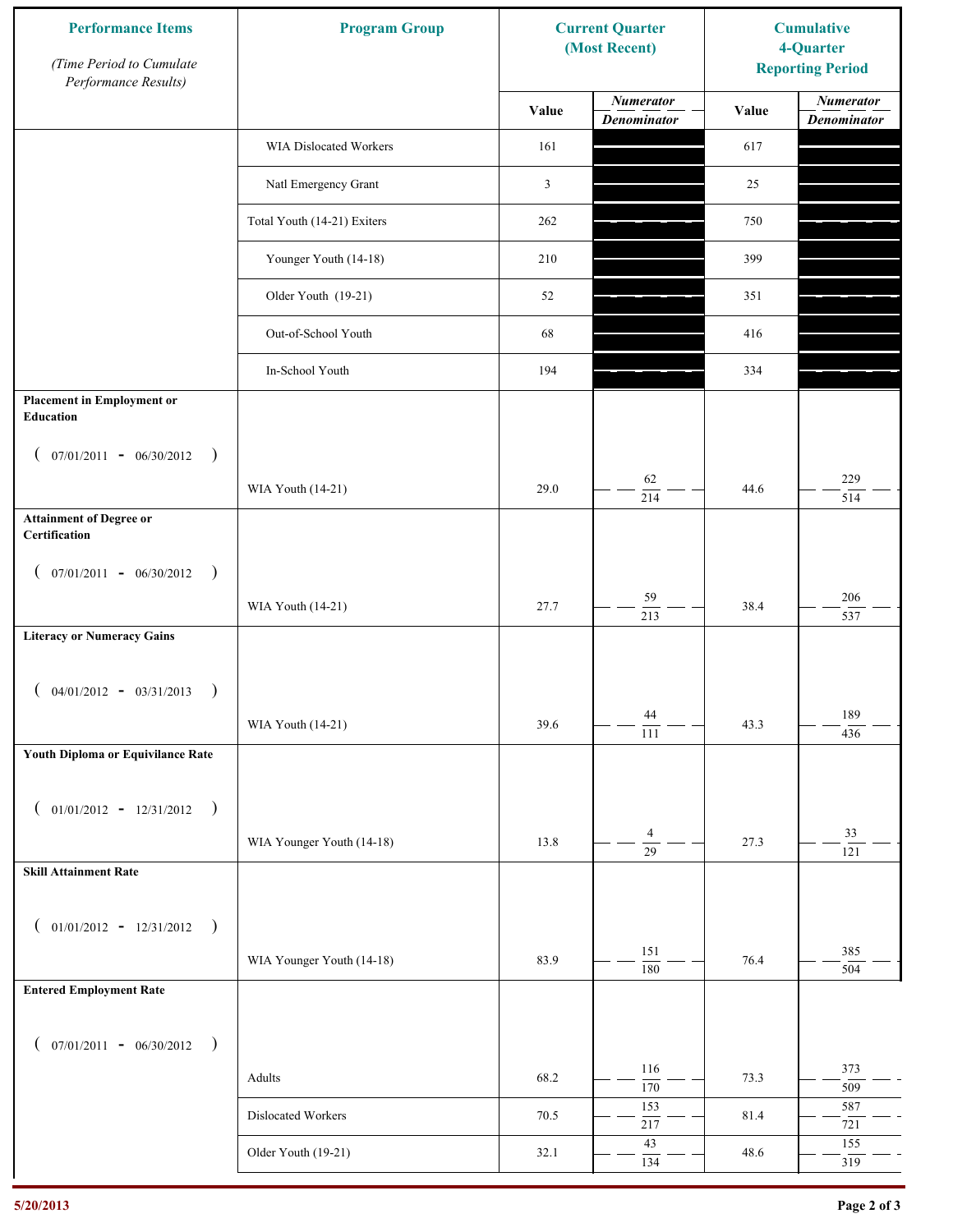| <b>Performance Items</b><br>(Time Period to Cumulate<br>Performance Results)                                                                              | <b>Program Group</b>  |          | <b>Current Quarter</b><br>(Most Recent) |          | <b>Cumulative</b><br>4-Quarter<br><b>Reporting Period</b> |
|-----------------------------------------------------------------------------------------------------------------------------------------------------------|-----------------------|----------|-----------------------------------------|----------|-----------------------------------------------------------|
|                                                                                                                                                           |                       | Value    | <b>Numerator</b><br><b>Denominator</b>  | Value    | <b>Numerator</b><br><b>Denominator</b>                    |
|                                                                                                                                                           | Natl Emergency Grant  | 81.8     | 9<br>$\overline{11}$                    | 85.7     | 18<br>$21\,$                                              |
| <b>Employment and Credential</b><br>(Adults/Dislocated Workers) or<br><b>Credential Rates (Older Youth)</b><br>$07/01/2011 - 06/30/2012$<br>$\rightarrow$ |                       |          |                                         |          |                                                           |
|                                                                                                                                                           | Adults                | 86.3     | 625<br>724                              | 73.6     | 776<br>1,054                                              |
|                                                                                                                                                           | Dislocated Workers    | 51.3     | 97<br>189                               | 50.7     | 309<br>609                                                |
|                                                                                                                                                           | Older Youth (19-21)   | 9.4      | 13<br>139                               | 14.1     | 47<br>334                                                 |
| <b>Retention Rate</b>                                                                                                                                     |                       |          |                                         |          |                                                           |
| $01/01/2011 - 12/31/2011$ )                                                                                                                               |                       |          |                                         |          |                                                           |
|                                                                                                                                                           | Adults                | 84.2     | 85<br>101                               | 90.5     | 1,157<br>1,278                                            |
|                                                                                                                                                           | Dislocated Workers    | 90.8     | 118<br>130                              | 88.9     | 618<br>695                                                |
|                                                                                                                                                           | Older Youth (19-21)   | 82.5     | 33<br>40                                | 70.5     | 110<br>156                                                |
|                                                                                                                                                           | Younger Youth (14-18) | 57.6     | 19<br>33                                | 46.0     | 109<br>237                                                |
|                                                                                                                                                           | Natl Emergency Grant  | 50.0     | $\mathbf{1}$<br>$\overline{2}$          | 80.0     | $\overline{4}$<br>$\overline{5}$                          |
| <b>Average Earnings</b>                                                                                                                                   |                       |          |                                         |          |                                                           |
| $01/01/2011 - 12/31/2011$                                                                                                                                 |                       |          |                                         |          |                                                           |
|                                                                                                                                                           | Adults                | 14,957.7 | 1,256,445<br>$\overline{84}$            | 21,505.7 | 24,839,062<br>1,155                                       |
|                                                                                                                                                           | Dislocated Workers    | 16,674.0 | 1,967,534<br>$\overline{118}$           | 16,137.5 | 9,940,714<br>616                                          |
|                                                                                                                                                           | Older Youth (19-21)   | 3,856.7  | 146,556<br>$\overline{38}$              | 3,008.1  | 448,207<br>149                                            |
|                                                                                                                                                           | Natl Emergency Grant  | 17,081.0 | 17,081<br>-1                            | 13,951.8 | 55,807<br>$\overline{4}$                                  |

**WIB Name:** Tampa Bay Workforce Alliance

**Office Name:**

**User Field 1: User Field 2:**

**Case Manager:**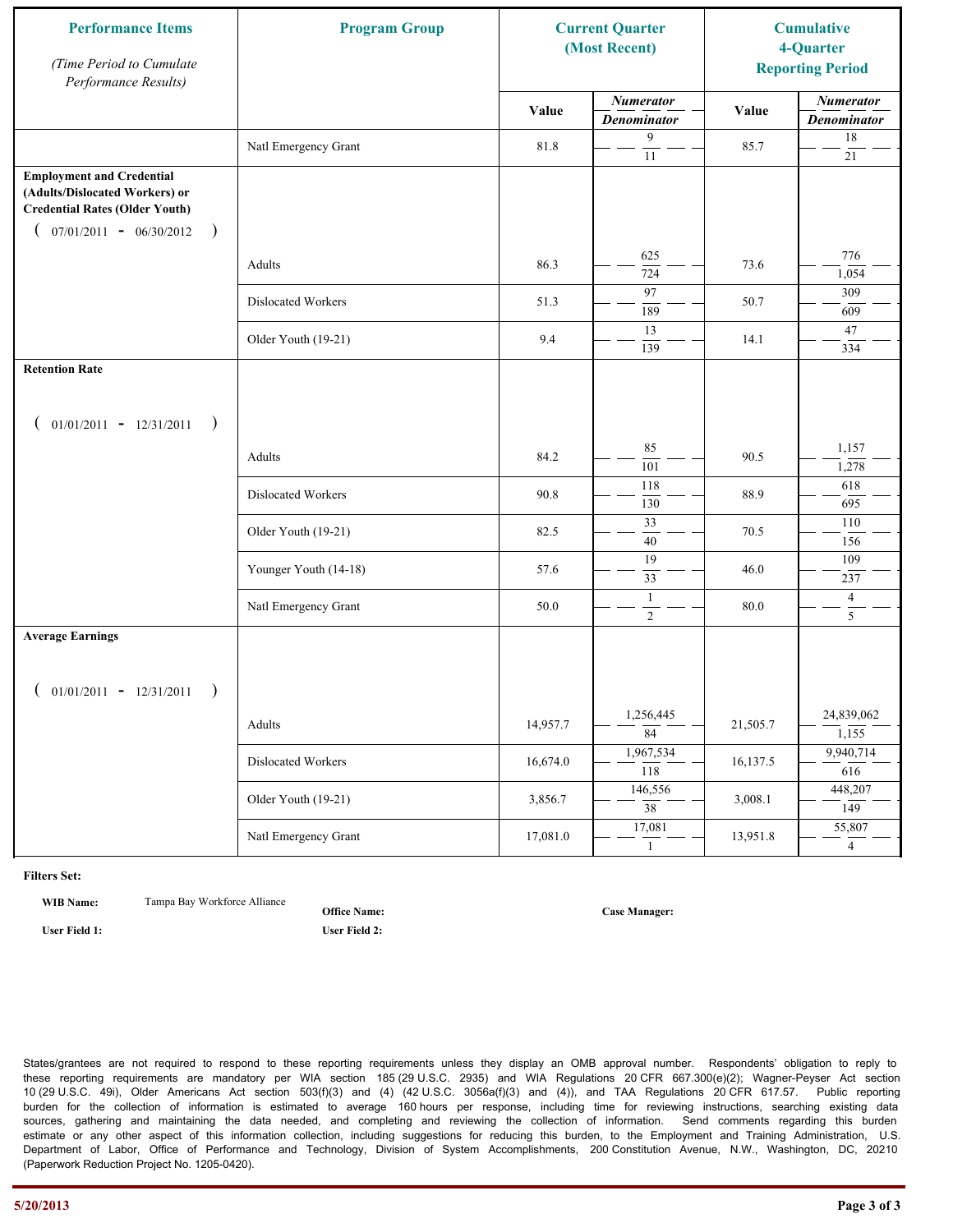**Report Due Date: Report Quarter End Date:** 05/15/2013 03/31/2013

**State:** FL

| <b>Performance Items</b><br>(Time Period to Cumulate<br>Performance Results) | <b>Program Group</b>              | <b>Current Quarter</b><br>(Most Recent) |                                        | <b>Cumulative</b><br>4-Quarter<br><b>Reporting Period</b> |                                        |
|------------------------------------------------------------------------------|-----------------------------------|-----------------------------------------|----------------------------------------|-----------------------------------------------------------|----------------------------------------|
|                                                                              |                                   | Value                                   | <b>Numerator</b><br><b>Denominator</b> | Value                                                     | <b>Numerator</b><br><b>Denominator</b> |
| <b>Total Participants</b>                                                    |                                   |                                         |                                        |                                                           |                                        |
| $04/01/2012 - 03/31/2013$ )                                                  |                                   |                                         |                                        |                                                           |                                        |
|                                                                              | <b>Total Adult Participants</b>   | 1,440                                   |                                        | 1,796                                                     |                                        |
|                                                                              | Total Adults (self-services only) | $\boldsymbol{0}$                        |                                        | $\boldsymbol{0}$                                          |                                        |
|                                                                              | WIA Adults                        | 783                                     |                                        | 952                                                       |                                        |
|                                                                              | WIA Dislocated Workers            | 664                                     |                                        | 842                                                       |                                        |
|                                                                              | Natl Emergency Grant              | 34                                      |                                        | 57                                                        |                                        |
|                                                                              | Received Training Services        | 757                                     |                                        | 1,013                                                     |                                        |
|                                                                              | <b>WIA Adults</b>                 | 461                                     |                                        | 570                                                       |                                        |
|                                                                              | WIA Dislocated Workers            | 309                                     |                                        | 458                                                       |                                        |
|                                                                              | Total Youth (14-21) Participants  | 301                                     |                                        | 427                                                       |                                        |
|                                                                              | Younger Youth (14-18)             | 116                                     |                                        | 169                                                       |                                        |
|                                                                              | Older Youth (19-21)               | 185                                     |                                        | 258                                                       |                                        |
|                                                                              | Out-of-School Youth               | 253                                     |                                        | 360                                                       |                                        |
|                                                                              | In-School-Youth                   | $48\,$                                  |                                        | 67                                                        |                                        |
| <b>Total Exiters</b>                                                         |                                   |                                         |                                        |                                                           |                                        |
| $01/01/2012 - 12/31/2012$<br>$\rightarrow$                                   |                                   |                                         |                                        |                                                           |                                        |
|                                                                              | <b>Total Adult Exiters</b>        | 199                                     |                                        | 483                                                       |                                        |
|                                                                              | Total Adults (self-services only) | $\boldsymbol{0}$                        |                                        | $\boldsymbol{0}$                                          |                                        |
|                                                                              | <b>WIA Adults</b>                 | 89                                      |                                        | 237                                                       |                                        |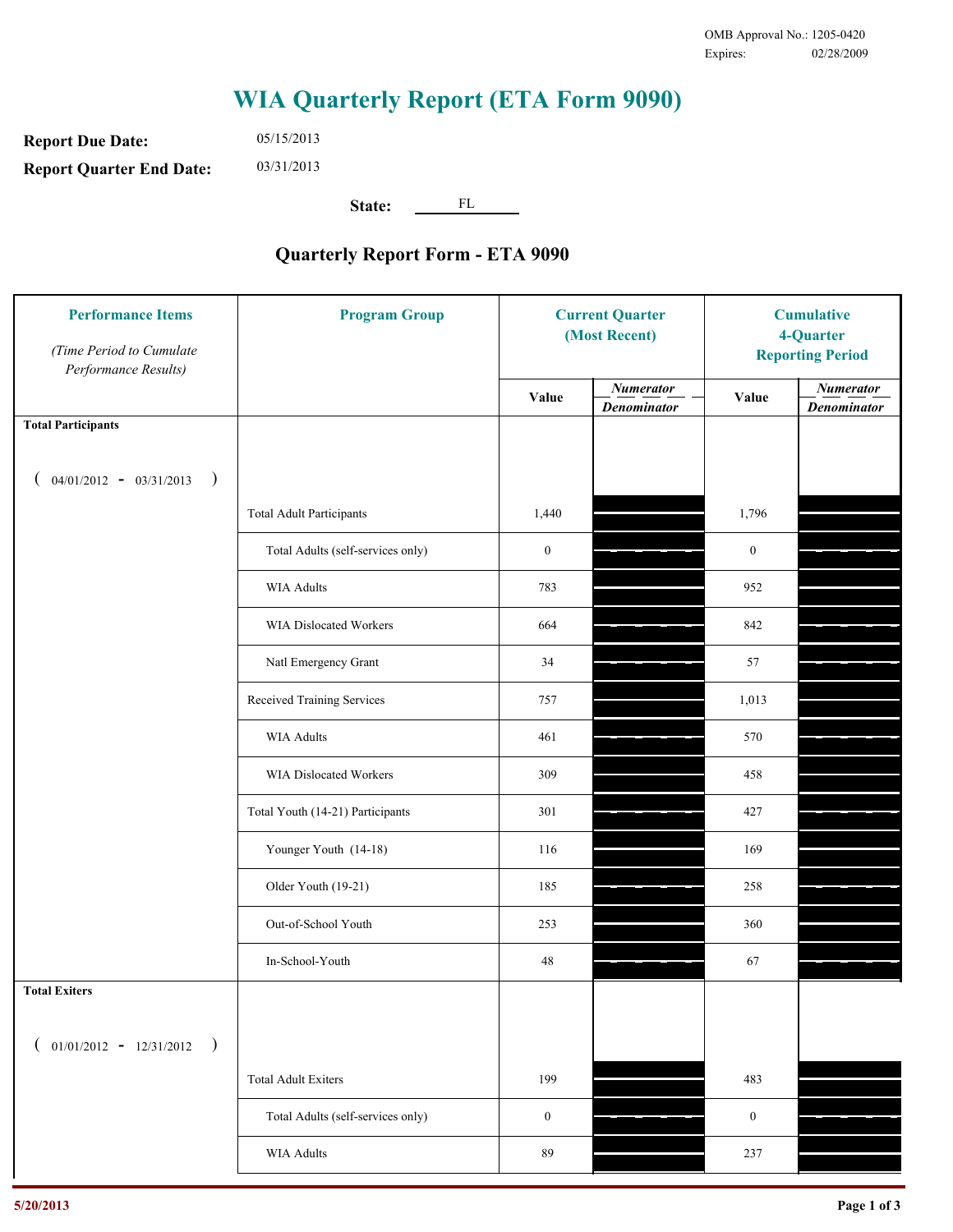| <b>Performance Items</b><br>(Time Period to Cumulate<br>Performance Results) | <b>Program Group</b>        | <b>Current Quarter</b><br>(Most Recent) |                                        | <b>Cumulative</b><br>4-Quarter<br><b>Reporting Period</b> |                                        |
|------------------------------------------------------------------------------|-----------------------------|-----------------------------------------|----------------------------------------|-----------------------------------------------------------|----------------------------------------|
|                                                                              |                             | Value                                   | <b>Numerator</b><br><b>Denominator</b> | Value                                                     | <b>Numerator</b><br><b>Denominator</b> |
|                                                                              | WIA Dislocated Workers      | 108                                     |                                        | 231                                                       |                                        |
|                                                                              | Natl Emergency Grant        | 13                                      |                                        | 30                                                        |                                        |
|                                                                              | Total Youth (14-21) Exiters | 65                                      |                                        | 166                                                       |                                        |
|                                                                              | Younger Youth (14-18)       | 33                                      |                                        | 65                                                        |                                        |
|                                                                              | Older Youth (19-21)         | 32                                      |                                        | 101                                                       |                                        |
|                                                                              | Out-of-School Youth         | 52                                      |                                        | 145                                                       |                                        |
|                                                                              | In-School Youth             | 13                                      |                                        | 21                                                        |                                        |
| <b>Placement in Employment or</b><br>Education                               |                             |                                         |                                        |                                                           |                                        |
| $07/01/2011 - 06/30/2012$<br>$\rightarrow$<br>$\mathcal{L}$                  |                             |                                         |                                        |                                                           |                                        |
|                                                                              | WIA Youth (14-21)           | 84.0                                    | 21<br>25                               | 72.4                                                      | $71\,$<br>98                           |
| <b>Attainment of Degree or</b><br>Certification                              |                             |                                         |                                        |                                                           |                                        |
| $($ 07/01/2011 - 06/30/2012<br>$\rightarrow$                                 |                             |                                         |                                        |                                                           |                                        |
|                                                                              | WIA Youth (14-21)           | 96.6                                    | $28\,$<br>$\overline{29}$              | 99.1                                                      | 107<br>108                             |
| <b>Literacy or Numeracy Gains</b>                                            |                             |                                         |                                        |                                                           |                                        |
| $($ 04/01/2012 - 03/31/2013<br>$\rightarrow$                                 |                             |                                         |                                        |                                                           |                                        |
|                                                                              | WIA Youth (14-21)           | 28.6                                    | 8<br>$\overline{28}$                   | 35.2                                                      | 43<br>122                              |
| Youth Diploma or Equivilance Rate                                            |                             |                                         |                                        |                                                           |                                        |
| $01/01/2012 - 12/31/2012$ )<br>$\left($                                      |                             |                                         |                                        |                                                           |                                        |
|                                                                              | WIA Younger Youth (14-18)   | 78.9                                    | 15                                     | 54.1                                                      | $20\,$                                 |
| <b>Skill Attainment Rate</b>                                                 |                             |                                         | $\overline{19}$                        |                                                           | $\overline{37}$                        |
|                                                                              |                             |                                         |                                        |                                                           |                                        |
| $01/01/2012 - 12/31/2012$ )<br>$\overline{ }$                                | WIA Younger Youth (14-18)   | 93.3                                    | $28\,$                                 | 87.6                                                      | 92                                     |
| <b>Entered Employment Rate</b>                                               |                             |                                         | $\overline{30}$                        |                                                           | 105                                    |
|                                                                              |                             |                                         |                                        |                                                           |                                        |
| $($ 07/01/2011 - 06/30/2012 )                                                |                             |                                         | 27                                     |                                                           | 106                                    |
|                                                                              | Adults                      | 93.1                                    | $\overline{29}$                        | 94.6                                                      | 112                                    |
|                                                                              | Dislocated Workers          | 91.3                                    | $21\,$<br>$\overline{23}$              | 93.0                                                      | 146<br>157                             |
|                                                                              | Older Youth (19-21)         | 83.3                                    | 15<br>$\overline{18}$                  | 72.6                                                      | $45\,$<br>62                           |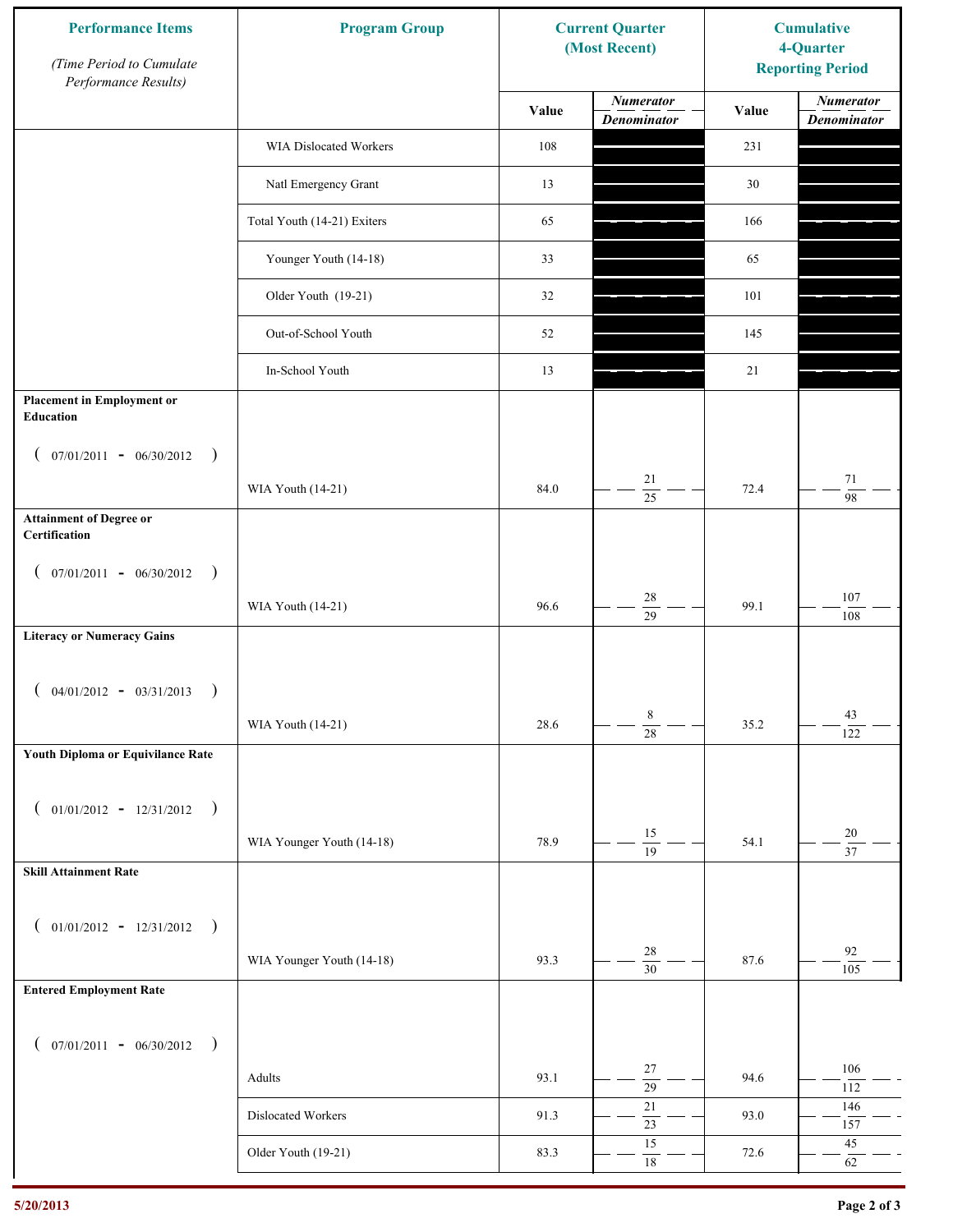| <b>Performance Items</b><br>(Time Period to Cumulate<br>Performance Results)                                                                              | <b>Program Group</b>  |          | <b>Current Quarter</b><br>(Most Recent) |          | <b>Cumulative</b><br>4-Quarter<br><b>Reporting Period</b> |
|-----------------------------------------------------------------------------------------------------------------------------------------------------------|-----------------------|----------|-----------------------------------------|----------|-----------------------------------------------------------|
|                                                                                                                                                           |                       | Value    | <b>Numerator</b><br><b>Denominator</b>  | Value    | <b>Numerator</b><br><b>Denominator</b>                    |
|                                                                                                                                                           | Natl Emergency Grant  | 100.0    | 5<br>$\overline{5}$                     | 100.0    | $20\,$<br>$20\,$                                          |
| <b>Employment and Credential</b><br>(Adults/Dislocated Workers) or<br><b>Credential Rates (Older Youth)</b><br>$07/01/2011 - 06/30/2012$<br>$\rightarrow$ |                       |          |                                         |          |                                                           |
|                                                                                                                                                           | Adults                | 88.0     | 22<br>$\overline{25}$                   | 95.0     | 266<br>280                                                |
|                                                                                                                                                           | Dislocated Workers    | 83.3     | 15<br>18                                | 86.2     | 112<br>130                                                |
|                                                                                                                                                           | Older Youth (19-21)   | 78.9     | 15<br>19                                | 73.9     | 51<br>69                                                  |
| <b>Retention Rate</b>                                                                                                                                     |                       |          |                                         |          |                                                           |
| $01/01/2011 - 12/31/2011$<br>$\rightarrow$                                                                                                                |                       |          |                                         |          |                                                           |
|                                                                                                                                                           | Adults                | 92.7     | 38<br>41                                | 96.6     | 660<br>683                                                |
|                                                                                                                                                           | Dislocated Workers    | 97.1     | $\overline{33}$<br>34                   | 90.6     | 154<br>170                                                |
|                                                                                                                                                           | Older Youth (19-21)   | 90.0     | 9<br>10                                 | 91.4     | $32\,$<br>$\overline{35}$                                 |
|                                                                                                                                                           | Younger Youth (14-18) | 60.0     | 6<br>10                                 | 74.3     | 26<br>35                                                  |
|                                                                                                                                                           | Natl Emergency Grant  | 62.5     | $\sqrt{5}$<br>8                         | 62.5     | 5<br>$\,8\,$                                              |
| <b>Average Earnings</b>                                                                                                                                   |                       |          |                                         |          |                                                           |
| $01/01/2011 - 12/31/2011$<br>$\rightarrow$                                                                                                                |                       |          |                                         |          |                                                           |
|                                                                                                                                                           | Adults                | 13,371.9 | 481,389<br>$\overline{36}$              | 23,843.3 | 15,164,311<br>636                                         |
|                                                                                                                                                           | Dislocated Workers    | 13,410.4 | 388,903<br>$\overline{29}$              | 14,541.3 | 2,079,403<br>143                                          |
|                                                                                                                                                           | Older Youth (19-21)   | 4,832.7  | 48,327<br>10                            | 4,821.5  | 159,109<br>$\overline{33}$                                |
|                                                                                                                                                           | Natl Emergency Grant  | 13,747.8 | 68,739<br>5 <sup>5</sup>                | 13,747.8 | 68,739<br>5 <sup>5</sup>                                  |

**WIB Name:** Pasco-Hernando Workforce Board I

**Office Name: User Field 1: User Field 2:**

**Case Manager:**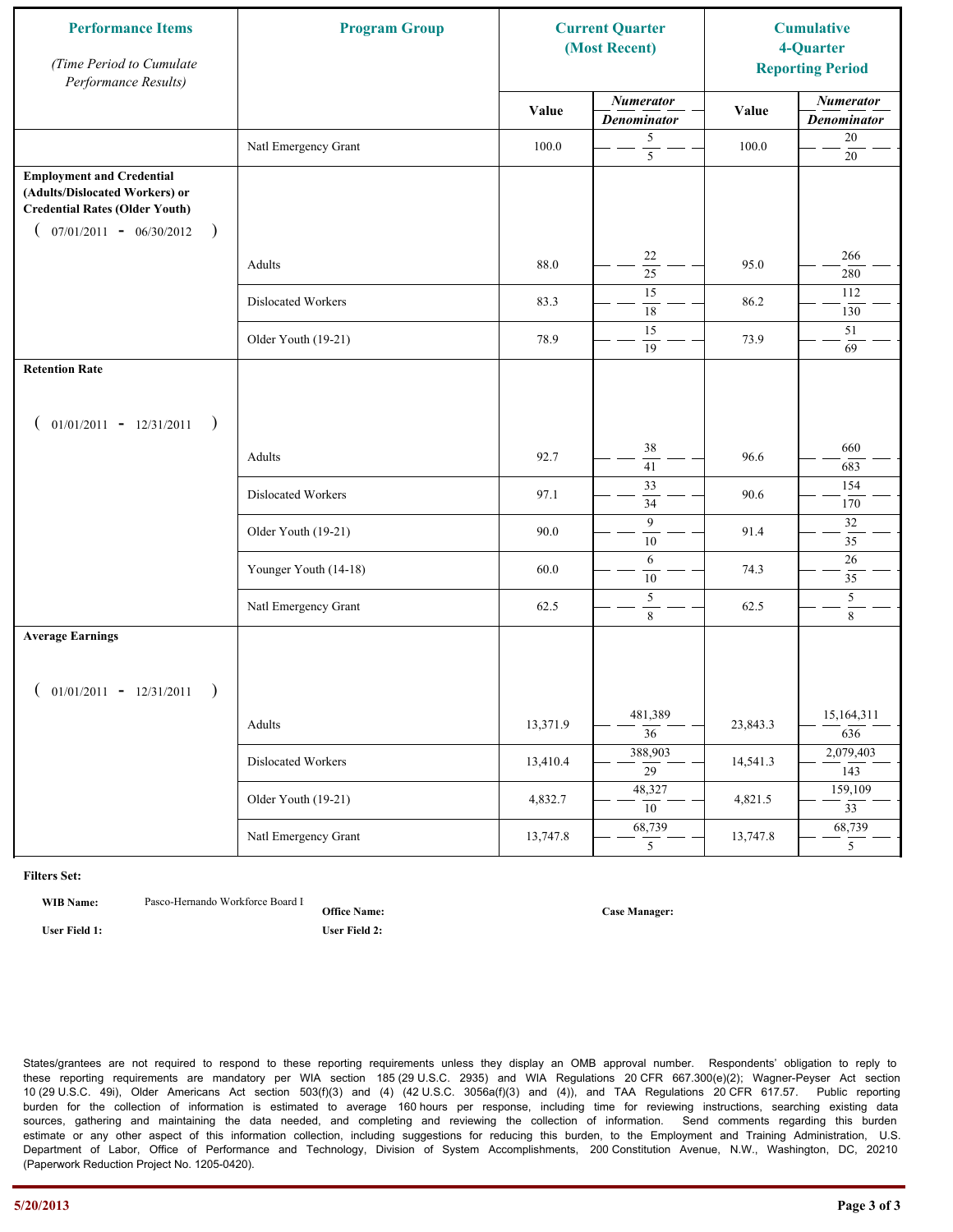**Report Due Date: Report Quarter End Date:** 05/15/2013 03/31/2013

**State:** FL

| <b>Performance Items</b><br>(Time Period to Cumulate<br>Performance Results) | <b>Program Group</b>              | <b>Current Quarter</b><br>(Most Recent) |                                        | <b>Cumulative</b><br>4-Quarter<br><b>Reporting Period</b> |                                        |
|------------------------------------------------------------------------------|-----------------------------------|-----------------------------------------|----------------------------------------|-----------------------------------------------------------|----------------------------------------|
|                                                                              |                                   | Value                                   | <b>Numerator</b><br><b>Denominator</b> | Value                                                     | <b>Numerator</b><br><b>Denominator</b> |
| <b>Total Participants</b>                                                    |                                   |                                         |                                        |                                                           |                                        |
| $04/01/2012 - 03/31/2013$ )                                                  |                                   |                                         |                                        |                                                           |                                        |
|                                                                              | <b>Total Adult Participants</b>   | 2,039                                   |                                        | 2,656                                                     |                                        |
|                                                                              | Total Adults (self-services only) | $\boldsymbol{0}$                        |                                        | $\boldsymbol{0}$                                          |                                        |
|                                                                              | <b>WIA Adults</b>                 | 1,311                                   |                                        | 1,750                                                     |                                        |
|                                                                              | <b>WIA Dislocated Workers</b>     | 766                                     |                                        | 959                                                       |                                        |
|                                                                              | Natl Emergency Grant              | $\boldsymbol{0}$                        |                                        | $\boldsymbol{0}$                                          |                                        |
|                                                                              | Received Training Services        | 785                                     |                                        | 1,372                                                     |                                        |
|                                                                              | <b>WIA Adults</b>                 | 577                                     |                                        | 1,031                                                     |                                        |
|                                                                              | WIA Dislocated Workers            | 218                                     |                                        | 364                                                       |                                        |
|                                                                              | Total Youth (14-21) Participants  | 272                                     |                                        | 456                                                       |                                        |
|                                                                              | Younger Youth (14-18)             | 158                                     |                                        | 268                                                       |                                        |
|                                                                              | Older Youth (19-21)               | 114                                     |                                        | 188                                                       |                                        |
|                                                                              | Out-of-School Youth               | 135                                     |                                        | 224                                                       |                                        |
|                                                                              | In-School-Youth                   | 137                                     |                                        | 232                                                       |                                        |
| <b>Total Exiters</b>                                                         |                                   |                                         |                                        |                                                           |                                        |
| $($ 01/01/2012 - 12/31/2012 )                                                |                                   |                                         |                                        |                                                           |                                        |
|                                                                              | <b>Total Adult Exiters</b>        | 54                                      |                                        | 798                                                       |                                        |
|                                                                              | Total Adults (self-services only) | $\boldsymbol{0}$                        |                                        | $\boldsymbol{0}$                                          |                                        |
|                                                                              | WIA Adults                        | $29\,$                                  |                                        | 517                                                       |                                        |
|                                                                              |                                   |                                         |                                        |                                                           |                                        |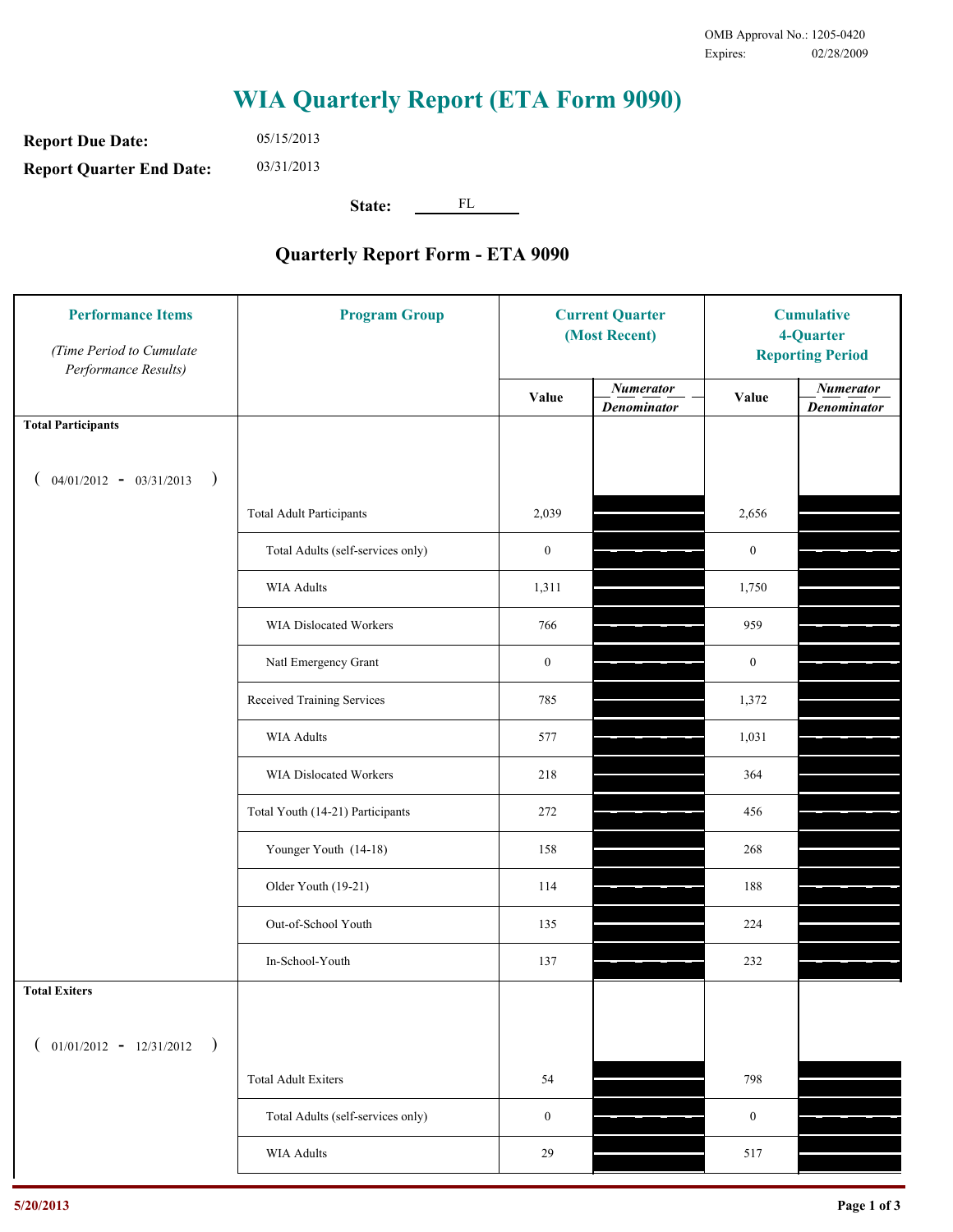| Performance Results)<br><b>Numerator</b><br><b>Numerator</b><br>Value<br>Value<br><b>Denominator</b><br><b>Denominator</b><br>29<br>WIA Dislocated Workers<br>300<br>Natl Emergency Grant<br>$\boldsymbol{0}$<br>$\boldsymbol{0}$<br>Total Youth (14-21) Exiters<br>27<br>229<br>Younger Youth (14-18)<br>13<br>126<br>Older Youth (19-21)<br>14<br>103<br>Out-of-School Youth<br>18<br>128<br>9<br>In-School Youth<br>101<br><b>Placement in Employment or</b><br>Education<br>$07/01/2011 - 06/30/2012$<br>$\rightarrow$<br>$\overline{ }$<br>77<br>155<br>70.6<br>72.4<br>WIA Youth (14-21)<br>109<br>214 | <b>Reporting Period</b> |
|--------------------------------------------------------------------------------------------------------------------------------------------------------------------------------------------------------------------------------------------------------------------------------------------------------------------------------------------------------------------------------------------------------------------------------------------------------------------------------------------------------------------------------------------------------------------------------------------------------------|-------------------------|
|                                                                                                                                                                                                                                                                                                                                                                                                                                                                                                                                                                                                              |                         |
|                                                                                                                                                                                                                                                                                                                                                                                                                                                                                                                                                                                                              |                         |
|                                                                                                                                                                                                                                                                                                                                                                                                                                                                                                                                                                                                              |                         |
|                                                                                                                                                                                                                                                                                                                                                                                                                                                                                                                                                                                                              |                         |
|                                                                                                                                                                                                                                                                                                                                                                                                                                                                                                                                                                                                              |                         |
|                                                                                                                                                                                                                                                                                                                                                                                                                                                                                                                                                                                                              |                         |
|                                                                                                                                                                                                                                                                                                                                                                                                                                                                                                                                                                                                              |                         |
|                                                                                                                                                                                                                                                                                                                                                                                                                                                                                                                                                                                                              |                         |
|                                                                                                                                                                                                                                                                                                                                                                                                                                                                                                                                                                                                              |                         |
|                                                                                                                                                                                                                                                                                                                                                                                                                                                                                                                                                                                                              |                         |
|                                                                                                                                                                                                                                                                                                                                                                                                                                                                                                                                                                                                              |                         |
| <b>Attainment of Degree or</b><br>Certification                                                                                                                                                                                                                                                                                                                                                                                                                                                                                                                                                              |                         |
| $($ 07/01/2011 - 06/30/2012<br>$\rightarrow$                                                                                                                                                                                                                                                                                                                                                                                                                                                                                                                                                                 |                         |
| $110\,$<br>215<br>94.8<br>94.3<br>WIA Youth (14-21)<br>116<br>228                                                                                                                                                                                                                                                                                                                                                                                                                                                                                                                                            |                         |
| <b>Literacy or Numeracy Gains</b>                                                                                                                                                                                                                                                                                                                                                                                                                                                                                                                                                                            |                         |
| $($ 04/01/2012 - 03/31/2013<br>$\rightarrow$                                                                                                                                                                                                                                                                                                                                                                                                                                                                                                                                                                 |                         |
| $30\,$<br>79<br>WIA Youth (14-21)<br>81.4<br>83.3<br>$\overline{97}$<br>$\overline{36}$                                                                                                                                                                                                                                                                                                                                                                                                                                                                                                                      |                         |
| Youth Diploma or Equivilance Rate                                                                                                                                                                                                                                                                                                                                                                                                                                                                                                                                                                            |                         |
| $01/01/2012 - 12/31/2012$ )<br>$\left($                                                                                                                                                                                                                                                                                                                                                                                                                                                                                                                                                                      |                         |
| $\sqrt{2}$<br>73<br>WIA Younger Youth (14-18)<br>73.0<br>25.0                                                                                                                                                                                                                                                                                                                                                                                                                                                                                                                                                |                         |
| $\overline{8}$<br>100<br><b>Skill Attainment Rate</b>                                                                                                                                                                                                                                                                                                                                                                                                                                                                                                                                                        |                         |
|                                                                                                                                                                                                                                                                                                                                                                                                                                                                                                                                                                                                              |                         |
| $01/01/2012 - 12/31/2012$ )<br>$\overline{ }$<br>29<br>225                                                                                                                                                                                                                                                                                                                                                                                                                                                                                                                                                   |                         |
| WIA Younger Youth (14-18)<br>78.4<br>87.2<br>$\overline{37}$<br>258<br><b>Entered Employment Rate</b>                                                                                                                                                                                                                                                                                                                                                                                                                                                                                                        |                         |
|                                                                                                                                                                                                                                                                                                                                                                                                                                                                                                                                                                                                              |                         |
| $($ 07/01/2011 - 06/30/2012 )                                                                                                                                                                                                                                                                                                                                                                                                                                                                                                                                                                                |                         |
| 119<br>46<br>81.5<br>Adults<br>78.0<br>$\overline{59}$<br>146                                                                                                                                                                                                                                                                                                                                                                                                                                                                                                                                                |                         |
| 84<br>$262\,$<br>Dislocated Workers<br>86.6<br>87.3<br>97<br>$300\,$                                                                                                                                                                                                                                                                                                                                                                                                                                                                                                                                         |                         |
| $30\,$<br>77<br>Older Youth (19-21)<br>68.2<br>71.3<br>$44$<br>$108\,$                                                                                                                                                                                                                                                                                                                                                                                                                                                                                                                                       |                         |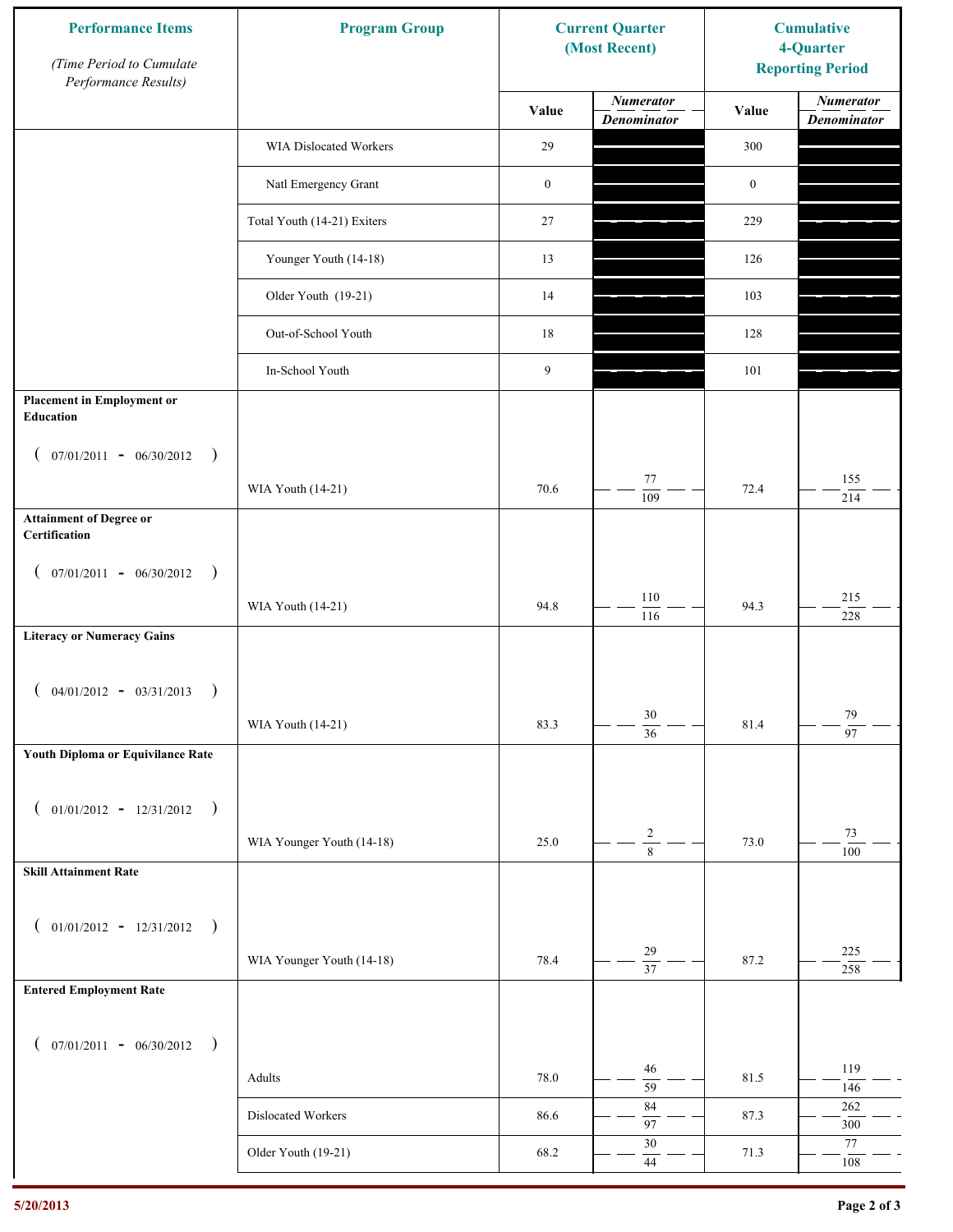| <b>Performance Items</b><br>(Time Period to Cumulate<br>Performance Results)                                                                              | <b>Program Group</b>  | <b>Current Quarter</b><br>(Most Recent) |                                        | <b>Cumulative</b><br>4-Quarter<br><b>Reporting Period</b> |                                        |
|-----------------------------------------------------------------------------------------------------------------------------------------------------------|-----------------------|-----------------------------------------|----------------------------------------|-----------------------------------------------------------|----------------------------------------|
|                                                                                                                                                           |                       | Value                                   | <b>Numerator</b><br><b>Denominator</b> | Value                                                     | <b>Numerator</b><br><b>Denominator</b> |
|                                                                                                                                                           | Natl Emergency Grant  | $\boldsymbol{0}$                        | $\mathbf{0}$<br>$\mathbf{0}$           | $\boldsymbol{0}$                                          | $\boldsymbol{0}$<br>$\boldsymbol{0}$   |
| <b>Employment and Credential</b><br>(Adults/Dislocated Workers) or<br><b>Credential Rates (Older Youth)</b><br>$07/01/2011 - 06/30/2012$<br>$\rightarrow$ |                       |                                         |                                        |                                                           |                                        |
|                                                                                                                                                           | Adults                | 85.4                                    | 270<br>316                             | 82.7                                                      | 363<br>439                             |
|                                                                                                                                                           | Dislocated Workers    | 70.6                                    | 48<br>68                               | 71.7                                                      | 162<br>226                             |
|                                                                                                                                                           | Older Youth (19-21)   | 67.4                                    | 31<br>46                               | 70.4                                                      | 81<br>115                              |
| <b>Retention Rate</b>                                                                                                                                     |                       |                                         |                                        |                                                           |                                        |
| $01/01/2011 - 12/31/2011$<br>$\rightarrow$                                                                                                                |                       |                                         |                                        |                                                           |                                        |
|                                                                                                                                                           | Adults                | 82.9                                    | 29<br>35                               | 92.0                                                      | 263<br>286                             |
|                                                                                                                                                           | Dislocated Workers    | 93.8                                    | 61<br>65                               | 91.0                                                      | 161<br>177                             |
|                                                                                                                                                           | Older Youth (19-21)   | 78.6                                    | 11<br>14                               | 75.8                                                      | 50<br>66                               |
|                                                                                                                                                           | Younger Youth (14-18) | 66.7                                    | $\overline{4}$<br>6                    | 75.9                                                      | 82<br>108                              |
|                                                                                                                                                           | Natl Emergency Grant  | $\boldsymbol{0}$                        | $\boldsymbol{0}$<br>$\mathbf{0}$       | $\boldsymbol{0}$                                          | $\boldsymbol{0}$<br>$\overline{0}$     |
| <b>Average Earnings</b>                                                                                                                                   |                       |                                         |                                        |                                                           |                                        |
| $01/01/2011 - 12/31/2011$<br>$\rightarrow$                                                                                                                |                       |                                         |                                        |                                                           |                                        |
|                                                                                                                                                           | Adults                | 15,131.5                                | 423,682<br>$\overline{28}$             | 25,651.7                                                  | 6,669,433<br>260                       |
|                                                                                                                                                           | Dislocated Workers    | 13,423.7                                | 818,846<br>61                          | 14,881.7                                                  | 2,381,078<br>160                       |
|                                                                                                                                                           | Older Youth (19-21)   | 3,665.4                                 | 43,985<br>12                           | 3,458.0                                                   | 193,648<br>56                          |
|                                                                                                                                                           | Natl Emergency Grant  | $\boldsymbol{0}$                        | $\overline{0}$<br>$\mathbf{0}$         | $\boldsymbol{0}$                                          | $\overline{0}$<br>$\overline{0}$       |

**WIB Name:** Polk County Workforce Developme

**Office Name: User Field 1: User Field 2:**

**Case Manager:**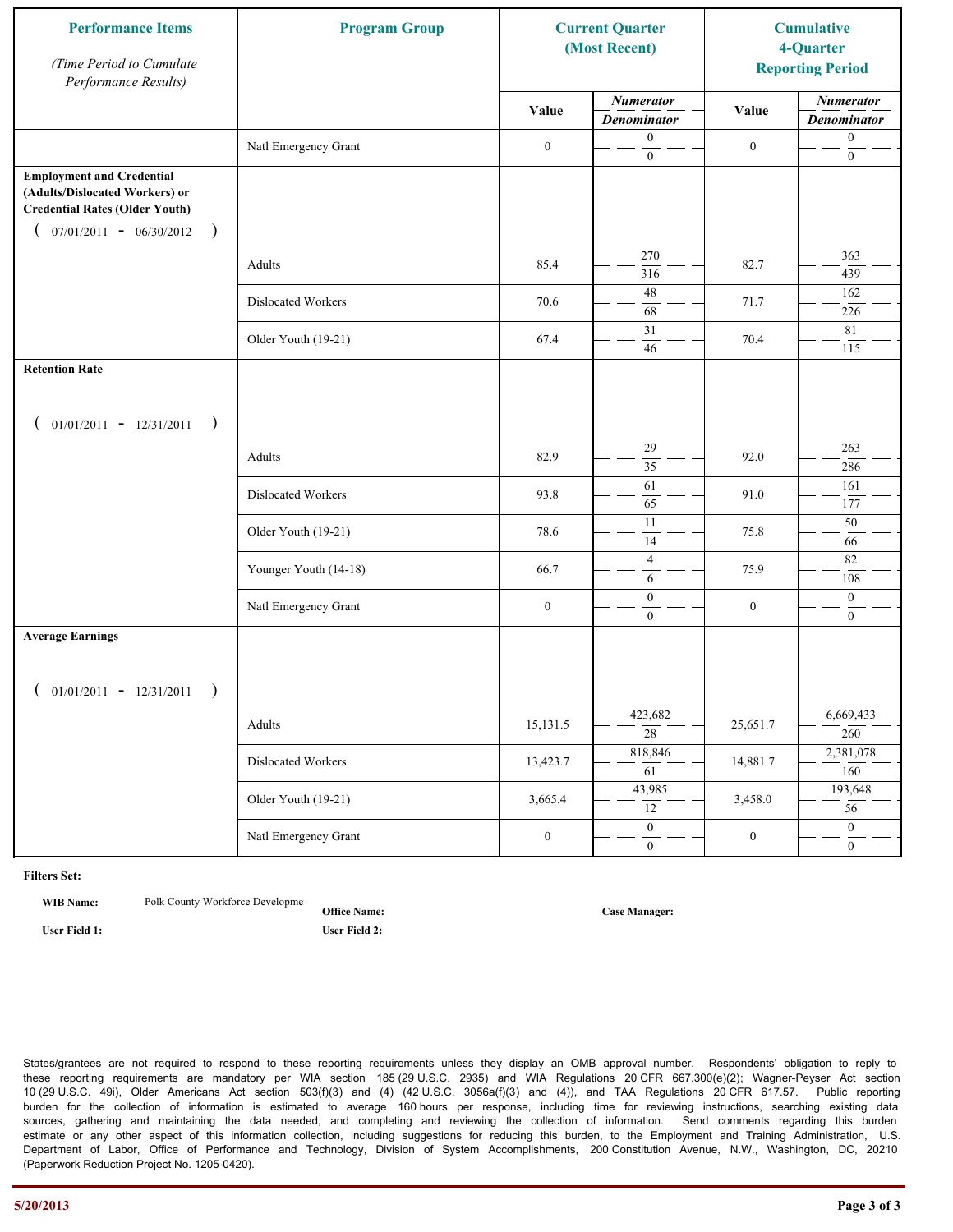**Report Due Date: Report Quarter End Date:** 05/15/2013 03/31/2013

**State:** FL

| <b>Performance Items</b><br>(Time Period to Cumulate<br>Performance Results) | <b>Program Group</b>              | <b>Current Quarter</b><br>(Most Recent) |                                        | <b>Cumulative</b><br>4-Quarter<br><b>Reporting Period</b> |                                        |
|------------------------------------------------------------------------------|-----------------------------------|-----------------------------------------|----------------------------------------|-----------------------------------------------------------|----------------------------------------|
|                                                                              |                                   | Value                                   | <b>Numerator</b><br><b>Denominator</b> | Value                                                     | <b>Numerator</b><br><b>Denominator</b> |
| <b>Total Participants</b>                                                    |                                   |                                         |                                        |                                                           |                                        |
| $04/01/2012 - 03/31/2013$ )                                                  |                                   |                                         |                                        |                                                           |                                        |
|                                                                              | <b>Total Adult Participants</b>   | 604                                     |                                        | 1,040                                                     |                                        |
|                                                                              | Total Adults (self-services only) | $\boldsymbol{0}$                        |                                        | $\boldsymbol{0}$                                          |                                        |
|                                                                              | <b>WIA Adults</b>                 | 398                                     |                                        | 713                                                       |                                        |
|                                                                              | WIA Dislocated Workers            | 239                                     |                                        | 372                                                       |                                        |
|                                                                              | Natl Emergency Grant              | $\boldsymbol{0}$                        |                                        | $\boldsymbol{0}$                                          |                                        |
|                                                                              | Received Training Services        | 356                                     |                                        | 723                                                       |                                        |
|                                                                              | <b>WIA Adults</b>                 | 256                                     |                                        | 533                                                       |                                        |
|                                                                              | WIA Dislocated Workers            | 118                                     |                                        | 215                                                       |                                        |
|                                                                              | Total Youth (14-21) Participants  | 204                                     |                                        | 272                                                       |                                        |
|                                                                              | Younger Youth (14-18)             | 134                                     |                                        | 174                                                       |                                        |
|                                                                              | Older Youth (19-21)               | 70                                      |                                        | 98                                                        |                                        |
|                                                                              | Out-of-School Youth               | 95                                      |                                        | 126                                                       |                                        |
|                                                                              | In-School-Youth                   | 109                                     |                                        | 146                                                       |                                        |
| <b>Total Exiters</b>                                                         |                                   |                                         |                                        |                                                           |                                        |
| $01/01/2012 - 12/31/2012$<br>$\rightarrow$                                   |                                   |                                         |                                        |                                                           |                                        |
|                                                                              | <b>Total Adult Exiters</b>        | 80                                      |                                        | 614                                                       |                                        |
|                                                                              | Total Adults (self-services only) | $\boldsymbol{0}$                        |                                        | $\boldsymbol{0}$                                          |                                        |
|                                                                              | WIA Adults                        | 47                                      |                                        | 452                                                       |                                        |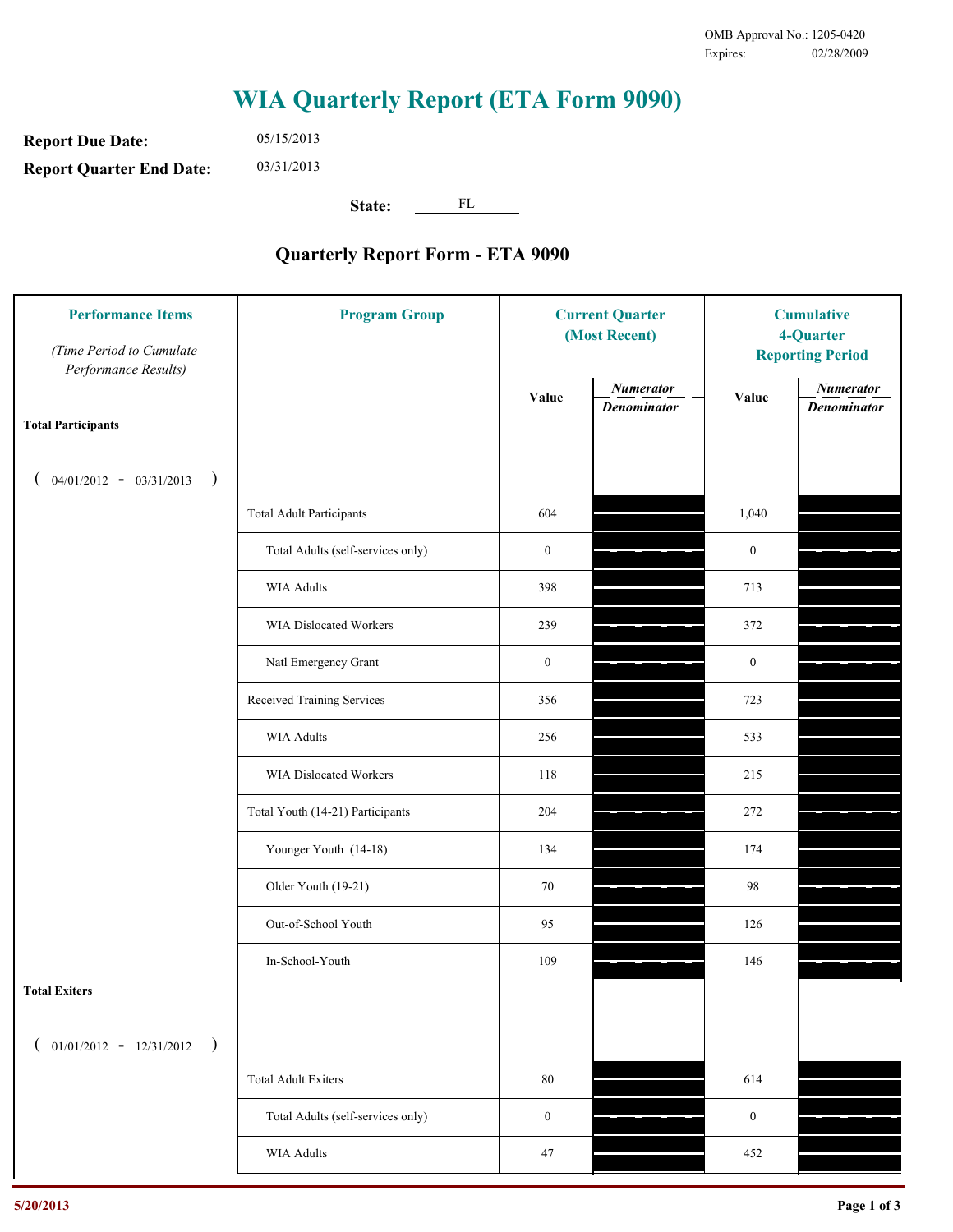| <b>Performance Items</b><br>(Time Period to Cumulate<br>Performance Results) | <b>Program Group</b>        | <b>Current Quarter</b><br>(Most Recent) |                                        | <b>Cumulative</b><br>4-Quarter<br><b>Reporting Period</b> |                                        |
|------------------------------------------------------------------------------|-----------------------------|-----------------------------------------|----------------------------------------|-----------------------------------------------------------|----------------------------------------|
|                                                                              |                             | Value                                   | <b>Numerator</b><br><b>Denominator</b> | Value                                                     | <b>Numerator</b><br><b>Denominator</b> |
|                                                                              | WIA Dislocated Workers      | 36                                      |                                        | 180                                                       |                                        |
|                                                                              | Natl Emergency Grant        | $\boldsymbol{0}$                        |                                        | $\boldsymbol{0}$                                          |                                        |
|                                                                              | Total Youth (14-21) Exiters | 5                                       |                                        | 79                                                        |                                        |
|                                                                              | Younger Youth (14-18)       | $\mathbf{1}$                            |                                        | 45                                                        |                                        |
|                                                                              | Older Youth (19-21)         | $\overline{4}$                          |                                        | 34                                                        |                                        |
|                                                                              | Out-of-School Youth         | 3                                       |                                        | $40\,$                                                    |                                        |
|                                                                              | In-School Youth             | 2                                       |                                        | 39                                                        |                                        |
| <b>Placement in Employment or</b><br><b>Education</b>                        |                             |                                         |                                        |                                                           |                                        |
| $07/01/2011 - 06/30/2012$<br>$\rightarrow$<br>$\left($                       |                             |                                         |                                        |                                                           |                                        |
|                                                                              | WIA Youth (14-21)           | 70.6                                    | 24<br>$\overline{34}$                  | 62.7                                                      | 42<br>67                               |
| <b>Attainment of Degree or</b><br>Certification                              |                             |                                         |                                        |                                                           |                                        |
| $($ 07/01/2011 - 06/30/2012<br>$\rightarrow$                                 |                             |                                         |                                        |                                                           |                                        |
|                                                                              | WIA Youth (14-21)           | 86.0                                    | $37\,$<br>$\overline{43}$              | 73.2                                                      | $60\,$<br>$\overline{82}$              |
| <b>Literacy or Numeracy Gains</b>                                            |                             |                                         |                                        |                                                           |                                        |
| $04/01/2012 - 03/31/2013$<br>$\rightarrow$                                   |                             |                                         |                                        |                                                           |                                        |
|                                                                              | WIA Youth (14-21)           | 37.5                                    | 6<br>$\overline{16}$                   | 42.1                                                      | 16<br>$\overline{38}$                  |
| Youth Diploma or Equivilance Rate                                            |                             |                                         |                                        |                                                           |                                        |
| $01/01/2012 - 12/31/2012$ )<br>$\left($                                      |                             |                                         |                                        |                                                           |                                        |
|                                                                              | WIA Younger Youth (14-18)   | 100.0                                   | $\mathbf{1}$                           | 96.2                                                      | $25\,$                                 |
| <b>Skill Attainment Rate</b>                                                 |                             |                                         | $\mathbf{1}$                           |                                                           | $\overline{26}$                        |
|                                                                              |                             |                                         |                                        |                                                           |                                        |
| $01/01/2012 - 12/31/2012$ )<br>$\overline{ }$                                |                             |                                         | $12\,$                                 |                                                           | 100                                    |
| <b>Entered Employment Rate</b>                                               | WIA Younger Youth (14-18)   | 66.7                                    | $\overline{18}$                        | 89.3                                                      | 112                                    |
|                                                                              |                             |                                         |                                        |                                                           |                                        |
| $($ 07/01/2011 - 06/30/2012 )                                                |                             |                                         |                                        |                                                           |                                        |
|                                                                              | Adults                      | 72.5                                    | 29<br>$\overline{40}$                  | 65.9                                                      | 135<br>$205\,$                         |
|                                                                              | Dislocated Workers          | 95.3                                    | $41\,$<br>43                           | 94.9                                                      | 188<br>198                             |
|                                                                              | Older Youth (19-21)         | 66.7                                    | $\overline{4}$<br>$\sqrt{6}$           | 64.0                                                      | 16<br>$25\,$                           |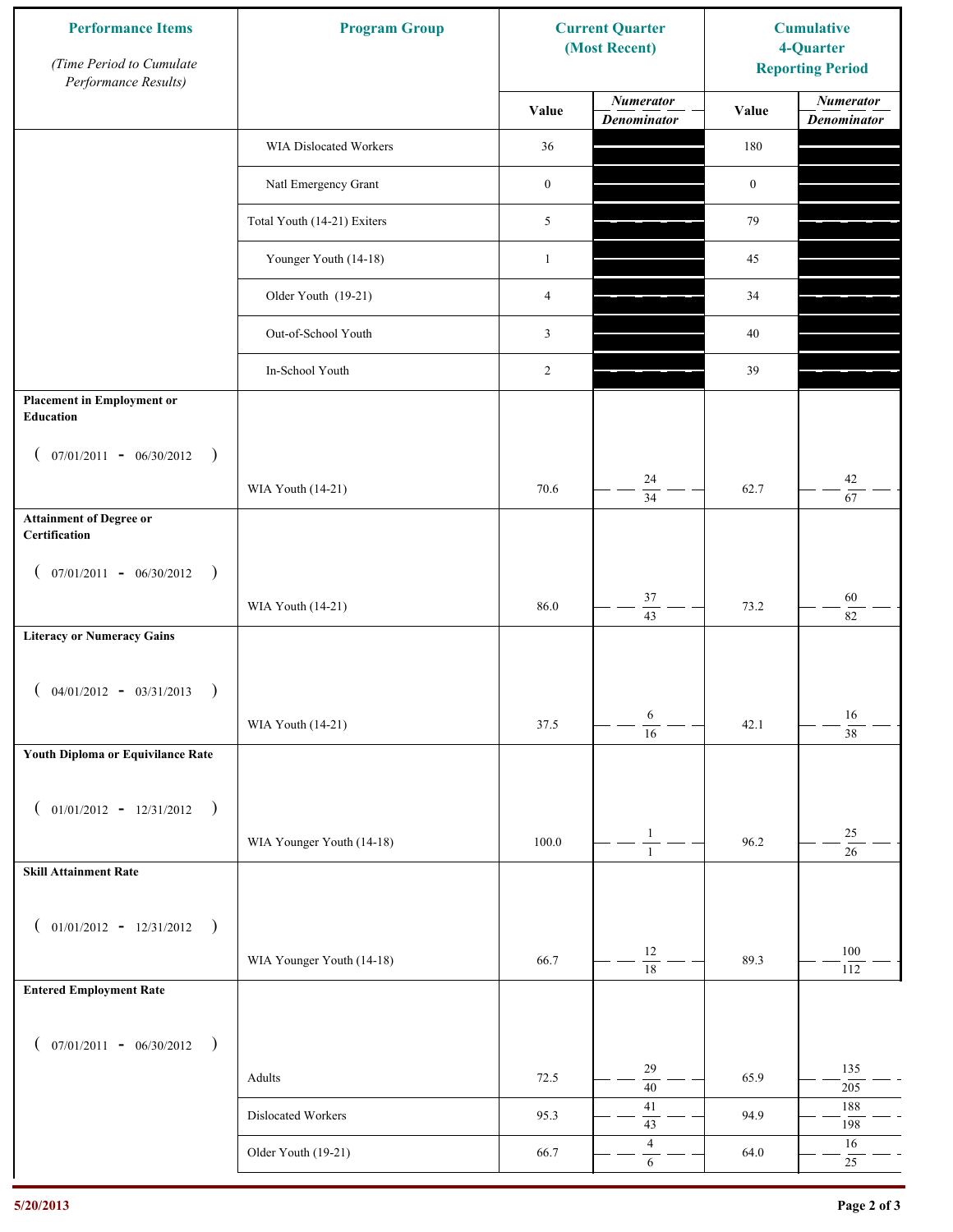| <b>Performance Items</b><br>(Time Period to Cumulate<br>Performance Results)                                                                              | <b>Program Group</b>  | <b>Current Quarter</b><br>(Most Recent) |                                        | <b>Cumulative</b><br>4-Quarter<br><b>Reporting Period</b> |                                        |
|-----------------------------------------------------------------------------------------------------------------------------------------------------------|-----------------------|-----------------------------------------|----------------------------------------|-----------------------------------------------------------|----------------------------------------|
|                                                                                                                                                           |                       | Value                                   | <b>Numerator</b><br><b>Denominator</b> | Value                                                     | <b>Numerator</b><br><b>Denominator</b> |
|                                                                                                                                                           | Natl Emergency Grant  | $\boldsymbol{0}$                        | $\mathbf{0}$<br>$\boldsymbol{0}$       | $\boldsymbol{0}$                                          | $\boldsymbol{0}$<br>$\boldsymbol{0}$   |
| <b>Employment and Credential</b><br>(Adults/Dislocated Workers) or<br><b>Credential Rates (Older Youth)</b><br>$07/01/2011 - 06/30/2012$<br>$\rightarrow$ |                       |                                         |                                        |                                                           |                                        |
|                                                                                                                                                           | Adults                | 87.0                                    | 167<br>192                             | 79.8                                                      | 379<br>475                             |
|                                                                                                                                                           | Dislocated Workers    | 64.3                                    | 27<br>42                               | 66.7                                                      | 120<br>180                             |
|                                                                                                                                                           | Older Youth (19-21)   | 70.0                                    | $\tau$<br>10                           | 50.0                                                      | 16<br>32                               |
| <b>Retention Rate</b>                                                                                                                                     |                       |                                         |                                        |                                                           |                                        |
| $01/01/2011 - 12/31/2011$<br>$\rightarrow$                                                                                                                |                       |                                         |                                        |                                                           |                                        |
|                                                                                                                                                           | Adults                | 92.1                                    | 105<br>114                             | 93.7                                                      | 582<br>621                             |
|                                                                                                                                                           | Dislocated Workers    | 98.2                                    | 56<br>57                               | 93.3                                                      | 182<br>195                             |
|                                                                                                                                                           | Older Youth (19-21)   | 100.0                                   | $\sqrt{2}$<br>$\overline{2}$           | 91.9                                                      | 34<br>37                               |
|                                                                                                                                                           | Younger Youth (14-18) | 100.0                                   | $\mathfrak z$<br>$\mathfrak{Z}$        | 60.6                                                      | 43<br>71                               |
|                                                                                                                                                           | Natl Emergency Grant  | $\boldsymbol{0}$                        | $\boldsymbol{0}$<br>$\mathbf{0}$       | $\boldsymbol{0}$                                          | $\boldsymbol{0}$<br>$\overline{0}$     |
| <b>Average Earnings</b>                                                                                                                                   |                       |                                         |                                        |                                                           |                                        |
| $01/01/2011 - 12/31/2011$<br>$\rightarrow$                                                                                                                |                       |                                         |                                        |                                                           |                                        |
|                                                                                                                                                           | Adults                | 17,515.9                                | 1,699,038<br>$\overline{97}$           | 19,675.2                                                  | 10,939,431<br>556                      |
|                                                                                                                                                           | Dislocated Workers    | 14,843.5                                | 742,176<br>$\overline{50}$             | 14,970.5                                                  | 2,485,108<br>166                       |
|                                                                                                                                                           | Older Youth (19-21)   | 9,326.0                                 | 18,652<br>$\overline{2}$               | 4,924.7                                                   | 172,365<br>$\overline{35}$             |
|                                                                                                                                                           | Natl Emergency Grant  | $\boldsymbol{0}$                        | $\overline{0}$<br>$\mathbf{0}$         | $\boldsymbol{0}$                                          | $\overline{0}$<br>$\overline{0}$       |

**WIB Name:** Suncoast Workforce Development E

**Office Name: User Field 1: User Field 2:**

**Case Manager:**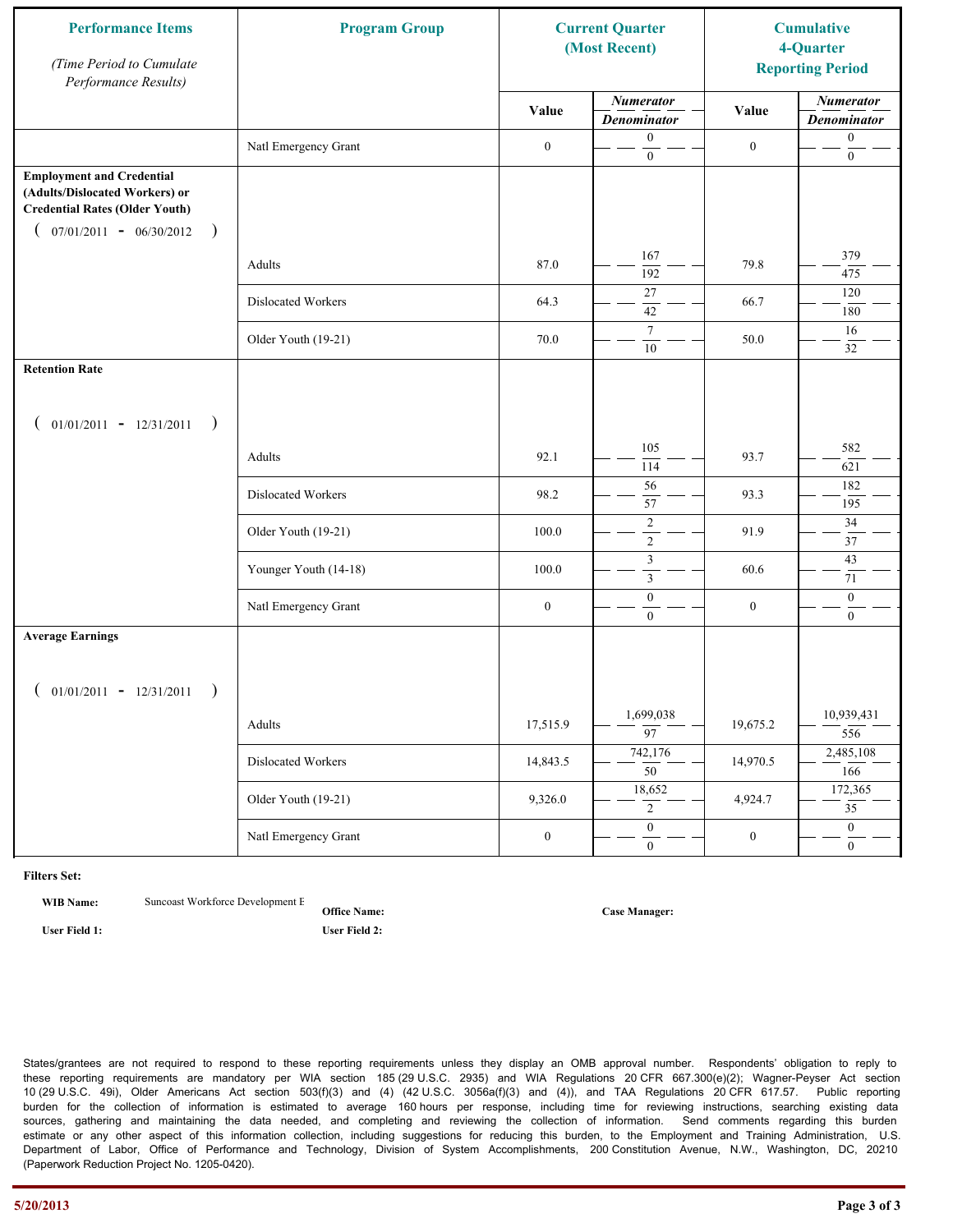**Report Due Date: Report Quarter End Date:** 05/15/2013 03/31/2013

**State:** FL

| <b>Performance Items</b><br>(Time Period to Cumulate<br>Performance Results) | <b>Program Group</b>              | <b>Current Quarter</b><br>(Most Recent) |                                        | <b>Cumulative</b><br>4-Quarter<br><b>Reporting Period</b> |                                        |
|------------------------------------------------------------------------------|-----------------------------------|-----------------------------------------|----------------------------------------|-----------------------------------------------------------|----------------------------------------|
|                                                                              |                                   | Value                                   | <b>Numerator</b><br><b>Denominator</b> | Value                                                     | <b>Numerator</b><br><b>Denominator</b> |
| <b>Total Participants</b>                                                    |                                   |                                         |                                        |                                                           |                                        |
| $04/01/2012 - 03/31/2013$ )                                                  |                                   |                                         |                                        |                                                           |                                        |
|                                                                              | <b>Total Adult Participants</b>   | 117                                     |                                        | 227                                                       |                                        |
|                                                                              | Total Adults (self-services only) | $\boldsymbol{0}$                        |                                        | $\boldsymbol{0}$                                          |                                        |
|                                                                              | WIA Adults                        | 94                                      |                                        | 177                                                       |                                        |
|                                                                              | <b>WIA Dislocated Workers</b>     | 23                                      |                                        | 50                                                        |                                        |
|                                                                              | Natl Emergency Grant              | $\boldsymbol{0}$                        |                                        | $\boldsymbol{0}$                                          |                                        |
|                                                                              | Received Training Services        | 75                                      |                                        | 151                                                       |                                        |
|                                                                              | <b>WIA Adults</b>                 | 58                                      |                                        | 115                                                       |                                        |
|                                                                              | WIA Dislocated Workers            | 17                                      |                                        | 36                                                        |                                        |
|                                                                              | Total Youth (14-21) Participants  | 161                                     |                                        | 210                                                       |                                        |
|                                                                              | Younger Youth (14-18)             | 107                                     |                                        | 141                                                       |                                        |
|                                                                              | Older Youth (19-21)               | 54                                      |                                        | 69                                                        |                                        |
|                                                                              | Out-of-School Youth               | $8\sqrt{1}$                             |                                        | 101                                                       |                                        |
|                                                                              | In-School-Youth                   | $80\,$                                  |                                        | 109                                                       |                                        |
| <b>Total Exiters</b>                                                         |                                   |                                         |                                        |                                                           |                                        |
| $01/01/2012 - 12/31/2012$ )<br>$\left($                                      |                                   |                                         |                                        |                                                           |                                        |
|                                                                              | <b>Total Adult Exiters</b>        | 53                                      |                                        | 145                                                       |                                        |
|                                                                              | Total Adults (self-services only) | $\boldsymbol{0}$                        |                                        | $\boldsymbol{0}$                                          |                                        |
|                                                                              | WIA Adults                        | $40\,$                                  |                                        | 115                                                       |                                        |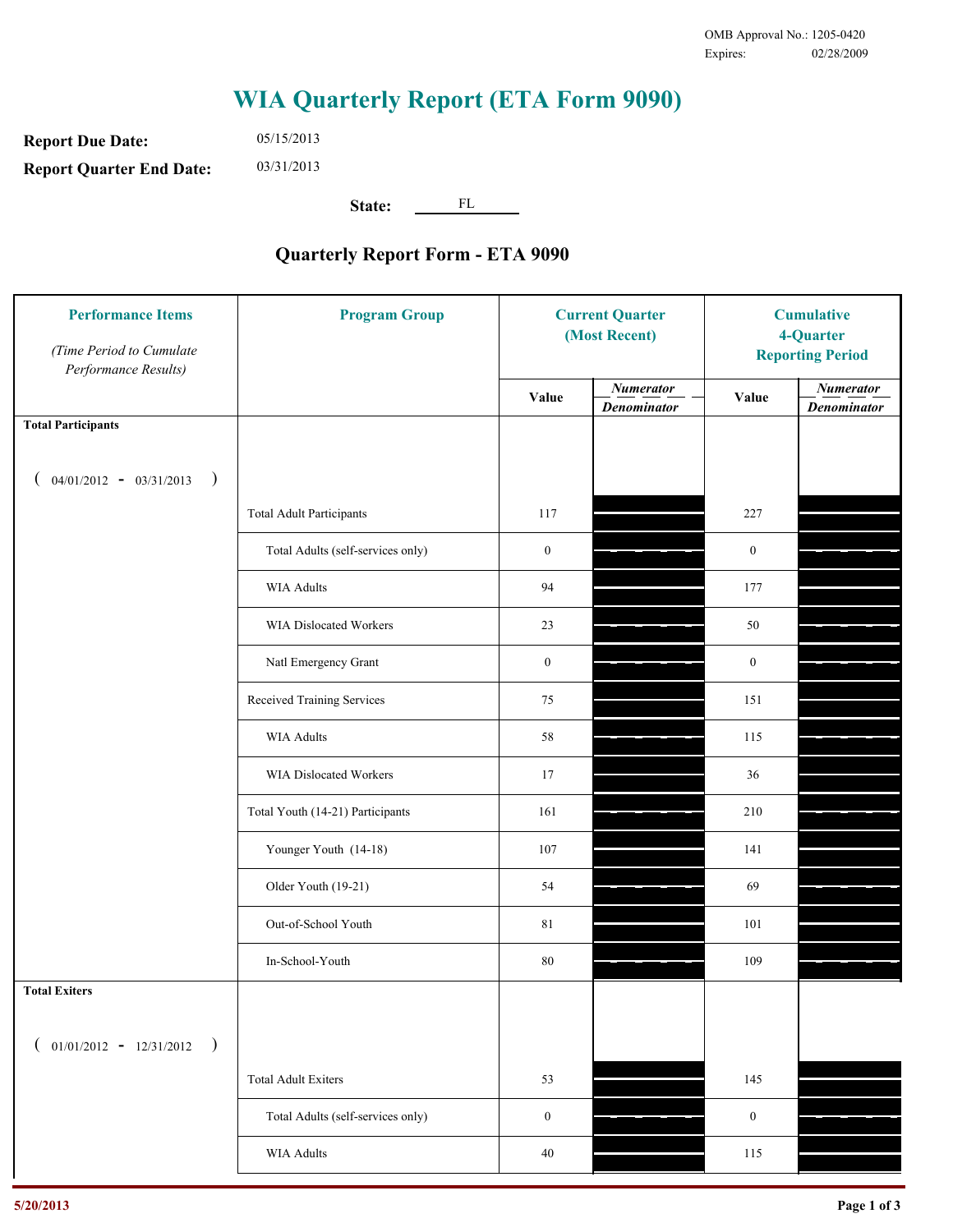| <b>Performance Items</b><br>(Time Period to Cumulate<br>Performance Results) | <b>Program Group</b>        | <b>Current Quarter</b><br>(Most Recent) |                                           | <b>Cumulative</b><br>4-Quarter<br><b>Reporting Period</b> |                                        |
|------------------------------------------------------------------------------|-----------------------------|-----------------------------------------|-------------------------------------------|-----------------------------------------------------------|----------------------------------------|
|                                                                              |                             | Value                                   | <b>Numerator</b><br><b>Denominator</b>    | Value                                                     | <b>Numerator</b><br><b>Denominator</b> |
|                                                                              | WIA Dislocated Workers      | 13                                      |                                           | 30                                                        |                                        |
|                                                                              | Natl Emergency Grant        | $\boldsymbol{0}$                        |                                           | $\boldsymbol{0}$                                          |                                        |
|                                                                              | Total Youth (14-21) Exiters | 12                                      |                                           | 56                                                        |                                        |
|                                                                              | Younger Youth (14-18)       | $\,$ 8 $\,$                             |                                           | 37                                                        |                                        |
|                                                                              | Older Youth (19-21)         | $\overline{4}$                          |                                           | 19                                                        |                                        |
|                                                                              | Out-of-School Youth         | $\boldsymbol{7}$                        |                                           | 25                                                        |                                        |
|                                                                              | In-School Youth             | 5                                       |                                           | 31                                                        |                                        |
| <b>Placement in Employment or</b><br>Education                               |                             |                                         |                                           |                                                           |                                        |
| $07/01/2011 - 06/30/2012$<br>$\rightarrow$<br>$\overline{ }$                 |                             | 100.0                                   | $\overline{c}$                            | 87.5                                                      | 35                                     |
| <b>Attainment of Degree or</b>                                               | WIA Youth (14-21)           |                                         | $\overline{2}$                            |                                                           | 40                                     |
| Certification                                                                |                             |                                         |                                           |                                                           |                                        |
| $($ 07/01/2011 - 06/30/2012<br>$\rightarrow$                                 |                             |                                         |                                           |                                                           |                                        |
|                                                                              | WIA Youth (14-21)           | 66.7                                    | $\overline{\mathbf{c}}$<br>$\overline{3}$ | 90.7                                                      | 39<br>43                               |
| <b>Literacy or Numeracy Gains</b>                                            |                             |                                         |                                           |                                                           |                                        |
| $($ 04/01/2012 - 03/31/2013<br>$\rightarrow$                                 |                             |                                         |                                           |                                                           |                                        |
|                                                                              | WIA Youth (14-21)           | $100.0\,$                               | $\mathbf{1}$<br>$\overline{1}$            | 75.0                                                      | 3<br>$\overline{4}$                    |
| Youth Diploma or Equivilance Rate                                            |                             |                                         |                                           |                                                           |                                        |
| $01/01/2012 - 12/31/2012$ )<br>$\overline{ }$                                |                             |                                         |                                           |                                                           |                                        |
|                                                                              | WIA Younger Youth (14-18)   | 100.0                                   | $\frac{7}{7}$                             | 97.1                                                      | 33                                     |
| <b>Skill Attainment Rate</b>                                                 |                             |                                         |                                           |                                                           | $\overline{34}$                        |
|                                                                              |                             |                                         |                                           |                                                           |                                        |
| $01/01/2012 - 12/31/2012$ )<br>$\overline{ }$                                |                             |                                         | 15                                        |                                                           | 103                                    |
| <b>Entered Employment Rate</b>                                               | WIA Younger Youth (14-18)   | 88.2                                    | $\overline{17}$                           | 98.1                                                      | 105                                    |
|                                                                              |                             |                                         |                                           |                                                           |                                        |
| $($ 07/01/2011 - 06/30/2012 )                                                |                             |                                         |                                           |                                                           |                                        |
|                                                                              | Adults                      | 50.0                                    | 3<br>$\sqrt{6}$                           | 71.4                                                      | $40\,$<br>56                           |
|                                                                              | Dislocated Workers          | $100.0\,$                               | 6<br>6                                    | 75.0                                                      | $21\,$<br>$28\,$                       |
|                                                                              | Older Youth (19-21)         | $0.0\,$                                 | $\boldsymbol{0}$<br>$\mathbf{0}$          | 100.0                                                     | $\,8\,$<br>$\,8\,$                     |
|                                                                              |                             |                                         |                                           |                                                           |                                        |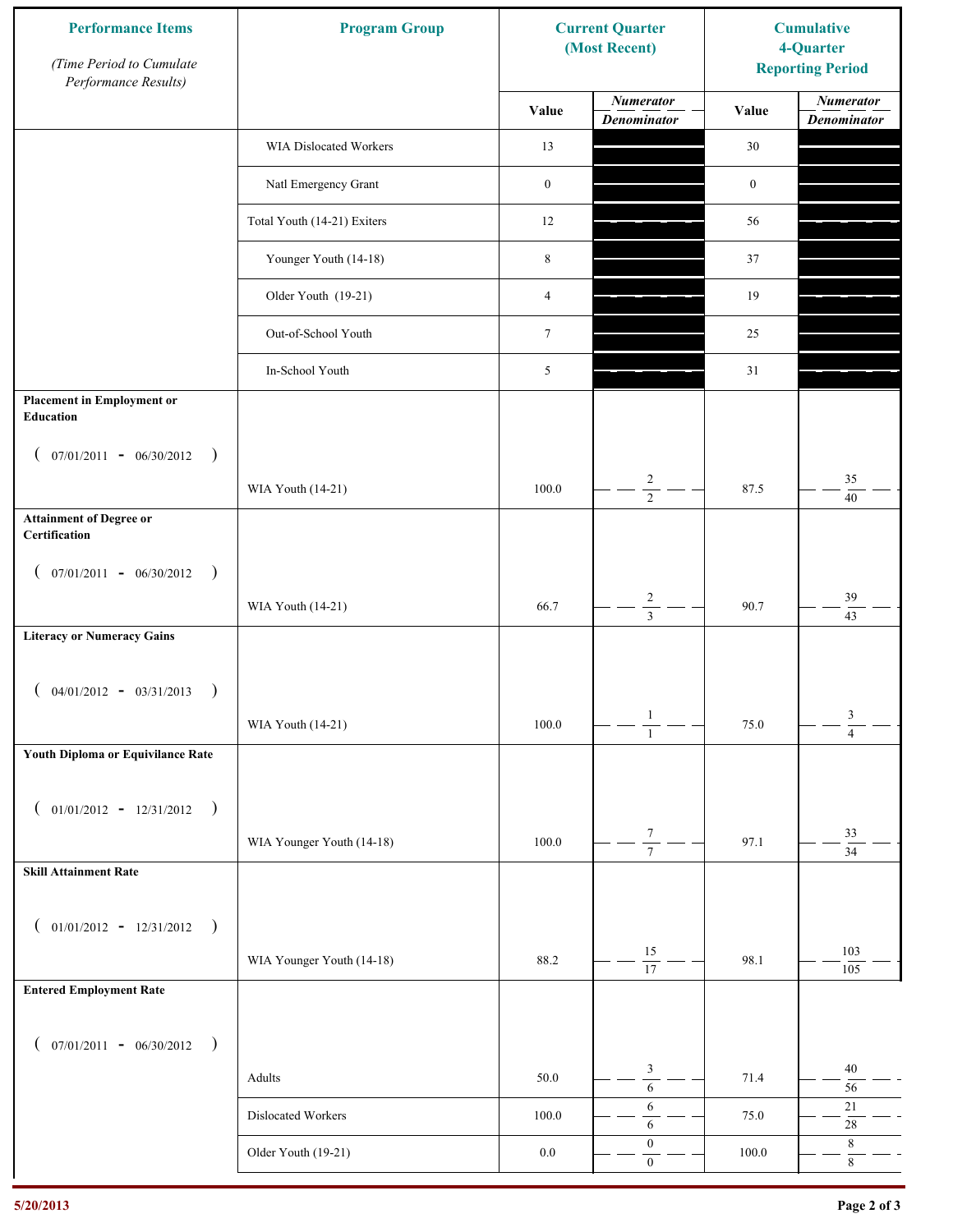| <b>Performance Items</b><br>(Time Period to Cumulate<br>Performance Results)                                                                              | <b>Program Group</b>  | <b>Current Quarter</b><br>(Most Recent) |                                        | <b>Cumulative</b><br>4-Quarter<br><b>Reporting Period</b> |                                        |
|-----------------------------------------------------------------------------------------------------------------------------------------------------------|-----------------------|-----------------------------------------|----------------------------------------|-----------------------------------------------------------|----------------------------------------|
|                                                                                                                                                           |                       | Value                                   | <b>Numerator</b><br><b>Denominator</b> | Value                                                     | <b>Numerator</b><br><b>Denominator</b> |
|                                                                                                                                                           | Natl Emergency Grant  | $\boldsymbol{0}$                        | $\mathbf{0}$<br>$\mathbf{0}$           | $\boldsymbol{0}$                                          | $\boldsymbol{0}$<br>$\boldsymbol{0}$   |
| <b>Employment and Credential</b><br>(Adults/Dislocated Workers) or<br><b>Credential Rates (Older Youth)</b><br>$07/01/2011 - 06/30/2012$<br>$\rightarrow$ |                       |                                         |                                        |                                                           |                                        |
|                                                                                                                                                           | Adults                | 86.4                                    | 19<br>$\overline{22}$                  | 78.2                                                      | 115<br>147                             |
|                                                                                                                                                           | Dislocated Workers    | 83.3                                    | 5<br>6                                 | 55.6                                                      | 15<br>27                               |
|                                                                                                                                                           | Older Youth (19-21)   | $0.0\,$                                 | $\mathbf{0}$<br>$\mathbf{1}$           | 91.7                                                      | 11<br>12                               |
| <b>Retention Rate</b>                                                                                                                                     |                       |                                         |                                        |                                                           |                                        |
| $01/01/2011 - 12/31/2011$<br>$\rightarrow$                                                                                                                |                       |                                         |                                        |                                                           |                                        |
|                                                                                                                                                           | Adults                | 90.3                                    | 28<br>$\overline{31}$                  | 90.6                                                      | 174<br>192                             |
|                                                                                                                                                           | Dislocated Workers    | 85.7                                    | 6<br>$\tau$                            | 90.9                                                      | $20\,$<br>22                           |
|                                                                                                                                                           | Older Youth (19-21)   | 0.0                                     | $\boldsymbol{0}$<br>$\mathbf{0}$       | 90.0                                                      | 9<br>10                                |
|                                                                                                                                                           | Younger Youth (14-18) | 66.7                                    | $\overline{4}$<br>6                    | 83.7                                                      | $36\,$<br>43                           |
|                                                                                                                                                           | Natl Emergency Grant  | $\boldsymbol{0}$                        | $\boldsymbol{0}$<br>$\mathbf{0}$       | $\boldsymbol{0}$                                          | $\mathbf{0}$<br>$\overline{0}$         |
| <b>Average Earnings</b>                                                                                                                                   |                       |                                         |                                        |                                                           |                                        |
| $01/01/2011 - 12/31/2011$<br>$\rightarrow$                                                                                                                |                       |                                         |                                        |                                                           |                                        |
|                                                                                                                                                           | Adults                | 15,600.9                                | 421,224<br>$\overline{27}$             | 23,573.7                                                  | 3,936,812<br>167                       |
|                                                                                                                                                           | Dislocated Workers    | 9,559.2                                 | 47,796<br>5                            | 12,356.7                                                  | 234,777<br>19                          |
|                                                                                                                                                           | Older Youth (19-21)   | $0.0\,$                                 | $\overline{0}$<br>$\mathbf{0}$         | 6,752.8                                                   | 67,528<br>10                           |
|                                                                                                                                                           | Natl Emergency Grant  | $\boldsymbol{0}$                        | $\overline{0}$<br>$\overline{0}$       | $\boldsymbol{0}$                                          | $\overline{0}$<br>$\overline{0}$       |

WIB Name: **Heartland Workforce** 

**Office Name:**

**User Field 1: User Field 2:**

**Case Manager:**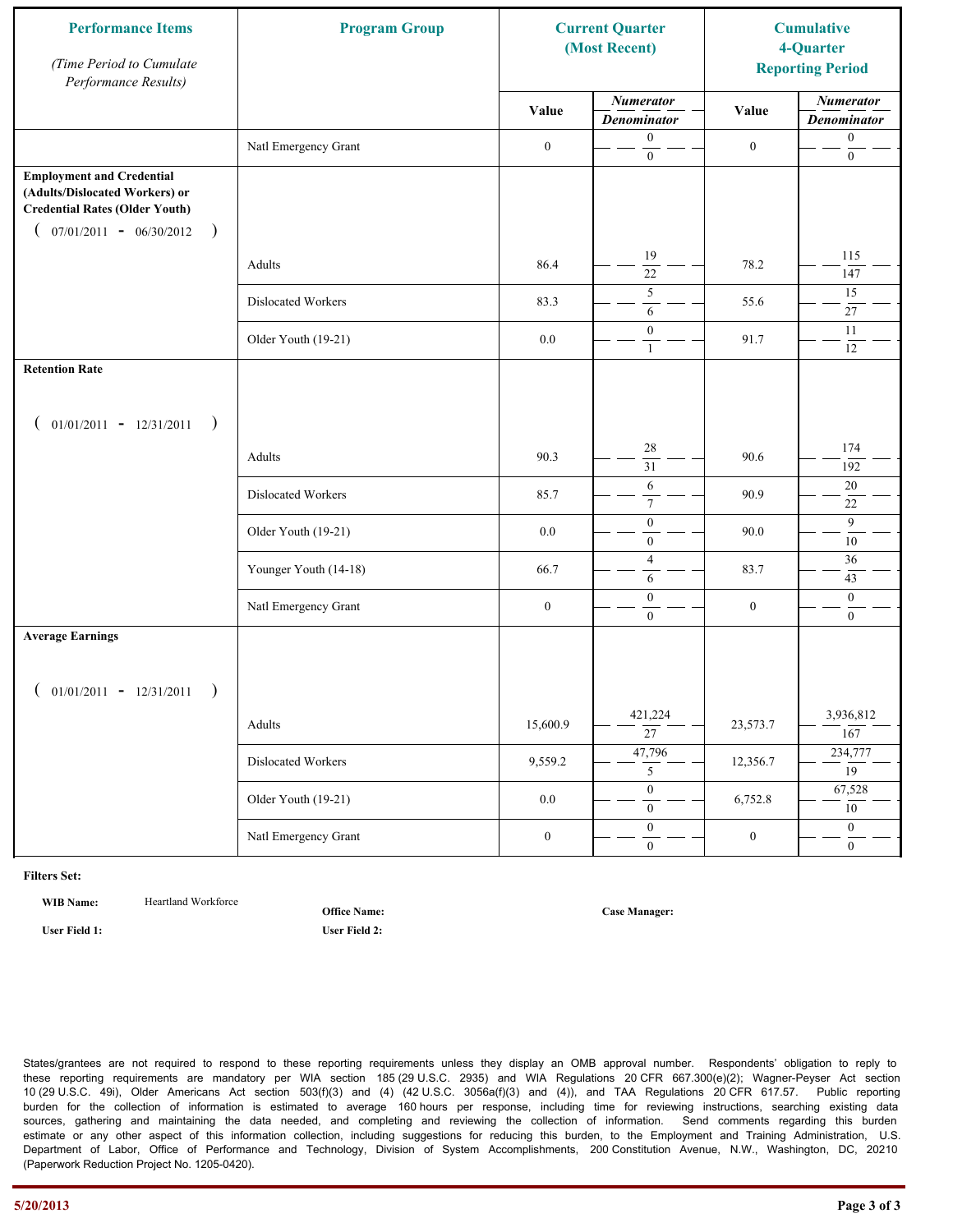**Report Due Date: Report Quarter End Date:** 05/15/2013 03/31/2013

**State:** FL

| <b>Performance Items</b><br>(Time Period to Cumulate<br>Performance Results) | <b>Program Group</b>              | <b>Current Quarter</b><br>(Most Recent) |                                        | <b>Cumulative</b><br>4-Quarter<br><b>Reporting Period</b> |                                        |
|------------------------------------------------------------------------------|-----------------------------------|-----------------------------------------|----------------------------------------|-----------------------------------------------------------|----------------------------------------|
|                                                                              |                                   | Value                                   | <b>Numerator</b><br><b>Denominator</b> | Value                                                     | <b>Numerator</b><br><b>Denominator</b> |
| <b>Total Participants</b>                                                    |                                   |                                         |                                        |                                                           |                                        |
| $04/01/2012 - 03/31/2013$ )                                                  |                                   |                                         |                                        |                                                           |                                        |
|                                                                              | <b>Total Adult Participants</b>   | 791                                     |                                        | 1,107                                                     |                                        |
|                                                                              | Total Adults (self-services only) | $\boldsymbol{0}$                        |                                        | $\boldsymbol{0}$                                          |                                        |
|                                                                              | <b>WIA Adults</b>                 | 411                                     |                                        | 604                                                       |                                        |
|                                                                              | <b>WIA Dislocated Workers</b>     | 389                                     |                                        | 520                                                       |                                        |
|                                                                              | Natl Emergency Grant              | $\overline{c}$                          |                                        | $\overline{2}$                                            |                                        |
|                                                                              | Received Training Services        | 402                                     |                                        | 627                                                       |                                        |
|                                                                              | <b>WIA Adults</b>                 | 227                                     |                                        | 367                                                       |                                        |
|                                                                              | WIA Dislocated Workers            | 179                                     |                                        | 268                                                       |                                        |
|                                                                              | Total Youth (14-21) Participants  | 173                                     |                                        | 465                                                       |                                        |
|                                                                              | Younger Youth (14-18)             | 106                                     |                                        | 275                                                       |                                        |
|                                                                              | Older Youth (19-21)               | 67                                      |                                        | 190                                                       |                                        |
|                                                                              | Out-of-School Youth               | 83                                      |                                        | 271                                                       |                                        |
|                                                                              | In-School-Youth                   | 90                                      |                                        | 194                                                       |                                        |
| <b>Total Exiters</b>                                                         |                                   |                                         |                                        |                                                           |                                        |
| $01/01/2012 - 12/31/2012$<br>$\rightarrow$                                   |                                   |                                         |                                        |                                                           |                                        |
|                                                                              | <b>Total Adult Exiters</b>        | 116                                     |                                        | 441                                                       |                                        |
|                                                                              | Total Adults (self-services only) | $\boldsymbol{0}$                        |                                        | $\boldsymbol{0}$                                          |                                        |
|                                                                              | WIA Adults                        | 69                                      |                                        | 258                                                       |                                        |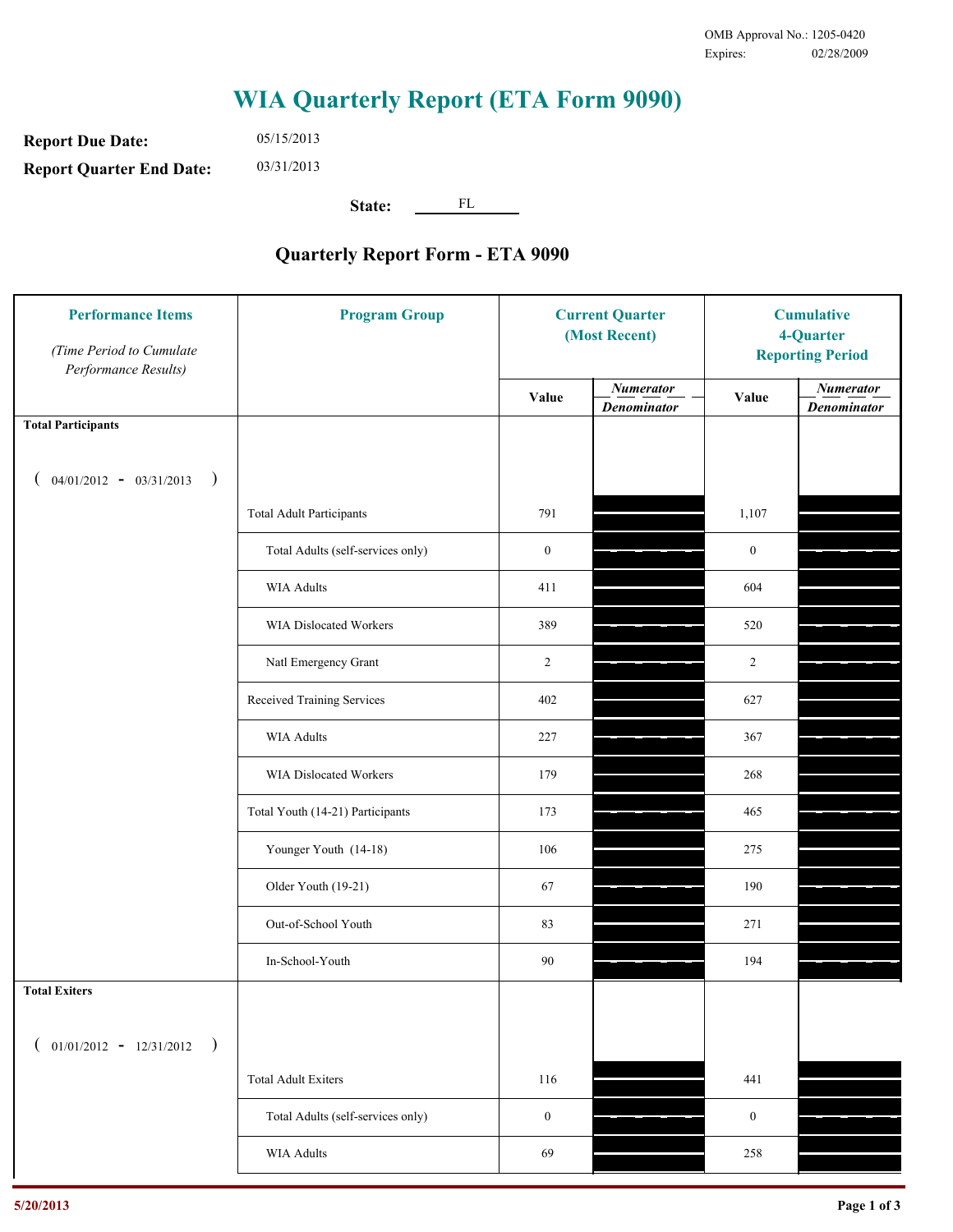| <b>Performance Items</b><br>(Time Period to Cumulate<br>Performance Results) | <b>Program Group</b>        | <b>Current Quarter</b><br>(Most Recent) |                                        | <b>Cumulative</b><br>4-Quarter<br><b>Reporting Period</b> |                                        |
|------------------------------------------------------------------------------|-----------------------------|-----------------------------------------|----------------------------------------|-----------------------------------------------------------|----------------------------------------|
|                                                                              |                             | Value                                   | <b>Numerator</b><br><b>Denominator</b> | Value                                                     | <b>Numerator</b><br><b>Denominator</b> |
|                                                                              | WIA Dislocated Workers      | 50                                      |                                        | 193                                                       |                                        |
|                                                                              | Natl Emergency Grant        | $\boldsymbol{0}$                        |                                        | $\boldsymbol{0}$                                          |                                        |
|                                                                              | Total Youth (14-21) Exiters | $10\,$                                  |                                        | 326                                                       |                                        |
|                                                                              | Younger Youth (14-18)       | $\,$ 8 $\,$                             |                                        | 191                                                       |                                        |
|                                                                              | Older Youth (19-21)         | 2                                       |                                        | 135                                                       |                                        |
|                                                                              | Out-of-School Youth         | $\overline{4}$                          |                                        | 204                                                       |                                        |
|                                                                              | In-School Youth             | 6                                       |                                        | 122                                                       |                                        |
| <b>Placement in Employment or</b><br>Education                               |                             |                                         |                                        |                                                           |                                        |
| $07/01/2011 - 06/30/2012$<br>$\rightarrow$<br>$\overline{ }$                 | WIA Youth (14-21)           | 45.8                                    | 116                                    | 48.9                                                      | 163                                    |
| <b>Attainment of Degree or</b>                                               |                             |                                         | 253                                    |                                                           | 333                                    |
| Certification                                                                |                             |                                         |                                        |                                                           |                                        |
| $($ 07/01/2011 - 06/30/2012<br>$\rightarrow$                                 |                             |                                         | 39                                     |                                                           | $74\,$                                 |
| <b>Literacy or Numeracy Gains</b>                                            | WIA Youth (14-21)           | 22.2                                    | $\overline{176}$                       | 30.8                                                      | 240                                    |
|                                                                              |                             |                                         |                                        |                                                           |                                        |
| $04/01/2012 - 03/31/2013$<br>$\rightarrow$                                   |                             |                                         |                                        |                                                           |                                        |
|                                                                              | WIA Youth (14-21)           | 12.5                                    | $\mathbf{1}$<br>$\overline{8}$         | 25.8                                                      | 16<br>$\overline{62}$                  |
| Youth Diploma or Equivilance Rate                                            |                             |                                         |                                        |                                                           |                                        |
| $01/01/2012 - 12/31/2012$ )<br>$\left($                                      |                             |                                         |                                        |                                                           |                                        |
|                                                                              | WIA Younger Youth (14-18)   | 100.0                                   | $\frac{5}{5}$                          | 43.5                                                      | 40<br>92                               |
| <b>Skill Attainment Rate</b>                                                 |                             |                                         |                                        |                                                           |                                        |
| $01/01/2012 - 12/31/2012$ )<br>$\overline{ }$                                |                             |                                         |                                        |                                                           |                                        |
|                                                                              | WIA Younger Youth (14-18)   | 93.3                                    | 14<br>$\overline{15}$                  | 40.4                                                      | 76                                     |
| <b>Entered Employment Rate</b>                                               |                             |                                         |                                        |                                                           | 188                                    |
|                                                                              |                             |                                         |                                        |                                                           |                                        |
| $($ 07/01/2011 - 06/30/2012 )                                                | Adults                      | 83.9                                    | 26                                     | 82.9                                                      | 126                                    |
|                                                                              |                             |                                         | $\overline{31}$<br>33                  |                                                           | 152<br>$240\,$                         |
|                                                                              | Dislocated Workers          | 84.6                                    | $\overline{39}$<br>56                  | 84.2                                                      | 285<br>78                              |
|                                                                              | Older Youth (19-21)         | 52.8                                    | 106                                    | 55.3                                                      | 141                                    |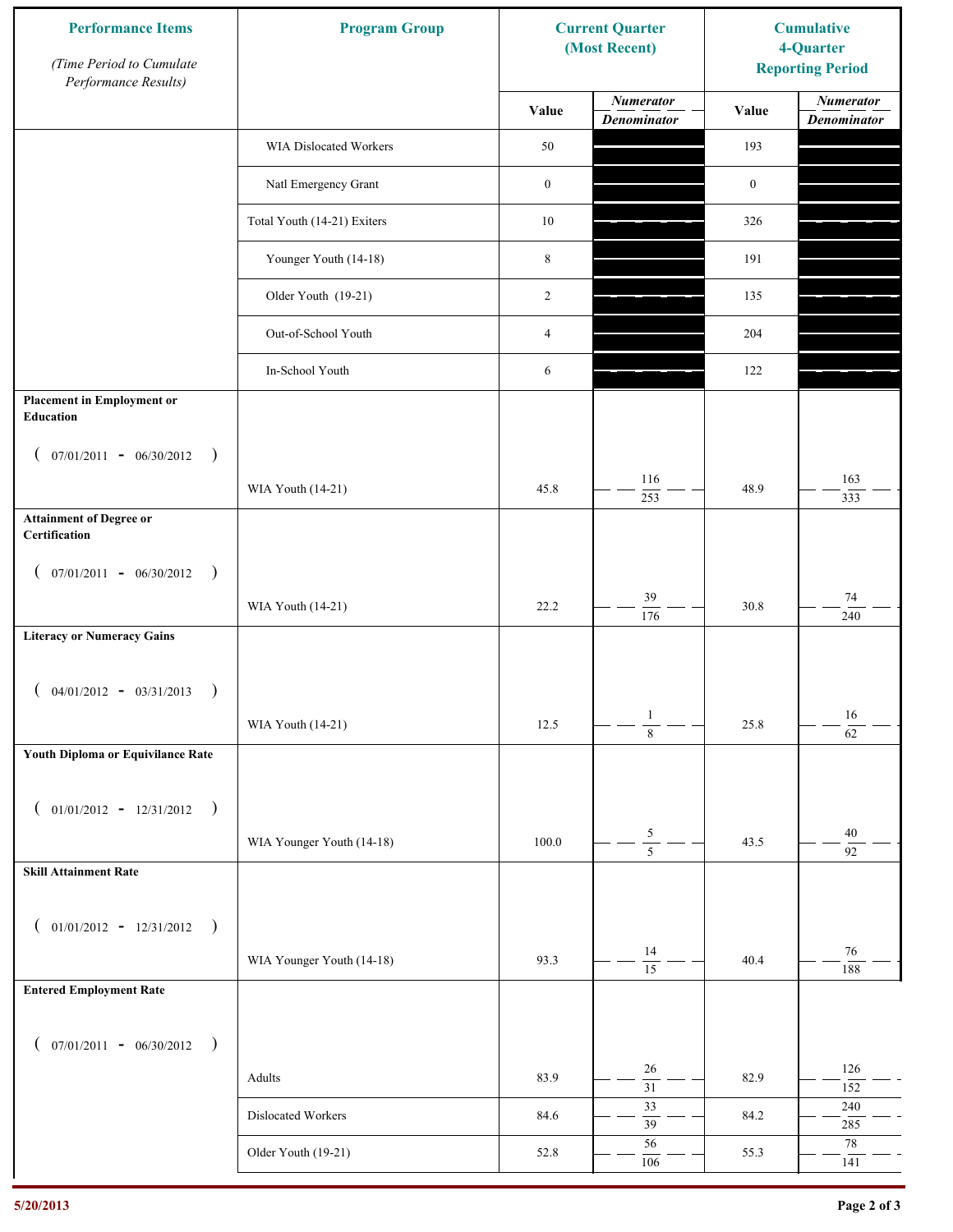| <b>Performance Items</b><br>(Time Period to Cumulate<br>Performance Results)                                                                              | <b>Program Group</b>  | <b>Current Quarter</b><br>(Most Recent) |                                        |          |                                        | <b>Cumulative</b><br>4-Quarter<br><b>Reporting Period</b> |
|-----------------------------------------------------------------------------------------------------------------------------------------------------------|-----------------------|-----------------------------------------|----------------------------------------|----------|----------------------------------------|-----------------------------------------------------------|
|                                                                                                                                                           |                       | Value                                   | <b>Numerator</b><br><b>Denominator</b> | Value    | <b>Numerator</b><br><b>Denominator</b> |                                                           |
|                                                                                                                                                           | Natl Emergency Grant  | $0.0\,$                                 | $\mathbf{0}$<br>$\mathbf{0}$           | 50.0     | 1<br>$\overline{c}$                    |                                                           |
| <b>Employment and Credential</b><br>(Adults/Dislocated Workers) or<br><b>Credential Rates (Older Youth)</b><br>$07/01/2011 - 06/30/2012$<br>$\rightarrow$ |                       |                                         |                                        |          |                                        |                                                           |
|                                                                                                                                                           | Adults                | 65.5                                    | 36<br>55                               | 63.4     | 166<br>262                             |                                                           |
|                                                                                                                                                           | Dislocated Workers    | 55.9                                    | 19<br>34                               | 46.4     | 116<br>250                             |                                                           |
|                                                                                                                                                           | Older Youth (19-21)   | 7.1                                     | 8<br>112                               | 7.9      | 12<br>151                              |                                                           |
| <b>Retention Rate</b>                                                                                                                                     |                       |                                         |                                        |          |                                        |                                                           |
| $01/01/2011 - 12/31/2011$<br>$\overline{\phantom{a}}$                                                                                                     |                       |                                         |                                        |          |                                        |                                                           |
|                                                                                                                                                           | Adults                | 86.0                                    | 37<br>43                               | 92.2     | 378<br>410                             |                                                           |
|                                                                                                                                                           | Dislocated Workers    | 90.4                                    | 47<br>52                               | 89.7     | 331<br>369                             |                                                           |
|                                                                                                                                                           | Older Youth (19-21)   | 60.0                                    | $\mathfrak z$<br>5                     | 74.3     | 26<br>35                               |                                                           |
|                                                                                                                                                           | Younger Youth (14-18) | 40.0                                    | $\sqrt{2}$<br>5                        | 67.8     | 40<br>59                               |                                                           |
|                                                                                                                                                           | Natl Emergency Grant  | 0.0                                     | $\boldsymbol{0}$<br>$\mathbf{1}$       | 66.7     | $\overline{c}$<br>$\overline{3}$       |                                                           |
| <b>Average Earnings</b>                                                                                                                                   |                       |                                         |                                        |          |                                        |                                                           |
| $01/01/2011 - 12/31/2011$<br>$\rightarrow$                                                                                                                |                       |                                         |                                        |          |                                        |                                                           |
|                                                                                                                                                           | Adults                | 16,699.2                                | 584,473<br>$\overline{35}$             | 17,388.4 | 6,242,433<br>359                       |                                                           |
|                                                                                                                                                           | Dislocated Workers    | 15,479.3                                | 681,089<br>44                          | 14,663.2 | 4,501,589<br>307                       |                                                           |
|                                                                                                                                                           | Older Youth (19-21)   | 1,824.0                                 | 9,120<br>5                             | 3,691.6  | 125,516<br>$\overline{34}$             |                                                           |
|                                                                                                                                                           | Natl Emergency Grant  | $0.0\,$                                 | $\overline{0}$<br>$\mathbf{0}$         | 11,349.5 | 22,699<br>$\overline{2}$               |                                                           |

**WIB Name:** Workforce Solutions

**Office Name:**

**User Field 1: User Field 2:**

**Case Manager:**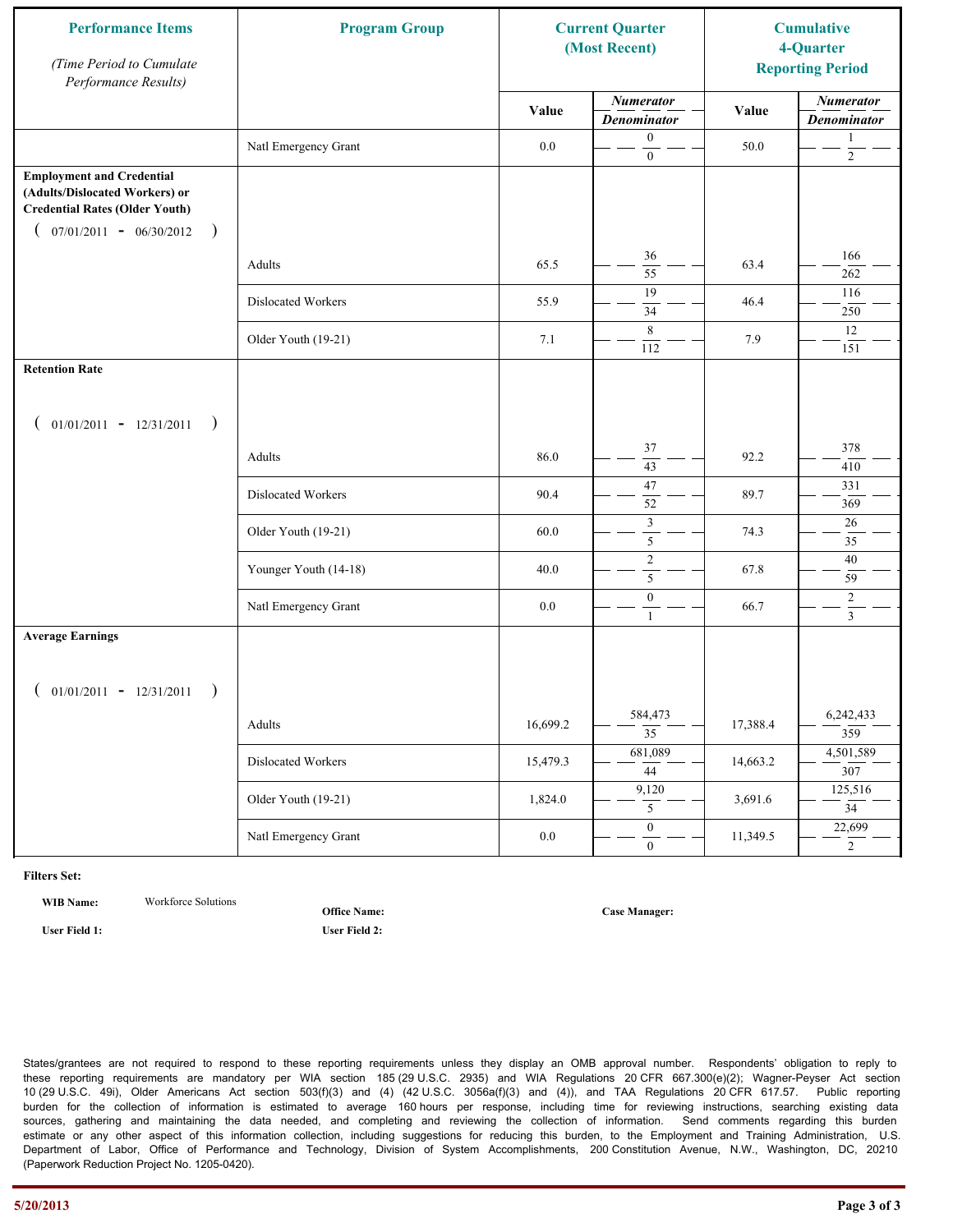**Report Due Date: Report Quarter End Date:** 05/15/2013 03/31/2013

**State:** FL

| <b>Performance Items</b><br>(Time Period to Cumulate<br>Performance Results) | <b>Program Group</b>              | <b>Current Quarter</b><br>(Most Recent) |                                        | <b>Cumulative</b><br>4-Quarter<br><b>Reporting Period</b> |                                        |
|------------------------------------------------------------------------------|-----------------------------------|-----------------------------------------|----------------------------------------|-----------------------------------------------------------|----------------------------------------|
|                                                                              |                                   | Value                                   | <b>Numerator</b><br><b>Denominator</b> | Value                                                     | <b>Numerator</b><br><b>Denominator</b> |
| <b>Total Participants</b>                                                    |                                   |                                         |                                        |                                                           |                                        |
| $04/01/2012 - 03/31/2013$ )                                                  |                                   |                                         |                                        |                                                           |                                        |
|                                                                              | <b>Total Adult Participants</b>   | 1,280                                   |                                        | 1,887                                                     |                                        |
|                                                                              | Total Adults (self-services only) | $\boldsymbol{0}$                        |                                        | $\boldsymbol{0}$                                          |                                        |
|                                                                              | <b>WIA Adults</b>                 | 905                                     |                                        | 1,378                                                     |                                        |
|                                                                              | WIA Dislocated Workers            | 379                                     |                                        | 506                                                       |                                        |
|                                                                              | Natl Emergency Grant              | 5                                       |                                        | 16                                                        |                                        |
|                                                                              | Received Training Services        | 643                                     |                                        | 1,086                                                     |                                        |
|                                                                              | <b>WIA Adults</b>                 | 374                                     |                                        | 719                                                       |                                        |
|                                                                              | WIA Dislocated Workers            | 271                                     |                                        | 374                                                       |                                        |
|                                                                              | Total Youth (14-21) Participants  | 605                                     |                                        | 838                                                       |                                        |
|                                                                              | Younger Youth (14-18)             | 324                                     |                                        | 411                                                       |                                        |
|                                                                              | Older Youth (19-21)               | 281                                     |                                        | 427                                                       |                                        |
|                                                                              | Out-of-School Youth               | 364                                     |                                        | 529                                                       |                                        |
|                                                                              | In-School-Youth                   | 241                                     |                                        | 309                                                       |                                        |
| <b>Total Exiters</b>                                                         |                                   |                                         |                                        |                                                           |                                        |
| $01/01/2012 - 12/31/2012$<br>$\rightarrow$                                   |                                   |                                         |                                        |                                                           |                                        |
|                                                                              | <b>Total Adult Exiters</b>        | 204                                     |                                        | 694                                                       |                                        |
|                                                                              | Total Adults (self-services only) | $\boldsymbol{0}$                        |                                        | $\boldsymbol{0}$                                          |                                        |
|                                                                              | WIA Adults                        | 167                                     |                                        | 517                                                       |                                        |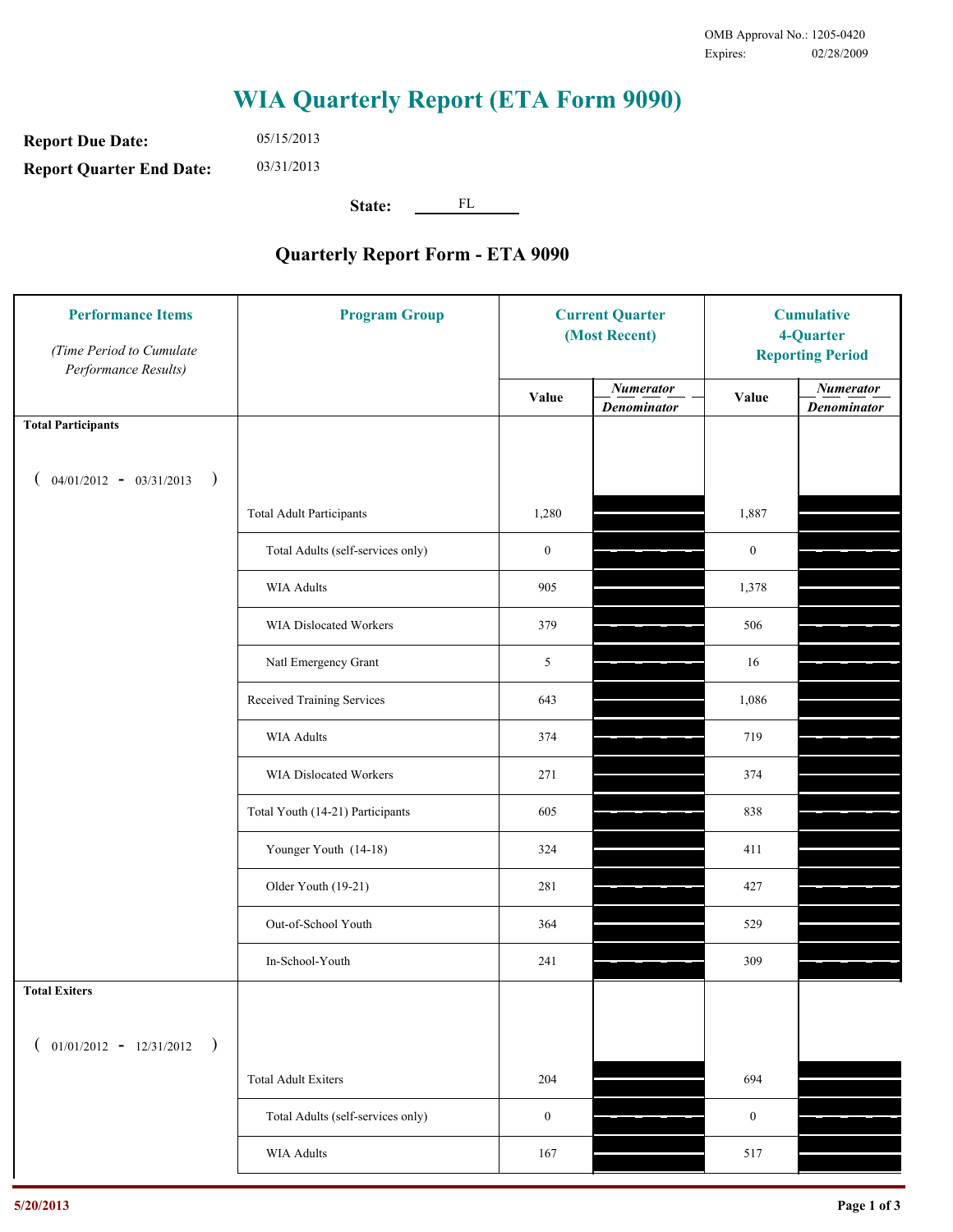| <b>Performance Items</b><br>(Time Period to Cumulate<br>Performance Results) | <b>Program Group</b>        |       | <b>Current Quarter</b><br>(Most Recent) | <b>Cumulative</b><br>4-Quarter<br><b>Reporting Period</b> |                                        |
|------------------------------------------------------------------------------|-----------------------------|-------|-----------------------------------------|-----------------------------------------------------------|----------------------------------------|
|                                                                              |                             | Value | <b>Numerator</b><br><b>Denominator</b>  | Value                                                     | <b>Numerator</b><br><b>Denominator</b> |
|                                                                              | WIA Dislocated Workers      | 37    |                                         | 167                                                       |                                        |
|                                                                              | Natl Emergency Grant        | 2     |                                         | 17                                                        |                                        |
|                                                                              | Total Youth (14-21) Exiters | 98    |                                         | 269                                                       |                                        |
|                                                                              | Younger Youth (14-18)       | 34    |                                         | 93                                                        |                                        |
|                                                                              | Older Youth (19-21)         | 64    |                                         | 176                                                       |                                        |
|                                                                              | Out-of-School Youth         | 75    |                                         | 198                                                       |                                        |
|                                                                              | In-School Youth             | 23    |                                         | 71                                                        |                                        |
| <b>Placement in Employment or</b><br><b>Education</b>                        |                             |       |                                         |                                                           |                                        |
| $07/01/2011 - 06/30/2012$<br>$\rightarrow$<br>$\overline{ }$                 |                             |       |                                         |                                                           |                                        |
|                                                                              | WIA Youth (14-21)           | 67.9  | 19<br>28                                | 74.8                                                      | 101<br>135                             |
| <b>Attainment of Degree or</b><br>Certification                              |                             |       |                                         |                                                           |                                        |
| $($ 07/01/2011 - 06/30/2012<br>$\rightarrow$                                 |                             |       |                                         |                                                           |                                        |
|                                                                              | WIA Youth (14-21)           | 90.0  | $27\,$<br>$\overline{30}$               | 80.6                                                      | 116<br>144                             |
| <b>Literacy or Numeracy Gains</b>                                            |                             |       |                                         |                                                           |                                        |
| $04/01/2012 - 03/31/2013$<br>$\rightarrow$                                   |                             |       |                                         |                                                           |                                        |
|                                                                              | WIA Youth (14-21)           | 22.6  | 12<br>$\overline{53}$                   | 35.1                                                      | 71<br>202                              |
| Youth Diploma or Equivilance Rate                                            |                             |       |                                         |                                                           |                                        |
| $01/01/2012 - 12/31/2012$ )                                                  |                             |       |                                         |                                                           |                                        |
| $\left($                                                                     | WIA Younger Youth (14-18)   | 61.1  | $11\,$                                  | 75.9                                                      | 41                                     |
| <b>Skill Attainment Rate</b>                                                 |                             |       | $\overline{18}$                         |                                                           | $\overline{54}$                        |
|                                                                              |                             |       |                                         |                                                           |                                        |
| $01/01/2012 - 12/31/2012$ )<br>$\left($                                      |                             |       | $23\,$                                  |                                                           | 218                                    |
|                                                                              | WIA Younger Youth (14-18)   | 52.3  | $\overline{44}$                         | 78.4                                                      | 278                                    |
| <b>Entered Employment Rate</b>                                               |                             |       |                                         |                                                           |                                        |
| $($ 07/01/2011 - 06/30/2012 )                                                |                             |       |                                         |                                                           |                                        |
|                                                                              | Adults                      | 97.0  | 32<br>$\overline{33}$                   | 78.6                                                      | 99<br>126                              |
|                                                                              | Dislocated Workers          | 84.6  | $44\,$<br>52                            | 82.0                                                      | 168<br>$205\,$                         |
|                                                                              | Older Youth (19-21)         | 73.9  | $17\,$<br>$\overline{23}$               | 75.0                                                      | 63<br>$\rm 84$                         |
|                                                                              |                             |       |                                         |                                                           |                                        |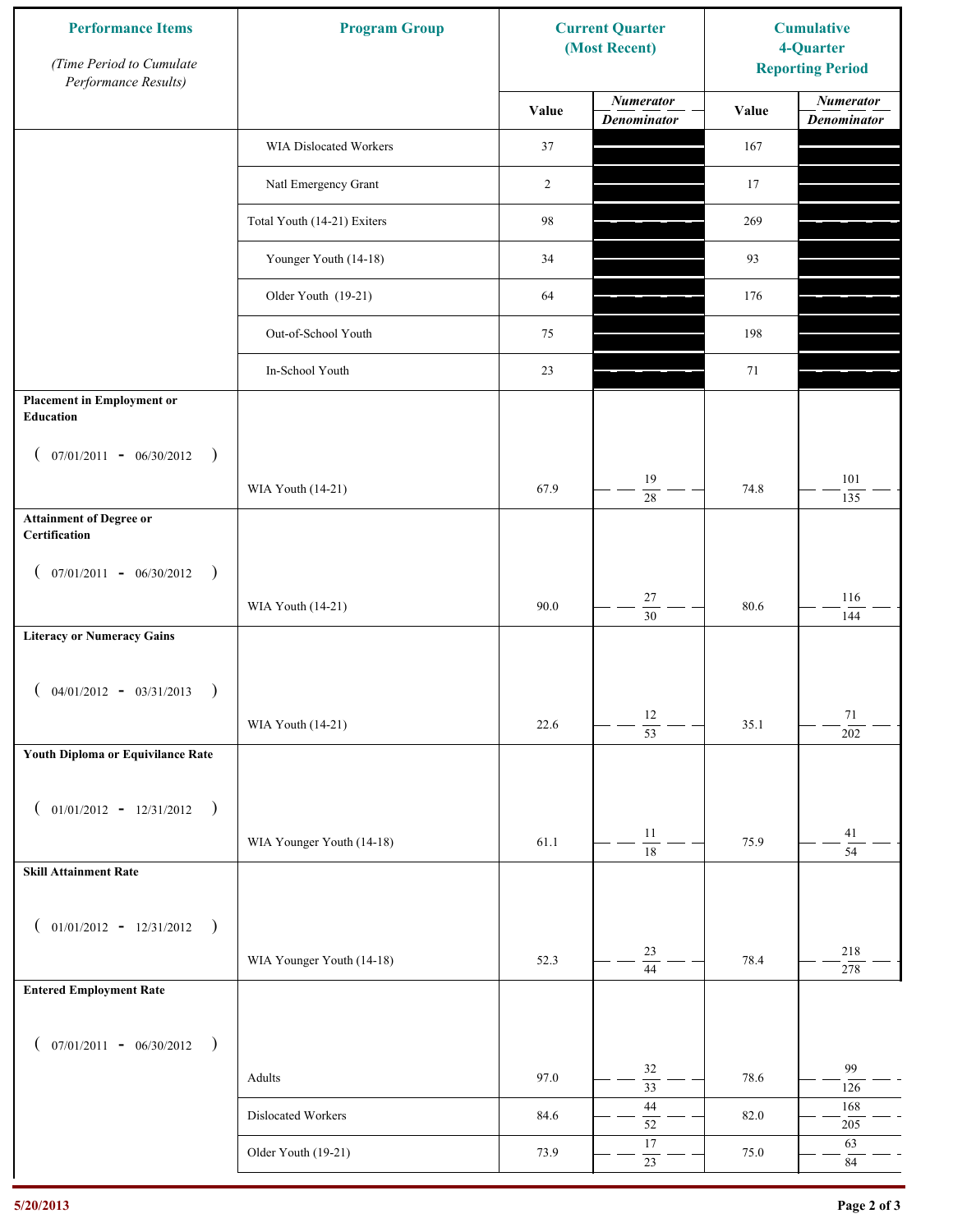| <b>Performance Items</b><br>(Time Period to Cumulate<br>Performance Results)                                                                              | <b>Program Group</b>  |          | <b>Current Quarter</b><br>(Most Recent) |          | <b>Cumulative</b><br>4-Quarter<br><b>Reporting Period</b> |
|-----------------------------------------------------------------------------------------------------------------------------------------------------------|-----------------------|----------|-----------------------------------------|----------|-----------------------------------------------------------|
|                                                                                                                                                           |                       | Value    | <b>Numerator</b><br><b>Denominator</b>  | Value    | <b>Numerator</b><br><b>Denominator</b>                    |
|                                                                                                                                                           | Natl Emergency Grant  | 66.7     | 4<br>6                                  | 84.6     | 11<br>13                                                  |
| <b>Employment and Credential</b><br>(Adults/Dislocated Workers) or<br><b>Credential Rates (Older Youth)</b><br>$07/01/2011 - 06/30/2012$<br>$\rightarrow$ |                       |          |                                         |          |                                                           |
|                                                                                                                                                           | Adults                | 94.4     | 134<br>142                              | 85.9     | 243<br>283                                                |
|                                                                                                                                                           | Dislocated Workers    | 65.0     | 26<br>40                                | 65.2     | 103<br>158                                                |
|                                                                                                                                                           | Older Youth (19-21)   | 72.0     | 18<br>25                                | 68.3     | 69<br>101                                                 |
| <b>Retention Rate</b>                                                                                                                                     |                       |          |                                         |          |                                                           |
| $01/01/2011 - 12/31/2011$<br>$\rightarrow$                                                                                                                |                       |          |                                         |          |                                                           |
|                                                                                                                                                           | Adults                | 90.5     | 19<br>21                                | 95.4     | 939<br>984                                                |
|                                                                                                                                                           | Dislocated Workers    | 78.9     | 30<br>38                                | 86.8     | 262<br>302                                                |
|                                                                                                                                                           | Older Youth (19-21)   | 90.0     | $\overline{18}$<br>$20\,$               | 83.8     | 67<br>$80\,$                                              |
|                                                                                                                                                           | Younger Youth (14-18) | 50.0     | 5<br>$\overline{10}$                    | 66.1     | 39<br>59                                                  |
|                                                                                                                                                           | Natl Emergency Grant  | 100.0    | 1<br>$\mathbf{1}$                       | 80.0     | $\overline{4}$<br>5                                       |
| <b>Average Earnings</b>                                                                                                                                   |                       |          |                                         |          |                                                           |
| $01/01/2011 - 12/31/2011$<br>$\rightarrow$                                                                                                                |                       |          |                                         |          |                                                           |
|                                                                                                                                                           | Adults                | 15,145.5 | 272,619<br>$\overline{18}$              | 27,451.8 | 25,200,779<br>918                                         |
|                                                                                                                                                           | Dislocated Workers    | 18,043.8 | 505,226<br>$\overline{28}$              | 22,185.0 | 5,479,703<br>247                                          |
|                                                                                                                                                           | Older Youth (19-21)   | 4,971.7  | 74,575<br>15                            | 4,194.4  | 289,415<br>$\overline{69}$                                |
|                                                                                                                                                           | Natl Emergency Grant  | $0.0\,$  | $\overline{0}$<br>$\mathbf{0}$          | 16,875.0 | 50,625<br>$\mathbf{3}$                                    |

**WIB Name:** Workforce Alliance Inc.

**Office Name:**

**User Field 1: User Field 2:**

**Case Manager:**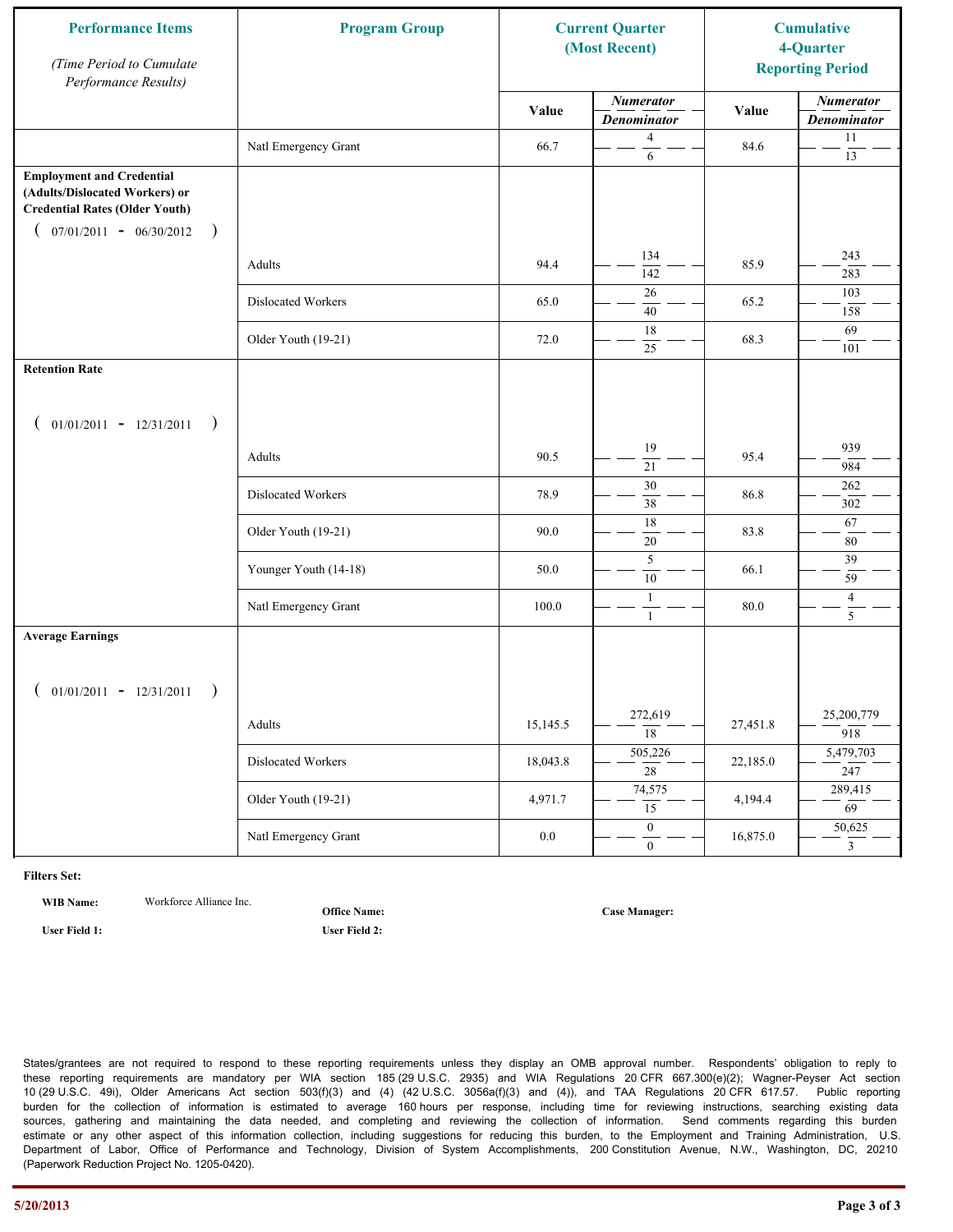**Report Due Date: Report Quarter End Date:** 05/15/2013 03/31/2013

**State:** FL

| <b>Performance Items</b><br>(Time Period to Cumulate<br>Performance Results) | <b>Program Group</b>              |                  | <b>Current Quarter</b><br>(Most Recent) |                  | <b>Cumulative</b><br>4-Quarter<br><b>Reporting Period</b> |  |
|------------------------------------------------------------------------------|-----------------------------------|------------------|-----------------------------------------|------------------|-----------------------------------------------------------|--|
|                                                                              |                                   | Value            | <b>Numerator</b><br><b>Denominator</b>  | Value            | <b>Numerator</b><br><b>Denominator</b>                    |  |
| <b>Total Participants</b>                                                    |                                   |                  |                                         |                  |                                                           |  |
| $04/01/2012 - 03/31/2013$ )                                                  |                                   |                  |                                         |                  |                                                           |  |
|                                                                              | <b>Total Adult Participants</b>   | 3,261            |                                         | 4,340            |                                                           |  |
|                                                                              | Total Adults (self-services only) | $\boldsymbol{0}$ |                                         | $\boldsymbol{0}$ |                                                           |  |
|                                                                              | WIA Adults                        | 1,634            |                                         | 2,100            |                                                           |  |
|                                                                              | WIA Dislocated Workers            | 1,683            |                                         | 2,317            |                                                           |  |
|                                                                              | Natl Emergency Grant              | $\boldsymbol{0}$ |                                         | $\boldsymbol{0}$ |                                                           |  |
|                                                                              | Received Training Services        | 1,574            |                                         | 2,783            |                                                           |  |
|                                                                              | <b>WIA Adults</b>                 | 782              |                                         | 1,377            |                                                           |  |
|                                                                              | WIA Dislocated Workers            | 813              |                                         | 1,453            |                                                           |  |
|                                                                              | Total Youth (14-21) Participants  | 1,089            |                                         | 1,509            |                                                           |  |
|                                                                              | Younger Youth (14-18)             | 617              |                                         | 825              |                                                           |  |
|                                                                              | Older Youth (19-21)               | 472              |                                         | 684              |                                                           |  |
|                                                                              | Out-of-School Youth               | 618              |                                         | 887              |                                                           |  |
|                                                                              | In-School-Youth                   | 471              |                                         | 622              |                                                           |  |
| <b>Total Exiters</b>                                                         |                                   |                  |                                         |                  |                                                           |  |
| $01/01/2012 - 12/31/2012$<br>$\rightarrow$                                   |                                   |                  |                                         |                  |                                                           |  |
|                                                                              | <b>Total Adult Exiters</b>        | 423              |                                         | 1,511            |                                                           |  |
|                                                                              | Total Adults (self-services only) | $\boldsymbol{0}$ |                                         | $\boldsymbol{0}$ |                                                           |  |
|                                                                              | WIA Adults                        | 192              |                                         | 638              |                                                           |  |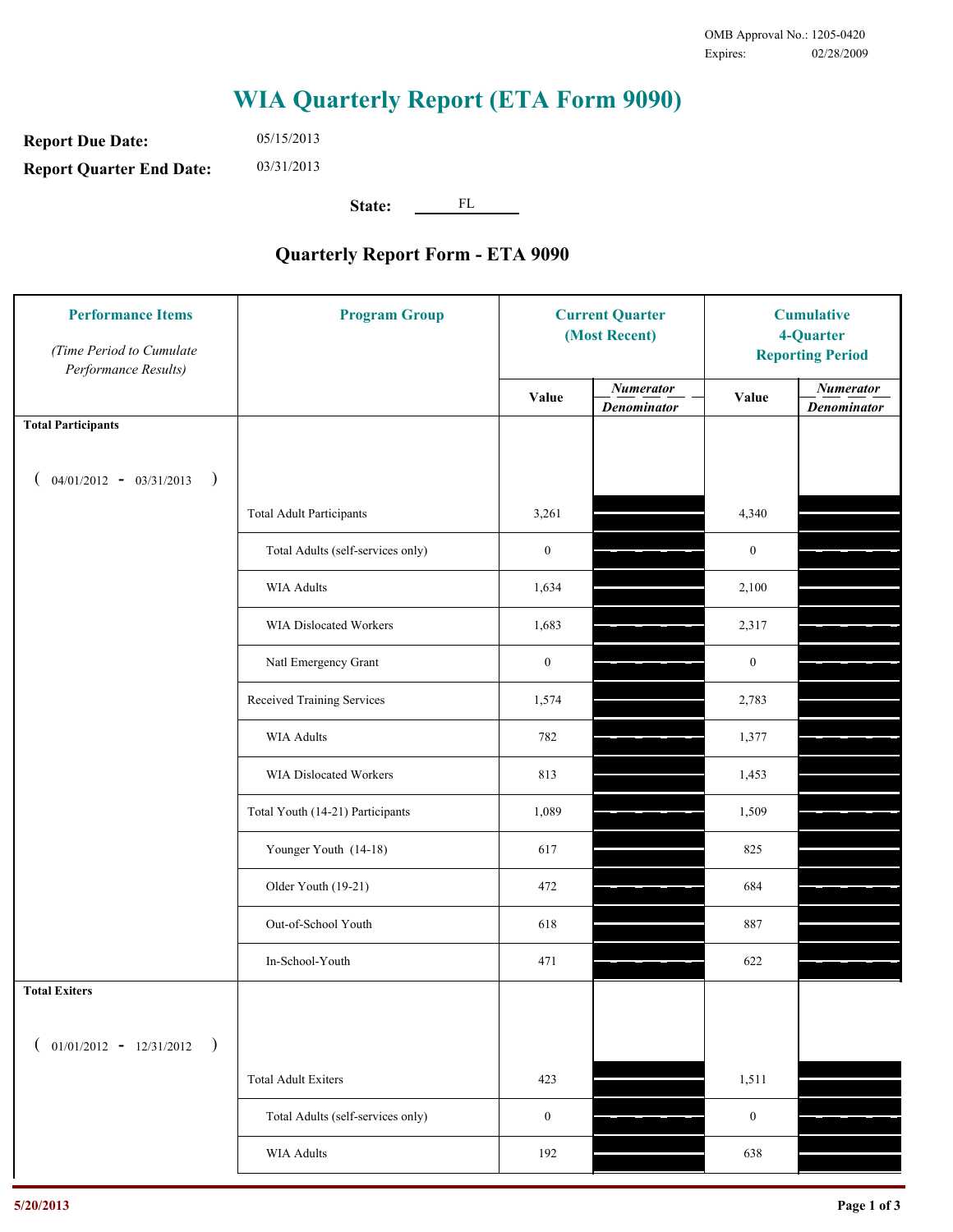| <b>Performance Items</b><br>(Time Period to Cumulate<br>Performance Results) | <b>Program Group</b>        |                  | <b>Current Quarter</b><br>(Most Recent) | <b>Cumulative</b><br>4-Quarter<br><b>Reporting Period</b> |                                        |
|------------------------------------------------------------------------------|-----------------------------|------------------|-----------------------------------------|-----------------------------------------------------------|----------------------------------------|
|                                                                              |                             | Value            | <b>Numerator</b><br><b>Denominator</b>  | Value                                                     | <b>Numerator</b><br><b>Denominator</b> |
|                                                                              | WIA Dislocated Workers      | 240              |                                         | 899                                                       |                                        |
|                                                                              | Natl Emergency Grant        | $\boldsymbol{0}$ |                                         | $\boldsymbol{0}$                                          |                                        |
|                                                                              | Total Youth (14-21) Exiters | 95               |                                         | 433                                                       |                                        |
|                                                                              | Younger Youth (14-18)       | 46               |                                         | 213                                                       |                                        |
|                                                                              | Older Youth (19-21)         | 49               |                                         | 220                                                       |                                        |
|                                                                              | Out-of-School Youth         | 63               |                                         | 280                                                       |                                        |
|                                                                              | In-School Youth             | 32               |                                         | 153                                                       |                                        |
| <b>Placement in Employment or</b><br><b>Education</b>                        |                             |                  |                                         |                                                           |                                        |
| $07/01/2011 - 06/30/2012$<br>$\rightarrow$<br>$\overline{ }$                 |                             |                  |                                         |                                                           |                                        |
|                                                                              | WIA Youth (14-21)           | 95.9             | 208<br>217                              | 89.0                                                      | 348<br>391                             |
| <b>Attainment of Degree or</b><br>Certification                              |                             |                  |                                         |                                                           |                                        |
| $($ 07/01/2011 - 06/30/2012<br>$\rightarrow$                                 |                             |                  |                                         |                                                           |                                        |
|                                                                              | WIA Youth (14-21)           | 38.6             | $78\,$<br>$\overline{202}$              | 44.9                                                      | 169<br>376                             |
| <b>Literacy or Numeracy Gains</b>                                            |                             |                  |                                         |                                                           |                                        |
| $04/01/2012 - 03/31/2013$<br>$\rightarrow$                                   |                             |                  |                                         |                                                           |                                        |
|                                                                              | WIA Youth (14-21)           | 57.6             | $80\,$<br>$\overline{139}$              | 68.5                                                      | 244<br>356                             |
| Youth Diploma or Equivilance Rate                                            |                             |                  |                                         |                                                           |                                        |
|                                                                              |                             |                  |                                         |                                                           |                                        |
| $01/01/2012 - 12/31/2012$ )<br>$\left($                                      | WIA Younger Youth (14-18)   | 66.7             | $26\,$                                  | 76.9                                                      | 130                                    |
| <b>Skill Attainment Rate</b>                                                 |                             |                  | $\overline{39}$                         |                                                           | 169                                    |
|                                                                              |                             |                  |                                         |                                                           |                                        |
| $01/01/2012 - 12/31/2012$ )<br>$\left($                                      |                             |                  |                                         |                                                           |                                        |
|                                                                              | WIA Younger Youth (14-18)   | 57.1             | 20<br>$\overline{35}$                   | 73.4                                                      | 334<br>455                             |
| <b>Entered Employment Rate</b>                                               |                             |                  |                                         |                                                           |                                        |
| $($ 07/01/2011 - 06/30/2012 )                                                |                             |                  |                                         |                                                           |                                        |
|                                                                              | Adults                      | 89.4             | 76<br>$\overline{85}$                   | 85.1                                                      | 343<br>403                             |
|                                                                              | Dislocated Workers          | 92.2             | 166<br>180                              | 93.0                                                      | 883<br>949                             |
|                                                                              | Older Youth (19-21)         | 94.9             | 94                                      | 91.9                                                      | 158                                    |
|                                                                              |                             |                  | 99                                      |                                                           | 172                                    |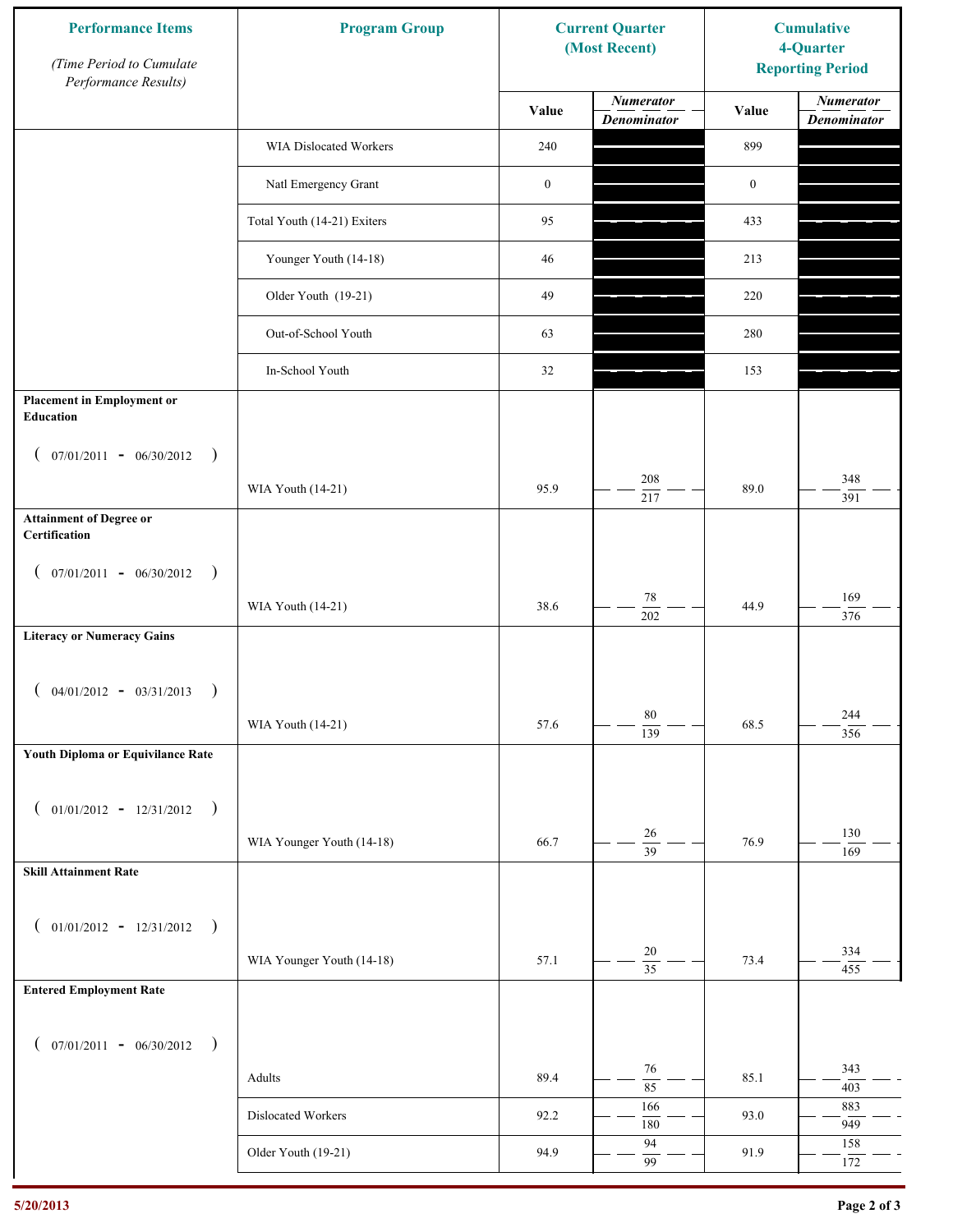| <b>Performance Items</b><br>(Time Period to Cumulate<br>Performance Results)                                                                              | <b>Program Group</b>  |                  | <b>Current Quarter</b><br>(Most Recent) |                  | <b>Cumulative</b><br>4-Quarter<br><b>Reporting Period</b> |
|-----------------------------------------------------------------------------------------------------------------------------------------------------------|-----------------------|------------------|-----------------------------------------|------------------|-----------------------------------------------------------|
|                                                                                                                                                           |                       | Value            | <b>Numerator</b><br><b>Denominator</b>  | Value            | <b>Numerator</b><br><b>Denominator</b>                    |
|                                                                                                                                                           | Natl Emergency Grant  | $\boldsymbol{0}$ | $\mathbf{0}$<br>$\mathbf{0}$            | $\boldsymbol{0}$ | $\boldsymbol{0}$<br>$\boldsymbol{0}$                      |
| <b>Employment and Credential</b><br>(Adults/Dislocated Workers) or<br><b>Credential Rates (Older Youth)</b><br>$07/01/2011 - 06/30/2012$<br>$\rightarrow$ |                       |                  |                                         |                  |                                                           |
|                                                                                                                                                           | Adults                | 76.5             | 78<br>$\overline{102}$                  | 74.3             | 353<br>475                                                |
|                                                                                                                                                           | Dislocated Workers    | 78.6             | 121<br>154                              | 80.5             | 598<br>743                                                |
|                                                                                                                                                           | Older Youth (19-21)   | 5.4              | 6<br>112                                | 18.5             | 37<br>200                                                 |
| <b>Retention Rate</b>                                                                                                                                     |                       |                  |                                         |                  |                                                           |
| $01/01/2011 - 12/31/2011$<br>$\rightarrow$                                                                                                                |                       |                  |                                         |                  |                                                           |
|                                                                                                                                                           | Adults                | 92.0             | 127<br>138                              | 90.0             | 422<br>469                                                |
|                                                                                                                                                           | Dislocated Workers    | 93.0             | 213<br>229                              | 92.9             | 813<br>875                                                |
|                                                                                                                                                           | Older Youth (19-21)   | 83.3             | $\overline{15}$<br>$\overline{18}$      | 81.8             | 112<br>137                                                |
|                                                                                                                                                           | Younger Youth (14-18) | 91.7             | 11<br>12                                | 76.7             | 165<br>215                                                |
|                                                                                                                                                           | Natl Emergency Grant  | $\boldsymbol{0}$ | $\boldsymbol{0}$<br>$\overline{0}$      | $\boldsymbol{0}$ | $\boldsymbol{0}$<br>$\overline{0}$                        |
| <b>Average Earnings</b>                                                                                                                                   |                       |                  |                                         |                  |                                                           |
| $01/01/2011 - 12/31/2011$<br>$\rightarrow$                                                                                                                |                       |                  |                                         |                  |                                                           |
|                                                                                                                                                           | Adults                | 14,151.1         | 1,528,319<br>$\overline{108}$           | 14,916.6         | 5,384,889<br>361                                          |
|                                                                                                                                                           | Dislocated Workers    | 18,946.3         | 3,618,752<br>$\overline{191}$           | 20,754.0         | 14,673,102<br>707                                         |
|                                                                                                                                                           | Older Youth (19-21)   | 5,179.3          | 62,152<br>12                            | 4,129.8          | 425,366<br>103                                            |
|                                                                                                                                                           | Natl Emergency Grant  | $\boldsymbol{0}$ | $\overline{0}$<br>$\mathbf{0}$          | $\boldsymbol{0}$ | $\overline{0}$<br>$\overline{0}$                          |

**WIB Name:** Workforce One

**Office Name:**

**User Field 1: User Field 2:**

**Case Manager:**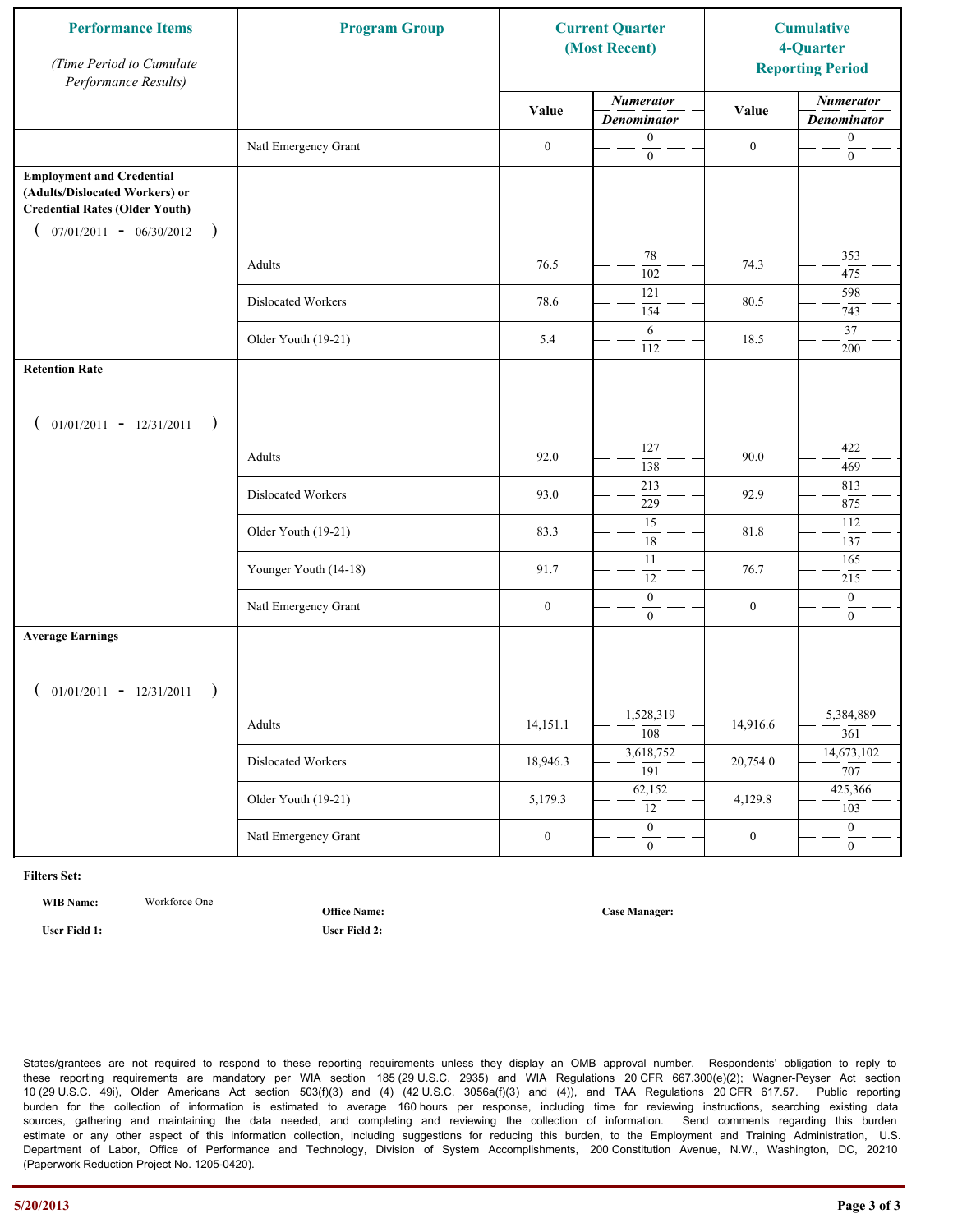**Report Due Date: Report Quarter End Date:** 05/15/2013 03/31/2013

**State:** FL

| <b>Performance Items</b><br>(Time Period to Cumulate<br>Performance Results) | <b>Program Group</b>              |                  | <b>Current Quarter</b><br>(Most Recent) |                  | <b>Cumulative</b><br>4-Quarter<br><b>Reporting Period</b> |  |
|------------------------------------------------------------------------------|-----------------------------------|------------------|-----------------------------------------|------------------|-----------------------------------------------------------|--|
|                                                                              |                                   | Value            | <b>Numerator</b><br><b>Denominator</b>  | Value            | <b>Numerator</b><br><b>Denominator</b>                    |  |
| <b>Total Participants</b>                                                    |                                   |                  |                                         |                  |                                                           |  |
| $04/01/2012 - 03/31/2013$ )                                                  |                                   |                  |                                         |                  |                                                           |  |
|                                                                              | <b>Total Adult Participants</b>   | 5,922            |                                         | 8,037            |                                                           |  |
|                                                                              | Total Adults (self-services only) | $\boldsymbol{0}$ |                                         | $\boldsymbol{0}$ |                                                           |  |
|                                                                              | WIA Adults                        | 3,678            |                                         | 5,151            |                                                           |  |
|                                                                              | WIA Dislocated Workers            | 2,336            |                                         | 2,998            |                                                           |  |
|                                                                              | Natl Emergency Grant              | $8\sqrt{1}$      |                                         | 153              |                                                           |  |
|                                                                              | Received Training Services        | 1,955            |                                         | 3,464            |                                                           |  |
|                                                                              | <b>WIA Adults</b>                 | 1,036            |                                         | 1,962            |                                                           |  |
|                                                                              | WIA Dislocated Workers            | 943              |                                         | 1,545            |                                                           |  |
|                                                                              | Total Youth (14-21) Participants  | 2,972            |                                         | 3,397            |                                                           |  |
|                                                                              | Younger Youth (14-18)             | 2,130            |                                         | 2,409            |                                                           |  |
|                                                                              | Older Youth (19-21)               | 842              |                                         | 988              |                                                           |  |
|                                                                              | Out-of-School Youth               | 1,393            |                                         | 1,609            |                                                           |  |
|                                                                              | In-School-Youth                   | 1,579            |                                         | 1,788            |                                                           |  |
| <b>Total Exiters</b>                                                         |                                   |                  |                                         |                  |                                                           |  |
| $01/01/2012 - 12/31/2012$<br>$\rightarrow$                                   |                                   |                  |                                         |                  |                                                           |  |
|                                                                              | <b>Total Adult Exiters</b>        | 705              |                                         | 2,687            |                                                           |  |
|                                                                              | Total Adults (self-services only) | $\boldsymbol{0}$ |                                         | $\boldsymbol{0}$ |                                                           |  |
|                                                                              | WIA Adults                        | 507              |                                         | 1,865            |                                                           |  |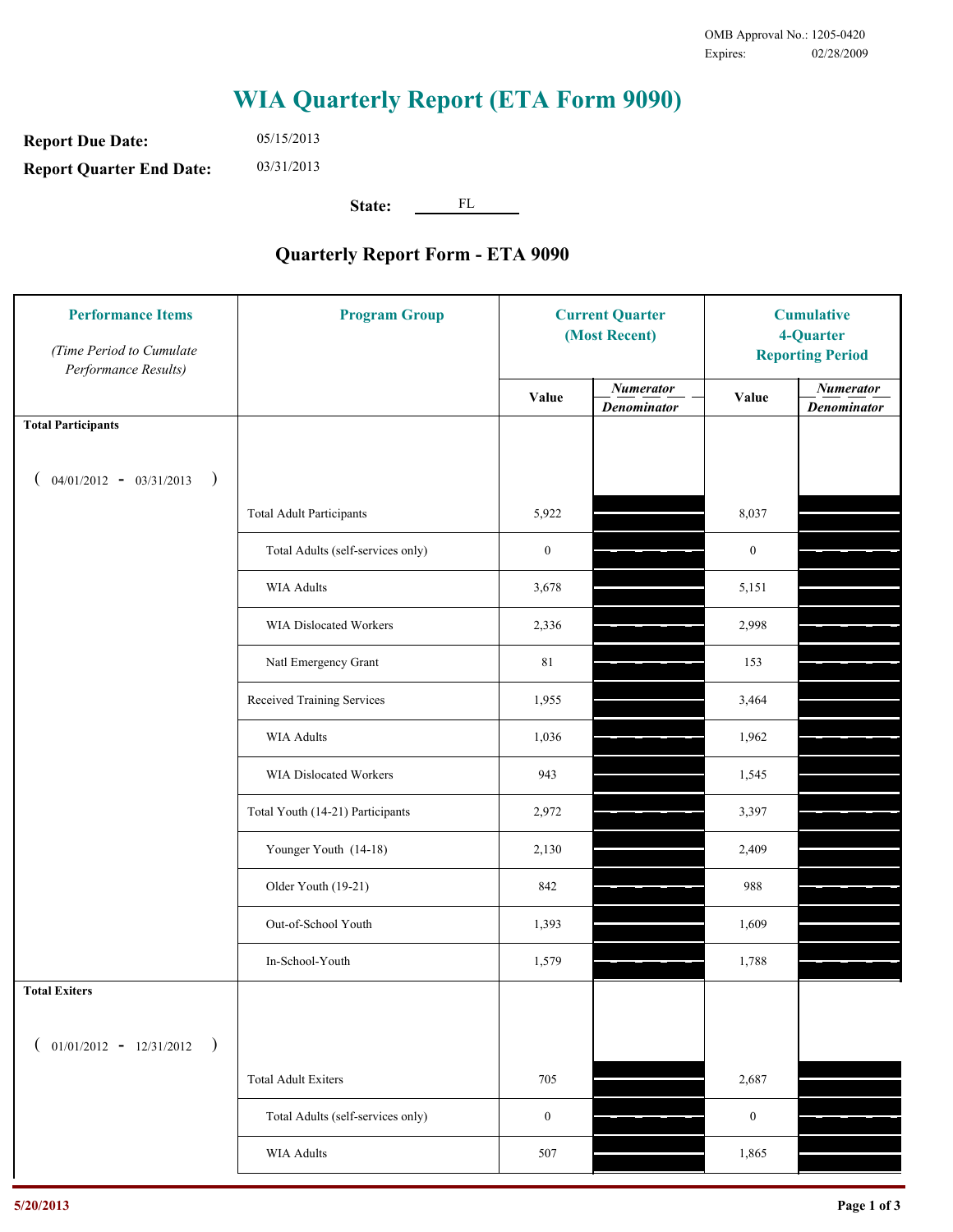| <b>Performance Items</b><br>(Time Period to Cumulate<br>Performance Results) | <b>Program Group</b>        |       | <b>Current Quarter</b><br>(Most Recent) | <b>Cumulative</b><br>4-Quarter<br><b>Reporting Period</b> |                                        |
|------------------------------------------------------------------------------|-----------------------------|-------|-----------------------------------------|-----------------------------------------------------------|----------------------------------------|
|                                                                              |                             | Value | <b>Numerator</b><br><b>Denominator</b>  | Value                                                     | <b>Numerator</b><br><b>Denominator</b> |
|                                                                              | WIA Dislocated Workers      | 203   |                                         | 845                                                       |                                        |
|                                                                              | Natl Emergency Grant        | 16    |                                         | 79                                                        |                                        |
|                                                                              | Total Youth (14-21) Exiters | 117   |                                         | 631                                                       |                                        |
|                                                                              | Younger Youth (14-18)       | 88    |                                         | 380                                                       |                                        |
|                                                                              | Older Youth (19-21)         | 29    |                                         | 251                                                       |                                        |
|                                                                              | Out-of-School Youth         | 41    |                                         | 356                                                       |                                        |
|                                                                              | In-School Youth             | 76    |                                         | 275                                                       |                                        |
| <b>Placement in Employment or</b><br><b>Education</b>                        |                             |       |                                         |                                                           |                                        |
| $07/01/2011 - 06/30/2012$<br>$\rightarrow$<br>$\overline{ }$                 |                             |       | 127                                     |                                                           | 405                                    |
| <b>Attainment of Degree or</b>                                               | WIA Youth (14-21)           | 72.2  | 176                                     | 69.9                                                      | 579                                    |
| Certification                                                                |                             |       |                                         |                                                           |                                        |
| $($ 07/01/2011 - 06/30/2012<br>$\rightarrow$                                 |                             |       |                                         |                                                           |                                        |
|                                                                              | WIA Youth (14-21)           | 55.5  | $101\,$<br>182                          | 69.3                                                      | $410\,$<br>592                         |
| <b>Literacy or Numeracy Gains</b>                                            |                             |       |                                         |                                                           |                                        |
| $04/01/2012 - 03/31/2013$<br>$\rightarrow$                                   |                             |       |                                         |                                                           |                                        |
|                                                                              | WIA Youth (14-21)           | 60.2  | 65<br>$\overline{108}$                  | 55.5                                                      | 292<br>526                             |
| Youth Diploma or Equivilance Rate                                            |                             |       |                                         |                                                           |                                        |
| $01/01/2012 - 12/31/2012$ )                                                  |                             |       |                                         |                                                           |                                        |
| $\left($                                                                     | WIA Younger Youth (14-18)   | 85.7  | $60\,$                                  | 67.9                                                      | 188                                    |
| <b>Skill Attainment Rate</b>                                                 |                             |       | 70                                      |                                                           | 277                                    |
|                                                                              |                             |       |                                         |                                                           |                                        |
| $01/01/2012 - 12/31/2012$ )<br>$\left($                                      |                             |       | 590                                     |                                                           | 2,775                                  |
| <b>Entered Employment Rate</b>                                               | WIA Younger Youth (14-18)   | 93.4  | 632                                     | 91.6                                                      | 3,031                                  |
|                                                                              |                             |       |                                         |                                                           |                                        |
| $($ 07/01/2011 - 06/30/2012 )                                                |                             |       |                                         |                                                           |                                        |
|                                                                              | Adults                      | 71.4  | 197<br>276                              | 81.4                                                      | 1,028<br>1,263                         |
|                                                                              | Dislocated Workers          | 85.9  | 220<br>256                              | 91.1                                                      | 792<br>869                             |
|                                                                              | Older Youth (19-21)         | 74.6  | $44\,$<br>59                            | 76.2                                                      | 112<br>147                             |
|                                                                              |                             |       |                                         |                                                           |                                        |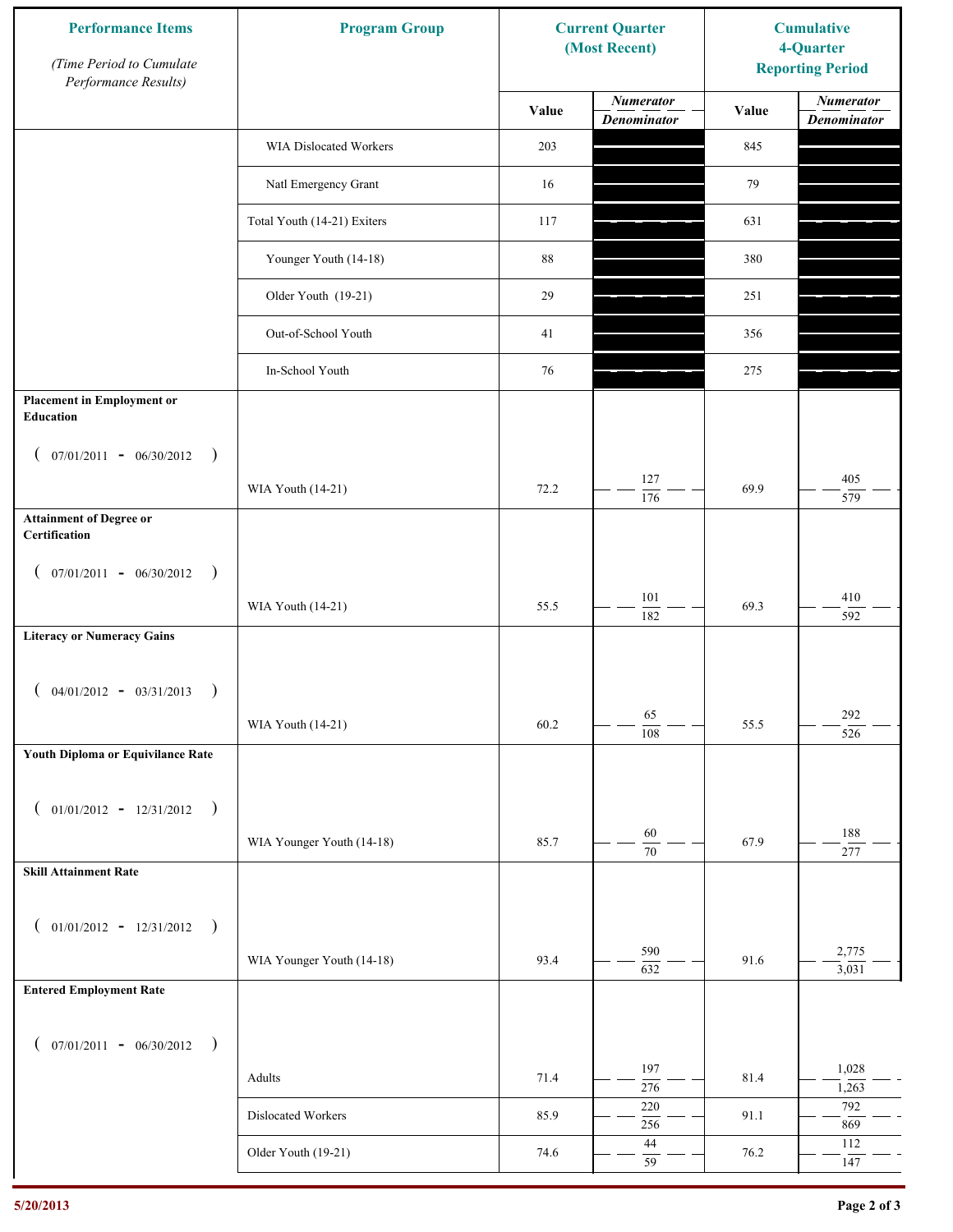| <b>Performance Items</b><br>(Time Period to Cumulate<br>Performance Results)                                                                              | <b>Program Group</b>  |          | <b>Current Quarter</b><br>(Most Recent) |          | <b>Cumulative</b><br>4-Quarter<br><b>Reporting Period</b> |
|-----------------------------------------------------------------------------------------------------------------------------------------------------------|-----------------------|----------|-----------------------------------------|----------|-----------------------------------------------------------|
|                                                                                                                                                           |                       | Value    | <b>Numerator</b><br><b>Denominator</b>  | Value    | <b>Numerator</b><br><b>Denominator</b>                    |
|                                                                                                                                                           | Natl Emergency Grant  | 75.7     | $28\,$<br>$\overline{37}$               | 82.8     | $48\,$<br>58                                              |
| <b>Employment and Credential</b><br>(Adults/Dislocated Workers) or<br><b>Credential Rates (Older Youth)</b><br>$07/01/2011 - 06/30/2012$<br>$\rightarrow$ |                       |          |                                         |          |                                                           |
|                                                                                                                                                           | Adults                | 64.1     | 134<br>209                              | 81.8     | 789<br>965                                                |
|                                                                                                                                                           | Dislocated Workers    | 75.3     | 162<br>215                              | 80.6     | 589<br>731                                                |
|                                                                                                                                                           | Older Youth (19-21)   | 39.4     | 28<br>71                                | 36.4     | 67<br>184                                                 |
| <b>Retention Rate</b>                                                                                                                                     |                       |          |                                         |          |                                                           |
| $01/01/2011 - 12/31/2011$<br>$\overline{\phantom{a}}$                                                                                                     |                       |          |                                         |          |                                                           |
|                                                                                                                                                           | Adults                | 84.4     | 314<br>372                              | 87.7     | 1,542<br>1,759                                            |
|                                                                                                                                                           | Dislocated Workers    | 91.9     | 192<br>209                              | 91.4     | 738<br>807                                                |
|                                                                                                                                                           | Older Youth (19-21)   | 86.7     | 26<br>$\overline{30}$                   | 88.6     | 70<br>79                                                  |
|                                                                                                                                                           | Younger Youth (14-18) | 75.3     | $\overline{58}$<br>$77\,$               | 71.1     | 283<br>398                                                |
|                                                                                                                                                           | Natl Emergency Grant  | 62.5     | $\sqrt{5}$<br>8                         | 70.6     | 12<br>17                                                  |
| <b>Average Earnings</b>                                                                                                                                   |                       |          |                                         |          |                                                           |
| $01/01/2011 - 12/31/2011$<br>$\rightarrow$                                                                                                                | Adults                | 13,385.2 | 3,707,699<br>$\overline{277}$           | 17,026.0 | 23,785,329<br>$\overline{1,397}$                          |
|                                                                                                                                                           | Dislocated Workers    | 18,103.3 | 2,968,944<br>$\overline{164}$           | 17,019.3 | 11,181,695<br>657                                         |
|                                                                                                                                                           | Older Youth (19-21)   | 5,751.6  | 155,294<br>$\overline{27}$              | 5,626.0  | 405,069<br>72                                             |
|                                                                                                                                                           | Natl Emergency Grant  | 18,285.8 | 91,429<br>5 <sup>5</sup>                | 16,201.5 | 178,217<br>11                                             |

**WIB Name:** South Florida Workforce Board

**Office Name:**

**User Field 1: User Field 2:**

**Case Manager:**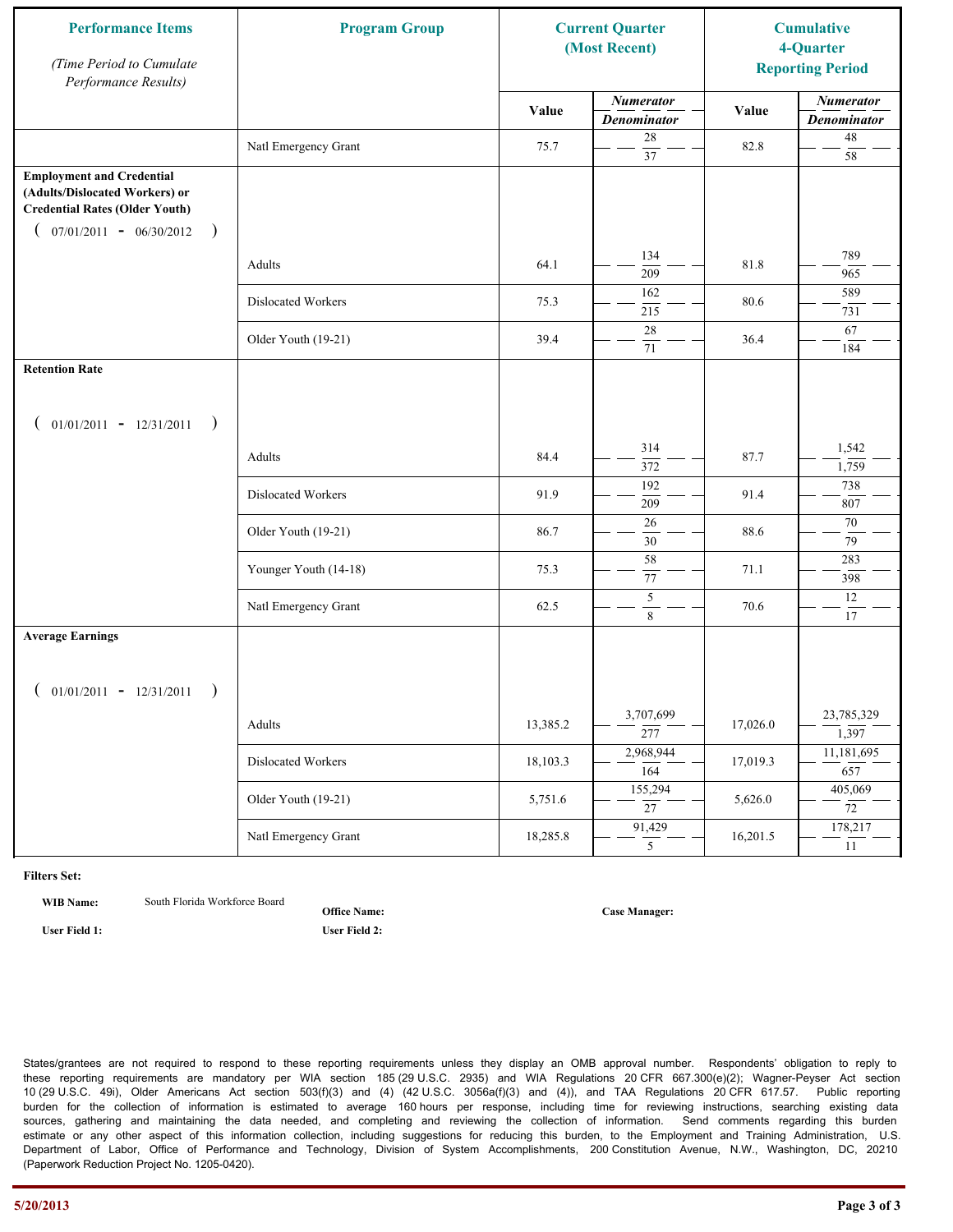**Report Due Date: Report Quarter End Date:** 05/15/2013 03/31/2013

**State:** FL

| (Time Period to Cumulate<br>Performance Results) |                                   | <b>Current Quarter</b><br>(Most Recent) |                                        | <b>Cumulative</b><br>4-Quarter<br><b>Reporting Period</b> |                                        |
|--------------------------------------------------|-----------------------------------|-----------------------------------------|----------------------------------------|-----------------------------------------------------------|----------------------------------------|
|                                                  |                                   | Value                                   | <b>Numerator</b><br><b>Denominator</b> | Value                                                     | <b>Numerator</b><br><b>Denominator</b> |
| <b>Total Participants</b>                        |                                   |                                         |                                        |                                                           |                                        |
| $04/01/2012 - 03/31/2013$ )                      |                                   |                                         |                                        |                                                           |                                        |
|                                                  | <b>Total Adult Participants</b>   | 1,654                                   |                                        | 2,337                                                     |                                        |
|                                                  | Total Adults (self-services only) | $\boldsymbol{0}$                        |                                        | $\mathbf{0}$                                              |                                        |
|                                                  | WIA Adults                        | 1,171                                   |                                        | 1,686                                                     |                                        |
|                                                  | WIA Dislocated Workers            | 559                                     |                                        | 777                                                       |                                        |
|                                                  | Natl Emergency Grant              | $\boldsymbol{0}$                        |                                        | $\mathbf{0}$                                              |                                        |
|                                                  | Received Training Services        | 982                                     |                                        | 1,486                                                     |                                        |
|                                                  | <b>WIA Adults</b>                 | 728                                     |                                        | 1,113                                                     |                                        |
|                                                  | WIA Dislocated Workers            | 276                                     |                                        | 429                                                       |                                        |
|                                                  | Total Youth (14-21) Participants  | 434                                     |                                        | 554                                                       |                                        |
|                                                  | Younger Youth (14-18)             | 349                                     |                                        | 428                                                       |                                        |
|                                                  | Older Youth (19-21)               | 85                                      |                                        | 126                                                       |                                        |
|                                                  | Out-of-School Youth               | 147                                     |                                        | 218                                                       |                                        |
|                                                  | In-School-Youth                   | 287                                     |                                        | 336                                                       |                                        |
| <b>Total Exiters</b>                             |                                   |                                         |                                        |                                                           |                                        |
| $01/01/2012 - 12/31/2012$<br>$\rightarrow$       |                                   |                                         |                                        |                                                           |                                        |
|                                                  | <b>Total Adult Exiters</b>        | 187                                     |                                        | 860                                                       |                                        |
|                                                  | Total Adults (self-services only) | $\boldsymbol{0}$                        |                                        | $\boldsymbol{0}$                                          |                                        |
|                                                  | WIA Adults                        | 141                                     |                                        | 615                                                       |                                        |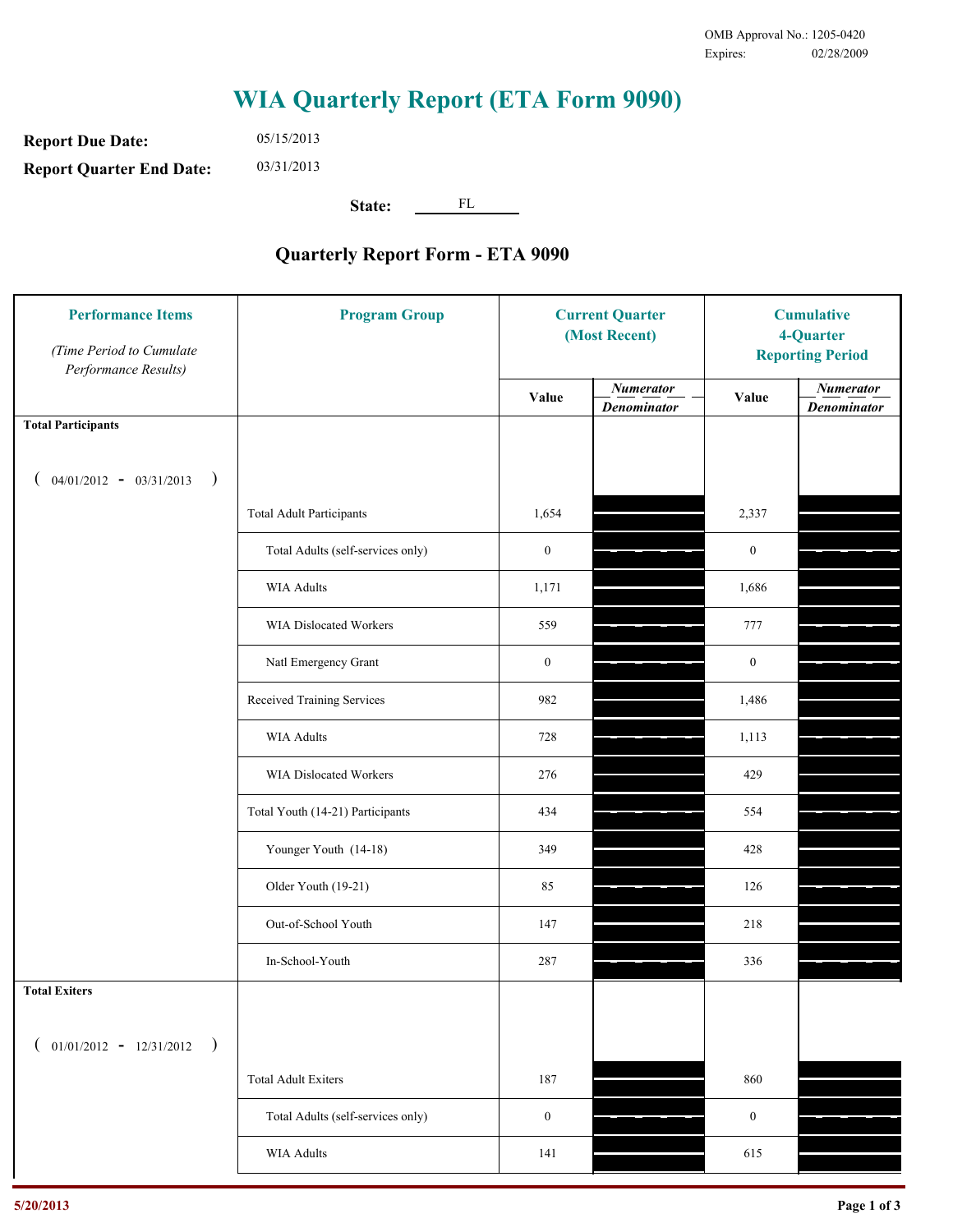| <b>Performance Items</b><br>(Time Period to Cumulate<br>Performance Results) | <b>Program Group</b>        | <b>Current Quarter</b><br>(Most Recent) |                                        | <b>Cumulative</b><br>4-Quarter<br><b>Reporting Period</b> |                                        |
|------------------------------------------------------------------------------|-----------------------------|-----------------------------------------|----------------------------------------|-----------------------------------------------------------|----------------------------------------|
|                                                                              |                             | Value                                   | <b>Numerator</b><br><b>Denominator</b> | Value                                                     | <b>Numerator</b><br><b>Denominator</b> |
|                                                                              | WIA Dislocated Workers      | 70                                      |                                        | 297                                                       |                                        |
|                                                                              | Natl Emergency Grant        | $\boldsymbol{0}$                        |                                        | $\boldsymbol{0}$                                          |                                        |
|                                                                              | Total Youth (14-21) Exiters | 36                                      |                                        | 150                                                       |                                        |
|                                                                              | Younger Youth (14-18)       | 24                                      |                                        | 94                                                        |                                        |
|                                                                              | Older Youth (19-21)         | 12                                      |                                        | 56                                                        |                                        |
|                                                                              | Out-of-School Youth         | 26                                      |                                        | 92                                                        |                                        |
|                                                                              | In-School Youth             | $10\,$                                  |                                        | 58                                                        |                                        |
| <b>Placement in Employment or</b><br><b>Education</b>                        |                             |                                         |                                        |                                                           |                                        |
| $07/01/2011 - 06/30/2012$<br>$\rightarrow$<br>$\mathcal{L}$                  |                             |                                         |                                        |                                                           |                                        |
|                                                                              | WIA Youth (14-21)           | 66.7                                    | 22<br>$\overline{33}$                  | 72.0                                                      | 85<br>118                              |
| <b>Attainment of Degree or</b><br>Certification                              |                             |                                         |                                        |                                                           |                                        |
| $($ 07/01/2011 - 06/30/2012<br>$\rightarrow$                                 |                             |                                         |                                        |                                                           |                                        |
|                                                                              | WIA Youth (14-21)           | 82.4                                    | $28\,$<br>$\overline{34}$              | 82.9                                                      | $102\,$<br>123                         |
| <b>Literacy or Numeracy Gains</b>                                            |                             |                                         |                                        |                                                           |                                        |
| $($ 04/01/2012 - 03/31/2013<br>$\rightarrow$                                 |                             |                                         |                                        |                                                           |                                        |
|                                                                              | WIA Youth (14-21)           | 78.3                                    | $18\,$<br>$\overline{23}$              | 75.3                                                      | 67<br>89                               |
| Youth Diploma or Equivilance Rate                                            |                             |                                         |                                        |                                                           |                                        |
| $01/01/2012 - 12/31/2012$ )                                                  |                             |                                         |                                        |                                                           |                                        |
| $\left($                                                                     | WIA Younger Youth (14-18)   | 66.7                                    | $10\,$                                 | 75.8                                                      | 47                                     |
| <b>Skill Attainment Rate</b>                                                 |                             |                                         | $\overline{15}$                        |                                                           | $\overline{62}$                        |
|                                                                              |                             |                                         |                                        |                                                           |                                        |
| $01/01/2012 - 12/31/2012$ )<br>$\left($                                      |                             |                                         | 74                                     |                                                           | 558                                    |
|                                                                              | WIA Younger Youth (14-18)   | 87.1                                    | $\overline{85}$                        | 92.4                                                      | 604                                    |
| <b>Entered Employment Rate</b>                                               |                             |                                         |                                        |                                                           |                                        |
| $($ 07/01/2011 - 06/30/2012 )                                                |                             |                                         |                                        |                                                           |                                        |
|                                                                              | Adults                      | 81.1                                    | 90<br>111                              | 83.2                                                      | 232<br>279                             |
|                                                                              | Dislocated Workers          | 87.4                                    | $76\,$<br>$\overline{87}$              | 84.2                                                      | 314<br>373                             |
|                                                                              | Older Youth (19-21)         | 69.2                                    | $\boldsymbol{9}$<br>$\overline{13}$    | 70.8                                                      | $34\,$<br>$48\,$                       |